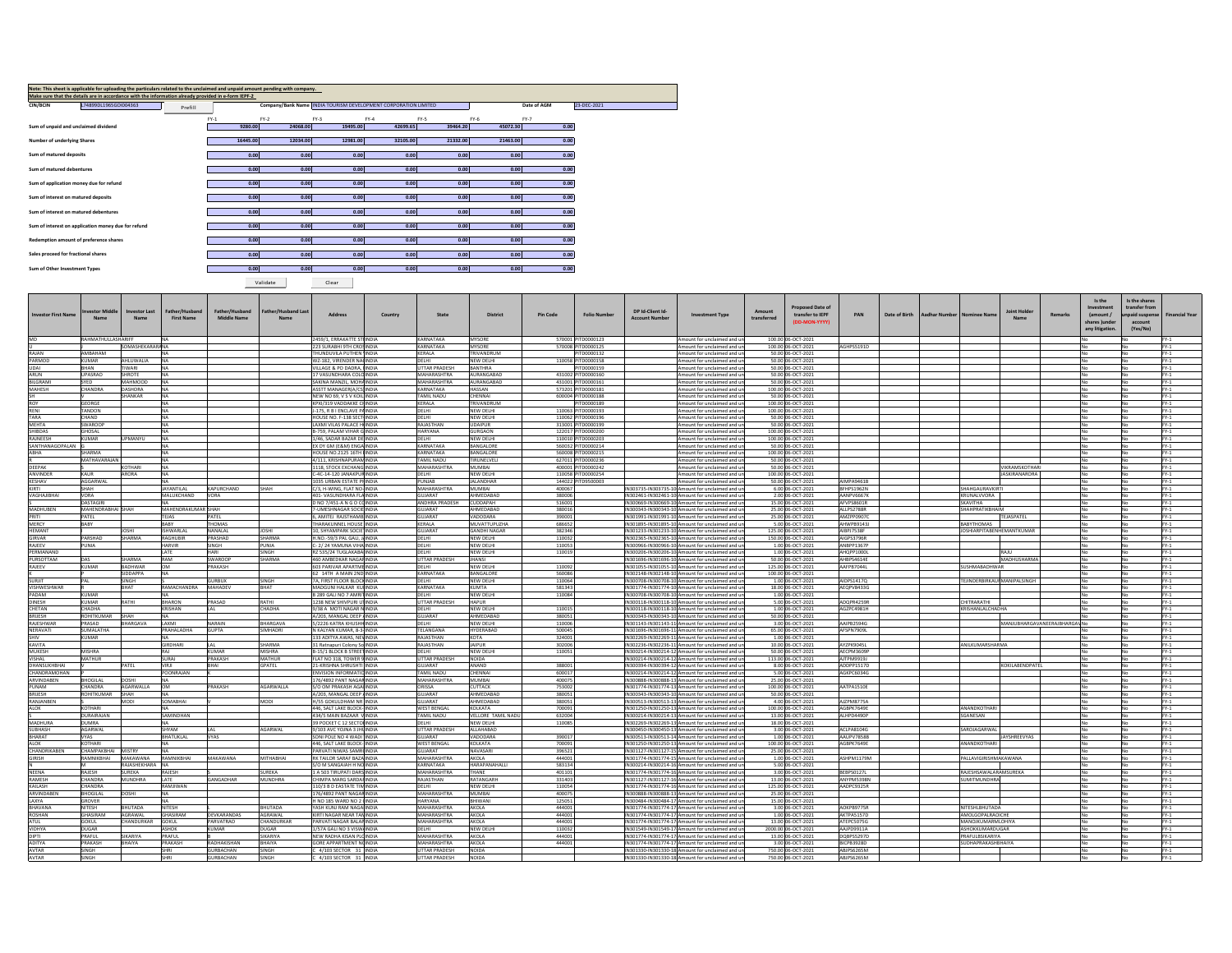| ANITA<br>ARUP       |                                 | BANSAI                           |                          |                   |                  |                                                              |               |                                 |                         | 151001                            | IN301330-IN301330-20 Amount for unclaimed and un                                                 |                                          |                                 |                         |                                                |                                           |                                   |                 |
|---------------------|---------------------------------|----------------------------------|--------------------------|-------------------|------------------|--------------------------------------------------------------|---------------|---------------------------------|-------------------------|-----------------------------------|--------------------------------------------------------------------------------------------------|------------------------------------------|---------------------------------|-------------------------|------------------------------------------------|-------------------------------------------|-----------------------------------|-----------------|
|                     | <b>INAS</b><br><b>KIIMAR</b>    |                                  | LATE                     | BHUSHAN<br>SAHAVA |                  | 7645 GRAIN MARKET RUNDIA<br>205/3 MITRA PARA ROAINDIA        |               | PUNJAB<br><b>WEST BENGAL</b>    | BHATINDA<br>BARRACKPOR  | 743165                            |                                                                                                  | 50.00 06-OCT-2021                        | AIPPB5742D<br>AFQPP3280E        |                         |                                                | RIJBHUSHAN<br><b>ALPANAPAUL</b>           |                                   | $FY-1$          |
| RAVI                | RATANLAL                        | AGRAWAL                          | RATANLAI                 |                   |                  | FLAT NO.3 JALARAM HIINDIA                                    |               | <b>MAHARASHTRA</b>              | AKOLA                   | 444005                            | IN301250-IN301250-28 Amount for unclaimed and<br>C13035800-13035800-CAmount for unclaimed and un | 25.00 06-OCT-202<br>5.00 06-OCT-2021     | AAZPA2535K                      | 07-JUN-1970             | XXXXXXXX9602 SHILPARAVIAGRAWA                  |                                           |                                   | $FY-1$          |
|                     |                                 |                                  |                          |                   |                  |                                                              |               |                                 |                         |                                   |                                                                                                  |                                          |                                 |                         |                                                |                                           |                                   |                 |
| NEELISETTY          | AHOAS                           |                                  | SRIHARI                  |                   |                  | DOOR NO 4-2-127 USM INDIA                                    |               | <b>ANDHRA PRADESH</b>           | NELLORE                 | 524002                            | C12047700-12047700-CAmount for unclaimed and un                                                  | 750.00 06-OCT-2021                       | AFWPN9282N                      | 13-DEC-1969             | XXXXXXXX3529                                   |                                           |                                   | $FY-1$          |
|                     |                                 |                                  | <b>SAIT</b>              |                   |                  | <b>B-4/D SHIV MARG BAI</b>                                   |               | RAIASTHAN                       |                         | 30200                             | 12031400-12031400-0A<br>mount for unclaimed and u                                                | 125.00 06-OCT-202                        | HFFFP29ROA                      | 04-MAR-1978 XXXXXXX6859 |                                                | <b>MITSON</b>                             |                                   | $FY-1$          |
| <b>JAMBUBHA</b>     | <b>ADILAL</b>                   | <b>HOKSHI</b>                    | VADILAL                  | <b>HOKSHI</b>     |                  | CHOKSHI NI POLE KHAINDIA                                     |               | <b>GUJARAT</b>                  | ANAND                   | 388620                            | C12011300-12011300-C Amount for unclaimed and un                                                 | 50.00 06-OCT-2023                        | AAAPC4359C                      | 08-SEP-1938             |                                                |                                           | KALPESHJAMBUBHAICHOKSH            | $FY-1$          |
| <b>NARAIN</b>       | <b>OPALDAS</b>                  | CHEMANI                          | SOPALDAS                 | KHEMANI           |                  | NANIK NIWAS SOCIETY                                          | <b>JINDIA</b> | <b>MAHARASHTRA</b>              | <b>JLHASNAGAI</b>       | 421004                            | C12028100-12028100-CAmount for unclaimed and ur                                                  | 1.00 06-OCT-2023                         | ALOPK6447L                      |                         |                                                | YOTINARESHKHEMANI                         |                                   | $FY-1$          |
| MITESH              | <b>IULABCHAND</b>               | iudka                            |                          |                   |                  | B/502, GREEN ASH VASINDIA                                    |               | MAHARASHTRA                     | MUMBAI                  | 400080                            | C12059100-12059100-0 Amount for unclaimed and un                                                 | 3.00 06-OCT-2021                         |                                 |                         |                                                |                                           |                                   | $FY-1$          |
| <b>DINKAR</b>       | ANDAT                           | ANMAT                            | SANPAT                   | HANMATE           |                  | <b>B 7/8 SARITA DARSHA</b>                                   |               | <b>MAHARASHTRA</b>              | NASIK                   | 422005                            | 12049200-12049200-CAmount for unclaimed and un                                                   | 1.00 06-OCT-202                          | JXPD7057Q                       |                         |                                                |                                           | HINIRAJESHDH RAJESHDINKARDHANWATI | $FY-1$          |
| MITESHKUMAR         | INESHBHAI                       | PRAJAPATI                        | <b>DINESHBHA</b>         | <b>HAILALBHAI</b> | PRAJAPATI        | KHARIWADI FATEH DARINDIA                                     |               | GUJARAT                         | ANAND                   | 388620                            | C12026800-12026800-0 Amount for unclaimed and ur                                                 | 25.00 06-OCT-202:                        | ASFPP7346D                      | 3-SEP-1984              | XXXXXXXX7193                                   |                                           | ANKITABENMITESHKUMARPRAJAPATI     | $FY-1$          |
| SANTOSH             | ADRINARAYAN                     |                                  |                          |                   |                  | RAMLATA BUSNESS CENINDIA                                     |               | <b>MAHARASHTRA</b>              | AKOLA                   | 444004                            | C13023100-13023100-CAmount for unclaimed and un                                                  | 25.00 06-OCT-202:                        |                                 |                         |                                                |                                           |                                   | $FY-1$          |
| PRAKASH             | ADHAKISAN                       | <b>HAIVA</b>                     | RADHAKISAN               |                   |                  | GORE APPT NO. 3 FLAT INDIA                                   |               | <b>MAHARASHTRA</b>              | AKOLA                   | 444005                            | C13023100-13023100-CAmount for unclaimed and u                                                   | 51.00 06-OCT-2021                        | ARIPR6422F                      | -MAR-1959               |                                                | <b>DHAPPAKAS</b>                          |                                   | FY-1            |
|                     |                                 |                                  |                          |                   |                  |                                                              |               |                                 |                         |                                   |                                                                                                  |                                          |                                 |                         |                                                |                                           |                                   |                 |
| <b>RAMKRISHN</b>    | SADASHIV                        | NGI F                            | SADASHIV                 |                   |                  | SUYOG NAGAR BEHIND                                           | INDIA         | <b>MAHARASHTRA</b>              | AKOLA                   | 444001                            | C13023100-13023100-C Amount for unclaimed and ur                                                 | 98.00 06-OCT-202:                        | AATPI8796C                      | -JUL-1963               |                                                | OKILARAMKRISHNAINGI F                     |                                   | $FY-1$          |
| <b>TUSHAR</b>       | HANDRAKANT KAPALE               |                                  | CHANDRAKANT              |                   |                  | FLAT NO 7 KAMALA REINDIA                                     |               | <b>MAHARASHTRA</b>              | AHMEDNAGAR              | 414001                            | C13021900-13021900-CAmount for unclaimed and un                                                  | 800.00 06-OCT-2021                       | AQWPK8430C                      | 17-APR-1984             |                                                | SUNITACHANDRAKANTKAPALE                   |                                   | $FY-1$          |
| DIPAWALIBEI         | MUKESHKUMAR SI                  |                                  | MUKESHKUMAR              |                   |                  | 3-156 TRAVADIPADI PE INDIA                                   |               | GUJARAT                         | ANAND                   | 388450                            | C12017500-12017500-0Amount for unclaimed and un                                                  | 1.00 06-OCT-2021                         | BFGPS6472G                      | 20-FEB-1978             |                                                |                                           |                                   | $FY-1$          |
| PAWAN               | <b>I IHNI IDAM</b>              | SHAPMA                           |                          |                   |                  | FLAT NO 2, APURVA COINDIA                                    |               | <b>MAHARASHTRA</b>              | <b>AHMEDNAGAR</b>       | 414002                            | C13021900-13021900-C Amount for unclaimed and u                                                  | 10.00 06-OCT-2021                        |                                 |                         |                                                |                                           |                                   | $FY-1$          |
| ANIL                | DNYANDEO                        | ROHOKALE                         | <b>DNYANDEO</b>          |                   |                  | ROHOKALE MALA, NEATINDIA                                     |               | <b>MAHARASHTRA</b>              | AHMEDNAGAR              | 414001                            | C13021900-13021900-CAmount for unclaimed and ur                                                  | 50.00 06-OCT-2023                        | AILPR1274N                      | 07-AUG-1969             |                                                | <b><i>MINAKSHIANILROHOKALE</i></b>        |                                   | $FY-1$          |
|                     |                                 |                                  | CAMAL                    | NARAYAN           |                  | H. NO. 33 PRIYADARSHIINDIA                                   |               | <b>MADHYA PRADESH</b>           | BHOPAL                  | 462039                            | C12031600-12031600-CAmount for unclaimed and un                                                  | 5.00 06-OCT-2023                         | ABLPR0536N                      |                         | 26-JAN-1969 XXXXXXXX2163 GARGIRATHI            |                                           |                                   | $FY-1$          |
| PARASHARA           | <b>BHAVAKU</b>                  | RIHALKAF                         |                          |                   |                  | I NO. 217 MAYYANNA                                           | INDIA         | KARNATAKA                       | BAILHONGA               | 591143                            | C12047600-12047600-CAmount for unclaimed and un                                                  | 9.00 06-OCT-202:                         |                                 |                         |                                                |                                           |                                   | $FY-1$          |
| SANJAY              | <b>HOMI</b>                     | <b>TIWARI</b>                    |                          |                   | <b>INGHTIMAR</b> | FLAT NO. 410, SARITA LINDIA                                  |               | <b>MAHARASHTRA</b>              | <b>MUMBAL</b>           | 400059                            | C12028900-12028900-C Amount for unclaimed and u                                                  | 1.00 06-OCT-202                          | AECPT0103P                      | 5-JUL-1981              | VYYYYYYK6003                                   | <b><i><u>PAMMARAYANSINGHTIMAR</u></i></b> |                                   | $FY-1$          |
| PRITESH             | YOGESHBHAI                      | PATEL                            | YOGESHBHAI               |                   |                  | C/113. GIRDHAR PARK INDIA                                    |               | GUJARAT                         | VADODARA                | 390010                            | C13016700-13016700-CAmount for unclaimed and ur                                                  | 50.00 06-OCT-2023                        | ANBPP0548A                      | 31-AUG-1981             |                                                |                                           |                                   | $FY-1$          |
|                     |                                 |                                  |                          |                   |                  |                                                              |               |                                 |                         |                                   |                                                                                                  |                                          |                                 |                         |                                                |                                           |                                   |                 |
| RIZWANA             | <b>RIYAZUDDIN</b>               | HAIKH                            |                          |                   |                  | OPP-RAKESH TRADER, HINDIA                                    |               | <b>MAHARASHTRA</b>              | BHUSAWAL                | 425201                            | C12020000-12020000-C Amount for unclaimed and ur                                                 | 50.00 06-OCT-2023                        |                                 |                         |                                                |                                           |                                   | $FY-1$          |
|                     | HACHRA                          |                                  |                          |                   | <b>HACHRA</b>    | 3/1, MALVIYA NAGAFINDIA                                      |               |                                 | <b>VEW DELH</b>         | 110017                            | 12011300-12011300-0<br>mount for unclaimed and u                                                 | 1.00 06-OCT-20                           | ABLPC56481                      | 3-FEB-1942              |                                                | REMCHANDCHACHR/                           |                                   | $FY-1$          |
| ARUNACHALAN         | <b>ACHAMTHAVIRTH</b>            |                                  | <b>ACHAMTHAVIRTH</b>     |                   |                  | C-215, 2ND FLOOR 2NDINDIA                                    |               | <b>MAHARASHTRA</b>              | NAVI MUMBA              | 400705                            | C12010600-12010600-C Amount for unclaimed and un                                                 | 2.00 06-OCT-2023                         | AHGPA7279L                      | 19-JUL-1962             |                                                |                                           |                                   | $FY-1$          |
| RAKESH              | AMPRATAP                        | <b>SINGH</b>                     | RAMPRATAP                | <b>JAWAHAR</b>    |                  | NEELIKON FOOD DYES INDIA                                     |               | <b>MAHARASHTRA</b>              | <b>DADARKOLAB</b>       | 402116                            | C12013200-12013200-C Amount for unclaimed and un                                                 | 50.00 06-OCT-202:                        | BSQPS3736Q                      | 7-JUL-1983              | XXXXXXXX6453                                   | NITURAKESHSINGH                           |                                   | $FY-1$          |
| PRAKASHKUMA         | <b>GUPTESHWAR</b>               | <b>PRASADSHRIVAST GUPTESHWAR</b> |                          | PRASAD            |                  | A 601 NEELKANTH RESI INDIA                                   |               | GUJARAT                         | SURAT                   | 394510                            | C12033200-12033200-CAmount for unclaimed and ur                                                  | 54.00 06-OCT-2021                        | APQPS7254D                      | 12-SEP-1973             |                                                | AYALPRAKASHSHRIVASTAV                     |                                   | $FY-1$          |
| BHAVANA             |                                 | <b>HUTADA</b>                    | NITESH                   |                   | HUTAD/           | YASH KUNJ RAM NAG                                            | <b>INDIA</b>  | MAHARASHTF                      | KOLA                    | 44400                             | IN301774-IN301774-17 Amount for unclaimed and ur                                                 | 3.00 06-OCT-202                          | <b>AOKPB9775R</b>               |                         |                                                | TESHLBHUTAD.                              |                                   | $FY-1$          |
| ABHILASH            |                                 |                                  |                          |                   |                  | H.NO. 439 WARD NO. SINDIA                                    |               | HARYANA                         | SIRSA                   | 126102                            | C12038400-12038400-0 Amount for unclaimed and ur                                                 | 150.00 06-OCT-202:                       |                                 |                         |                                                |                                           |                                   | $FY-1$          |
|                     |                                 | <b>IDDAPPA</b>                   | <b>NA</b>                |                   |                  | 62 14TH A MAIN 2ND INDIA                                     |               | <b>KARNATAKA</b>                | BANGALOR                | 560086                            | IN302148-IN302148-10 Amount for unclaimed and un                                                 | 100.00 06-OCT-202:                       |                                 |                         |                                                |                                           |                                   | $FY-1$          |
| MITHUN              | rasiklal                        | <b>ARIYA</b>                     | RASIKLAL                 | KARIYA            |                  | KARIYA KUNJ BEHIND NINDIA                                    |               | <b>MAHARASHTR</b>               | AKOLA                   | 444001                            | C12010900-12010900-CAmount for uncla                                                             | 1.00 06-OCT-202:                         | AOJPK4845E                      |                         | -JUL-1980 XXXXXXX6421 RASIKLALVANMALIDASKARIYA |                                           |                                   | $FY-1$          |
| <b>RAGHAVENDR</b>   |                                 |                                  | KESHAVA                  | <b>MURTHY</b>     |                  | CH 7/1 JAYANAGAR 1STINDIA                                    |               | KARNATAKA                       | MYSORE                  | 570008                            | 12036000-12036000-CAmount for unclaimed and u                                                    | 15.00 06-OCT-202                         | BBXPR4792K                      |                         |                                                |                                           |                                   | $FY-1$          |
|                     |                                 |                                  |                          |                   |                  |                                                              |               |                                 |                         |                                   |                                                                                                  |                                          |                                 |                         |                                                |                                           |                                   |                 |
| LAXYA               | GROVER                          |                                  |                          |                   |                  | H NO 185 WARD NO 2 0NDIA                                     |               | <b>HARYANA</b>                  | BHIWANI                 | 125051                            | IN300484-IN300484-17 Amount for unclaimed and un                                                 | 15.00 06-OCT-2023                        |                                 |                         |                                                |                                           |                                   | $FY-1$          |
| KARAN               | MAPARA                          |                                  |                          |                   |                  | NO 96 SINDHI COLONY INDIA                                    |               | RAJASTHAN                       | <b>JODHPUR</b>          | 342003                            | C12036000-12036000-0 Amount for unclaimed and un                                                 | 13.00 06-OCT-202:                        |                                 |                         |                                                |                                           |                                   | $FY-1$          |
| <b>AAPTI</b>        | <b>AITTAI</b>                   |                                  | CATDAL                   | <b>GARWAL</b>     |                  | 391 RAMNAGAR ROOBINDIA                                       |               | <b>UTTARAKHAND</b>              | <b>IGIADANAN</b>        |                                   | 212044700-12044700-0 Amount for unclaimed and u                                                  | 13.00 06-OCT-202                         | AKRPM0627N                      | -MAR-1963 XXXXXXXX3227  |                                                |                                           |                                   | $FY-1$          |
| RAMESHWAR           | SHANKARLALII                    | LADDHA                           | <b>NA</b>                |                   |                  | SHIVOM 24 KRISHNARPINDIA                                     |               | <b>MAHARASHTRA</b>              | AMRAVATHI               | 444605                            | C12033200-12033200-CAmount for unclaimed and un                                                  | 50.00 06-OCT-2023                        | AAEPL9030B                      |                         |                                                | <b>ISHARAMESHWARLADDHA</b>                |                                   | $FY-1$          |
|                     | <b>HAND</b>                     | <b>VERMA</b>                     | <b>INDER</b>             | CHAND             | <b>VERMA</b>     | WARD NO. 16 NEAR LA INDIA                                    |               | RAJASTHAN                       | HANUMANGAR              | 335513                            | C12012101-12012101-CAmount for unclaimed and un                                                  | 5.00 06-OCT-2021                         | AFLPV5911M                      |                         |                                                | SANTOSHDEVI                               |                                   | $FY-1$          |
| <b>DAVINDER</b>     | KAUR                            |                                  | BALBIR                   |                   |                  | 1/9157 GALI NO-4 WES INDIA                                   |               | DELHI                           | NEW DELHI               | 11003                             | 12019101-12019101<br>mount for unclaimed and u                                                   | 3.00 06-OCT-202                          | APUPK0201N                      | <b>AUG-1970</b>         |                                                | SARVJEETSINGH                             |                                   | $FY-1$          |
| UNDERLYING          | <b>SHARES</b>                   |                                  |                          |                   |                  | DELHI                                                        | INDIA         | DELHI                           | NEW DELHI               |                                   | Number of underlying Share:                                                                      | 16445 06-OCT-2021                        |                                 |                         |                                                |                                           |                                   | $FY-1$          |
| ANIL                | KUMAR                           | SUPTA                            |                          |                   |                  | 544. LILA CHOWK, PURINDIA                                    |               | RAJASTHAN                       | GANGANAGAF              | 335001 PITD0000108                | Amount for unclaimed and ur                                                                      | 200.00 01-OCT-2022                       |                                 |                         |                                                |                                           |                                   | $FY-2$          |
|                     | SREEPATHI                       | RAO                              |                          |                   |                  | MAATHRU KRUPA, 1138 INDIA                                    |               | KARNATAKA                       | MYSORE                  | 570011 PITD0000122                | Amount for unclaimed and ur                                                                      | 400.00 01-OCT-2022                       |                                 |                         |                                                |                                           |                                   | $FY-2$          |
|                     | <b>AHAAATH</b>                  |                                  |                          |                   |                  | 2459/1, ERRAKATTE S                                          | INDIA         | <b>KARNATAKA</b>                | MYSORE                  | 570001 PITD0000123                | mount for unclaimed and ur                                                                       | 400.00 01-OCT-202                        |                                 |                         |                                                |                                           |                                   | $FY-2$          |
|                     |                                 |                                  |                          |                   |                  | 223 SURABHI 9TH CROSINDIA                                    |               | KARNATAKA                       | MYSORE                  | 570008 PITD0000125                |                                                                                                  | 400.00 01-OCT-2022                       | AGHPS5191D                      |                         |                                                |                                           |                                   | $FY-2$          |
|                     |                                 | <b>SOMASHEKARA</b>               |                          |                   |                  |                                                              |               |                                 |                         |                                   | mount for unclaimed and u                                                                        |                                          |                                 |                         |                                                |                                           |                                   |                 |
| RAJAN               | AMBAHAM                         |                                  |                          |                   |                  | THUNDUVILA PUTHEN                                            | <b>INDIA</b>  | KERALA                          | <b>RIVANDRUI</b>        | PITD0000132                       | hount for unclaimed and ur                                                                       | 200.00 01-OCT-2022                       |                                 |                         |                                                |                                           |                                   | $FY-2$          |
|                     | GOPI                            |                                  |                          |                   |                  | SYAMALA SADANAM KOINDIA                                      |               | KERALA                          | TRIVANDRUM              | PITD0000143                       | Amount for unclaimed and u                                                                       | 400.00 01-OCT-2022                       |                                 |                         |                                                |                                           |                                   | $FY-2$          |
| PARMOD              | <b>CUMAR</b>                    | HLUWALIA                         |                          |                   |                  | WZ-182, VIRENDER NAOINDIA                                    |               | DELHI                           | <b>NEW DELHI</b>        | 110058 PITD0000158                | mount for unclaimed and u                                                                        | 200.00 01-OCT-202                        |                                 |                         |                                                |                                           |                                   | FY-2            |
| <b>UDAI</b>         | BHAN                            | <b>IWARI</b>                     |                          |                   |                  | VILLAGE & PO DADRA. IINDIA                                   |               | <b>UTTAR PRADESH</b>            | <b>BANTHRA</b>          | PITD0000159                       | Amount for unclaimed and un                                                                      | 200.00 01-OCT-2022                       |                                 |                         |                                                |                                           |                                   | $FY-2$          |
| ARUN                | <b>UPASRAO</b>                  | HROTE                            |                          |                   |                  | 17 VASUNDHARA COLOINDIA                                      |               | <b>MAHARASHTRA</b>              | AURANGABAD              | 431002 PITD0000160                | Amount for unclaimed and un                                                                      | 200.00 01-OCT-2022                       |                                 |                         |                                                |                                           |                                   | $FY-2$          |
| SHOBH               | <b>NATH</b>                     | <b>NGH</b>                       |                          |                   |                  | :<br>C/O SHRI ASHOK KR SININDIA                              |               | DELHI                           | <b>NEW DELH</b>         | PITD0000163                       | mount for unclaimed and u                                                                        | 400.00 01-OCT-2022                       |                                 |                         |                                                |                                           |                                   | $FY-2$          |
| <b>MAHESH</b>       | CHANDRA                         | <b>DASHORA</b>                   | N <sub>A</sub>           |                   |                  | ASSTT MANAGERIA/CS INDIA                                     |               | KARNATAKA                       | HASSAN                  | 573201 PITD0000181                | Amount for unclaimed and u                                                                       | 400.00 01-OCT-2022                       |                                 |                         |                                                |                                           |                                   | $FY-2$          |
|                     |                                 | ANKAR                            |                          |                   |                  | NEW NO 69, V S V KOIL INDIA                                  |               | <b>TAMIL NADU</b>               | CHENNAI                 | 600004 PITD0000188                | ount for unclaimed and un                                                                        | 200.00 01-OCT-2022                       |                                 |                         |                                                |                                           |                                   | $FY-2$          |
|                     | GEORGE                          |                                  |                          |                   |                  |                                                              |               | KERALA                          | TRIVANDRU               |                                   |                                                                                                  | 400.00 01-OCT-2022                       |                                 |                         |                                                |                                           |                                   |                 |
|                     | RATRA                           |                                  |                          |                   |                  | KPXI/319 VADDAKKE CHINDIA                                    |               |                                 |                         | PITD0000189                       | Amount for unclaimed and un                                                                      |                                          |                                 |                         |                                                |                                           |                                   | $FY-2$          |
| SHASHI              |                                 |                                  |                          |                   |                  | <b>B-371 SUDERSHAN PARINDIA</b>                              |               | <b>DETHI</b>                    | <b>NEW DELH</b>         | 110015 PITD0000192                | Amount for unclaimed and u                                                                       | 200.00 01-OCT-202                        |                                 |                         |                                                |                                           |                                   | FY-2            |
| <b>RENI</b>         | TANDON                          |                                  |                          |                   |                  | J-175. R B I ENCLAVE PAINDIA                                 |               | DELHI                           | NEW DELHI               | 110063 PITD0000193                | Amount for unclaimed and un                                                                      | 400.00 01-OCT-2022                       |                                 |                         |                                                |                                           |                                   | $FY-2$          |
| SNEHLATA            | <b>GUPTA</b>                    |                                  |                          |                   |                  | A-10, SRI AGRSEN APARINDIA                                   |               | DELHI                           | NEW DELHI               | 110045 PITD0000194                | Amount for unclaimed and un                                                                      | 200.00 01-OCT-2022                       |                                 |                         |                                                |                                           |                                   | $FY-2$          |
|                     | HAND                            |                                  |                          |                   |                  | HOUSE NO. F-138 SEC                                          |               | DELHI                           | NEW DELH                | 110062 PITD000019                 | bunt for unclaimed and u                                                                         | 200.00 01-OCT-202                        |                                 |                         |                                                |                                           |                                   | $FY-2$          |
| <b>MEHTA</b>        | <b>WAROOP</b>                   |                                  |                          |                   |                  | LAXMI VILAS PALACE HIINDIA                                   |               | RAJASTHAN                       | <b>UDAIPUR</b>          | 313001 PITD0000199                | Amount for unclaimed and ur                                                                      | 200.00 01-OCT-2022                       |                                 |                         |                                                |                                           |                                   | $FY-2$          |
| VIMAL               | <b>SUPTA</b>                    |                                  |                          |                   |                  | 201. PARYATAN VIHAR INDIA                                    |               | DELHI                           | NEW DELHI               | 110096 PITD0000208                | Amount for unclaimed and un                                                                      | 400.00 01-OCT-2022                       |                                 |                         |                                                |                                           |                                   | $FY-2$          |
|                     | MALIK                           |                                  |                          |                   |                  | C/O A D MALIK 6/41, OUNDIA                                   |               | DELHI                           | NEW DELHI               | 110060 PITD0000212                | Amount for unclaimed and ur                                                                      | 400.00 01-OCT-2022                       |                                 |                         |                                                |                                           |                                   | $FY-2$          |
| ANIL<br>ABHA        | <b>HARMA</b>                    |                                  |                          |                   |                  | HOUSE NO.2125 16TH                                           |               | KARNATAKA                       | <b>JANGALOR</b>         | 560008 PITD000021                 | ount for unclaimed and u                                                                         | 400.00 01-OCT-2022                       |                                 |                         |                                                |                                           |                                   | $FY-2$          |
|                     |                                 | <b>NARD</b>                      |                          |                   |                  | 96/1 RUDRAPPA GARDEINDIA                                     |               | KARNATAKA                       | BANGALORE               | 560047 PITD0000222                |                                                                                                  | 200.00 01-OCT-2022                       |                                 |                         |                                                |                                           |                                   | $FY-2$          |
|                     | MATHAVARAJAN                    |                                  |                          |                   |                  |                                                              |               |                                 |                         |                                   | Amount for unclaimed and un                                                                      |                                          |                                 |                         |                                                |                                           |                                   | $FY-2$          |
|                     |                                 |                                  |                          |                   |                  | 4/111, KRISHNAPURAMINDIA<br><b>KONDAPI VILLAGE PRANINDIA</b> |               | TAMIL NADU                      | TIRUNELVELI<br>PRAKASAM | 627011 PITD0000236<br>PITD0000237 | Amount for unclaimed and un                                                                      | 200.00 01-OCT-2022<br>200.00 01-OCT-2022 |                                 |                         |                                                |                                           |                                   |                 |
|                     | KRISHNAMURT                     |                                  |                          |                   |                  |                                                              |               | <b>ANDHRA PRADE</b>             |                         |                                   | Amount for unclaimed and u                                                                       |                                          |                                 |                         |                                                |                                           |                                   | $FY-2$          |
| DEEPAK              |                                 |                                  |                          |                   |                  | 1118, STOCK EXCHANG                                          | INDIA         | <b>MAHARASHTRA</b>              | MUMBAI                  | 400001 PITD0000242                | Amount for unclaimed and u                                                                       | 200.00 01-OCT-202                        |                                 |                         |                                                |                                           | <b>IKRAMSKOTH</b>                 | $FY-2$          |
| SUBHASH             | ALL                             |                                  |                          |                   |                  | 48. METTU STREET KURINDIA                                    |               | TAMIL NADU                      | ONDICHERR'              | 605012 PITD0000252                | Amount for unclaimed and ur                                                                      | 400.00 01-OCT-2022                       |                                 |                         |                                                |                                           |                                   | $FY-2$          |
| <b>ANVINDER</b>     | KAUR                            | ARORA                            |                          |                   |                  | C-4C-14-120 JANAKPURINDIA                                    |               | DELHI                           | NEW DELHI               | 110058 PITD0000254                | Amount for unclaimed and un                                                                      | 400.00 01-OCT-2022                       |                                 |                         |                                                |                                           | JASKIRANARORA                     | $FY-2$          |
| SANDHYA             | <b>IAIN</b>                     |                                  | <b>MANO</b>              |                   |                  | -1/11 BUDH VIHAR PHINDIA                                     |               | <b>DETHI</b>                    | NEW DELH                | 110041                            | N303108-IN303108-10 Amount for unclaimed and u                                                   | 800.00 01-OCT-2022                       | AFXPJ4341K                      |                         |                                                | <b>ANNOTAIN</b>                           |                                   | $FY-2$          |
| MAN                 | MOHAN                           | NDAI                             | LATE                     |                   | <b>COSHANLAL</b> | C 4/14B. Keshav Puram INDIA                                  |               | DELHI                           | NEW DELHI               | 110035                            | IN302349-IN302349-10 Amount for unclaimed and ur                                                 | 400.00 01-OCT-2022                       | AALPJ0799A                      |                         |                                                |                                           |                                   | $FY-2$          |
|                     |                                 |                                  |                          |                   |                  | 3/10, SPRING FIELD CONNDIA                                   |               | <b>HARYANA</b>                  | FARIDABA                | 121003                            |                                                                                                  |                                          |                                 |                         |                                                |                                           |                                   | $FY-2$          |
| VAGHAJIB            | /ORA                            |                                  | MALUKCHAND               | VORA              |                  |                                                              | LAINDIA       |                                 |                         |                                   | IN302092-IN302092-10 Amount for unclaimed and un                                                 | 80.00 01-OCT-2022                        |                                 |                         |                                                |                                           |                                   | $FY-2$          |
| <b>SURJIT</b>       |                                 | <b>NGH</b>                       |                          |                   |                  |                                                              |               |                                 | AHMEDABAI               |                                   |                                                                                                  |                                          |                                 |                         |                                                |                                           |                                   |                 |
| <b>HARVINDER</b>    | SINGH                           | ARORA                            |                          |                   |                  | 401- VASUNDHARA F                                            |               | <b>GUJARAT</b>                  |                         | 38000                             | IN302461-IN302461-10 Amount for unclaimed and un                                                 | 8.00 01-OCT-202                          | AANPV6667K                      |                         |                                                | <b>IUNALVVORA</b>                         |                                   |                 |
| SURJIT              |                                 |                                  |                          |                   |                  | 7 A FF BLOCK EL HARI NINDIA                                  |               | DELHI                           | <b>NEW DELHI</b>        | 110064                            | IN300644-IN300644-10 Amount for unclaimed and u                                                  | 2.00 01-OCT-2022                         |                                 |                         |                                                |                                           |                                   | $FY-2$          |
|                     |                                 |                                  |                          |                   | ARORA            | 28 MAHAVIR PURI JAMIINDIA                                    |               | <b>UTTAR PRADESH</b>            | MEERUT                  |                                   | IN300724-IN300724-10 Amount for unclaimed and un                                                 | 400.00 01-OCT-2022                       | AGGPS3916B                      |                         |                                                | SHWETASINGH                               |                                   | $FY-2$          |
|                     |                                 | INGH                             |                          |                   |                  | <b>7 A FF BLOCK EL HARI NINDIA</b>                           |               | DELHI                           | NEW DELHI               | 110064                            | IN300644-IN300644-10 Amount for unclaimed and un                                                 | 2.00 01-OCT-2022                         |                                 |                         |                                                |                                           |                                   | $FY-2$          |
| SHASHIKAN           | MANFK                           | <b>IUMA</b>                      | MANFI                    | HUMA              |                  | 7, SAGUNA NAGAR,                                             |               | GUJARAT                         | VAVASARI                | 396445                            | IN302582-IN302582-10 Amount for unclaimed and u                                                  | 100.00 01-OCT-202                        | AMWPD0994N                      |                         |                                                | <b>ITIKASH</b>                            | HIKANTDHUMAL                      | $FY-2$          |
| <b>TOYL</b>         | GAUR                            |                                  | BAL                      | KRISHNA           | GALIP            | D-879, PHASE- 2 OPP LINDIA                                   |               | DELHI                           | NEW DELHI               | 110041                            | IN300589-IN300589-10 Amount for unclaimed and u                                                  | 2.00 01-OCT-2022                         | AJTPG8373L                      |                         |                                                |                                           | ANUPAMGAUR                        | $FY-2$          |
| AMIYA               | KUMAR                           |                                  | BIMAL                    | KUMAR             | MAITY            | 14A/8/44, SEPCO TOWNINDIA                                    |               | <b>WEST BENGAL</b>              | BURDWAN                 | 713205                            | IN300773-IN300773-10 Amount for unclaimed and un                                                 | 30.00 01-OCT-2022                        | AKHPM3127F                      |                         |                                                |                                           | MITHUMAITY                        | $FY-2$          |
| SAROJINI            | SAJWAN                          |                                  | PURAN                    | <b>SINGH</b>      | SAJWAN           | <b>D - 2 SHASTRI NAGAR S INDIA</b>                           |               | <b>UTTARAKHAND</b>              | DEHRADUN                |                                   | IN301653-IN301653-10 Amount for unclaimed and un                                                 | 100.00 01-OCT-2022                       | BRLPS5943R                      |                         |                                                |                                           | ANURAGSAJWAN PURANSINGHSAJWAI     | $FY-2$          |
|                     | ADA                             |                                  | DEBENDRA                 | <b>HANDRA</b>     |                  | TENNAGAR COLONY                                              | INDIA         | <b>WEST BENGA</b>               | <b>URDWAN</b>           | 713207                            | IN302105-IN302105-10 Amount for unclaimed and u                                                  | 50.00 01-OCT-202                         | NUPD1276F                       |                         |                                                | <b>ITADAS</b>                             |                                   | $FY-2$          |
| SRINIVASL           | ERRA                            |                                  | CRISHNA                  | RRA               |                  | 45-24-38 C/O N LAKSHNINDIA                                   |               | <b>ANDHRA PRADESI</b>           | RAJAHMUNDR              | 533103                            | IN302863-IN302863-10 Amount for unclaimed and ur                                                 | 20.00 01-OCT-2022                        | AAEPE8547Q                      |                         |                                                |                                           |                                   | $FY-2$          |
| RAJENDRASIN         |                                 |                                  | <b>GIRDHARSIN</b>        |                   | <b>ARMAR</b>     | C/36, ARUNACHAL SOC INDIA                                    |               | GUJARAT                         | VADODARA                | 390023                            | IN301991-IN301991-10 Amount for unclaimed and un                                                 | 500.00 01-OCT-2022                       | AJKPP2347J                      |                         |                                                |                                           | <b>ILABENRPARMAR</b>              | $FY-2$          |
| <b>IVEK</b>         | AGARWAL                         |                                  |                          |                   |                  | <b>RAM KUTIR AVANTIKA</b>                                    | INDIA         | <b>LITTARAKHAND</b>             | MORADABAD               |                                   | IN303116-IN303116-10 Amount for unclaimed and u                                                  | 200.00 01-OCT-202                        | AAFHV4263B                      |                         |                                                |                                           |                                   |                 |
| SANKARANAI          |                                 |                                  | RAI AGURUNATI            |                   |                  | CHITHAMRARANAR STRINDIA                                      |               | TAMIL NADIL                     | MADURAL                 | 625531                            | IN301774-IN301774-10 Amount for unclaimed and u                                                  | 50.00 01-001-2023                        | <b>RDRPS31781</b>               |                         |                                                |                                           |                                   | $FY-2$<br>$FY-$ |
| <b>PRAVINA</b>      | PRAVINKUMAR                     | <b>GOKULGANDHI</b>               | PRAVINKUMAR              | GOKULGANDHI       |                  | 6 VIRAT 45 GARODIA NJINDIA                                   |               | <b>MAHARASHTRA</b>              | MUMBAI                  |                                   |                                                                                                  |                                          | AAFPG1610F                      |                         |                                                | RAJAPRAVINKUMARGOKULGANDH                 |                                   |                 |
|                     |                                 |                                  |                          |                   |                  |                                                              |               |                                 |                         | 400077                            | IN303116-IN303116-10 Amount for unclaimed and un                                                 | 200.00 01-OCT-2022                       |                                 |                         |                                                |                                           |                                   | $FY-2$          |
| PURSOTTAM           | DAS                             | SHARMA<br><b>INICIA</b>          |                          | <b>SWAROOP</b>    | <b>SHARMA</b>    | 460 AMBEDKAR NAGARINDIA                                      |               | <b>UTTAR PRADESH</b>            | <b>JHANSI</b>           |                                   | IN301696-IN301696-10 Amount for unclaimed and un                                                 | 200.00 01-OCT-2022                       | AHBPS4614E                      |                         |                                                |                                           | MADHUSHARM/                       | $FY-2$          |
| <b>SURJIT</b>       |                                 |                                  |                          | <b>SURRUX</b>     | SINGH            | 7A, FIRST FLOOR BLOCKINDIA                                   |               | DEIHI                           | NEW DELH                | 110064                            | IN300708-IN300708-10 Amount for unclaimed and u                                                  | 2.00 01-OCT-202                          | AIDPS1417Q                      |                         |                                                | <b>EJINDERBIRKAUFMANIPALSINGH</b>         |                                   | $FY-2$          |
| VISHWESHWAI         |                                 | BHAT                             | RAMACHANDRA              | MAHADEV           | BHAT             | MADGUNI HALKAR KUTINDIA                                      |               | KARNATAKA                       | <b>KUMTA</b>            | 581343                            | IN301774-IN301774-10 Amount for unclaimed and un                                                 | 70.00 01-OCT-2022                        | AEQPV8433G                      |                         |                                                |                                           |                                   | $FY-2$          |
| ASHOK               | KUMAR                           |                                  | RUHU                     | MAL               |                  | H NO-391 RAI COLONY INDIA                                    |               | RAJASTHAN                       | BARMER                  | 344001                            | IN303116-IN303116-10 Amount for unclaimed and un                                                 | 200.00 01-OCT-2022                       | ABOPK9385R                      |                         |                                                |                                           |                                   | $FY-2$          |
| <b>MANZOOR</b>      |                                 |                                  | KASIM                    |                   |                  | 101/34 CHOTE MIYA KAINDIA                                    |               | <b>ITTAR PRADE</b>              | KANPUR                  |                                   | IN300239-IN300239-10 Amount for unclaimed and ur                                                 | 600.00 01-OCT-202                        | ASRPK8550E                      |                         |                                                |                                           |                                   | $FY-2$          |
| VASANT              | GARG                            |                                  | <b>ATMA</b>              | RAM               | <b>GARG</b>      | H.NO.-186-11 ARYA PUINDIA                                    |               | <b>UTTAR PRADESH</b>            | MUZAECARN.              |                                   | IN302365-IN302365-10 Amount for unclaimed and u                                                  | 62.00 01-OCT-2022                        | AHNPG8871D                      |                         |                                                |                                           | <b>DRADHLIGARS</b>                | $FY-2$          |
| MADHU               | GARG                            |                                  | VASANT                   | GARG              |                  | H.NO-186/11, ARYA PUINDIA                                    |               | <b>UTTAR PRADESH</b>            | <b>MUZAFFARNAGAR</b>    |                                   | IN302365-IN302365-10 Amount for unclaimed and un                                                 | 18.00 01-OCT-2022                        | AHNPG8870C                      |                         |                                                |                                           | VASANTGARG                        | $FY-2$          |
| ANKITA              | ATUL                            | <b>ACKER</b>                     | MAGAN                    |                   | <b>HACKER</b>    | H. NO. 17 VILL - ROHARINDIA                                  |               | <b>JHARKHAND</b>                | <b>ALIAPUR</b>          | 828120                            | IN302201-IN302201-10 Amount for unclaimed and un                                                 | 60.00 01-OCT-2022                        | ACFPT4149L                      |                         |                                                |                                           |                                   | $FY-2$          |
|                     |                                 |                                  |                          |                   |                  |                                                              |               |                                 | MADURA                  |                                   |                                                                                                  |                                          |                                 |                         |                                                |                                           |                                   |                 |
| SENTHILKUM          | SEENIVASAN<br><b>ALANIAPPAN</b> |                                  | SEENIVASAN<br>THINNAPPAN |                   |                  | NO 24/34 KUMAR STR<br>OLD NO 37 NEW NO 97 INDIA              |               | <b>TAMIL NADU</b><br>TAMIL NADU | SIVAGANGA DEVAKO        | 62560<br>630302                   | IN301774-IN301774-11 Amount for unclaimed and u<br>imed and u                                    | 104.00 01-OCT-202<br>180.00 01-OCT-2022  | <b>BFLPS9218B</b><br>AILPP0528J |                         |                                                | NNAPOORANI                                |                                   | FY-2<br>$FY-2$  |
|                     |                                 |                                  |                          |                   |                  |                                                              |               |                                 |                         |                                   | IN301604-IN301604-11 Amount for uncla                                                            |                                          |                                 |                         |                                                |                                           |                                   |                 |
| <b>TRUPTI</b>       | LAJPATRAI                       |                                  | RAMRAY                   | <b>JAGANNATH</b>  | DAVE             | 1104, ORANGE BLOSSO INDIA                                    |               | <b>MAHARASHTRA</b>              |                         | 411001                            | IN300974-IN300974-11 Amount for unclaimed and un                                                 | 20.00 01-OCT-2022                        | AQEPA4338H                      |                         |                                                |                                           |                                   | FY-2            |
| SANKA               | ADHARANI                        |                                  |                          |                   |                  | 12/155 KOTHAPETA VE INDIA                                    |               | <b>ANDHRA PRADES</b>            | CHIRALA                 | 523157                            | IN301696-IN301696-12 Amount for unclaimed and u                                                  | 200.00 01-OCT-2022                       |                                 |                         |                                                |                                           |                                   | $FY-2$          |
| VIVEKANANI          | <b>ANGARAMAM</b>                |                                  | NARAINDAS                | ANGARAMANI        |                  | 11/51 ROHIT VILLA MAINDIA                                    |               | <b>MAHARASHTRA</b>              | MUMRAI                  | 400082                            | IN300214-IN300214-12 Amount for unclaimed and u                                                  | 300.00 01-OCT-202                        | AIYPG1055F                      |                         |                                                |                                           |                                   | $FY-2$          |
| <b>CHANDRAMOHAN</b> |                                 |                                  | POONRAJAN                |                   |                  | <b>ENVISION INFORMATIOINDIA</b>                              |               | TAMIL NADU                      | <b>HENNAI</b>           | 600017                            | IN300214-IN300214-12 Amount for unclaimed and ur                                                 | 20.00 01-OCT-2022                        | AGKPC6034G                      |                         |                                                |                                           |                                   | $FY-2$          |
| RANJANBEN           |                                 |                                  | SOMABHAI                 |                   | MODI             | H/55 GOKULDHAM NR INDIA                                      |               | <b>GUJARAT</b>                  | HMEDABAE                | 380051                            | IN300513-IN300513-13 Amount for unclaimed and un                                                 | 16.00 01-OCT-2022                        | AJZPM8775A                      |                         |                                                |                                           |                                   | $FY-2$          |
| SUBHASH             | GARWAL                          |                                  | <b>HYAM</b>              |                   | <b>AGARWAI</b>   | 9/103 AVC YOJNA 3 JHUNDIA                                    |               | <b>UTTAR PRADES</b>             | ALLAHABA                |                                   | IN300450-IN300450-13 Amount for unclaimed and ur                                                 | 10.00 01-OCT-202                         | ACLPA8104G                      |                         |                                                | AROIAGARWA                                |                                   | $FY-2$          |
| TANK                | <b>GORDHANBHAI</b>              | HRHAI                            | KANJIBHA                 |                   | <b>TANK</b>      | NYALKARAN BHAVAN' NINDIA                                     |               | GUJARAT                         | NAVASARI                | 396450                            | IN300888-IN300888-14 Amount for unclaimed and u                                                  | 50.00 01-OCT-2022                        | ABDPT1235C                      |                         |                                                |                                           | ANKINDUMATIGORDHANBHAI            | $FY-2$          |
|                     | RAKASH                          | <b>AJORIA</b>                    |                          |                   | <b>BAJORIA</b>   | TANTIGERIA P O MIDNAINDIA                                    |               | <b>WEST BENGAL</b>              | HALDIA                  | 721101                            | IN300214-IN300214-14 Amount for unclaimed and un                                                 | 6.00 01-OCT-2022                         | ADWPB1223F                      |                         |                                                |                                           | <b>IOHITKUMARBAJORI</b>           | $FY-2$          |
| BHARAT              | <b>YAS</b>                      |                                  | <b>BHATUKLAL</b>         | <b>VYAS</b>       |                  | SONI POLE NO 4 WADI INDIA                                    |               | <b>GUJARAT</b>                  | <b>VADODARA</b>         | 390017                            | IN300513-IN300513-14 Amount for unclaimed and un                                                 | 2.00 01-OCT-2022                         | AAUPV7858B                      |                         |                                                |                                           | JAYSHREEVYAS                      | $FY-2$          |
| VEMPARALA           |                                 | <b>INTOSH</b>                    | <b>PAMAKRISH</b>         | <b>/EMPARALA</b>  |                  | <b>COLANCO INFRATECI</b>                                     |               | <b>ORISSA</b>                   | DHENKANA                |                                   |                                                                                                  |                                          | AOI PV0669P                     |                         |                                                |                                           |                                   |                 |
|                     |                                 |                                  |                          |                   |                  |                                                              |               |                                 |                         | 759121                            | IN300484-IN300484-15 Amount for unclaimed and u                                                  | 216.00 01-OCT-202                        |                                 |                         |                                                |                                           |                                   | FY-2            |
| CHANDRIKABEN        | HAMPAKBHAI MISTRY               |                                  |                          |                   |                  | PARVATI NIWAS SAMROINDIA                                     |               | <b>GUJARAT</b>                  | NAVASARI                | 396521                            | IN301127-IN301127-15 Amount for unclaimed and un                                                 | 100.00 01-OCT-2022                       |                                 |                         |                                                |                                           |                                   | $FY-2$          |
| <b>SIRISH</b>       | AMNIKBHAI                       | <b>AAKAWANA</b>                  | RAMNIKBH                 | MAKAWANA          | MITHABHA         | RK TAILOR SARAF BAZA INDIA                                   |               | MAHARASHTR                      | AKOLA                   | 444001                            | IN301774-IN301774-15 Amount for unclaimed and un                                                 | 2.00 01-OCT-2022                         | ASHPM1179M                      |                         |                                                | PALLAVIGIRISHMAKAWANA                     |                                   | $FY-2$          |
|                     | HENAMMAI                        |                                  |                          | <b>ACHIAPPAN</b>  |                  | PLOT NO 345 IST MAI                                          |               | <b>TAMIL NADL</b>               | CARAIKUD                | 63000                             | IN301080-IN301080-22 Amount for uncla                                                            | 200.00 01-OCT-202                        | AADPT3686J                      |                         |                                                | <b>INACHIAPPAN</b>                        |                                   |                 |
|                     | <b>AVITHRA</b>                  |                                  |                          | HANARAI AKRI'     |                  | 53 KALAIMAGAL JIND SINDIA                                    |               | TAMIL NADLL                     | <b>MADURAL</b>          | 625010                            | IN301080-IN301080-22 Amount for unclaimed and un                                                 | 2.00 01-OCT-2022                         | RFTPP2145F                      |                         |                                                |                                           |                                   | FY-7            |
| ARUP                | KUMAR                           | <b>BARUA</b>                     | LATE                     | <b>SIBHUTI</b>    | RANJANBARUA      | 311 SARAT CHATTERJEHNDIA                                     |               | <b>WEST BENGAL</b>              | <b>HOWRAH</b>           | 711102                            | IN301250-IN301250-28 Amount for unclaimed and un                                                 | 200.00 01-OCT-2022                       | ACYPB3921F                      |                         |                                                | SOMABARUA                                 |                                   | $FY-2$          |
|                     |                                 | OHN                              | <b>JOHN</b>              |                   |                  | 550(377) CHIRIYANKAN INDIA                                   |               | KERALA                          | TRICHUR                 | 680642                            | IN301637-IN301637-41 Amount for unclaimed and un                                                 | 40.00 01-OCT-2022                        | AJYPJ1569J                      |                         |                                                | VEETHUVKODIYA                             |                                   | $FY-2$          |
| JOMY<br>YASH        |                                 | <b>IOPRA</b>                     |                          |                   |                  | P 109 MAURYA ENCLATINDIA                                     |               | DELHI                           | NEW DELH                | 110034                            | 12059200-12059200-0 Amount for unclaimed and un<br>010000 13010000<br>anna facu                  | 2.00 01-OCT-2022<br>OCT 202              |                                 |                         |                                                |                                           |                                   |                 |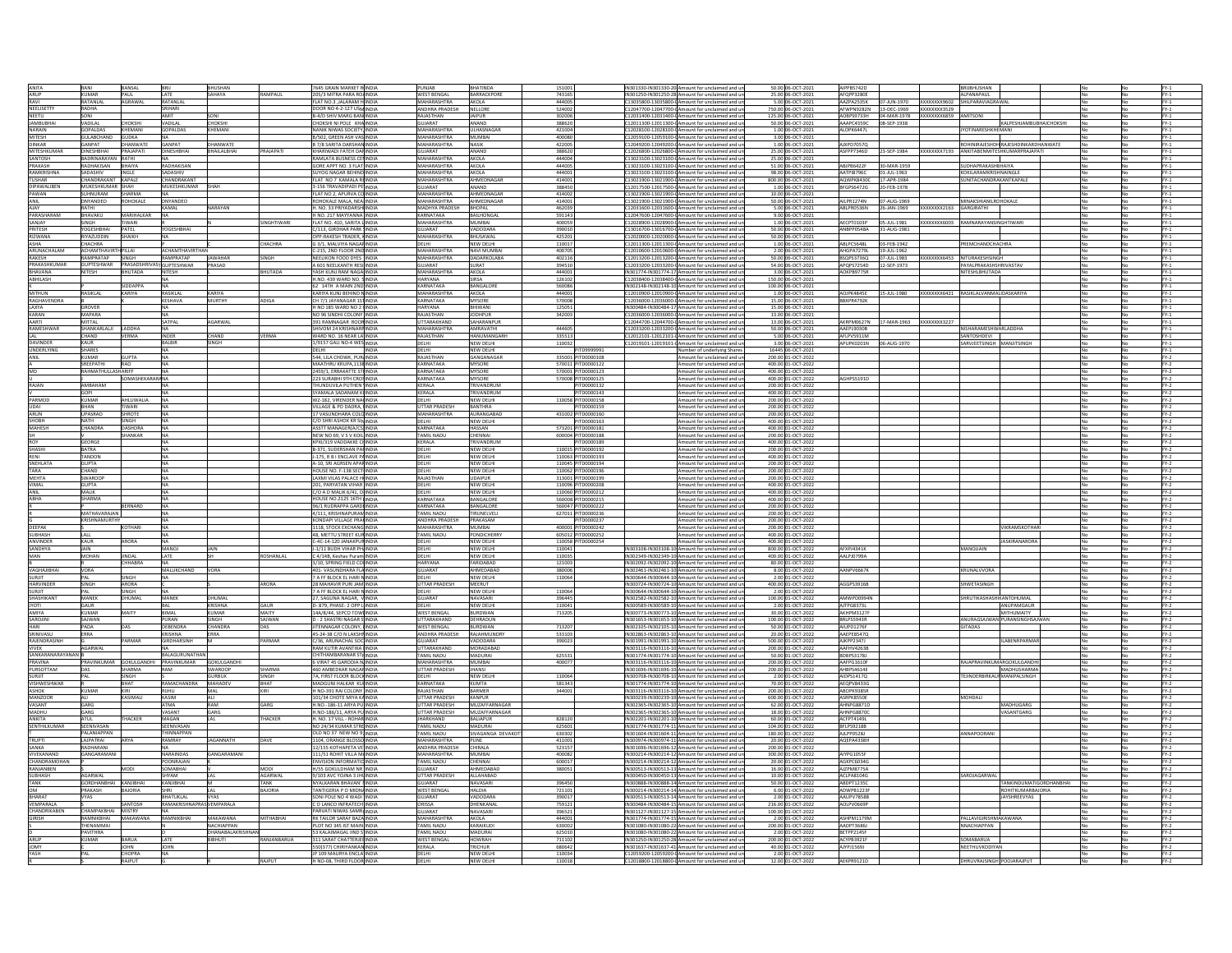| POOJA                              | RAJPUT                                                |                                      |                                     |                      |                     | H NO-08, THIRD FLOOR INDIA                                     | DELHI                                        | <b>NEW DELH</b>                             | 110018                  |                                 |                    | C12018800-12018800-CAmount for unclaimed and ur                                                                                                          |           | 8.00 01-OCT-2022                                            | AIVPR8088C                     |                                  |                  | HRUVRAJSINGH RAGHURAJSINGHRAJPU                       |  | $FY-2$           |
|------------------------------------|-------------------------------------------------------|--------------------------------------|-------------------------------------|----------------------|---------------------|----------------------------------------------------------------|----------------------------------------------|---------------------------------------------|-------------------------|---------------------------------|--------------------|----------------------------------------------------------------------------------------------------------------------------------------------------------|-----------|-------------------------------------------------------------|--------------------------------|----------------------------------|------------------|-------------------------------------------------------|--|------------------|
|                                    | RACHNA                                                |                                      |                                     |                      |                     | 5/60 NIRMAL PURI BLOINDIA                                      | DEIHI                                        | NEW DELH                                    | 11002                   |                                 |                    | C12069300-12069300-C Amount for unclaimed and                                                                                                            |           | 440.00 01-OCT-202                                           |                                |                                  |                  |                                                       |  | $FY-2$           |
| DHARAMRAJ                          | SAHU                                                  |                                      |                                     | HARIPRASADSAHU       |                     | H NO:49. FINE AVENUE INDIA                                     | <b>MADHYA PRADESH</b>                        | <b>BHOPAL</b>                               | 46204                   |                                 |                    | C12059500-12059500-0 Amount for unclaimed and un                                                                                                         |           | 20.00 01-OCT-2022                                           | <b>BTXPS8907B</b>              |                                  |                  | HARIPRASADSHAU                                        |  | $FY-2$           |
| SIDHDHARTHKUMA                     | <b>RAVINCHANDRA SHAF</b>                              |                                      | <b>PRAVINCHANDRA</b>                |                      |                     | C404 SHUKAN RESIDEN INDIA                                      | GUJARAT<br><b>MAHARASHTRA</b>                | SURAT                                       | 39500<br>44400          |                                 |                    | C12022000-12022000-0Amount for unclaimed and ur                                                                                                          |           | 70.00 01-OCT-2022                                           | AYGPS0804C                     | 01-SEP-1984                      | XXXXXXXX3445     | PRAVINCHANDRAMSHAH                                    |  | $FY-2$           |
| NITESHKUMAR<br>NEETU               | <b>AXMINARAYAN</b><br>ONI                             | BHUTADA                              | AXMINARAYAN                         |                      |                     | C/O ASSOCIATED LUBRI INDIA<br><b>B-4/D SHIV MARG BAN INDIA</b> | RAJASTHAN                                    | AKOLA<br><b>AIPUR</b>                       | 30200                   |                                 |                    | 3035800-13035800-C Amount for unclaimed and<br>C12031400-12031400-CAmount for unclaimed and ur                                                           |           | 10.00 01-OCT-202<br>500.00 01-OCT-202                       | ABEPB6612N<br>AOBPS9733H       | 04-MAR-1978 XXXXXXX6859 AMITSONI |                  | <b>RHAVANANITESHRHLITADA</b>                          |  | $FY-2$<br>$FY-2$ |
| COSTANCIO                          | ANTHONY                                               | <b>FERNANDES</b>                     | <b>ANTHONY</b>                      |                      |                     | 24. KALEWADI RAHEVAIINDIA                                      | <b>MAHARASHTRA</b>                           | <b>MUMBAI</b>                               | 400033                  |                                 |                    | C12034400-12034400-0 Amount for unclaimed and u                                                                                                          |           | 4.00 01-OCT-202                                             | AAKPF4690H                     |                                  |                  |                                                       |  | $FY-2$           |
| RANI                               | JEVI                                                  | AGARWAL                              | LATE                                |                      | <b>IANSHYAMDASS</b> | 221, BARA BAZAR SHIKINDIA                                      | <b>JTTAR PRADESH</b>                         | <b>MAINPURI</b>                             |                         |                                 |                    | C12016400-12016400-CAmount for unclaimed and ur                                                                                                          |           | 740.00 01-OCT-2022                                          | AJEPA0118N                     |                                  | <b>OOOOOOOSS</b> | VIMALKUMARAGARWAL                                     |  | $FY-2$           |
| NARAIN                             | OPALDAS                                               | CHEMANI                              | OPALDAS                             | KHEMANI              |                     | <b>NNIK NIWAS SOCIET</b>                                       | <b>MAHARASHTRA</b>                           | LHASNAGA                                    | 42100                   |                                 | 2028100-12028100-0 | Amount for unclaimed and                                                                                                                                 |           | OCT-202                                                     | ALOPK6447L                     |                                  |                  | <b>TINARESHKHEMAN</b>                                 |  | $FY-2$           |
| <b>MR</b>                          | MITESH                                                | GULABCHAND                           |                                     |                      |                     | B/502, GREEN ASH VASIINDIA                                     | <b>MAHARASHTRA</b>                           | MUMBAI                                      | 40008                   |                                 |                    | 12059100-12059100-CAmount for unclaimed and ur                                                                                                           |           | 12.00 01-OCT-202                                            |                                |                                  |                  |                                                       |  | $FY-2$           |
| PRAKASH<br>PRAKASH                 | ADHAKISAN<br><b>ADHAKISAN</b>                         | <b>BHAIYA</b><br>RHAIVAHLIC          | RADHAKISAN<br>RADHAKISAN            |                      |                     | GORE APPT NO. 3 FLAT INDIA<br>GORE ARRT NO. 3 IATHINDIA        | <b>MAHARASHTRA</b><br><b>MAHARASHTRA</b>     | AKOLA<br>AKOLA                              | 44400<br>44400          |                                 |                    | C13023100-13023100-0 Amount for unclaimed and ur<br>13023100-13023100-0 Amount for unclaimed and u                                                       | 202.00    | 01-OCT-202<br>712.00 01-OCT-202                             | ABJPB6422F<br>AAIHDQ258I       | 30-MAR-1959<br>14.000.1085       |                  | <b>SUDHAPRAKASHBHAIYA</b>                             |  | $FY-2$<br>$FY-2$ |
| <b>RAMKRISHN</b>                   | ADASHIV                                               | INGLE                                | ADASHIV                             |                      |                     | SUYOG NAGAR BEHINDIINDIA                                       | <b>MAHARASHTRA</b>                           | AKOLA                                       | 44400                   |                                 |                    | 13023100-13023100-C Amount for unclaimed and u                                                                                                           | 398.00    | 01-OCT-202                                                  | AATPI8796C                     | $-$ JUL-1963                     |                  | <b>COKILARAMKRISHNAINGI</b>                           |  | $FY-2$           |
| SURENDRA                           | KAILASHCHAND TIWARI                                   |                                      |                                     |                      |                     | PREM KALAS MAYUR COINDIA                                       | <b>MAHARASHTRA</b>                           | AKOLA                                       | 444004                  |                                 |                    | C13023100-13023100-0Amount for unclaimed and un                                                                                                          |           | 450.00 01-OCT-202                                           | ABYPT0442N                     |                                  |                  | 7-MAY-1981 XXXXXXX8598 PRAMILAKAILASHCHANDTIWARI      |  | $FY-2$           |
| VIRENDRA                           | UMAR                                                  | AGARWAL                              | RAM                                 | SWAROOP              | AGARWAL             | 203/209 BEHARIPUR KAINDIA                                      | <b>JTTAR PRADESH</b>                         | BAREILLY                                    |                         |                                 |                    | C12061400-12061400-CAmount for unclaimed and ur                                                                                                          |           | 200.00 01-OCT-2022                                          | AFHPA5506M                     | 21-JUN-1948                      |                  | POONAMAGARWAL                                         |  | $FY-2$           |
| RACHANA                            | <b>ANGHVI</b>                                         |                                      | MAHESH                              | <b>SANGHVI</b>       |                     | <b>31 A B PARSHWANATH INDIA</b>                                | <b>MADHYA PRADESH</b>                        | <b>INDORE</b>                               | 45200                   |                                 |                    | C12037900-12037900-C Amount for unclaimed and                                                                                                            |           | 800.00 01-OCT-202                                           | DBYPS4672C                     | 9-NOV-1973                       |                  | DEEPESHKOTHARI                                        |  | $FY-2$           |
| SANGITA<br>PRAKASH                 | ACHIN                                                 | ADHAV                                | <b>ACHIN</b><br><b>AXMAN</b>        | RAO                  |                     | 1335 D WARD JADHAV INDIA<br>-7-87/1, ASHOK NA                  | MAHARASHTRA<br><b>FELANGANA</b>              | KOLHAPUR<br><b>AGTIAL</b>                   | 41601<br>5053           |                                 |                    | C12020000-12020000-0 Amount for unclaimed and un<br>12027700-12027700-0 Amount for unclai                                                                |           | 300.00 01-OCT-202<br>590.00 01-OCT-202                      | AEMPJ4109B                     | 07-APR-1977                      |                  | XXXXXXX3349 SACHINSHAMRAOJADHAV                       |  | $FY-2$<br>$FY-2$ |
| NAVINCHANE                         | <b>RUSHIKUMAR</b>                                     | <b>TRIVEDI</b>                       |                                     |                      | <b>TRIVEDI</b>      | 353/6 CHANKYAPURI, GINDIA                                      | <b>SUJARAT</b>                               | AHMEDABA                                    | 38006                   |                                 |                    | ned and ur<br>12043100-12043100-CAmount for unclaimed and u                                                                                              |           | 200.00 01-OCT-202                                           | ARAPT5728M                     | 26-OCT-1958                      |                  | PREMI ATANTRIVED                                      |  | $FY-2$           |
| SHEETAL                            | <b>AAHAVEER</b>                                       | <b>DHAVATE</b>                       | <b>MAHAVEER</b>                     |                      |                     | 3686. RAMRAHIM NAG INDIA                                       | <b>MAHARASHTRA</b>                           | SANGLI                                      | 41641                   |                                 |                    | C12020000-12020000-CAmount for unclaimed and u                                                                                                           |           | 2616.00.01-OCT-2022                                         | AHHPD9540Q                     | 0-FFR-1975                       |                  | ΜΑΝΙΚΜΑΗΑVEERDHAVATE                                  |  | $FY-2$           |
|                                    | OHIL                                                  | ANILBHAIPAMB                         |                                     |                      |                     | 2 KAMNATH SOC KOTH INDIA                                       | GUJARAT                                      | RAJKOT                                      | 360003                  |                                 |                    | C12070200-12070200-CAmount for unclaimed and ur                                                                                                          |           | 200.00 01-OCT-2022                                          |                                |                                  |                  |                                                       |  | $FY-2$           |
|                                    | <b>UBHANKARNASKAR</b>                                 |                                      |                                     |                      |                     | VILL-MITHAK HALI, PASIINDIA                                    | <b>WEST BENGAL</b>                           | <b>BARRACKPOR</b>                           | 743329                  |                                 |                    | C12034500-12034500-C Amount for unclaimed and ur                                                                                                         |           | 200.00 01-OCT-2022                                          |                                |                                  |                  |                                                       |  | $FY-2$           |
| MONALI                             | <b>IRENDRA</b>                                        | MUNOT                                | <b>JIRENDRA</b>                     | VINOD                | <b>ALINOT</b>       | F 1004 AISHWARYAM VINDIA                                       | <b>MAHARASHTRA</b>                           | PLINE                                       | 41101                   |                                 |                    | 12023500-12023500-0 Amount for unclaimed and u                                                                                                           |           | 2.00 01-0CT-202                                             | <b>AFXPP5446F</b>              | 04-DFC-1980                      |                  | XXXXXXX6971 VIRENDRAVINODMUNOT                        |  | $FY-2$           |
| <b>SUDHA</b><br>ANKITA             | <b>PRAKASH</b><br>GARWAL                              | RHAIYA                               | PRAKASH                             | BHAIYA               |                     | S P ASSOCIATES C/O JAHNDIA<br>203, BEHARI PUR KAROLINDIA       | <b>MAHARASHTRA</b><br><b>JTTAR PRADESH</b>   | AKOLA<br>AREILLY                            | 44400                   |                                 |                    | C12033200-12033200-CAmount for unclaimed and un<br>C12061200-12061200-CAmount for unclaimed and ur                                                       | 50.00 01  | 200.00 01-OCT-202<br>I-OCT-2022                             | ABJPB6553H<br><b>UAPA4841M</b> | 01-APR-1965<br>19-JUN-1986       |                  | PRAKASHBHAIYA                                         |  | $FY-2$<br>$FY-2$ |
|                                    | ANDKISHOR                                             |                                      |                                     |                      |                     | 4/27, OPPOSITE AZAD INDIA                                      | MAHARASHTRA                                  | CHALKARAM                                   | 416119                  |                                 |                    | 12020000-12020000-CAmount for unclaimed and u                                                                                                            |           | 8.00 01-OCT-2022                                            |                                |                                  |                  |                                                       |  | $FY-2$           |
| MR                                 | <b>IIVAMAGARWA</b>                                    |                                      |                                     |                      |                     | 203/209 BEHARIPUR KAINDIA                                      | <b>UTTAR PRADESH</b>                         | BAREILLY                                    |                         |                                 |                    | C12061200-12061200-0 Amount for unclaimed and u                                                                                                          |           | 200.00 01-OCT-202                                           |                                |                                  |                  |                                                       |  | $FY-2$           |
| ASHA                               | HACHRA                                                |                                      |                                     |                      | <b>HACHRA</b>       | G 3/1, MALVIYA NAGARINDIA                                      | DEIHI                                        | NEW DELH                                    | 11001                   |                                 |                    | 12011300-12011300-0 Amount for unclaimed and ur                                                                                                          |           | 2.00 01-OCT-202                                             | ABLPC5648L                     | 03-FEB-1942                      |                  | PREMCHANDCHACHRA                                      |  | $FY-2$           |
| VASANTBEN<br><b>ARLINACHALAM</b>   | <b>IAHESHBHAI</b><br><b><i>CHAMTHAVIRTHPILLAL</i></b> | <b>MEHTA</b>                         | MAHESHBHAI<br><b>ACHAMTHAVIRTHA</b> |                      |                     | <b>B-9 MAHAVIR APPARTNINDIA</b><br>C-215 2ND FLOOR 2NDINDIA    | <b>GUJARAT</b><br><b>MAHARASHTRA</b>         | AMNAGAF<br>NAVI MUMRA                       | 361008<br>40070         |                                 |                    | C12010900-12010900-0 Amount for unclaimed and ur<br>C12010600-12010600-0 Amount for unclaimed and                                                        |           | 100.00 01-OCT-2022<br>8.00 01-0CT-202                       | AIVPM7396L<br>AHGPA72791       | 26-OCT-1950<br>19-1111-1962      |                  | HARMENDRAMAHESHBHAIM                                  |  | $FY-2$           |
| PURUSHOTTAM                        | <b>BANSHRAJ</b>                                       | <b>YADAV</b>                         | BANSHRAJ                            |                      |                     | ROOM NO 16 ANANTA INDIA                                        | <b>MAHARASHTRA</b>                           | MUMBAI                                      | 40007                   |                                 |                    | 12033200-12033200-0 Amount for unclaimed and ur                                                                                                          |           | 40.00 01-OCT-202                                            | ACFPY3420R                     | 7-JUN-1974                       |                  | <b>VIDYAWATIPURUSHOTTAMYADAV</b>                      |  | $FY-2$<br>$FY-2$ |
|                                    | BHILASH                                               |                                      |                                     |                      |                     | H.NO. 439 WARD NO. SINDIA                                      | <b>HARYANA</b>                               | <b>SIRSA</b>                                | 12610                   |                                 |                    | 12038400-12038400-0 Amount for unclaimed and ur                                                                                                          |           | 600.00 01-OCT-202                                           |                                |                                  |                  |                                                       |  | $FY-2$           |
| PURSHOTTAM                         | HANDWANI                                              |                                      | RAMCHAND                            |                      |                     | S/O RAMCHAND CHAN INDIA                                        | MADHYA PRADESH                               | <b>INDORE</b>                               | 45200                   |                                 |                    | C12033200-12033200-CAmount for unclaimed and un                                                                                                          |           | 100.00 01-OCT-2022                                          | AAVPC2399D                     | 12-SEP-1961                      |                  | NEELAMCHANDWAN                                        |  | $FY-2$           |
| <b>SUPTI</b>                       | HOME                                                  |                                      | <b>IAMI</b> R                       | KUMAR                | HOME                | 226/1 J K COLONY JAJMINDIA                                     | <b>UTTAR PRADESH</b>                         | KANPLIR                                     |                         |                                 |                    | C12010900-12010900-CAmount for unclaimed and ur                                                                                                          |           | 100.00 01-OCT-202                                           | RGNPS4041R                     | 01-DFC-1956                      |                  | XXXXXXX4856 BIMALKUMARSHOME                           |  | $FY-2$           |
| VEERENDRA                          | CHOUDHARY                                             |                                      | HANUMANRAM                          | CHOUDHARY            |                     | 6-A-97 KUDI BHAGTASNINDIA                                      | RAJASTHAN                                    | <b>JODHPUR</b>                              | 342003                  |                                 |                    | C12012101-12012101-CAmount for unclaimed and ur                                                                                                          |           | 90.00 01-OCT-2022                                           | ADGPC5928G                     |                                  |                  | 23-AUG-1950 XXXXXXXX7589 RADHACHOUDHARY               |  | $FY-2$           |
| RAMAN<br>ALPANA                    | GARWAL<br>:ARG                                        |                                      |                                     | ΔΤΜΔ                 | AMGARG              | GEETA COLONY DAL BAINDI.<br>186/11 ARYA PURL MUNDIA            | MADHYA PRADESH<br><b>ITTAR PRADESH</b>       | <b>WALIOR</b><br><b>MUZAFFARNAGAR</b>       | 47400                   |                                 |                    | 2017701-12017701-CAmount for unclair<br>ned and ur<br>12010604-12010604-0 Amount for unclaimed and u                                                     |           | $OCT-202$<br>2.00 01-OCT-202                                | <b>AISPG1051A</b>              |                                  |                  | VASANTGARG                                            |  | $FY-2$<br>$FY-2$ |
| <b>MRS</b>                         | PREM                                                  |                                      | <b>SHIP</b>                         | ATMA                 | RAMGARG             | 186/11 ARYA PURI MUINDIA                                       | <b>UTTAR PRADESH</b>                         | <b>MUZAFFARNAGAR</b>                        |                         |                                 |                    | C12010604-12010604-C Amount for unclaimed and ur                                                                                                         |           | 2.00 01-OCT-2022                                            | AKHPB5644C                     |                                  |                  | VASANTGARG                                            |  | $FY-2$           |
| VASANT                             | GARG                                                  |                                      |                                     | ATMA                 | AMGARG              | 186/11 ARYA PURI MUINDIA                                       | <b>UTTAR PRADESH</b>                         | MUZAFFARNAGAF                               |                         |                                 |                    | C12010604-12010604-CAmount for unclaimed and ur                                                                                                          |           | 2.00 01-OCT-2022                                            | <b>MHNPG8871D</b>              | 11-DEC-1963                      |                  | MADHUGARG                                             |  | $FY-2$           |
| <b>UNDERLYIN</b>                   | SHARES                                                |                                      |                                     |                      |                     |                                                                |                                              | <b>NEW DELHI</b>                            |                         | 10999997                        |                    | lumber of underlying Share                                                                                                                               |           | 12034 01-OCT-202                                            |                                |                                  |                  |                                                       |  | $FY-2$           |
| ANII                               | KUMAR                                                 | <b>GUPTA</b>                         |                                     |                      |                     | 544 TILA CHOWK PURINDIA                                        | RAIASTHAN                                    | GANGANAGAR                                  |                         | 335001 PITD0000108              |                    | Amount for unclaimed and u                                                                                                                               |           | 150.00 03-OCT-2023                                          |                                |                                  |                  |                                                       |  | $FY-3$           |
| PRAVEEN                            | <b>KUMAR</b><br>ΗΜΑΤΗ                                 | <b>GUPTA</b>                         |                                     |                      |                     | 544, LILA CHOWK, PURAINDIA                                     | RAJASTHAN                                    | SANGANAGAR<br><b>AYSORE</b>                 |                         | 335001 PITD0000109              |                    | mount for unclaimed and un                                                                                                                               |           | 150.00 03-OCT-2023                                          |                                |                                  |                  |                                                       |  | $FY-3$           |
| RAJAN                              | ΔΜΒΔΗΔΜ                                               |                                      |                                     |                      |                     | 2459/1, ERRAKATTE STIINDI<br>THUNDUVILA PUTHEN UNDIA           | KARNATAKA<br><b>KERALA</b>                   | <b><i>ERIVANDRUM</i></b>                    | 57000                   | TD0000132                       |                    | mount for unclaimed and u<br>amount for unclaimed and u                                                                                                  |           | 300.00 03-OCT-202<br>150.00 03-OCT-2023                     |                                |                                  |                  |                                                       |  | $FY-3$<br>$FY-2$ |
| <b>AJITH</b>                       | KUMAR                                                 |                                      |                                     |                      |                     | SAMATHA VELLAR KOVIINDIA                                       | KERALA                                       | TRIVANDRUM                                  |                         | TD0000141                       |                    | mount for unclaimed and ur                                                                                                                               |           | 150.00 03-OCT-2023                                          |                                |                                  |                  |                                                       |  | $FY-3$           |
|                                    | iOPI                                                  |                                      |                                     |                      |                     | SYAMALA SADANAM KOINDIA                                        | KERALA                                       | <b><i>TRIVANDRUM</i></b>                    |                         | TD0000143                       |                    | mount for unclaimed and ur                                                                                                                               |           | 300.00 03-OCT-2023                                          |                                |                                  |                  |                                                       |  | $FY-3$           |
|                                    |                                                       | VANACHARY                            |                                     |                      |                     | TC NO 48/1063 AASA                                             | KERALA                                       | RIVANDRUM                                   | 69502                   | TD0000148                       |                    | mount for unclaimed and u                                                                                                                                |           | 150.00 03-OCT-2023                                          |                                |                                  |                  |                                                       |  | $FY-3$           |
| PARMOD                             | <b>CUMAR</b>                                          | MILUWALIA                            |                                     |                      |                     | WZ-182, VIRENDER NACINDIA                                      | DELHI                                        | NEW DELHI                                   |                         | 110058 PITD0000158              |                    | mount for unclaimed and u                                                                                                                                |           | 150.00 03-OCT-202                                           |                                |                                  |                  |                                                       |  | $FY-3$           |
| <b>UDAI</b><br>ARUN                | <b>BHAN</b><br>UPASRAC                                | <b>IWARI</b><br><b>SHROTE</b>        |                                     |                      |                     | VILLAGE & PO DADRA, IINDIA<br>17 VASUNDHARA COLO INDIA         | <b>UTTAR PRADESH</b><br>MAHARASHTRA          | <b>BANTHRA</b><br><b>AURANGABA</b>          | 43100                   | TD0000159<br>TD0000160          |                    | mount for unclaimed and un<br>mount for unclaimed and u                                                                                                  |           | 150.00 03-OCT-2023<br>150.00 03-OCT-2023                    |                                |                                  |                  |                                                       |  | $FY-3$<br>$FY-3$ |
| SHOBH                              | <b>HTAV</b>                                           | INGH                                 |                                     |                      |                     | C/O SHRI ASHOK KR SININDIA                                     | <b>DELHI</b>                                 | NEW DELHI                                   |                         | TD0000163                       |                    | mount for unclaimed and u                                                                                                                                |           | 300.00 03-OCT-202                                           |                                |                                  |                  |                                                       |  | $FY-3$           |
| MAHESH                             | CHANDRA                                               | <b>DASHORA</b>                       |                                     |                      |                     | ASSTT MANAGER(A/CS) INDIA                                      | KARNATAKA                                    | HASSAN                                      | 573201                  | TD0000181                       |                    | Amount for unclaimed and un                                                                                                                              |           | 300.00 03-OCT-2023                                          |                                |                                  |                  |                                                       |  | $FY-3$           |
|                                    |                                                       | ANKAR                                |                                     |                      |                     | NEW NO 69, V S V KOIL INDIA                                    | TAMIL NADU                                   | CHENNAI                                     | 600004                  | TD0000188                       |                    | mount for unclaimed and un                                                                                                                               |           | 150.00 03-OCT-2023                                          |                                |                                  |                  |                                                       |  | $FY-3$           |
|                                    | <b>SEORGE</b>                                         |                                      |                                     |                      |                     | KPXI/319 VADDAKKE CHINDIA                                      | KERALA                                       | RIVANDRUM                                   |                         | TD0000189                       |                    | nount for unclaimed and u                                                                                                                                |           | 300.00 03-OCT-202                                           |                                |                                  |                  |                                                       |  | $FY-3$           |
| SHASHI<br>SNEHLATA                 | BATRA<br><b>GUPTA</b>                                 |                                      |                                     |                      |                     | <b>B-371. SUDERSHAN PARINDIA</b><br>A-10, SRI AGRSEN APARINDIA | DELHI<br>DELHI                               | NEW DELHI<br>NEW DELH                       | 110015<br>110045        | TD0000192<br>TD0000194          |                    | Amount for unclaimed and ur<br>ount for unclaimed and un                                                                                                 |           | 150.00 03-OCT-2023<br>150.00 03-OCT-2023                    |                                |                                  |                  |                                                       |  | $FY-3$<br>$FY-3$ |
| TARA                               | CHAND                                                 |                                      |                                     |                      |                     | HOUSE NO. F-138 SECTINDIA                                      | DELHI                                        | <b>NEW DELH</b>                             | 110062                  | TD0000196                       |                    | mount for unclaimed and ur                                                                                                                               |           | 150.00 03-OCT-2023                                          |                                |                                  |                  |                                                       |  | $FY-3$           |
| <b>MEHTA</b>                       | <b>SWAROOP</b>                                        |                                      |                                     |                      |                     | <b>LAXMI VILAS PALACE HIINDIA</b>                              | <b>RAJASTHAM</b>                             | <b>UDAIPUR</b>                              | 313001                  | TD0000199                       |                    | Amount for unclaimed and                                                                                                                                 |           | 150.00 03-OCT-202                                           |                                |                                  |                  |                                                       |  | $FY-3$           |
| RAVI                               | SHANKAR                                               | <b>BAJPAI</b>                        |                                     |                      |                     | HOUSE NO.B-44 SANSAINDIA                                       | DELHI                                        | NEW DELHI                                   |                         | 110034 PITD0000207              |                    | Amount for unclaimed and un                                                                                                                              |           | 300.00 03-OCT-2023                                          |                                |                                  |                  |                                                       |  | $FY-3$           |
| ANIL                               | <b>AALIK</b>                                          |                                      |                                     |                      |                     | C/O A D MALIK 6/41, O INDIA                                    | DELHI                                        | <b>NEW DELHI</b>                            |                         | 110060 PITD0000212              |                    | mount for unclaimed and ur                                                                                                                               |           | 300.00 03-OCT-2023                                          |                                |                                  |                  |                                                       |  | $FY-3$           |
| SANTHANAGOPALAN<br>ABHA            | HARMA                                                 |                                      |                                     |                      |                     | <b>FX DY GM (F&amp;M) FNG.</b><br>HOUSE NO.2125 16TH HINDIA    | KARNATAKA<br>KARNATAKA                       | <b>BANGALORE</b><br>BANGALORE               | 56003                   | TD0000214<br>560008 PITD0000215 |                    | mount for unclaimed and<br>mount for unclaimed and u                                                                                                     | 150.0     | 03-OCT-202<br>300.00 03-OCT-2023                            |                                |                                  |                  |                                                       |  | $FY-3$<br>$FY-3$ |
|                                    |                                                       | NANDAN                               |                                     |                      |                     | NO:80/1, 5TH CROSS BAINDIA                                     | KARNATAKA                                    | BANGALORE                                   |                         | 560043 PITD0000217              |                    | Amount for unclaimed and un                                                                                                                              |           | 300.00 03-OCT-2023                                          |                                |                                  |                  |                                                       |  | $FY-3$           |
|                                    | AISA                                                  | SIVAKUMAR                            |                                     |                      |                     | FLAT NO.503 ARUNODAINDIA                                       | TELANGANA                                    | <b>IYDERABAD</b>                            |                         | 500029 PITD0000221              |                    | mount for unclaimed and ur                                                                                                                               |           | 150.00 03-OCT-2023                                          |                                |                                  |                  |                                                       |  | $FY-3$           |
|                                    |                                                       | ERNARD                               |                                     |                      |                     | 96/1 RUDRAPPA GARDEINDIA                                       | CARNATAKA                                    | ANGALORE                                    | 560047                  | TD000022                        |                    | ount for unclaimed and                                                                                                                                   | 150.00 03 | $-0CT-202$                                                  |                                |                                  |                  |                                                       |  | $FY-3$           |
|                                    | MATHAVARAJAN                                          |                                      |                                     |                      |                     | 4/111. KRISHNAPURAMINDIA                                       | <b>TAMIL NADU</b>                            | <b>IRUNELVEL</b>                            | 627011                  | TD0000236                       |                    | Amount for unclaimed and u                                                                                                                               |           | 150.00 03-OCT-2023                                          |                                |                                  |                  |                                                       |  | $FY-3$           |
| DEEPAK                             | RISHNAMURTH                                           | <b>KULHVADI</b>                      |                                     |                      |                     | KONDAPI VILLAGE PRAJINDIA<br><b>1118. STOCK EXCHANG INDIA</b>  | ANDHRA PRADESH<br><b>MAHARASHTRA</b>         | PRAKASAM<br>MUMBAL                          | 400001                  | FD0000237<br><b>TD0000242</b>   |                    | mount for unclaimed and ur                                                                                                                               |           | 150.00 03-OCT-2023<br>150.00 03-OCT-202                     |                                |                                  |                  | VIKRAMSKOTHAR                                         |  | $FY-3$<br>$FY-3$ |
| <b>SUBHASH</b>                     |                                                       |                                      |                                     |                      |                     | 48. METTU STREET KURINDIA                                      | <b>TAMIL NADU</b>                            | PONDICHERE                                  | 605012                  | TD0000252                       |                    | mount for unclaimed and un<br>Amount for unclaimed and u                                                                                                 |           | 300.00 03-OCT-202                                           |                                |                                  |                  |                                                       |  | $FY-3$           |
| MANJU                              | <b>HARGAVA</b>                                        |                                      | NEERAJ                              | BHARGAVA             |                     | 2226 MASJID KHAZOOFINDIA                                       | DELHI                                        | NEW DELHI                                   |                         | 110006 PITD0000275              |                    | mount for unclaimed and ur                                                                                                                               |           | 3.00 03-OCT-202                                             | AFBPB2348Q                     |                                  |                  | NEERAJBHARGAVA                                        |  | $FY-3$           |
| NEERAJ                             | HARGAVA                                               |                                      | RAJESHWAI                           | PRASAD               | HARGAVA             | 2225-26 MASJID KHAZCINDIA                                      | DELHI                                        | NEW DELHI                                   |                         | 110006 PITD0000282              |                    | Amount for unclaimed and ur                                                                                                                              |           | 2.00 03-OCT-2023                                            | AAAPB7191H                     |                                  |                  | IANJUBHARGAVASAKSHIBHARGAV No                         |  | $FY-3$           |
| SAKSHI                             | HARGAVA                                               |                                      | VEERAJ                              | HARGAVA              |                     | 2225-26 MASJID KHAZCINDIA                                      | DELHI                                        | <b>NEW DELH</b>                             | 110006                  | 00000286                        |                    | Amount for unclaimed and u                                                                                                                               |           | 2.00 03-OCT-202                                             | BCSPB7959N                     |                                  |                  |                                                       |  | $FY-3$           |
| KRISHAN<br>SANDHYA                 |                                                       | <b>/ADEHRA</b>                       |                                     |                      | <b>/ADEHRA</b>      | B-2 / 47C. LAWRENCE RINDIA                                     | DELHI                                        | NEW DELHI                                   | 110035                  |                                 |                    | IN301766-IN301766-10 Amount for unclaimed and un                                                                                                         |           | 15.00 03-OCT-2023                                           | ACBPV7004N                     |                                  |                  | VANDANAVADEHRA                                        |  | $FY-3$           |
| <b>MAN</b>                         | MOHAN                                                 |                                      | LOWAN<br>ATF                        | JAIN                 | SHANLA              | J-1/11 BUDH VIHAR PHIINDIA<br>C 4/14B, Keshav Puram INDIA      | DELHI<br>DELHI                               | NEW DELH<br>NEW DELH                        | 11004<br>11003          |                                 |                    | IN303108-IN303108-10 Amount for unclair<br>ned and ur<br>N302349-IN302349-10 Amount for uncla<br>med and                                                 |           | 450.00 03-OCT-202<br>300.00 03-OCT-202                      | AFXPJ4341K<br>AALPJ0799A       |                                  |                  | MANOJJAIN                                             |  | $FY-3$<br>$FY-3$ |
| PATEL                              | PRAVIN                                                |                                      | <b>ANKAI CHAND</b>                  | PATEL                |                     | C/O. DR. S.S. PATEL, SHIINDIA                                  | GUIARAT                                      | NADIAD                                      | 38700                   |                                 |                    | IN300343-IN300343-10 Amount for unclaimed and u                                                                                                          |           | 30.00 03-OCT-202                                            | ADOPP1387L                     |                                  |                  | PATELKUNALPRAVPATELBHARATIP                           |  | $FY-3$           |
|                                    |                                                       | SATYALAKSHMI                         |                                     | RAMA                 | <b>HANDRAIAH</b>    | NO 8-3-336. MAIN BAZ INDIA                                     | <b>ANDHRA PRADESH</b>                        | <b>HINDUPUR</b>                             | 515201                  |                                 |                    | IN302148-IN302148-10 Amount for unclaimed and un                                                                                                         |           | 150.00 03-OCT-2023                                          | BTMPS8834E                     |                                  |                  | MADARSH                                               |  | $FY-3$           |
| SAVITA                             | SETH                                                  |                                      | RAJIV                               | SETH                 |                     | 18 S F BLOCK-SP PITAM INDIA                                    | DELHI                                        | NEW DELHI                                   | 110034                  |                                 |                    | IN302822-IN302822-10 Amount for unclaimed and un                                                                                                         |           | 2.00 03-OCT-2023                                            | APOPS0702E                     |                                  |                  | RAJIVSETH                                             |  | $FY-3$           |
| TARUN                              | <b>HANDER</b><br>LEASING                              | <b>MALIK</b><br><b>FINANCELIMITE</b> |                                     |                      |                     | C/O. T. C. MALIK & CO. INDIA<br>C- 63 2nd FLOOR PANCHNDIA      | DELHI<br>DEIHI                               | NEW DELH<br>NEW DELH                        | 11000                   |                                 |                    | N300159-IN300159-10 Amount for unclaimed and                                                                                                             |           | 300.00 03-OCT-202<br>300.00 03-OCT-2023                     | AAJPM0133D<br>AAACD1112H       |                                  |                  | RUCHIMALIK<br>SAKSHAMMALIK                            |  | $FY-3$           |
| DEVOTED                            |                                                       |                                      |                                     |                      |                     |                                                                |                                              |                                             |                         |                                 |                    |                                                                                                                                                          |           |                                                             |                                |                                  |                  |                                                       |  | $FY-3$<br>$FY-3$ |
|                                    |                                                       |                                      |                                     |                      |                     |                                                                |                                              |                                             | 11001                   |                                 |                    | IN302316-IN302316-10 Amount for unclaimed and u                                                                                                          |           |                                                             |                                |                                  |                  |                                                       |  | $FY-3$           |
|                                    | <b>IRCHAND</b>                                        |                                      | <b>IRIDHARILAL</b>                  |                      |                     | GRV AND PK OFFICE NOINDIA                                      | KARNATAKA                                    | BANGALORE                                   | 560009                  |                                 |                    | IN302148-IN302148-10 Amount for unclaimed and ur                                                                                                         |           | 525.00 03-OCT-2023                                          | AAGPV3044B                     |                                  |                  | VHARSHA                                               |  |                  |
| <b>VAGHAJIBHA</b><br><b>SURJIT</b> | VORA<br><b>INGH</b>                                   | <b>ALAG</b>                          | MALUKCHAND<br>TIRATH                | <b>VORA</b><br>SINGH |                     | 401- VASUNDHARA FLAINDIA<br>353 SARASWATI BHANDINDIA           | GUJARAT<br>DEIHI                             | AHMEDABAL<br><b>NEW DELHI</b>               | 38000                   |                                 |                    | IN302461-IN302461-10 Amount for unclaimed and un<br>IN300966-IN300966-10 Amount for unclaimed and u                                                      |           | 6.00 03-OCT-2023<br>5.00 03-OCT-202                         | AANPV6667K<br>ΔΔΡΡΑ7477Ε       |                                  |                  | KRUNALVVORA<br><b>HARJITKAUR</b>                      |  | $FY-3$           |
| ATUL                               | MONGA                                                 |                                      |                                     |                      | LMONGA              | G-12/3 MALVIYA NAGAINDIA                                       | DELHI                                        | <b>NEW DELHI</b>                            | 11003<br>11001          |                                 |                    | IN302316-IN302316-10 Amount for unclaimed and ur                                                                                                         |           | 654.00 03-OCT-2023                                          | AAJPM3492R                     |                                  |                  |                                                       |  | $FY-3$           |
| BHAGWA <sup>-</sup>                | <b>SWAROOP</b>                                        | SHARMA                               |                                     |                      | HARMA               | C - 160 PUSHPANJALI PHNDIA                                     | DELHI                                        | NEW DELH                                    | 110034                  |                                 |                    | IN301209-IN301209-10 Amount for unclaimed and ur                                                                                                         |           | 150.00 03-OCT-2023                                          | AHRPS5221M                     |                                  |                  | SHASHIBALASHARMANRN                                   |  | $FY-3$           |
| SANGITABEN                         | <b>HITESHKLIMAR</b>                                   | PARIKH                               | HITFSH                              |                      | <b>ARIKH</b>        | 177 H NEW AMRITWAINDIA                                         | <b>MAHARASHTRA</b>                           | MUMRAL                                      | 40000                   |                                 |                    | IN302461-IN302461-10 Amount for unclaimed and r                                                                                                          |           | 75.00 03-0CT-202                                            | AMRPP0295M                     |                                  |                  | <b>HITESHKIRTIRHAIPARIKH</b>                          |  | $FY-2$           |
| BHAVISHYA                          | AREEN                                                 |                                      | <b>ATF</b>                          | <b>SHRI</b>          |                     | SHANSHYAMLALSAREE 2786 . PEEPAL MAHADBINDIA                    | DEIHI                                        | NEW DELHI                                   | 11000                   |                                 |                    | IN301209-IN301209-10 Amount for unclaimed and un                                                                                                         |           | 2.00 03-OCT-2023                                            | <b>ERLPS4599J</b>              |                                  |                  | RAHULSAREENNRM                                        |  | $FY-3$           |
| SRINIVASU                          | RRA                                                   |                                      | <b>KRISHN</b>                       | ERRA                 | MJAIN               | 45-24-38 C/O N LAKSHI INDIA<br>C/O ARIHANT ENTERPRINDIA        | ANDHRA PRADESH                               | RAJAHMUND<br>ANPUR                          | 53310                   |                                 |                    | IN302863-IN302863-10 Amount for unclaimed and u                                                                                                          |           | 15.00 03-OCT-2023                                           | AAEPE8547Q                     |                                  |                  |                                                       |  | $FY-3$           |
| PRAVEEN<br>RAMGOPAL                | <b>ATALL</b>                                          |                                      | <b>CHET</b>                         | RAM                  | <b>GUPTA</b>        | STREET NO - 1 H NO 30 INDIA                                    | <b>JTTAR PRADESH</b><br>PUNJAB               | UDHIANA                                     | 14140                   |                                 |                    | IN301557-IN301557-10 Amount for unclaimed and ur<br>IN301774-IN301774-10 Amount for unclaimed and u                                                      |           | 15.00 03-OCT-2023<br>75.00 03-OCT-202                       | AAPPJ0126P<br>ABWPG3493N       |                                  |                  | PRAVESHAJAIN ASHAJAIN<br>SATYAMGUPTA                  |  | $FY-3$<br>$FY-3$ |
| ANOOP                              | <b>KUMAR</b>                                          | <b>DONERIYA</b>                      | MANGAL                              | <b>SEN</b>           |                     | MAIN ROAD SIRSAGAN INDIA                                       | <b>UTTAR PRADESH</b>                         | MAINPURI                                    |                         |                                 |                    | IN301653-IN301653-10 Amount for unclaimed and un                                                                                                         |           | 2.00 03-OCT-2023                                            | AHTPD2497C                     |                                  |                  | ANKURDONERIA                                          |  | $FY-3$           |
|                                    | MAIA                                                  |                                      |                                     |                      |                     | 338 1ST PHASE 3RD MAINDI.                                      | CARNATAKA                                    | ANGALOR                                     | 56001                   |                                 |                    | IN302148-IN302148-10 Amount for unclaimed and ur                                                                                                         | 150.      |                                                             |                                |                                  |                  |                                                       |  | $FY-3$           |
| <b>GIRVAR</b>                      | ARSHAD                                                | HARMA                                | RAGHURIE                            | PRASHAD              | HARMA               | INO-59/3 PALGALL MINDIA                                        | DEIHI                                        | <b>IFW DELHI</b>                            | 11003                   |                                 |                    | IN302365-IN302365-10 Amount for unclaimed and u                                                                                                          |           | 450.00.03-OCT-202                                           | AIGPS3796R                     |                                  |                  |                                                       |  | $FY-3$           |
| SWEEDAL                            | <b>HAPEL</b>                                          | 2410                                 | <b>CHAPEL</b>                       | SEBASTIAN            | <b>DIAS</b>         | <b>GLORIA AGASHI DHOBI INDIA</b>                               | MAHARASHTRA                                  | HANE                                        | 40130                   |                                 |                    | IN301604-IN301604-10 Amount for unclaimed and ur                                                                                                         |           | 15.00 03-OCT-2023                                           | ATBPD3322Q                     |                                  |                  | CHAPELSEBASTIANDIAS                                   |  | $FY-3$           |
| RAKESH                             | <b>BHANOT</b>                                         |                                      | <b>HANOTRE</b>                      | <b>SURBUX</b>        | SINGH               | 13D BLOCK MU PRITAMINDIA<br>7A, FIRST FLOOR BLOCKINDIA         | DELHI<br>DELHI                               | <b>NEW DELH</b>                             | 110088<br>11006         |                                 |                    | IN301696-IN301696-10 Amount for unclaimed and ur                                                                                                         |           | 270.00 03-OCT-2023                                          | ACTPB6282A<br>AIDPS1417Q       |                                  |                  | APRAJEETABHANOT<br><b>TEJINDERBIRKAUFMANIPALSINGH</b> |  | $FY-3$<br>$FY-3$ |
| <b>SURJIT</b><br>VISHWESHWAI       |                                                       | RHAT                                 | RAMACHANDRA                         | <b>MAHADEV</b>       | RHAT                | MADGUNI HALKAR KUTINDIA                                        | KARNATAKA                                    | NEW DELHI<br>KUMTA                          | 581343                  |                                 |                    | IN300708-IN300708-10 Amount for unclaimed and un<br>IN301774-IN301774-10 Amount for unclaimed and u                                                      |           | 2.00 03-OCT-2023<br>53.00.03-007-202                        | AEOPV8433G                     |                                  |                  |                                                       |  | $FY-3$           |
| RAVINDRANATI                       |                                                       |                                      | RADHAKRISHNA                        | SETTY                | SEGUMUDDU           | NO 335 1ST FLOOR 13T INDIA                                     | KARNATAKA                                    | BANGALORE                                   | 56000                   |                                 |                    | IN303077-IN303077-10 Amount for unclaimed and ur                                                                                                         |           | 300.00 03-OCT-2023                                          | ATOPS6461J                     |                                  |                  | RASHMIKM                                              |  | $FY-3$           |
| <b>JINDER</b>                      |                                                       | AURDANDON                            |                                     | DALIT                | INGH                | C 47 FIRST FLOOR FAT                                           |                                              | NEW DELH                                    | 11001                   |                                 |                    | IN300708-IN300708-10 Amount for unclaimed and u                                                                                                          |           | 3.00 03-OCT-202                                             | <b>AEMPD8081N</b>              |                                  |                  | DALITSINGH                                            |  | $FY-3$           |
| <b>BHANDERI</b>                    | <b>HPAKKUMAR</b> IALIIRHAL                            |                                      |                                     |                      |                     | 81 SARVAMANGAL SOCINDIA                                        | <b>SUIARAT</b>                               | HMEDARA                                     | 38002                   |                                 |                    | IN300343-IN300343-10 Amount for unclaimed and u                                                                                                          |           | 38.00 03-0CT-202                                            |                                |                                  |                  |                                                       |  | $FY-3$           |
| VASANT<br>MADHU                    | GARG<br>ARG                                           |                                      | <b>ATMA</b><br>VASANT               | RAM<br>GARG          | GARG                | H.NO.-186-11 ARYA PUTINDIA<br>H.NO-186/11, ARYA PUINDIA        | <b>UTTAR PRADESH</b><br><b>UTTAR PRADESH</b> | MUZAFFARNAGAR<br><b><i>AUZAFFARNAGA</i></b> |                         |                                 |                    | IN302365-IN302365-10 Amount for unclaimed and ur<br>IN302365-IN302365-10 Amount for unclaimed and u                                                      |           | 47.00 03-OCT-2023<br>11.00 03-OCT-2023                      | AHNPG8871D<br>AHNPG8870C       |                                  |                  | MADHUGARG<br>VASANTGARG                               |  | $FY-3$           |
| CHETAN                             | HADHA                                                 |                                      | <b>ISHAN</b>                        |                      | <b>HADHA</b>        | 9/38 A MOTI NAGAR NINDIA                                       | ELHI                                         | <b>EW DELH</b>                              | 11001                   |                                 |                    | IN300118-IN300118-10 Amount for unclaimed and                                                                                                            |           | 3.00 03-OCT-202                                             | AGZPC4981H                     |                                  |                  | SHANLALCHADH                                          |  | $FY-3$<br>$FY-3$ |
| ANKITA                             | TUL                                                   | <b>HACKER</b>                        | MAGAN                               |                      | HACKER              | H. NO. 17 VILL - ROHARINDIA                                    | <b>IHARKHAND</b>                             | <b>BALIAPLIR</b>                            | 82812                   |                                 |                    | IN302201-IN302201-10 Amount for unclaimed and u                                                                                                          |           | 45.00 03-OCT-202                                            | ACFPT4149I                     |                                  |                  |                                                       |  | FY-7             |
| <b>SUNITA</b>                      | CHADHA                                                |                                      | CRISHAN                             | LAL                  | <b>HADHA</b>        | 9/38 A MOTI NAGAR NINDIA                                       | DELHI                                        | NEW DELHI                                   | 11001                   |                                 |                    | IN300118-IN300118-11 Amount for unclaimed and un                                                                                                         |           | 3.00 03-OCT-2023                                            | ABOPC7184J                     |                                  |                  | CHETANCHADHA                                          |  | $FY-3$           |
| HIMANSHU                           | HADHA                                                 |                                      | RISHAN                              |                      | <b>HADHA</b>        | 9/38A MOTI NAGAR NIINDIA                                       | DELHI                                        | NEW DELH                                    | 1100                    |                                 |                    | IN300118-IN300118-11 Amount for unclaimed and ur                                                                                                         |           | 3.00 03-OCT-202                                             | AIRPC6491Q                     |                                  |                  | <b>CHETANCHADHA</b>                                   |  | $FY-3$           |
|                                    | HADHA<br>PUNAMBHAI                                    |                                      | RISHAN<br>MITHABHA                  | KUBERBHAI            | HADHA<br>PARMAR     | 9/38 A MOTI NAGAR NINDIA<br>C-37,1 1 CHHANI TA VAINDIA         | <b>FIHI</b><br><b>GUJARAT</b>                | NEW DELH<br>VADODARA                        | 11001                   |                                 |                    | IN300118-IN300118-11 Amount for unclaimed and                                                                                                            |           | 3.00 03-OCT-202                                             | AIUPC7770R<br>ADDPW5339E       |                                  |                  | CHETANCHADH/                                          |  | $FY-3$<br>$FY-3$ |
| MEENABEN<br><b>AMITA</b><br>JEEVAN | <b>JAIN</b><br><b>CUMAR</b>                           | WAGHELA<br>ALWANI                    | BIMAL<br>BUDHMA                     | PERSHAND<br>LALWAN   | AIN                 | A-7 C C COLONY DELHI INDIA<br>39-3 PEDDU STREET KO INDIA       | DELHI<br><b>TAMIL NADU</b>                   | <b>NEW DELHI</b><br>CHENNAL                 | 39000<br>110007<br>6000 |                                 |                    | IN303116-IN303116-11 Amount for unclaimed and ur<br>IN300394-IN300394-12 Amount for unclaimed and un<br>IN301774-IN301774-12 Amount for unclaimed and un |           | 23.00 03-OCT-2023<br>2.00 03-OCT-2023<br>600.00 03-OCT-2023 | AKDPG6463C<br>ADRPJ4221        |                                  |                  | BIMALPERSHADJAIN<br><b>CUSUMLATA</b>                  |  | $FY-3$           |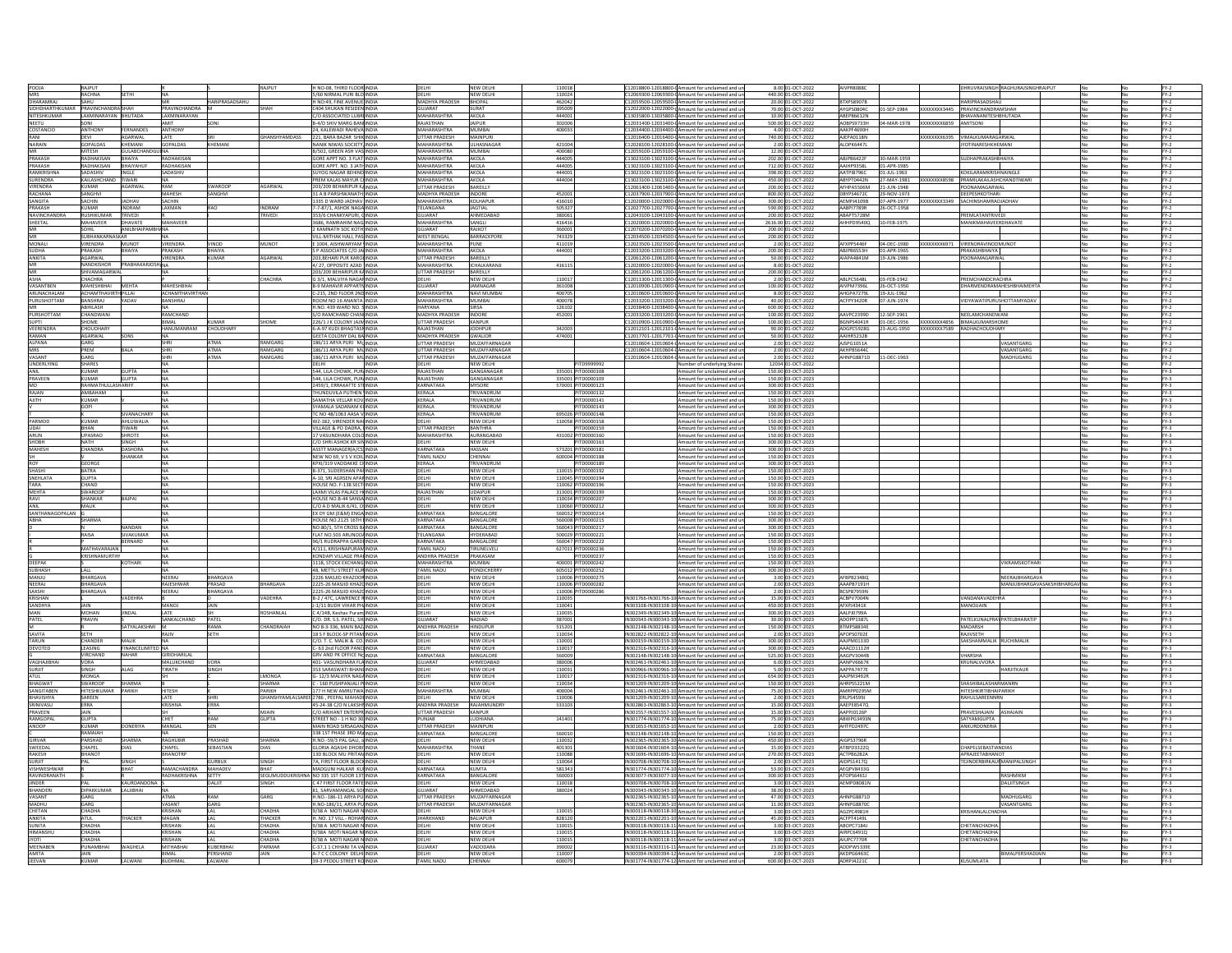| CHANDRAMOHAN                 |                          |                              | POONRAJAN                         |                     |                  | <b>INVISION INFORMATIOINDIA</b>                         | TAMIL NADL                       | CHENNA<br>600017                              |                                          | IN300214-IN300214-12 Amount for unclaimed and ur                                                     | 15.00 03-OCT-2023                      | AGKPC6034G                      |                                                     |              |                                  |                                       |                  |
|------------------------------|--------------------------|------------------------------|-----------------------------------|---------------------|------------------|---------------------------------------------------------|----------------------------------|-----------------------------------------------|------------------------------------------|------------------------------------------------------------------------------------------------------|----------------------------------------|---------------------------------|-----------------------------------------------------|--------------|----------------------------------|---------------------------------------|------------------|
| RANJANBEN                    |                          | MODI                         | SOMARHAL                          |                     | <b>MODI</b>      | 1/55 GOKULDHAM NR INDIA                                 | GUIARAT                          | AHMEDABAE<br>380051                           |                                          | IN300513-IN300513-13 Amount for unclaimed and u                                                      | 12.00 03-OCT-2023                      | AJZPM8775A                      |                                                     |              |                                  |                                       | $FY-3$           |
|                              | <b>JAYATHI</b>           |                              |                                   |                     |                  | D NO 201 PANDARI PUHNDIA                                | ANDHRA PRADESH                   | ONGOLE<br>523001                              |                                          | IN302269-IN302269-13 Amount for unclaimed and un                                                     | 30.00 03-OCT-2023                      |                                 |                                                     |              |                                  |                                       | $FY-3$           |
| SHEELA                       | DEVIDAS                  | MAHAJAN                      | <b>NA</b>                         |                     |                  | PLOT NO 44B NEAR DR. INDIA                              | <b>IAHARASHTR</b>                | 444603<br>AMRAVATH                            |                                          | IN300888-IN300888-13 Amount for unclaimed and un                                                     | 38.00 03-OCT-2023                      | <b>ANNPM6997Q</b>               |                                                     |              |                                  | TANASHOKMAI DEVIDASTOT.<br>RAMMAHAJAN | $FY-3$           |
| <b>TANK</b>                  | COPPHAN                  | KANIIRHAI                    | <b>KANIIRHA</b>                   |                     | <b>TANK</b>      | VYAI KARAN RHAVAN' NINDIA                               | <b>SUIARAT</b>                   | NAVASARI<br>396450                            |                                          | IN300888-IN300888-14 Amount for unclaimed and u                                                      | 38.00 03-0CT-2023                      | ARDPT1235C                      |                                                     |              |                                  | <b>TANKINDUMATIGORDHANRHAL</b>        | $FY-3$           |
| ANJU                         | AGRAWAL                  |                              | RANJAN                            | AGRAWAI             |                  | A 6/1~188~R OM NAGINDIA                                 | <b>TTAR PRADESH</b>              | VARANASI                                      |                                          | N300888-IN300888-14 Amount for unclaimed and ur                                                      | 23.00 03-OCT-2023                      | AHCPA4056F                      |                                                     |              | NIANAGRAWAI                      |                                       | $FY-3$           |
| MEENA                        | <b>BIPIN</b>             | <b>HAKKER</b>                | <b>BIPIN</b>                      | THAKKER             |                  | F/6 NEAR MARUTI TEM INDIA                               | 6OE                              | MARGAON<br>403601                             |                                          | IN301774-IN301774-14 Amount for unclaimed and un                                                     | 2.00 03-OCT-2023                       | AAGPT9113K                      |                                                     |              | <b>IPINMATHURADASTHAKKER</b>     |                                       | $FY-3$           |
| <b>BHARAT</b>                | <b>VYAS</b>              |                              | BHATUKLA                          | <b>YAS</b>          |                  | SONI POLE NO 4 WADI INDIA                               | <b>GUJARAT</b>                   | <b>VADODARA</b><br>390017                     |                                          | IN300513-IN300513-14 Amount for unclaimed and un                                                     | 2.00 03-OCT-2023                       | AAUPV7858B                      |                                                     |              |                                  | <b>JAYSHREEVYAS</b>                   | $FY-3$           |
| RASHMI                       | DEEPAK                   | <b>ASLE</b>                  | DEEPAK                            |                     | <b>ABLIZ</b>     | <b>VADS LUCKY TOWER MINDIA</b>                          | <b>MAHARASHTRA</b>               | MUMRAL<br>400067                              |                                          | IN300888-IN300888-14 Amount for unclaimed and ur                                                     | 225.00 03-OCT-2023                     | AAYPS3970P                      |                                                     |              |                                  | DEEPAKDWARKAD                         | $FY-3$           |
| <b>GIRISH</b>                | <b>RAMNIKBH</b>          | MAKAWANA                     | RAMNIKBH,                         | MAKAWANA            | MITHABHAI        | RK TAILOR SARAF BAZA INDIA                              | MAHARASHTRA                      | AKOLA<br>444001                               |                                          | IN301774-IN301774-15 Amount for unclaimed and ur                                                     | 2.00 03-OCT-2023                       | ASHPM1179M                      |                                                     |              | ALLAVIGIRISHMAKAWANA             |                                       | $FY-3$           |
| NEERAJ                       | <b>HARGAVA</b>           |                              | RAJESHWAI                         | PRASAD              | <b>BHARGAVA</b>  | 5/2226 KATRA KHUSHHINDIA                                | DELHI                            | <b>NEW DELHI</b><br>11000                     |                                          | IN301774-IN301774-16 Amount for unclaimed and u                                                      | 2.00 03-OCT-2023                       | AAAPB7191H                      |                                                     |              |                                  |                                       | $FY-3$           |
| <b>RUTWA</b>                 | <b>YAGNESH</b>           | <b>DESAI</b>                 | <b>YAGNESH</b>                    | HARSHADRHA          | DESAL            | INDAVAN APPTT 1 STINDIA                                 | GUIARAT                          | 396001<br>VAISAD                              |                                          | IN301774-IN301774-16 Amount for unclaimed and u                                                      |                                        | ALEPD7343D                      |                                                     |              | <b>AGNESHHARSHADRHAIDESAL</b>    |                                       | $FY-3$           |
|                              |                          |                              |                                   |                     |                  |                                                         |                                  |                                               |                                          |                                                                                                      | 11.00 03-OCT-2023                      |                                 |                                                     |              |                                  |                                       |                  |
| <b>RAMESH</b>                | CHANDRA                  | <b>MUNDHRA</b>               | <b>LATE</b>                       | GANGADHAR           | <b>MUNDHRA</b>   | <b>HIMPA MARG SARDARINDIA</b>                           | RAIASTHAN                        | <b>RATANGARK</b><br>331403                    |                                          | IN301127-IN301127-16 Amount for unclaimed and up                                                     | 38.00 03-OCT-2023                      | ANYPM5398N                      |                                                     |              | <b>UMITMUNDHRA</b>               |                                       | $FY-3$           |
| VINEY                        | <b>KUMAR</b>             | <b>HARMA</b>                 | <b>MUNESH</b>                     | KUMAR               | SHARMA           | JC OF INDIA DIVISIONAINDIA                              | <b>ITTARAKHAND</b>               | DEHRADUN                                      |                                          | IN301774-IN301774-16 Amount for unclaimed and ur                                                     | 38.00 03-OCT-2023                      | CMEPS4867B                      |                                                     |              |                                  |                                       | $FY-3$           |
| <b>AVTAR</b>                 | SINGH                    |                              |                                   | <b>GURBACHA</b>     | SINGH            | 4/103 SECTOR 31 INDIA                                   | <b>TTAR PRADESH</b>              | NOIDA                                         |                                          | IN301330-IN301330-18 Amount for unclaimed and ur                                                     | 1254.00 03-OCT-2023                    | ABJPS6265M                      |                                                     |              |                                  |                                       | $FY-3$           |
| MADHU                        | GARG                     |                              | VASANT                            | ARG                 |                  | 86-11, ARYA PURI MUINDIA                                | <b>JTTAR PRADESH</b>             | MUZAFFARNA                                    |                                          | N301557-IN301557-2<br>Amount for unclaimed and                                                       | 2.00 03-OCT-2023                       | AHNPG8870C                      |                                                     |              |                                  | <b>ASANTGARG</b>                      | $FY-3$           |
| PARUL                        | DEEP                     |                              | KANWAR                            |                     |                  | 14/51 BLOCK D POCKINDIA                                 | <b>FIHL</b>                      | NEW DELHI<br>110085                           |                                          | IN301313-IN301313-21 Amount for unclaimed and ur                                                     | 60.00 03-OCT-2023                      | AJFPD4782N                      |                                                     |              | <b>IINIL</b>                     |                                       | $FY-3$           |
| MANJU                        | <b>HARGAV</b>            |                              | NEERAJ                            | HARGAV              |                  | 226 MASJID KHAZOOF INDIJ                                |                                  | 11000<br>NEW DELH                             |                                          | ount for unclaimed and u                                                                             | 2.00 03-OCT-2023                       | AFBPB2348C                      |                                                     |              |                                  |                                       | $FY-3$           |
|                              | PAVITHRA                 |                              |                                   | <b>HANARAI AKRI</b> |                  | 3 KALAIMAGAL IIND STINDIA                               | <b>TAMIL NADLI</b>               | <b>MADURA</b><br>625010                       |                                          | IN301080-IN301080-22<br>mount for unclaimed and                                                      | 2.00 03-OCT-2023                       | RFTPP2145F                      |                                                     |              |                                  |                                       | $FY-3$           |
|                              |                          | <b>AIPLE</b>                 |                                   |                     | <b>RAJPUT</b>    | H NO-08, THIRD FLOOR INDIA                              | DELHI                            | <b>NEW DELHI</b><br>110018                    |                                          | 12018800-12018800-CAmount for unclaimed and u                                                        | 9.00 03-OCT-2023                       | AEKPR9121D                      |                                                     |              |                                  | <b>IRUVRAISINGH POOJARAJPUT</b>       | $FY-3$           |
|                              | RAJPUT                   |                              |                                   |                     | <b>RAJPUT</b>    | H NO-08. THIRD FLOOR INDIA                              | DELHI                            | <b>NEW DELHI</b><br>110018                    |                                          | C12018800-12018800-0Amount for unclaimed and un                                                      | 6.00 03-OCT-2023                       | AIVPR8088C                      |                                                     |              |                                  | HRUVRAJSINGH RAGHURAJSINGHRAJPUT      | $FY-3$           |
| POOJA                        |                          |                              |                                   |                     | SAMAT            | JANATA CLOTH STORES INDIA                               | <b>MAHARASHTRA</b>               |                                               |                                          |                                                                                                      |                                        |                                 |                                                     |              |                                  |                                       |                  |
| PUSHPA<br><b>KRISHAN</b>     | HARICHANE                | SAMAT<br><b>HADHA</b>        | <b>HARICHAND</b><br><b>GURDAS</b> | SUNDERDAS<br>MAI    | CHADHA           | AIGNIN RADAN ITOM AREVE                                 | DEIHI                            | 444001<br>AKOLA<br>NFW DFI HI<br>110015       |                                          | 13023100-13023100<br>Amount for unclaimed and un<br>12014100-12014100<br>nount for unclaimed and u   | 30.00 03-OCT-2023<br>3.00 03-0CT-2023  | AQOPS9089H<br><b>ADSPC9385K</b> | 30-SEP-1957                                         |              | USHEELHARICHANDSAMAT             | CHETANCHADH                           | $FY-3$<br>$FY-3$ |
|                              |                          |                              |                                   |                     |                  |                                                         |                                  |                                               |                                          |                                                                                                      |                                        |                                 |                                                     |              |                                  |                                       |                  |
| SHARAD                       | <b>KUMAR</b>             | AGRAWAL                      | MR                                | NANDKISHOREAGRAWAI  |                  | 79.Usha Gani, Ali Manzi NDIA                            | <b>MADHYA PRADESH</b>            | <b>INDORE</b><br>452001                       |                                          | 12043700-12043700-<br>nount for unclaimed and ur                                                     | 600.00 03-OCT-2023                     | AHZPA9434E                      |                                                     |              | aramaniAgrawal                   |                                       | $FY-3$           |
|                              | <b>RASAD</b>             |                              | <b>BANSILA</b>                    | MODAN               |                  | 15-2-253 MAHARAJ GUINDIA                                | ELANGANA                         | <b>HYDERABAI</b><br>500012                    |                                          | 12013500-12013500-<br>nount for unclaimed and ur                                                     | 75.00 03-OCT-2023                      | AUPM3324J                       |                                                     |              |                                  |                                       | $FY-3$           |
| <b>INDRANIL</b>              | SUDHAKAR                 | <b>KATWANKAR</b>             | <b>NA</b>                         |                     |                  | 272/6532, SAMTA COLOINDIA                               | <b>MAHARASHTRA</b>               | <b>MUMBAI</b><br>400075                       |                                          | C12012000-12012000-<br>mount for unclaimed and ur                                                    | 90.00 03-OCT-2023                      |                                 |                                                     |              |                                  |                                       | $FY-3$           |
| COSTANCIO                    | ΑΝΤΗΩΝΥ                  | <b>FERNANDES</b>             | <b>ANTHON</b>                     |                     |                  | 24, KALEWADI RAHEVA INDIA                               | MAHARASHTRA                      | MUMRAI<br>400033                              |                                          | 12034400-12034400<br>nount for unclaimed and u                                                       | 3.00 03-OCT-2023                       | ΔΑΚΡΕΔΕΡΟΗ                      |                                                     |              |                                  |                                       | $FY-3$           |
| VAISHALI                     | MANISH                   | PATFI                        | MANISH                            | PATFI               |                  | <b>B-3/35 HIGHWAYVIEW INDIA</b>                         | MAHARASHTRA                      | <b>MUMBAI</b><br>400097                       |                                          | C12017700-12017700-CAmount for unclaimed and ur                                                      | 2.00 03-OCT-2023                       | AFYPP1907L                      | 30-JUL-1978                                         |              |                                  |                                       | $FY-3$           |
| SANDEEP                      | BABASAHEB                | PATIL                        | <b>NA</b>                         |                     |                  | <b>HARTESH BANGLA OP INDIA</b>                          | <b>MAHARASHTRA</b>               | SANGLI<br>416416                              |                                          | 012020000-12020000<br>mount for unclaimed and ur                                                     | 2.00 03-OCT-2023                       |                                 |                                                     |              |                                  |                                       | $FY-3$           |
| <b>MINAL</b>                 | <b>CGFSH</b>             | TIWARI                       |                                   |                     |                  | MAYUR COLONY MAINDIA                                    | <b>MAHARASHTRA</b>               | <b>AKOLA</b><br>444001                        |                                          | 13023100-13023100<br>hount for uncla<br>med and                                                      | 84.00 03-OCT-2023                      |                                 |                                                     |              |                                  |                                       | $FY-3$           |
| <b>SURESHKUMA</b>            | DALCHHARAM               | PATEL                        | DALCHHARAM                        |                     | PATEL            | STREET NO-1, OLD LAXI INDIA                             | <b>UJARAT</b>                    | <b>PALANPUR</b><br>385001                     |                                          | 12047800-12047800-0A<br>mount for unclaimed and ur                                                   | 38.00 03-OCT-2023                      | AEDPP4348H                      | 14-JAN-1966 XXXXXXXX4196 MANJULABENSURESHKUMARPATEL |              |                                  |                                       | $FY-3$           |
| SHASHANK                     | <b>ASHWANT</b>           | <b>MOHADKAR</b>              | YASHWANT                          | HARI                | <b>MOHADKAR</b>  | HARMA SAHKAR OLD IINDIA                                 | <b>MAHARASHTRA</b>               | <b>NASIK</b><br>422002                        |                                          | 12049200-12049200-<br>mount for unclaimed and ur                                                     | 3.00 03-OCT-2023                       | AGDPM7576L                      |                                                     |              |                                  | ANURADHASHASHANKMOHADKAR IN           | $FY-3$           |
| <b>UMESH</b>                 | <b>ITTHALRAO</b>         | THONGE                       | VITTHALRAC                        | THONGE              |                  | LAT NO 27 MANGAL VINDIA                                 | <b>MAHARASHTRA</b>               | <b>NASIK</b><br>422011                        |                                          | 12049200-12049200<br>mount for unclaimed and ur                                                      | 8.00 03-OCT-2023                       | AAAHU7525E                      |                                                     |              |                                  |                                       | $FY-3$           |
| <b>NARAIN</b>                | OPALDAS                  | KHEMAN                       | <b>OPALDAS</b>                    | CHEMAN              |                  | <b>INIK NIWAS SOCIETY</b>                               | <b>MAHARASHTRA</b>               | <b>ILHASNAGA</b><br>421004                    |                                          | 2028100-1202810<br>ount for unclaimed and u                                                          | 2.00 03-OCT-202                        | ALOPK6447L                      |                                                     |              | <b>OTINARESHKHEMANI</b>          |                                       | $FY-3$           |
| SANTOSH                      | GAJANAN                  |                              | GAJANAN                           |                     |                  | 3-2. SHIVSHAKTI ENCLAIINDIA                             | <b>MAHARASHTRA</b>               | KOLHAPUR<br>416003                            |                                          | 12020000-12020000<br>mount for unclaimed and ur                                                      |                                        | AAWPJ6192N                      | 3-APR-1960 XXXXXXXX7216                             |              | MANIKSANTOSHJOSHI                |                                       | $FY-3$           |
|                              |                          | <b>JOSHI</b>                 |                                   | PRASAD              |                  |                                                         |                                  |                                               |                                          |                                                                                                      | 300.00 03-OCT-2023                     |                                 |                                                     |              |                                  |                                       |                  |
| SANDEEP                      | <b>AGRAWAL</b>           |                              | GYANESHVAF                        |                     | AGRAWAL          | 5/O GYANESHWAR PRAINDIA                                 | <b>ITTAR PRADESH</b>             | <b>AZAMGARI</b><br>380001                     |                                          | 12061400-12061400<br>mount for unclaimed and ur                                                      | 120.00 03-OCT-2023                     | AFUPA3352C                      | 16-JUL-1985                                         | XXXXXXXX7672 |                                  |                                       | $FY-3$           |
| <b>POONIT</b>                | <b>VADESHRHA</b>         | <b>SHAR</b>                  |                                   |                     |                  | <b>30/2 . BARGARI NI POLRINDIA</b>                      | <b>HIARAT</b>                    | <b>MALEDARAS</b>                              |                                          | 12033000-12033000<br>nount for unclaimed and                                                         | 300.00 03-OCT-2023                     |                                 |                                                     |              |                                  |                                       | $FY-3$           |
| SANJAY                       | <b>IMAKANT</b>           | YEOLE                        | <b>UMAKAN</b>                     | <b>JAMU</b>         | YEOLE            | <b>A SHIRSOLI RD JEEV INDIA</b>                         | <b>MAHARASHTRA</b>               | <b>JALGAON</b><br>425002                      |                                          | 12049200-12049200<br>nount for unclaimed and u                                                       | 8.00 03-OCT-2023                       | AABPY12410                      |                                                     |              |                                  |                                       | $FY-3$           |
| <b>SURENDRA</b>              | KAILASHCHAND TIWARI      |                              | <b>NA</b>                         |                     |                  | PREM KALAS MAYUR CHINDIA                                | MAHARASHTRA                      | AKOLA<br>444004                               |                                          | C13023100-13023100-0 Amount for unclaimed and un                                                     | 1193.00 03-OCT-2023                    | ABYPT0442N                      | 27-MAY-1981 XXXXXXX8598 PRAMILAKAILASHCHANDTIWARI   |              |                                  |                                       | $FY-3$           |
| SANGITA                      | SACHIN                   | <b>JADHA\</b>                | SACHIN                            |                     |                  | 1335 D WARD JADHAV INDIA                                | 1AHARASHTRA                      | KOLHAPUR<br>416010                            |                                          | C12020000-12020000-<br>nount for unclaimed and un                                                    | 225.00 03-OCT-2023                     | AEMPJ4109B                      | 07-APR-1977                                         | XXXXXXXX3349 | <b>SACHINSHAMRAOJADHA</b>        |                                       | $FY-3$           |
| NARENDRA                     | KHUSHAL                  | SINGH                        | KAUSHAI                           | <b>RAGHLIVIE</b>    | SINGH            | AZAK CHHWAL NO - 7 INDIA                                | <b>MAHARASHTRA</b>               | <b>MUMBAI</b><br>40005                        |                                          | 12025700-12025700<br>nount for unclaimed and                                                         | 150.00 03-OCT-202                      | BELPS6837M                      | 09-APR-1985                                         |              | PULSURESHRAVAL                   |                                       | $FY-3$           |
| SUNIL                        | HANTARAM                 | DHAMANE                      | SHANTARAM                         | GOVIND              | DHAMNE           | 4 NISHANT PRIDE GANINDIA                                | <b>MAHARASHTRA</b>               | <b>NASIK</b><br>422013                        |                                          | 12049200-12049200-<br>nount for unclaimed and ur                                                     | 30.00 03-OCT-2023                      | AFDPD1304C                      |                                                     |              | <b>UREKHASUNILDHAMANI</b>        |                                       | $FY-3$           |
| PRAKASH                      | KUMAR                    |                              | LAXMAN                            | OAF                 | <b>INDRAM</b>    | 7-87/1, ASHOK NAGA                                      | ELANGANA                         | 505327<br><b>JAGTIAL</b>                      |                                          | 12027700-12027700-<br>ount for uncla<br>imed and ur                                                  | 638.00 03-OCT-2023                     | AABPI7789R                      | 26-OCT-1958                                         |              |                                  |                                       | $FY-3$           |
| RATNA                        | <b>PANDURA</b>           | HIRODE                       | <b>NA</b>                         |                     |                  | AMNER TAL. PACHORAINDIA                                 | <b><i><u>AAHARASHTRA</u></i></b> | 425115<br><b>JALGAON</b>                      |                                          | 12049200-12049200<br>unt for unclaimed and u                                                         | 8.00 03-OCT-2023                       |                                 |                                                     |              |                                  |                                       | $FY-3$           |
|                              |                          | <b>FDHU</b>                  | <b>MALSHI</b>                     | <b>HANIL</b>        | DEDHIA           | <b>901 9TH FLOOR VISHNUINDIA</b>                        | MAHARASHTRA                      | 400080                                        |                                          |                                                                                                      |                                        | ARCPD4414G                      |                                                     |              | HETANMAI SHIDI                   |                                       | $FY-3$           |
| <b>KETAN</b>                 | MALSHI                   |                              |                                   |                     |                  |                                                         |                                  | <b>MUMBAI</b>                                 |                                          | 12031500-12031500-<br>mount for unclaimed and u                                                      | 15.00 03-OCT-2023                      |                                 |                                                     |              |                                  |                                       |                  |
| <b>AJAY</b>                  | RATHI                    |                              | KAMAL                             | NARAYAN             |                  | I. NO. 33 PRIYADARSHIINDIA                              | MADHYA PRADESH                   | <b>BHOPAL</b><br>462039                       |                                          | C12031600-12031600-0<br>mount for unclaimed and ur                                                   | 75.00 03-OCT-2023                      | ABLPR0536N                      | 26-JAN-1969 XXXXXXXX2163 GARGIRATHI                 |              |                                  |                                       | $FY-3$           |
| <b>BUDDHAREDD</b>            | <b>ANANTREDDY</b>        | <b>CONDAMPALL</b>            | <b>NA</b>                         |                     |                  | LAT NO.1, 1ST FLR MILINDIA                              | <b>MAHARASHTRA</b>               | THANE<br>401207                               |                                          | 12024700-12024700<br>mount for unclaimed and ur                                                      | 38.00 03-OCT-2023                      |                                 |                                                     |              |                                  |                                       | $FY-3$           |
| ADARSH                       |                          |                              | EHAPI                             |                     | ARORA            | 98 GREATER KAILASHINDIA                                 |                                  | NEW DELI<br>110048                            |                                          | 2044700-1204470<br>ount for unclaimed and u                                                          | 2.00 03-OCT-202                        | <b>AAAHA6959C</b>               |                                                     |              |                                  |                                       | $FY-3$           |
| GUNJAN                       | SANJAY                   | <b>AGA</b>                   | SANJAY                            | DAGA                |                  | B-1/804 NANDINI VESUINDIA                               | GUJARAT                          | SURAT<br>395007                               |                                          | 12041500-12041500<br>hount for unclaimed and u                                                       | 390.00 03-OCT-2023                     | AKWPD2670B                      | 7-AUG-1978                                          |              | <b>ANJAYVUAYRATANDAGA</b>        |                                       | $FY-3$           |
| MONALI                       | <b>/IRENDRA</b>          | MUNO <sup>-</sup>            | VIRENDRA                          | VINOD               | <b>MUNOT</b>     | 1004, AISHWARYAM VINDIA                                 | <b>MAHARASHTRA</b>               | PUNE<br>411019                                |                                          | 12023500-12023500-<br>mount for unclaimed and ur                                                     | 2.00 03-OCT-2023                       | AFXPP5446F                      | 04-DEC-1980                                         | XXXXXXXX6971 | <b>IRENDRAVINODMUNO</b>          |                                       | $FY-3$           |
| ASHOKKUMAI                   | SHANTARAM                | PAWAR                        | SHANTARAM                         |                     | PAWAR            | 2012ND FLOOR KHODININDIA                                | <b>GUJARAT</b>                   | SURAT<br>395004                               |                                          | 212024700-12024700-<br>nount for unclaimed and ur                                                    | 38.00 03-OCT-2023                      | ADGPP3913N                      | 04-SEP-1966                                         | XXXXXXXX5122 | <b>SHVINIBENASHOKPAWAR</b>       |                                       | $FY-3$           |
| AMANDEEP                     |                          |                              | MARJEET                           | <b>NGH</b>          |                  | 53 GALI NO 1 SARASWINDIA                                |                                  | NEW DELH<br>11003                             |                                          | 2020600-1202060<br>ount for unclaimed and u                                                          | 5.00 03-OCT-202                        | GOPS6751F                       | $-$ JAN $-1986$                                     |              |                                  |                                       | $FY-3$           |
| MILAN                        | VARAYANDAS               | MAKAWANA                     | NARAYANDAS                        |                     |                  | FLAT NO 301 B-10 SECTINDIA                              | <b>MAHARASHTRA</b>               | THANE<br>401107                               |                                          | 12033200-12033200<br>mount for unclaimed and ur                                                      | 45.00 03-OCT-2023                      | AACPM2041D                      |                                                     |              | RAFULLAMILANMAKAWANA             |                                       | $FY-3$           |
| ASHA                         | CHACHRA                  |                              |                                   |                     | CHACHRA          | G 3/1, MALVIYA NAGAHINDIA                               | DELHI                            | NEW DELHI<br>110017                           |                                          | C12011300-12011300-0<br>mount for unclaimed and un                                                   | 2.00 03-OCT-2023                       | ABLPC5648L                      | 03-FEB-1942                                         |              | REMCHANDCHACHRA                  |                                       | $FY-3$           |
| ARUNACHALAM                  | ΔΟΗΔΜΈΗΔΜΙ               |                              | <b>ACHAMTHAVIRTH</b>              |                     |                  | 215, 2ND FLOOR 2ND INDIA                                | <b>MAHARASHTRA</b>               | NAVI MUMRA<br>40070                           |                                          | 12010600-1201060<br>nount for unclaimed and u                                                        | 6.00 03-OCT-2023                       | AHGPA72791                      | 9-JUL-1962                                          |              |                                  |                                       | $FY-3$           |
|                              |                          |                              |                                   |                     |                  |                                                         |                                  |                                               |                                          |                                                                                                      |                                        |                                 |                                                     |              |                                  |                                       | $FY-3$           |
|                              |                          |                              |                                   |                     |                  |                                                         |                                  |                                               |                                          |                                                                                                      |                                        |                                 |                                                     |              |                                  |                                       |                  |
| VASANT                       | ARG.                     |                              |                                   |                     |                  | 86 11 ARYA PURI MUJINDIA                                | <b>ITTAR PRADESH</b>             | <b>MUZAFFARNAGA</b>                           |                                          | 13041400-13041400-<br>nount for unclaimed and u                                                      | 9.00 03-OCT-2023                       |                                 |                                                     |              |                                  |                                       |                  |
| SREE                         | RAMANA                   | <b>SIRUGUPPA</b>             | VENKATESWARLU SIRIGUPPA           |                     |                  | ROOM NO 26 SIYFULLA INDIA                               | ANDHRA PRADESH                   | ANANTHAPUR<br>515005                          |                                          | 12035000-12035000-<br>mount for unclaimed and ur                                                     | 150.00 03-OCT-2023                     | APJPS4837B                      | 05-OCT-1971                                         |              | SANITHA                          |                                       | $FY-3$           |
| <b>GURWINDER</b>             | <b>SINGH</b>             |                              | MANMOHAN                          | <b>SINGH</b>        |                  | I.NO.200 AJIT NAGAR INDIA                               | PUNJAB                           | AMRITSAR<br>143001                            |                                          | C12028900-12028900-CAmount for unclaimed and ur                                                      | 8.00 03-OCT-2023                       | AFYPS8150A                      | 07-JAN-1972                                         | XXXXXXXX2307 | AMANJITKAU                       |                                       | $FY-3$           |
| KAILASHCHANI                 | <b>RAMSWARLIP</b>        | TIMARI                       |                                   |                     |                  | <b>MAYLIR COLONY MALK INDIA</b>                         | <b>MAHARASHTRA</b>               | 444001<br>AKOLA                               |                                          | 12038400-12038400-<br>mount for unclaimed and                                                        | 188.00 03-OCT-202                      |                                 |                                                     |              |                                  |                                       | $FY-3$           |
| <b>ABHILASH</b>              |                          |                              | <b>NA</b>                         |                     |                  | H.NO. 439 WARD NO. SINDIA                               | <b>HARYANA</b>                   | 126102<br>SIRSA                               |                                          | C12038400-12038400-0 Amount for unclaimed and ur                                                     | 450.00 03-OCT-2023                     |                                 |                                                     |              |                                  |                                       | $FY-3$           |
| PURSHOTTAM                   | CHANDWANI                |                              | RAMCHAND                          |                     |                  | /O RAMCHAND CHAN INDIA                                  | MADHYA PRADESH                   | INDORE<br>452001                              |                                          | C12033200-12033200-CAmount for unclaimed and un                                                      | 75.00 03-OCT-2023                      | AAVPC2399D                      | 12-SEP-1961                                         |              | VEELAMCHANDWANI                  |                                       |                  |
| RAJAT                        | <b>HANNA</b>             |                              |                                   |                     |                  | 1102 BLDG NO 12 INDRINDIA                               | <b>AHARASHTRA</b>                | <b>MUMBA</b><br>40005                         |                                          | 2033200-1203320<br>unt for unclaimed and ur                                                          | 75.00 03-OCT-202                       | AJKPK4561B                      | 26-FEB-1970                                         |              | NALKHANNA                        |                                       | $FY-3$<br>$FY-3$ |
|                              | <b>GLIPTA</b>            |                              | <b>IAGDISE</b>                    |                     | <b>GLIPTA</b>    |                                                         | RAIASTHAN                        |                                               |                                          |                                                                                                      |                                        |                                 |                                                     |              |                                  |                                       |                  |
| PURUSHOTTA                   |                          |                              |                                   | PRASAD              |                  | <b>LOT NO. 142 BACK SIDINDIA</b>                        |                                  | 302021<br><b>JAIPUR</b>                       |                                          | 12017701-12017701<br>mount for unclaimed and                                                         | 300.00 03-OCT-2023                     | AJEPG7619J                      |                                                     |              |                                  |                                       | $FY-3$           |
|                              | KUMAR                    | <b>SUPTAHUF</b>              | <b>DURGA</b>                      | PRASHAD             |                  | 5. RATANADA EXTN. NINDIA                                | RAJASTHAN                        | <b>JODHPUR</b><br>342001                      |                                          | 12012101-12012101<br>mount for unclaimed and ur                                                      | 29.00 03-OCT-2023                      | AAHHA0817L                      | 31-MAR-2003                                         |              |                                  |                                       | $FY-3$           |
| ANIL<br>HEMANT               | SIKAWAT                  |                              | URSHOTA                           | SIKAWAT             |                  | <b>S/O PURSHOTTAM SIKAINDIA</b>                         | <b>AJASTHAN</b>                  | <b>JODHPUR</b><br>342006                      |                                          | 12012101-12012101<br>nount for unclaimed and ur                                                      | 150.00 03-OCT-2023                     | ATHPS5610A                      | 09-MAR-1975                                         |              | DEEPIKASIKAWA                    |                                       | $FY-3$           |
| <b>HARISH</b>                | <b>CUMAR</b>             | <b>BATRA</b>                 | DEVI                              | <b>JAYAL</b>        | <b>BATRA</b>     | ATRA TAILORS, CHAM INDIA                                | <b>IARYANA</b>                   | ROHTAK<br>12400                               |                                          | 12019101-1201910<br>hount for unclaimed and ur                                                       | 8.00 03-OCT-2023                       | ACRPB9510F                      | 4-AUG-1954                                          |              | <b>JXMIDEVI</b>                  |                                       | $FY-3$           |
| RANKIR                       | <b>MUKUNDRHA</b>         | DOSHI                        | <b>MUKUNDE</b>                    | KANTILAI            | DOSHI            | <b>ASHAY APARTMENTS INDIA</b>                           | TARAT                            | GODHRA<br>389151                              |                                          | 12019101-1201910<br>ount for unclaimed and u                                                         | 3.00 03-0CT-2023                       | AWIPD233RK                      |                                                     |              | <b>JUKUNDRHAIKANTILAI DOSHI</b>  |                                       | $FY-3$           |
|                              | PANDEY                   |                              | MR                                | <b>WAMI</b>         | NATHPANDEY       | 529 K /234, PANT NAGAINDIA                              | <b>TTAR PRADESH</b>              | LUCKNOW                                       |                                          | 12010904-12010904<br>ount for unclaimed and ur                                                       | 750.00 03-OCT-2023                     | AJEPP3942P                      |                                                     |              | ALKAPANDEY                       |                                       | $FY-3$           |
| <b>ALPANA</b>                | GARG                     |                              | <b>SHRI</b>                       | <b>ATMA</b>         | RAMGARG          | 186/11 ARYA PURI MUINDIA                                | <b>JTTAR PRADESH</b>             | <b>MUZAFFARNA</b>                             |                                          | 12010604-12010604<br>hount for unclaimed and u                                                       | 2.00 03-OCT-2023                       | AJSPG1051A                      |                                                     |              |                                  | ASANTGARO                             | $FY-3$           |
| PREM                         | BALA                     |                              | <b>SHRI</b>                       | ATMA                | RAMGARO          | 186/11 ARYA PURI MUINDIA                                | <b>JTTAR PRADESH</b>             | MUZAFFARNAGAR                                 |                                          | 12010604-12010604<br>mount for unclaimed and ur                                                      | 2.00 03-OCT-202                        | AKHPB5644C                      |                                                     |              |                                  | VASANTGARG                            | $FY-3$           |
| VASANT                       | GARG                     |                              | SHRI                              | ATMA                | RAMGARG          | 186/11 ARYA PURI MUINDIA                                | <b>UTTAR PRADESH</b>             | MUZAFFARNAGAR                                 |                                          | 12010604-12010604-<br>mount for unclaimed and ur                                                     | 3.00 03-OCT-2023                       | AHNPG8871D                      | $1 - DEC - 1963$                                    |              |                                  | MADHUGARG                             | $FY-3$           |
| SATISHKUMAR                  | BHALA                    |                              | SANTOSH                           | <b>KUMAR</b>        | <b>HALA</b>      | 13, LILLY APARTMENT, INDIA                              | MAHARASHTRA                      | 422007<br><b>NASIK</b>                        |                                          | 12010907-12010907<br>mount for unclaimed and un                                                      | 3.00 03-OCT-2023                       | ADYPB4328H                      | DS-JUL-1962                                         |              | <b>AISHREESATISHBHALA</b>        |                                       | $FY-3$           |
| UNDERLYING                   | SHARES                   |                              |                                   |                     |                  | INDIA                                                   | DELHI                            | <b>NEW DELH</b>                               | 09999993                                 | umber of underlying Shares                                                                           | 12981 03-OCT-2023                      |                                 |                                                     |              |                                  |                                       | $FY-3$           |
| <b>NIRMAL</b>                | KUMAR                    | KATARIA                      | <b>NA</b>                         |                     |                  | 187 KASHI PURI RHII WINDIA                              | RAIASTHAN                        | <b>IAIPUR</b>                                 | PITD0000116                              | nount for uncla<br>imed and u                                                                        | 133.00 29-SEP-2024                     |                                 |                                                     |              |                                  | <b>VIIAYI AXMIKATARI</b>              | $FY-4$           |
|                              | <b>AHMATHULL</b>         |                              |                                   |                     |                  | 2459/1, ERRAKATTE STIINDIA                              | KARNATAKA                        | MYSORE                                        | 570001 PITD0000123                       | ount for unclaimed and ur                                                                            | 266.00 29-SEP-2024                     |                                 |                                                     |              |                                  |                                       | $FY-4$           |
| RAJAN                        | AMBAHAM                  |                              |                                   |                     |                  | HUNDUVILA PUTHEN INDIA                                  | KERALA                           | TRIVANDRUM                                    | PITD0000132                              | mount for unclaimed and ur                                                                           | 133.00 29-SEP-2024                     |                                 |                                                     |              |                                  |                                       | $FY-4$           |
|                              | SANKARA                  | PILLAI                       |                                   |                     |                  | <b>SIVASAILAM, VIKAS NA INDIA</b>                       | KERALA                           | TRIVANDRUM                                    | PITD0000133                              | mount for unclaimed and ur                                                                           | 133.00 29-SEP-2024                     |                                 |                                                     |              |                                  |                                       | $FY-4$           |
| <b>AJITH</b>                 | KUMAR                    |                              |                                   |                     |                  | SAMATHA VELLAR KOVINDIA                                 | <b>KFRALA</b>                    | <b>TRIVANDRUM</b>                             | TD0000141                                |                                                                                                      | 133.00 29-SEP-2024                     |                                 |                                                     |              |                                  |                                       | $FV-4$           |
|                              | GOPI                     |                              |                                   |                     |                  | YAMALA SADANAM KOINDIA                                  | KERALA                           | TRIVANDRUM                                    | PITD0000143                              | nount for unclaimed and u<br>mount for unclaimed and ur                                              | 266.00 29-SEP-2024                     |                                 |                                                     |              |                                  |                                       | $FY-4$           |
|                              | KUMAR                    | MILUWALIA                    |                                   |                     |                  | VZ-182, VIRENDER NACINDI                                |                                  | <b>NEW DELHI</b><br>110058                    | TD0000158                                | ount for unclaimed and u                                                                             | 133.00 29-SEP-202                      |                                 |                                                     |              |                                  |                                       | $FY-4$           |
| PARMOD<br><b>UDAI</b>        | RHAN                     | <b>NWARI</b>                 |                                   |                     |                  | <b>JILLAGE &amp; PO DADRA TINDIA</b>                    | <b>UTTAR PRADESH</b>             | <b>RANTHRA</b>                                | PITD0000159                              | hount for unclaimed and u                                                                            | 133.00 29-SEP-2024                     |                                 |                                                     |              |                                  |                                       | $FY-4$           |
|                              | LIPASRAO                 | HROTE                        |                                   |                     |                  | <b>7 VASUNDHARA COLOINDIA</b>                           | MAHARASHTRA                      | <b>AURANGARAE</b>                             | 431002 PITD0000160                       |                                                                                                      |                                        |                                 |                                                     |              |                                  |                                       | $FY-4$           |
| ARUN                         |                          |                              |                                   |                     |                  |                                                         |                                  |                                               |                                          | mount for unclaimed and ur                                                                           | 133.00 29-SEP-2024                     |                                 |                                                     |              |                                  |                                       |                  |
|                              | <b>SYED</b>              | MAHMOOD                      |                                   |                     |                  | SAKINA MANZIL, MOHAINDIA                                | <b>MAHARASHTR</b>                | AURANGABA                                     | 431001 PITD0000161                       | mount for unclaimed and ur                                                                           | 133.00 29-SEP-2024                     |                                 |                                                     |              |                                  |                                       | $FY-4$           |
| BILGRAMI<br>SHOBH            |                          | <b>SINGH</b>                 |                                   |                     |                  | C/O SHRI ASHOK KR SININDIA                              | DELHI                            | NEW DELHI                                     | PITD0000163                              | mount for unclaimed and ur                                                                           | 266.00 29-SEP-2024                     |                                 |                                                     |              |                                  |                                       | $FY-4$           |
| <b>MAHESH</b>                | CHANDRA                  | DASHORA                      |                                   |                     |                  | SSTT MANAGER(A/CS)INDIA                                 | KARNATAKA                        | HASSAN                                        | 573201 PITD0000181                       | mount for unclaimed and                                                                              | 266.00 29-SEP-2024                     |                                 |                                                     |              |                                  |                                       | $FY-4$           |
| SMT                          | VIMALA                   | SASIDHARAN                   |                                   |                     |                  | NO 1: ELANGO STREET INDIA                               | <b>TAMIL NADU</b>                | CHENNAI                                       | 600093 PITD0000186                       | mount for unclaimed and ur                                                                           | 266.00 29-SEP-2024                     |                                 |                                                     |              |                                  |                                       | $FY-4$           |
|                              | GEORG                    |                              |                                   |                     |                  | (PXI/319 VADDAKKE CHINDIA                               | KERALA                           | RIVANDRU                                      | PITD0000189                              | unt for unclaimed and ur                                                                             | 266.00 29-SEP-202                      |                                 |                                                     |              |                                  |                                       | $FY-4$           |
| SHASHI                       | BATRA                    |                              |                                   |                     |                  | <b>B-371, SUDERSHAN PARINDIA</b>                        | DELHI                            | NEW DELHI                                     | 110015 PITD0000192                       | mount for unclaimed and un                                                                           | 133.00 29-SEP-2024                     |                                 |                                                     |              |                                  |                                       | $FY-4$           |
| TARA                         | <b>CHAND</b>             |                              |                                   |                     |                  | HOUSE NO. F-138 SECTIONNA                               | DELHI                            | NEW DELHI                                     | 110062 PITD0000196                       | mount for unclaimed and u                                                                            | 133.00 29-SEP-2024                     |                                 |                                                     |              |                                  |                                       | $FY-4$           |
| <b>MEHTA</b>                 | SWAROOP                  |                              | <b>NA</b>                         |                     |                  | LAXMI VILAS PALACE HIINDIA                              | RAJASTHAN                        | <b>UDAIPUR</b>                                | 313001 PITD0000199                       | mount for unclaimed and un                                                                           | 133.00 29-SEP-2024                     |                                 |                                                     |              |                                  |                                       | $FY-4$           |
|                              | <b>KUMAR</b>             |                              |                                   |                     |                  |                                                         | DELHI                            |                                               |                                          |                                                                                                      |                                        |                                 |                                                     |              |                                  |                                       | $FY-4$           |
| RAJNEESH                     | HANKAR                   | UPMANYU<br><b>BAIPAL</b>     |                                   |                     |                  | 1/46, SADAR BAZAR DE INDIA<br>HOUSE NO B-44 SANSA INDIA | DEIHI                            | NEW DELHI<br>NFW DFLHL                        | 110010 PITD0000203<br>110034 PITD0000207 | mount for unclaimed and ur<br>ount for unclaimed and u                                               | 266.00 29-SEP-2024                     |                                 |                                                     |              |                                  |                                       | $FY-4$           |
|                              |                          |                              |                                   |                     |                  |                                                         |                                  |                                               |                                          |                                                                                                      | 266.00 29-SEP-2024                     |                                 |                                                     |              |                                  |                                       |                  |
|                              | MALIK                    |                              |                                   |                     |                  | C/O A D MALIK 6/41, O INDIA                             | DELHI                            | <b>NEW DELHI</b>                              | 110060 PITD0000212                       | ount for unclaimed and ur                                                                            | 266.00 29-SEP-2024                     |                                 |                                                     |              |                                  |                                       | $FY-4$           |
|                              |                          |                              |                                   |                     |                  | HOUSE NO.2125 16TH HINDIA                               | KARNATAKA                        | BANGALOR                                      | 560008 PITD0000215                       | hount for unclaimed and ur                                                                           | 266.00 29-SEP-2024                     |                                 |                                                     |              |                                  |                                       | $FY-4$           |
|                              |                          | NANDAN                       |                                   |                     |                  | NO:80/1, STH CROSS BAINDIA                              | KARNATAKA                        | BANGALORE                                     | 560043 PITD0000217                       | mount for unclaimed and ur                                                                           | 266.00 29-SEP-2024                     |                                 |                                                     |              |                                  |                                       | $FY-4$           |
|                              |                          | RERNARD                      |                                   |                     |                  | 96/1 RUDRAPPA GARDEINDIA                                | <b>KARNATAKA</b>                 | <b>BANGALOR</b>                               | 560047 PITD0000222                       | mount for unclaimed and u                                                                            | 133.00 29-SEP-2024                     |                                 |                                                     |              |                                  |                                       | $FY-4$           |
|                              | MATHAVARAJAN             |                              |                                   |                     |                  | 4/111. KRISHNAPURAMINDIA                                | TAMIL NADU                       | TIRUNELVELI                                   | 627011 PITD0000236                       | mount for unclaimed and ur                                                                           | 133.00 29-SEP-2024                     |                                 |                                                     |              |                                  |                                       | $FY-4$           |
|                              | KRISHNAMURTH             |                              | NA                                |                     |                  | KONDAPI VILLAGE PRAJINDIA                               | ANDHRA PRADES                    | PRAKASAM                                      | PITD0000237                              | mount for unclaimed and ur                                                                           | 133.00 29-SEP-2024                     |                                 |                                                     |              |                                  |                                       | $FY-4$           |
| SURHASH                      | LALI                     |                              |                                   |                     |                  | 48 METTU STREET KURINDIA                                | <b>TAMIL NADU</b>                | <b>PONDICHERR</b>                             | 605012 PITD0000252                       | hount for unclaimed and                                                                              | 266.00 29-SEP-2024                     |                                 |                                                     |              |                                  |                                       | $FY-4$           |
| <b>ANVINDER</b>              | <b>KAUR</b>              | ARORA                        | <b>NA</b>                         |                     |                  | -4C-14-120 JANAKPURINDIA                                | DELHI                            | NEW DELHI                                     | 110058 PITD0000254                       | mount for unclaimed and ur                                                                           | 266.00 29-SEP-2024                     |                                 |                                                     |              |                                  | <b>ASKIRANARORA</b>                   | $FY-4$           |
| <b>AFSHA</b>                 | ROOHI                    |                              | MOHD                              | <b>IMRAN</b>        | ANSARI           | BLOCK Z-II/42 WELCOMINDIA                               | DELHI                            | <b>NEW DELHI</b>                              | 110053 PITD0000273                       | mount for unclaimed and ur                                                                           | 266.00 29-SEP-2024                     | AMKPR7250D                      |                                                     |              |                                  |                                       | $FY-4$           |
| MANJIT                       | SINGH                    |                              | NA                                |                     |                  |                                                         | DELHI                            |                                               |                                          |                                                                                                      |                                        |                                 |                                                     |              |                                  |                                       | $FY-4$           |
|                              |                          |                              | KIRTI                             |                     | <b>ЧАН</b>       | 1/9157 GALI NO - 4 WE INDIA<br>3. H-WING, FLAT NO       | <b>IAHARASHTE</b>                | NEW DELHI<br>MUMBAI<br>400067                 | 110032 PITD9500005                       | mount for unclaimed and ur<br>303735-IN303735-                                                       | 2.66 29-SEP-2024                       | ALEPS6410R<br>BFNPS9949K        |                                                     |              | AVINDERKAUR<br><b>AHGALIRAVE</b> |                                       | $FY-4$           |
| <b>NEENA</b><br><b>INTER</b> | <b>STATE</b>             | OILCARRIERLTD NA             |                                   |                     |                  | 13. PARK STREET PODINDIA                                | <b>WEST BENGAL</b>               | KOLKATA<br>700016                             |                                          | mount for unclaimed and<br>IN302496-IN302496-10 Amount for unclaimed and un                          | 1.33 29-SEP-202                        | AAAC16037J                      |                                                     |              |                                  |                                       | $FY-4$           |
|                              | <b>KUMAR</b>             |                              | <b>UMRAO</b>                      |                     |                  | 1/13 B RAMJAS ROAD INDIA                                | DELHI                            | <b>NEW DELHI</b>                              |                                          | IN302453-IN302453-10 A                                                                               | 33.25 29-SEP-2024                      |                                 |                                                     |              |                                  |                                       |                  |
|                              | <b>MOHAN</b>             | <b>INDA</b>                  | <b>LATE</b>                       | SINGH               | <b>INGOLIA</b>   |                                                         | <b>PETHI</b>                     | 11000<br>110035                               |                                          | mount for unclaimed and ur<br>N302349-IN302349-10                                                    | 266.00 29-SEP-202                      | AAHPP1388B<br><b>AALPIO799A</b> |                                                     |              | <b>/IJAYPINGOLIA</b>             |                                       | $FY-4$           |
| KULDIP<br>MAN                |                          |                              |                                   |                     | <b>COSHANLAL</b> | 4/14B. Keshav Purar                                     |                                  | NEW DELHI                                     |                                          | bunt for uncl                                                                                        | 266.00 29-SEP-2024                     |                                 |                                                     |              |                                  |                                       | $FY-4$           |
| DEVOTED                      | LEASING                  | <b>FINANCELIMIT</b>          | NA                                |                     |                  | - 63 2nd FLOOR PANCHNDIA                                | DELHI                            | <b>NEW DELHI</b><br>110017                    |                                          | IN302316-IN302316-10 Amount for unclaimed and u                                                      | 133.00 29-SEP-2024                     | AAACD1112H                      |                                                     |              |                                  |                                       | $FY-4$           |
| SURBHI                       | <b>RIPIN</b><br>VIRCHAND | <b>MEHTA</b><br><b>NAHAR</b> | <b>BIPIN</b><br>GIRIDHARILA       | PRABHULAL           | <b>MEHTA</b>     | 103 ASHA KIRAN, LAJPAINDIA<br>GRV AND PK OFFICE NOINDIA | <b>MAHARASHTRA</b><br>KARNATAKA  | <b>MUMBAI</b><br>400056<br>560009<br>BANGALOR |                                          | IN300907-IN300907-10 Amount for unclaimed and ur<br>IN302148-IN302148-10 Amount for unclaimed and un | 66.50 29-SEP-2024<br>66.50 29-SEP-2024 | AAHPM2122L<br>AAGPV3044B        |                                                     |              | <b>HARSHA</b>                    | POOJABIPINMEHTBIPINPRABHULALMEHTA     | $FY-4$<br>$FY-4$ |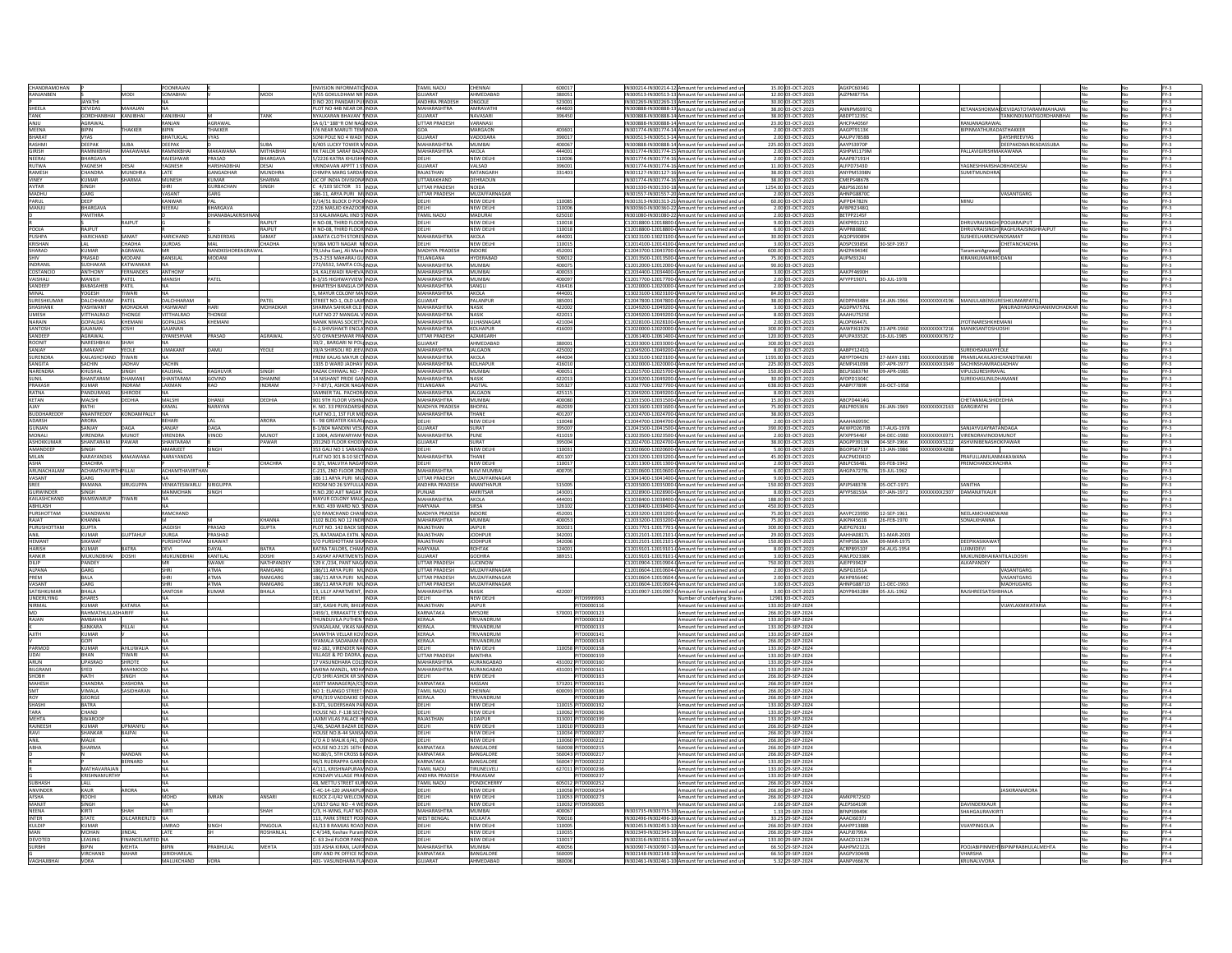| JAYESH                        | CHANDRAKANT PATEL           |                          |                                     |                           |                        | 11, JAYSHREE AMBICA PINDIA                                       |                                     |                               |                  |                                                                                                      | 66.50 29-SEP-2024                        |                                 |                                                        |                                 |                                 |                  |
|-------------------------------|-----------------------------|--------------------------|-------------------------------------|---------------------------|------------------------|------------------------------------------------------------------|-------------------------------------|-------------------------------|------------------|------------------------------------------------------------------------------------------------------|------------------------------------------|---------------------------------|--------------------------------------------------------|---------------------------------|---------------------------------|------------------|
|                               | JAGADEESH                   |                          | CHANDRAKANT<br>GOVINDARAJULU        | RENGARAJULA               |                        | 2 50 A Perumal North S INDIA                                     | <b>GUJARAT</b><br>TAMIL NADU        | AHMEDABAD<br>MAYILADUTHURA    | 380052<br>609808 | IN302461-IN302461-10 Amount for unclaimed and un<br>IN301774-IN301774-10 Amount for unclaimed and un | 39.90 29-SEP-2024                        | AMLPP2970R<br>AHFPJ0161K        |                                                        | TYABAMA                         |                                 | $FY-4$           |
| <b>RAJINDER</b>               | <b>CALIR</b>                | <b>UNDRA</b>             |                                     |                           | INDRA                  | VZ.146 ZND FLOOR VIRINDIA                                        | DEIHI                               | <b>NEW DELHI</b>              | 110058           | IN300724-IN300724-10 Amount for unclaimed and u                                                      | 1.33 29-SEP-2024                         | ALRPB1810F                      |                                                        |                                 |                                 | $FY-4$           |
| <b>GITA</b>                   | DEVI                        |                          | <b>NARINDER</b>                     | KUMAR                     |                        | 16/590 H BAPA NAGARINDIA                                         | DELHI                               | <b>NEW DELHI</b>              | 110005           | IN300118-IN300118-10 Amount for unclaimed and un                                                     | 133.00 29-SEP-2024                       | AKJPD3424C                      |                                                        | NARINDERKUMAR                   |                                 | $FY-4$           |
|                               | MOHAN                       |                          | VARINDER                            |                           |                        | - 146 KALKAJI NEW DINDIA                                         | DELHI                               | NEW DELHI                     | 110019           | IN300589-IN300589-10<br>ount for unclaimed and ur                                                    | 266.00 29-SEP-202                        | AAOPM4171A                      |                                                        | IJATMOHAN USHAMOHAN             |                                 | $FY-4$           |
| SADHANA                       | GALIR                       |                          | <b>RAI KRISHN</b>                   | GAUR                      |                        | - 879 PHASE - 2 OPPOINDIA                                        | DELHI                               | NEW DELHI                     | 110041           | IN300589-IN300589-10 Amount for uncl.                                                                | 1.33 29-SEP-2024                         | ALOPG8088K                      |                                                        | <b>ADHANASHARMLANUPAMGAUR</b>   |                                 | $FY-4$           |
| SADHANA                       | GAUR                        |                          | <b>BALKRISHN</b>                    | GAUR                      |                        | - 879 PHASE - ILOPP INDIA                                        | DEIHI                               | NFW DFI HI                    | 110041           | IN300589-IN300589-10 Amount for unclaimed and up                                                     | 1.33 29-SEP-2024                         | ALOPG8088K                      |                                                        |                                 | IYOTIGAURANUPAMGAU              | $FY-4$           |
|                               |                             |                          |                                     |                           | PARIKH                 |                                                                  |                                     |                               |                  |                                                                                                      |                                          |                                 |                                                        |                                 |                                 | $FY-4$           |
| SANGITABEN<br><b>RAGHUBIR</b> | HITESHKUMAR                 |                          | HITESH<br><b>BHOPAL</b>             | SINGH                     |                        | 177 H NEW AMRUTWA INDIA<br>4-43 STREET NO-6 EASTINDIA            | <b>MAHARASHTR</b><br>ELHI           | MUMBAI<br>NEW DELHI           | 400004           | IN302461-IN302461-10 Amount for unclaimed and ur<br>IN300966-IN300966-10 Amount for unclaimed and ur | 33.25 29-SEP-2024                        | AMRPP0295M<br>ARTPS5134M        |                                                        | <b>IITESHKIRTIBHAIPARIKH</b>    |                                 | $FY-4$           |
| PERMANANE                     | <b>SINGH</b>                |                          | HARI                                | <b>INGH</b>               |                        | RZ-535/24 TUGLKABADINDIA                                         | DELHI                               | NEW DELHI                     | 110091           | IN300966-IN300966-10 Amount for unclaimed and u                                                      | 133.00 29-SEP-2024                       | AHQPP1000L                      |                                                        |                                 | RAJUPUSHPARAI                   | $FY-4$           |
|                               |                             | <b>HARRIA</b>            |                                     |                           |                        |                                                                  |                                     |                               | 110019           |                                                                                                      | 1.33 29-SEP-2024                         |                                 |                                                        |                                 |                                 |                  |
| SUNIL                         | <b>ARSARAM</b>              |                          | PRAKASH                             | PRASARAM                  | CHABRIA                | 77, CHURCH ROAD SHINDIA                                          | <b>KARNATAKA</b><br><b>MAHARASH</b> | BANGALORE<br>MUMBA            | 560025<br>400062 | IN302164-IN302164-10 Amount for unclaimed and ur                                                     | 66.50 29-SEP-2024                        | ABZPC2244G                      |                                                        |                                 | HAHKANAK                        | $FY-4$<br>$FY-4$ |
|                               |                             |                          |                                     | AVIN                      | <b>SHARMA</b>          | 1/323, NIRLON COLONINDIA                                         |                                     |                               |                  | IN302269-IN302269-1<br>hount for unclaimed and ur                                                    | 13.30 29-SEP-2024                        | AWBPS9563K                      |                                                        |                                 |                                 |                  |
| GIRVAR                        | ARSHAD                      |                          | RAGHUB                              | PRASHAD                   |                        | I.NO.-59/3 PAL GALI, J/INDIA                                     | <b>DELHI</b>                        | NEW DELH                      | 11003            | IN302365-IN302365-1<br>mount for unclaimed and u                                                     | 399.00 29-SEP-2024                       | AIGPS3796R                      |                                                        |                                 |                                 | $FY-4$           |
| PERMANAND                     |                             |                          | <b>LATE</b>                         | <b>HARI</b>               | SINGH                  | <b>RZ 535/24 TUGLAKARA INDIA</b>                                 | FIHI                                | NEW DELHI                     | 110019           | IN300206-IN300206-10<br>Amount for unclaimed and u                                                   | 5.32 29-SEP-2024                         | AHQPP1000L                      |                                                        |                                 | <b>UIAS</b>                     | $FY-4$           |
| PURSOTTAM                     | DAS                         | <b>HARMA</b>             | RAM                                 | SWAROOP                   | SHARMA                 | 460 AMBEDKAR NAGARINDIA                                          | <b>ITTAR PRADESH</b>                | <b>JHANSI</b>                 |                  | IN301696-IN301696-10 Amount for unclaimed and ur                                                     | 133.00 29-SEP-2024                       | AHBPS4614E                      |                                                        |                                 | MADHUSHARM                      | $FY-4$           |
| ROHTASH                       | <b>KUMAR</b>                |                          | <b>JAGDISH</b>                      | ARSHAD                    |                        | MOH .- AGGARWAL V.P. INDIA                                       | <b>ARYANA</b>                       | HISSAR                        | 125004           | IN302365-IN302365-10 Amount for unclaimed and un                                                     | 126.35 29-SEP-2024                       | ACEPK8102D                      |                                                        |                                 |                                 | $FY-4$           |
| <b>RAKESH</b>                 | <b>HANOT</b>                |                          | HANOTRE                             |                           |                        | <b>3D BLOCK MU PRITAMINDIA</b>                                   | DEIHI                               | NFW DFI HI                    | 110088           | N301696-IN301696-1<br>mount for unclaimed and u                                                      | 38 57 29-SEP-2024                        | ACTPR6282A                      |                                                        | PRAIFFTARHANO                   |                                 | $FY-4$           |
| SRIVIDYA                      |                             |                          | THIYAGARAJA                         |                           |                        | <b>29 RAJU NAICKEN STRE INDIA</b>                                | <b>FAMIL NADU</b>                   | CHENNAI                       | 600035           | IN300214-IN300214-10<br>mount for unclaimed and ur                                                   | 266.00 29-SEP-2024                       | BHMPS3850E                      |                                                        |                                 |                                 | $FY-4$           |
|                               | rasiklal                    |                          | rasikla                             | ALAKCHAN                  |                        | 02, DEVSHRAYA APP                                                | UJARA <sup>-</sup>                  | AHMEDABA                      | 38000            | V300982-IN300982-<br>ount for unclaimed and u                                                        | 2.66 29-SEP-202                          | AVPPS0078J                      |                                                        |                                 |                                 | $FY-4$           |
| <b>USHA</b>                   | KIRAN                       |                          | <b>NA</b>                           |                           |                        | 1/17 D O S COLONY NINDIA                                         | <b>UJARAT</b>                       | AHMEDABAD                     | 380015           | IN302236-IN302236-10 Amount for unclaimed and un                                                     | 13.30 29-SEP-2024                        | ACAPM2132K                      |                                                        | <b>/IKIRANMIS</b>               |                                 | $FY-4$           |
| <b>DINESH</b>                 | <b>MATHUR</b>               |                          | <b>IJMA</b>                         | HANKER                    | <b>MATHUR</b>          | D-259 MULTANI PURA INDIA                                         | <b>LITTAR PRADESH</b>               | <b>GHAZIARAE</b>              |                  | IN300966-IN300966-10 Amount for unclaimed and u                                                      | 39.90 29-SEP-2024                        | ABQPM3532N                      |                                                        | RUTIMATHUR                      |                                 | $FY-4$           |
| VASANT                        | GARG                        |                          | ATMA                                | RAM                       | GARG                   | H.NO.-186-11 ARYA PULINDIA                                       | <b>JTTAR PRADESH</b>                | MUZAFFARNAGAF                 |                  | IN302365-IN302365-10 Amount for unclaimed and ur                                                     | 1.33 29-SEP-2024                         | AHNPG8871D                      |                                                        |                                 | MADHUGARG                       | $FY-4$           |
| MADHU                         | GARG                        |                          | VASANT                              | GARG                      |                        | I.NO-186/11, ARYA PU INDIA                                       | <b>JTTAR PRADESH</b>                | MUZAFFARNAC                   |                  | N302365-IN302365-1<br>mount for unclaimed and u                                                      | 9.31 29-SEP-2024                         | AHNPG88700                      |                                                        |                                 | <b>ASANTGARG</b>                | $FY-4$           |
| <b>IITENDRA</b>               | KARSAN                      |                          |                                     |                           | ODHWANI                | <b>26 RHAKTINAGAR KALINDIA</b>                                   | <b>SUIARAT</b>                      | MANDV                         | 370465           | IN300974-IN300974-10<br>mount for unclaimed and i                                                    | 13 30 29-SEP-202                         | AAKPO1629D                      |                                                        |                                 |                                 | $FV-4$           |
| DHARMISTA                     | JAYDEEP                     | <b>BHATT</b>             | JAYDEEP                             | NAVINCHANDRA              | BHATT                  | VIRESHWARA DHARA INDIA                                           | <b>MAHARASHTRA</b>                  | MUMBAI                        | 400056           | IN300239-IN300239-10 Amount for unclaimed and ur                                                     | 66.50 29-SEP-2024                        | AHQPB7313L                      |                                                        |                                 | <b>JAYDEEPNAVINCHANDRABHATT</b> | $FY-4$           |
| PERMANANE                     |                             |                          | HARI                                | <b>SINGH</b>              |                        | RZ 535/24 GROUND FLONDIA                                         | DELHI                               | NEW DELHI                     | 110019           | IN301143-IN301143-10 A<br>mount for unclaimed and ur                                                 | 1.33 29-SEP-2024                         | AHQPP1000L                      |                                                        |                                 | RAJU                            | $FY-4$           |
| <b>SUTARIYA</b>               | <b>INALEE</b>               |                          | <b>SHAILES</b>                      | GANURHA                   | UAIA                   | BLOCK NO 853 ADARSHINDIA                                         | <b>UIARAT</b>                       | <b>GANDHI NAGA</b>            | 38202            | IN301983-IN301983-1<br>nount for unclaimed and                                                       | 39.90 29-SEP-202                         | 01ZPS2805G                      |                                                        | 11031540                        | <b>ISLITARIVA</b>               | $FV-d$           |
| RAJU                          |                             |                          |                                     | PERMANAND                 |                        | 22 - 535/24 TUGLKABAIINDIA                                       | ELHI                                | NEW DELHI                     | 110019           | IN300206-IN300206-10 Amount for unclaimed and u                                                      | 1.33 29-SEP-2024                         | AJMPR2980H                      |                                                        |                                 | PERMANAND                       | $FY-4$           |
| ANKITA                        | ATUL                        | <b>HACKER</b>            | MAGAN                               |                           | THACKER                | I. NO. 17 VILL - ROHARINDIA                                      | HARKHANE                            | <b>BALIAPUR</b>               | 828120           | IN302201-IN302201-10 Amount for unclaimed and ur                                                     | 33.25 29-SEP-2024                        | ACFPT4149L                      |                                                        |                                 |                                 | $FY-4$           |
| SHALINI                       | VAHATA                      |                          |                                     |                           | UDHERIA                | 13 2 FLOOR OLD RAJINDIA                                          |                                     | NEW DELH                      | 1100             | N300214-IN300214-<br>mount for unclaimed and u                                                       | 66.50 29-SEP-202                         | ACWPN8288                       |                                                        |                                 |                                 | $FY-4$           |
|                               | <b>MADHAVI</b>              |                          |                                     | <b>RASANNA</b>            | KUMAR                  | ARUKURU CENTRE GUINDIA                                           | <b>ANDHRA PRADESE</b>               | <b>NELLORE</b>                | 524002           | N302324-IN302324-11<br>mount for unclaimed and u                                                     | 29.26.29-SEP-2024                        | RTRPG7949F                      |                                                        | PRASANNAKUMARHUSRAND            |                                 | $FY-4$           |
| PANDHARPUR                    | UMESH                       | <b>HANDRAKANT</b>        | CHANDRAKANT                         | DATTATRAYA                | PANDHARPURKA           | 360 BHAGAT APARTMINDIA                                           | MAHARASHTRA                         | <b>NASIK</b>                  | 422001           | IN300513-IN300513-11<br>mount for unclaimed and ur                                                   | 14.63 29-SEP-2024                        | ABKPP4643F                      |                                                        |                                 | VILASPANDHARPURKAR              | $FY-4$           |
| SARAT                         | <b><i>EHANDRA</i></b>       | <b>BEHERA</b>            | MANGULU                             | BEHERA                    |                        | ILLAGE/LOCALITY- AMINDIA                                         | ORISSA                              | CUTTACK                       | 75300            | IN303116-IN303116-11 Amount for unclaimed and ur                                                     | 43.89 29-SEP-2024                        | ACZPB6243R                      |                                                        |                                 |                                 | $FY-4$           |
| KUMUD                         | ANJAN                       |                          | MITHILESH                           | CUMAR                     | SINGH                  | RI MITHILESH KUMAR INDIA                                         | <b>IHAP</b>                         | PATNA                         | 80002            | N300513-IN300513-12 Amount for unclaimed and ur                                                      | 66.50 29-SEP-202                         | BFDPS2596L                      |                                                        | INITADDIVADAS                   |                                 | $FY-4$           |
| SANDEEP                       | <b>JAIN</b>                 |                          | BIMAL                               | PERSHAD                   | JAIN                   | A-7 C C COLONY DELHI INDIA                                       | DELHI                               | <b>NEW DELHI</b>              | 110007           | IN300394-IN300394-12 Amount for unclaimed and ur                                                     | 1.33 29-SEP-2024                         | AAKPJ3581H                      |                                                        |                                 | BIMALPERSHADJAIN                | $FY-4$           |
| AMITA                         | AIN                         |                          | BIMAL                               | PERSHAND                  | <b>AIN</b>             | -7 C C COLONY DELHI INDIA                                        | DELHI                               | NEW DELHI                     | 110007           | IN300394-IN300394-12 Amount for unclaimed and ur                                                     | 1.33 29-SEP-2024                         | AKDPG6463C                      |                                                        |                                 | <b>IMALPERSHADJAIN</b>          | $FY-4$           |
| TATIPALLI                     | <b>IDYASAGA</b>             |                          | VAIKUNTAM                           |                           |                        | 5.4.198/3 SWAMI VIVIINDIA                                        | TELANGAN                            | WARANGA                       | 506002           | N300239-IN300239-12<br>mount for unclaimed and u                                                     | 66.50 29-SEP-2024                        | AEDPT5770M                      |                                                        |                                 |                                 | $FY-4$           |
| CHANDRAMO                     |                             |                          | POONRAJA                            |                           |                        | INVISION INFORMATIO INDIA                                        | <b>TAMIL NADU</b>                   | CHENNAL                       | 600017           | IN300214-IN300214-12 Amount for unclaimed and u                                                      | 13.30 29-SEP-2024                        | AGKPC6034G                      |                                                        |                                 |                                 | $FY-4$           |
| <b>RITU</b>                   | MAHESHWARI                  |                          | KAMAL                               | KANT                      | MAHESHWARI             | 3/112 VIKAS NAGAR LUINDIA                                        | <b>UTTAR PRADESH</b>                | LUCKNOW                       |                  | IN300513-IN300513-13 Amount for unclaimed and un                                                     | 1330.00 29-SEP-2024                      | AGNPM8940J                      |                                                        |                                 |                                 | $FY-4$           |
|                               |                             |                          | <b>VENKAT</b>                       | RAO                       |                        |                                                                  |                                     |                               | 583203           |                                                                                                      |                                          |                                 |                                                        |                                 |                                 |                  |
| <b>KONANGI</b>                | <b>IBHUTIBEN</b>            | HEKHAF                   | <b>UTTAMBH</b>                      | <b>COMARHA</b>            | <b>KONANG</b><br>PATEL | SREE LAKSHMI NARAYA INDIA<br><b>T POST MULI JALARANINDIA</b>     | KARNATAKA<br><b>GUJARAT</b>         | HOSPET<br>VALSAD              |                  | IN302269-IN302269-13 Amount for unclaimed and ur                                                     | 33.25 29-SEP-2024<br>399.00 29-SEP-202   | AKQPK8318P                      |                                                        |                                 | APLAIDATEL                      | $FY-4$<br>$FY-4$ |
| PATEL<br>RANJANBEN            |                             |                          | SOMABHAI                            |                           | MODI                   | 1/55 GOKULDHAM NR INDIA                                          | <b>SUJARAT</b>                      | AHMEDABAB                     | 39604<br>380051  | IN300484-IN300484-13 Amount for unclaimed and<br>IN300513-IN300513-13 Amount for unclaimed and u     | 10.64 29-SEP-2024                        | AUGPP9768G<br>AJZPM8775A        |                                                        |                                 |                                 | $FY-4$           |
|                               |                             |                          |                                     |                           |                        |                                                                  |                                     | OTTAPALAN                     |                  |                                                                                                      |                                          |                                 |                                                        |                                 |                                 |                  |
| SHABEERALI                    |                             |                          | MOYINKUT                            |                           |                        | PULAYAKALATHIL HOUSINDIA                                         | KERALA                              |                               | 679326<br>44460  | IN300239-IN300239-13 Amount for unclaimed and ur                                                     | 33.25 29-SEP-202                         | BQZPP5713M                      |                                                        |                                 |                                 | $FY-4$<br>$FY-4$ |
| SHEELA                        | DEVIDAS                     | MAHAJAN                  | <b>NA</b>                           |                           |                        | <b>LOT NO 44B NEAR DR INDIA</b>                                  | <b>MAHARASHTR</b>                   | AMRAVATH                      |                  | IN300888-IN300888-13 Amount for unclaimed and u                                                      | 33.25 29-SEP-2024                        | <b>ANNPM6997Q</b>               |                                                        | <b>ETANASHOKMAHDEVIDASTOT</b>   |                                 |                  |
| AMOL                          | <b>ALARAN</b>               | MAHAIAN                  | RAJA                                | RAM                       |                        | 03 SAI SIDDHI CHS GAINDIA                                        | <b>MAHARASHTRA</b>                  | KALYAN                        | 421605           | N300239-IN300239-13 Amount for unclaimed and                                                         | 9.31 29-SEP-2024                         | APYPM9466M                      |                                                        | <b>ITANAMOI MAHAIAN</b>         |                                 | $FY-4$           |
| <b>MEENA</b>                  | <b>SIPIN</b>                | HAKKER                   | <b>BIPIN</b>                        | THAKKER                   |                        | F/6 NEAR MARUTI TEMINDIA                                         |                                     | MARGAON                       | 403601           | IN301774-IN301774-14 Amount for unclaimed and ur                                                     | 1.33 29-SEP-2024                         | AAGPT9113K                      |                                                        | PINMATHURADASTHAKKER            |                                 | $FY-4$           |
| SAJAN                         | <b>JOSEPH</b>               |                          | KOSHY                               | <b>JOSEPH</b>             |                        | 3/101 PURVANAKARA SINDIA                                         | CARNATAKA                           | BANGALOR                      | 560068           | IN300513-IN300513-14 Amount for unclaimed and ur                                                     | 3.99 29-SEP-2024                         | AGLPJ7539G                      |                                                        | <b>SHVINI</b>                   |                                 | $FY-4$           |
| <b>BHARAT</b>                 |                             |                          | <b>BHATUKL</b>                      | <b>YAS</b>                |                        | ONI POLE NO 4 WADI INDIA                                         | <b>UJARAT</b>                       | VADODARA                      | 39001            | N300513-IN300513-14<br>mount for unclaimed and ur                                                    | 1.33 29-SEP-202                          | AAUPV7858B                      |                                                        |                                 | AYSHREEVYAS                     | $FY-4$           |
| RASHMI                        | DEEPAK                      | <b>SLIRA</b>             | <b>DEEPAK</b>                       |                           | SUBA                   | <b>B/405 LUCKY TOWER MINDIA</b>                                  | <b>MAHARASHTRA</b>                  | <b>MUMBAI</b>                 | 400067           | IN300888-IN300888-14 Amount for unclaimed and ur                                                     | 199.50 29-SEP-2024                       | AAYPS3970P                      |                                                        |                                 | <b>DEEPAKDWARKADASSUBA</b>      | $FY-4$           |
| <b>MOHANIDE</b>               | AXMINA                      |                          | VITTALDA!                           | <b>SHATTAD</b>            |                        | N/O LAXMINARAYAN CINDIA                                          | <b>HARASHTRA</b>                    | AKOLA                         | 444002           | IN301774-IN301774-14 Amount for unclaimed and u                                                      | 13.30 29-SEP-2024                        | AHAPC6808K                      |                                                        | ILIPLCHANDAK                    |                                 | $FY-4$           |
| <b>DINESH</b>                 | KALRA                       |                          | JAGDISH                             | CHANDER                   | KALRA                  | 12 MOOL CHAND COLOINDIA                                          | DELHI                               | NEW DELH                      | 110033           | IN301774-IN301774-15 Amount for unclaimed and ur                                                     | 6.65 29-SEP-2024                         | AAMPK7559E                      |                                                        |                                 |                                 | $FY-4$           |
| GIRISH                        | <b>AMNIKB</b>               | <b>AAKAWANA</b>          | <b>RAMNIKBI</b>                     | MAKAWAN                   | MITHARH                | <b>K TAILOR SARAF BAZA INDIA</b>                                 | MAHARASHTR                          | AKOLA                         | 44400            | IN301774-IN301774-15 Amount for unclaimed and                                                        | 1.33 29-SEP-202                          | ASHPM1179M                      |                                                        | <b>NI AVIGIRISHMAI</b>          |                                 | $FY-4$           |
| BHAVANA                       | NITESH                      | BHUTADA                  | NITESH                              |                           | <b>BHUTADA</b>         | YASH KUNJ RAM NAGA INDIA                                         | <b>MAHARASHTRA</b>                  | AKOLA                         | 444001           | IN301774-IN301774-17 Amount for unclaimed and un                                                     | 133.00 29-SEP-2024                       | AOKPB9775R                      |                                                        | NITESHLBHUTADA                  |                                 | $FY-4$           |
| ADITYA                        | <b>PRAKASH</b>              |                          | PRAKASH                             | <b>ADHAKISHAI</b>         | BHAIYA                 | GORE APPARTMENT NOINDIA                                          | <b>MAHARASHTR</b>                   | AKOLA                         | 444001           | IN301774-IN301774-17 Amount for unclaimed and ur                                                     | 6.65 29-SEP-2024                         | BICPB3928D                      |                                                        | <b>JDHAPRAKASI</b>              |                                 | $FY-4$           |
| <b>POORNIMARA</b>             | MATURY                      |                          | SURHAKAR                            | RAO                       | <b>MATLIRY</b>         | 3-3-167/K-109/C NIHARINDIA                                       | TELANGANA                           | HYDERARA                      | 500018           | IN300214-IN300214-18 Amount for unclaimed and                                                        | 665.00 29-SEP-2024                       | AYFPM634RM                      |                                                        |                                 |                                 | $FY-4$           |
| <b>DINESH</b>                 |                             |                          | SHANTILAL                           |                           | SHAH                   | AKSHAT APARTMENT INDIA                                           | <b>UJARAT</b>                       | AHMEDABAD                     | 380007           | IN300513-IN300513-19 Amount for unclaimed and u                                                      | 31.92 29-SEP-2024                        | AHZPS0418C                      |                                                        |                                 |                                 | $FY-4$           |
| PRIYANKA                      | KOTHARI                     |                          | GYAN                                | CHAND                     | KOTHARI                | 767, KOTHARI BHAWANINDIA                                         | RAJASTHAN                           | <b>JAIPUR</b>                 | 302001           | IN302700-IN302700-20 Amount for unclaimed and un                                                     | 1330.00 29-SEP-2024                      | AKWPG4661M                      |                                                        |                                 |                                 | $FY-4$           |
| MAHESH                        | <b>SIHARI</b>               |                          | <b>BASUDEV</b>                      | <b>SIHARI</b>             | <b>ANSDA</b>           | BASU DEV BIHARI HANSINDIA                                        | <b>IHAR</b>                         | SAMASTIPUR                    | 848503           | IN301186-IN301186-20 Amount for unclaimed and ur                                                     | 1.33 29-SEP-2024                         | ADNPH4814P                      |                                                        | TURANI                          |                                 | $FY-4$           |
| MADHU                         | <b>SARG</b>                 |                          | VASANT                              | <b>ARG</b>                |                        | 186-11, ARYA PURI MUINDIA                                        | <b>JTTAR PRADES</b>                 | MUZAFFARNAC                   |                  | N301557-IN301557-20 Amount for unclaimed and u                                                       | 1.33 29-SEP-2024                         | AHNPG8870C                      |                                                        |                                 | ASANTGARG                       | $FY-4$           |
| PARUL                         | DEEP                        |                          | <b>KANWAR</b>                       |                           |                        | D/14/51 BLOCK D POCKINDIA                                        | ELHI                                | NEW DELHI                     | 110085           | IN301313-IN301313-21 Amount for unclaimed and ur                                                     | 53.20 29-SEP-2024                        | AJFPD4782N                      |                                                        | <b>MINIT</b>                    |                                 | $FY-4$           |
| <b>SUREKHA</b>                | VASANTH                     |                          | VASANTH                             | SRINIVASAN                |                        | SOUTH BAY TERRACE GINDIA                                         | <b>TAMIL NADU</b>                   | CHENNAI                       | 600020           | IN301080-IN301080-22 Amount for unclaimed and ur                                                     | 66.50 29-SEP-2024                        | AAEPV8486B                      |                                                        | RITHVIRAJ                       | VASANTHSRINIVASA                | $FY-4$           |
|                               | <b>IMAMAHESWA</b>           |                          |                                     | RISHIKESAVAN              |                        | ΝΟ 24/46 ΜΑΠΗΑΛΑΡΡΙΝΠΙΑ                                          | <b>TAMIL NADU</b>                   | CHENNAI                       | 600016           | IN301080-IN301080-22 Amount for unclaimed and                                                        | 31.92 29-SEP-2024                        | AAZPU2746A                      |                                                        | RMALATHI                        |                                 | $FY-4$           |
|                               | <b>AVITHRA</b>              |                          |                                     | <b>HANARAI AKRIS</b>      |                        | 53 KALAIMAGAL IIND STINDIA                                       | <b>TAMIL NADU</b>                   | <b>MADURAL</b>                | 625010           | IN301080-IN301080-22 Amount for unclaimed and u                                                      | 1.33 29-SEP-2024                         | BETPP2145F                      |                                                        |                                 |                                 | $FY-4$           |
| FARJANA                       | <b>MOHMADHANIF KHATRI</b>   |                          | ELIYAS                              | ABDULLA                   | KHATRI                 | HAH BAJAR MUNDRAINDIA                                            | <b>UJARAT</b>                       | MANDVI                        | 370421           | IN301039-IN301039-24 Amount for unclaimed and ur                                                     | 13.30 29-SEP-2024                        | ARUPK3247J                      |                                                        |                                 |                                 | $FY-4$           |
|                               | <b>CUMAR</b>                |                          |                                     |                           |                        |                                                                  | WEST BENGA                          |                               | 711102           |                                                                                                      |                                          |                                 |                                                        | <b>DMABARUA</b>                 |                                 | $FY-4$           |
|                               |                             |                          |                                     |                           |                        |                                                                  |                                     |                               |                  |                                                                                                      |                                          |                                 |                                                        |                                 |                                 | $FY-4$           |
| ARUP                          |                             |                          | LATE                                | IBHUT                     | LANJANBARU             | 311 SARAT CHATTERJEEINDIA                                        |                                     | <b>HOWRAH</b>                 |                  | IN301250-IN301250-28 Amount for unclaimed and un                                                     | 199.50 29-SEP-2024                       | ACYPB3921F                      |                                                        |                                 |                                 |                  |
| <b>SUDHA</b>                  | OSAIN                       |                          |                                     |                           | <b>MIA2O</b>           | 1/53 RAJOURI GARDIINDIA                                          | ELHI                                | NEW DELHI                     | 110027           | IN301356-IN301356-30 Amount for unclaimed and u                                                      | 266.00 29-SEP-2024                       | AEAPG4961Q                      |                                                        |                                 |                                 |                  |
| <b>BIIOY</b>                  |                             |                          | <b>KUMARAN</b>                      |                           |                        | <b>NANDHATHUPARAMEINDIA</b>                                      | <b>KERALA</b>                       | TRICHUR                       | 680121           | IN301637-IN301637-40 Amount for unclaimed and ur                                                     | 1.33 29-SEP-2024                         | AIFPB9294E                      |                                                        |                                 |                                 | $FY-4$           |
|                               |                             |                          | SHAILENDI<br>MUTHUKRISI             | <b>HARDWA</b>             |                        | <b>2 KOYLA VIHAR KANKINDI</b><br><b>7 ABID COLONY SAIDAINDIA</b> | <b>TAMIL NADLI</b>                  | RANCHI                        | 83400            | ed and u<br>IN301637-IN301637-60 A                                                                   | 494.76 29-SEP-202                        | <b>ACCPB25960</b><br>AMRPM0208R |                                                        |                                 |                                 | $FY-4$           |
| <b>CHANDRASEKA</b>            |                             |                          |                                     |                           |                        |                                                                  |                                     | CHENNAL                       | 600015           | mount for unclaimed and                                                                              | 73.15 29-SEP-2024                        |                                 |                                                        |                                 |                                 | $FY-4$           |
| <b>RUPAL</b>                  |                             | нан                      | <b>BRUESH</b>                       |                           | <b>SHAH</b>            | FLAT NO.4946, BLDG NINDIA                                        | <b>MAHARASHTRA</b>                  | MUMRAL                        | 400075           | 12045200-12045200-0 Amount for unclaimed and ur                                                      | 399.00 29-SEP-2024                       | BHPPS0132J                      | 9-MAR-1975                                             | <b>RUESHCHANDRAKANTSHAH</b>     |                                 | $FY-4$           |
| MEETA                         | PRAKASH                     | <b>JAGANI</b>            | PRAKASH                             |                           | <b>JAGANI</b>          | 204-205, Ghanshyam PaINDIA                                       | MAHARASHTRA                         | MUMBAI                        | 400104           | C12012900-12012900-CAmount for unclaimed and un                                                      | 133.00 29-SEP-2024                       | AHHPJ4992L                      | 30-JAN-1954 XXXXXXX9024 MEGHNASAMIRJASAMIRPRAKASHJAGAN |                                 |                                 | $FY-4$           |
| <b>HARSHAD</b>                |                             | SHAH                     |                                     |                           |                        | R K BUILDING NO 4, 2N INDIA                                      | <b>MAHARASHTRA</b>                  | <b>MUMBAI</b>                 | 400004           | C12026700-12026700-0<br>Amount for unclaimed and un                                                  | 13.30 29-SEP-2024                        | AABHH4941Q                      |                                                        |                                 |                                 | $FY-4$           |
| URMILA                        |                             | <b>MEHTA</b>             |                                     |                           |                        | 306 AMIT APT NR SWAINDIA                                         | <b>MAHARASHTRA</b>                  | MUMRAL                        | 400067           | 12029400-12029400<br>mount for unclaimed and u                                                       | 332.50 29-SEP-2024                       | AMCPM4792P                      |                                                        |                                 | RAKESHCMEHTA                    | FVA              |
| SHARAD                        | KUMAR                       | AGRAWAL                  | MR                                  | <b>JANDKISHOREAGRAWAI</b> |                        | 79, Usha Ganj, Ali Manz INDIA                                    | <b>MADHYA PRADESH</b>               | INDORE                        | 452001           | 212043700-12043700-<br>mount for unclaimed and ur                                                    | 532.00 29-SEP-2024                       | AHZPA9434E                      |                                                        | aramaniAgrawa                   |                                 | $FY-4$           |
| NARAYANLA                     |                             | ARADA                    |                                     |                           |                        | /7898, MADHUKUNJ, INDIA                                          | AHARASHTR                           | ICHALKARA                     | 416115           | 2020000-1202000<br>hount for unclaimed and u                                                         | 66.50 29-SEP-202                         | ADWPS2175B                      | <b>MAY-1949</b>                                        |                                 |                                 | $FY-4$           |
| SHRIKRISHNA                   | SAHADU                      | SANDANSHI                | SAHADU                              | SANDANSHIN                |                        | O JAYSHREEBEN O SHINDIA                                          | TARAT                               | <b>VADODARA</b>               | 390005           | 12038200-12038200<br>nount for unclaimed and u                                                       | 26.60 29-SEP-2024                        | AOHPS0591P                      |                                                        |                                 |                                 | $FY-4$           |
| <b>VAISHALL</b>               | MANISH                      | <b>PATFI</b>             | MANISH                              | PATFI                     |                        | <b>B-3/35 HIGHWAYVIEW INDIA</b>                                  | <b>MAHARASHTRA</b>                  | MUMRAL                        | 400097           | 12012200-12012200<br>mount for unclaimed and ur                                                      | 1.33 29-SEP-2024                         | AFYPP1907L                      | 0-1111-1978                                            |                                 |                                 | $FY-4$           |
| MANISH                        | OPATBHA                     | PATEL                    | <b>ОРАТВНА</b>                      |                           |                        | B-3/35 HIGHWAY VIEWINDIA                                         | <b>IAHARASHTRA</b>                  | MUMBAI                        | 400097           | 12017700-12017700<br>mount for unclaimed and ur                                                      | 1.33 29-SEP-2024                         | AGUPP7283Q                      | 06-MAR-1976                                            | <b>ISHALIPATEL</b>              |                                 | $FY-4$           |
| AMAL                          |                             | BOSE                     | <b>DEBENDRA</b>                     | <b>CUMAR</b>              |                        | <b>IROJPUR, 1st LANE, P. INDIA</b>                               | <b>NEST BENGAL</b>                  | MALDA                         | 732101           | 12035000-12035000<br>nount for unclaimed and ur                                                      | 26.60 29-SEP-2024                        | <b>AJKPB6647B</b>               | 25-JAN-1936                                            | LOKKUMARBASI                    |                                 | $FY-4$           |
| RHARAT                        | KUMAR                       | <b>AGRAWA</b>            | SHAN                                | MAYH                      | DASSAGRAWAL            | BARA BAZAR SHIKOHAINDIA                                          | <b>UTTAR PRADES</b>                 | <b>MAINPLIR</b>               |                  | 12016400-12016400<br>nount for unclaimed and u                                                       | 266.00 29-SEP-2024                       | AROPA2105D                      | 01-MAR-1959 XXXXXXXX1760                               | NUTANAGRAWA                     |                                 | $FY-4$           |
| SURESHKUMA                    | DALCHHARAM                  | PATEL                    | DALCHHARAM                          |                           | PATEL                  | TREET NO-1, OLD LAXI INDIA                                       | <b>UJARAT</b>                       | PALANPUR                      | 385001           | 12047800-12047800-0<br>mount for unclaimed and ur                                                    | 33.25 29-SEP-2024                        | AEDPP4348H                      | 14-JAN-1966<br>XXXXXXXX4196                            | MANJULABENSURESHKUMARPAT        |                                 | $FY-4$           |
| <b>UMESH</b>                  | <b>ITTHALRAO</b>            | THONGE                   | VITTHALRAO                          | THONGE                    |                        | LAT NO 27 MANGAL VINDIA                                          | <b>MAHARASHTR</b>                   | NASIK                         | 422011           | 12049200-12049200<br>nount for unclaimed and ur                                                      | 6.65 29-SEP-2024                         | AAAHU7525E                      |                                                        |                                 |                                 | $FY-4$           |
| <b>NARAIN</b>                 | <b>GOPALDAS</b>             |                          | SOPALDAS                            | KHEMAN                    |                        | <b>JANIK NIWAS SOCIETY, INDIA</b>                                | <b>MAHARASHTRA</b>                  | JLHASNAGA                     | 42100            | 12028100-1202810<br>mount for unclaimed and ur                                                       | 1.33 29-SEP-2024                         | ALOPK6447L                      |                                                        |                                 |                                 | $FY-4$           |
| SANDEEP                       | AGRAWAL                     |                          | <b>SYANESHVAR</b>                   | PRASAD                    | AGRAWAL                | /O GYANESHWAR PRAINDIA                                           | <b>JTTAR PRADESH</b>                | <b>AZAMGARH</b>               |                  | 12061400-12061400-<br>mount for unclaimed and ur                                                     | 106.40 29-SEP-2024                       | AFUPA3352C                      | XXXXXXXX7672<br>6-JUL-1985                             |                                 |                                 | $FY-4$           |
| <b>JAYSHREE</b>               | GOVINDBHAI                  | BHARUCHI                 | <b>GOVINDBHAI</b>                   |                           | HARUCHI                | /O. JAYSHREE O SHAH INDIA                                        | <b>GUJARAT</b>                      | VADODARA                      | 390007           | 212038200-12038200-0<br>mount for unclaimed and un                                                   | 93.10 29-SEP-2024                        | AOYPB5542E                      | 14-OCT-1975<br>XXXXXXXX2580                            | <b>IEMANTGOVINDBHAIBHARUCHI</b> |                                 | $FY-4$           |
| PITAMCHAND                    | ULABCHANDJI                 |                          | SULABCHANDJI                        |                           |                        | -C, KRISHNA NAGAR-INDIA                                          | <b>HARAT</b>                        | SURAT                         | 39500            | 12041500-1204150<br>ount for unclaimed and u                                                         | 94.43 29-SEP-202                         | <b>AACHP4905P</b>               |                                                        |                                 |                                 | $FY-4$           |
| <b>NISHANT</b>                | <b>ITTAL</b>                |                          | <b>OGESH</b>                        | <b>IMAAP</b>              | <b>AITTAI</b>          | <b>JRSA GATE SIRSAGANT INDIA</b>                                 | <b>ITTAR PRADESH</b>                | <b>MAINPUR</b>                |                  | 12016400-12016400<br>ount for unclaimed and u                                                        | 66.50 29-SEP-2024                        | AFWPM4956K                      | 1-FFR-1980                                             | NIANAGARWA                      |                                 | $FY-4$           |
| <b>SURENDRA</b>               | KAILASHCHAND                | TIWARI                   | <b>NA</b>                           |                           |                        | PREM KALAS MAYUR CONDIA                                          | MAHARASHTRA                         | AKOLA                         | 444004           | 13023100-13023100-0<br>mount for unclaimed and ur                                                    | 931.00 29-SEP-2024                       | ABYPT0442N                      | 27-MAY-1981<br>XXXXXXXX8598                            | PRAMILAKAILASHCHANDTIWARI       |                                 | $FY-4$           |
| <b>VIRENDRA</b>               | KUMAR                       | AGARWAI                  | RAM                                 | <b>SWAROOP</b>            | AGARWAL                | 203/209 BEHARIPUR KAINDIA                                        | UTTAR PRADESH                       | BAREILLY                      |                  | C12061400-12061400-0<br>mount for unclaimed and ur                                                   | 6.65 29-SEP-202                          | AFHPA5506M                      | 21-JUN-1948                                            | OONAMAGARWAL                    |                                 | $FY-4$           |
| RACHANA                       | <b>NAGHUT</b>               |                          | MAHESH                              | <b>ANGHVI</b>             |                        | 11 A B PARSHWANATH INDIA                                         | <b>JADHVA PRADESK</b>               | INDORF                        | 452001           | 12037900-12037900<br>nount for unclaimed and                                                         | 53.20 29-SEP-202                         | DRYPS4672C                      | 29-NOV-1973                                            | FFPFSHKOTHAR                    |                                 | $FY-4$           |
| MUNNADEVI                     | <b>SURESHKUMAR KOTHARI</b>  |                          | SURESHKUMAR                         |                           |                        | B/25. CHANDANVAN SCINDIA                                         | <b>SUJARAT</b>                      | SURAT                         | 394210           | C12041500-12041500-0<br>mount for unclaimed and ur                                                   | 325.85 29-SEP-2024                       | AAUPK4573C                      | 17-MAY-1963                                            |                                 | PRAKASHCHANDRABHAVARLALKOTHAR   | $FY-4$           |
| NITIN                         | <b>SURESH</b>               | <b>SANGLIKAR</b>         | <b>SURESH</b>                       |                           |                        | <b>B 6/5, GURURAJ SOCIE INDIA</b>                                | MAHARASHTRA                         | PUNE                          | 411037           | C12022600-12022600-CAmount for unclaimed and un                                                      | 99.75 29-SEP-2024                        | ASIPS1279F                      |                                                        | MAGHANITINSANGLIKAR             |                                 | $FY-4$           |
| RATNA                         |                             |                          | ΔΝΟΗΔ                               |                           |                        | NEAR GURU NANAK SCHNDIA                                          | <b>ADVHAND</b>                      | <b>RAMGARH O</b>              | 829122           | 12013200-12013200<br>unt for unclaimed and u                                                         | 79.80 29-SEP-2024                        | AGTPD9234F                      |                                                        | MANOHARLAL                      |                                 | $FY-4$           |
| PRAKASH                       | <b>KUMAR</b>                | INDRAM                   | LAXMAN                              | <b>RAO</b>                | NDRAM                  | 7-7-87/1, ASHOK NAGA INDIA                                       | <b>TELANGANA</b>                    | <b>JAGTIAL</b>                | 505327           | 12027700-12027700<br>nount for unclaimed and u                                                       | 505.40 29-SEP-2024                       | AABPI7789R                      | $OCT-1958$                                             |                                 |                                 | $FY-4$           |
| <b>SURESH</b>                 | <b>KUMAR</b>                | GARG                     | HARINARAIN                          | GARG                      |                        | 746. LADIWALON KI GINDIA                                         | RAJASTHAN                           | <b>JAIPUR</b>                 | 302001           | 12029200-12029200-0<br>mount for unclaimed and ur                                                    | 19.95 29-SEP-2024                        | AEWPG0334B                      |                                                        | ANTOSHGARG                      |                                 | $FY-4$           |
| AJAY                          | RATHI                       |                          | CAMAL                               | VARAYAN                   |                        | I. NO. 33 PRIYADARSHI INDIA                                      | <b>MADHYA PRADE</b>                 | <b>BHOPAL</b>                 | 462039           | 12031600-12031600<br>nount for unclaimed and ur                                                      | 13.30 29-SEP-2024                        | ABLPR0536N                      | -JAN-1969<br>XXXXXXXX2163                              | GARGIRATHI                      |                                 | $FY-4$           |
|                               | <b>SLIPTA</b>               |                          | <b>AMIT</b>                         | <b>CLIMAR</b>             |                        | 137 HASAN KHAN MEINDIA                                           | <b>AJASTHAN</b>                     | LWAR                          | 30100            | 2036600-1203660<br>ount for unclaimed and u                                                          | 179.55 29-SEP-20                         | AREPG5198C                      | $-OCT-198$                                             | <b>AITKLIMAND GI</b>            |                                 | $FY-4$           |
| PRIYANKA<br>BHARTI            | <b>JANAK</b>                | PRAJAPATI                | <b>JANAK</b>                        | PRAJAPATI                 |                        | 40-B, VISHVAKARMA SCINDIA                                        | <b>UJARAT</b>                       | SURAT                         | 395004           | 12024700-12024700<br>nount for unclaimed and ur                                                      | 13.30 29-SEP-202                         | ANUPP8752D                      | 26-JUL-1969                                            | ANAKIPRAJAPAT                   |                                 | $FY-4$           |
|                               | <b>CRISHNA</b>              | <b>ESARAPL</b>           | RAMA                                | CHANDER                   | <b>ESARAPU</b>         | H NO 25-5-141 VISHNU INDIA                                       | <b>ELANGANA</b>                     | WARANGA                       | 506003           | 12044700-12044700<br>hount for unclaimed and ur                                                      | 19.95 29-SEP-202                         | AAAPE9916H                      | 10-APR-1972                                            |                                 |                                 | $FY-4$           |
| PASANG                        | <b>SHERING</b>              | BHUTIA                   | TENZING                             | RHIITIA                   |                        | 104 LANE NO 6 RAJESH INDIA                                       | <b>ITTARAKHAN</b>                   | DEHRADUN                      |                  | 12061200-12061200<br>bunt for unclaimed and u                                                        | 266.00 29-SEP-2024                       | ACRPB0917G                      | 14-APR-1953                                            |                                 |                                 | $FY-4$           |
| PREMSINGH                     |                             | LABANA                   | SURMUKE                             | SINGH                     | UNDERSINGHL            | AWAHAR SOCIETY, OPINDIA                                          | <b>UIARAT</b>                       | ANAND                         | 38800            | 2011300-12011300<br>hount for unclaimed and u                                                        | 78.47 29-SEP-2024                        | ADRPL9769K                      | 1-SEP-1974                                             | AVNEETKAURPREMSINGHLABAI        |                                 | $FY-4$           |
| <b>KRISHNABEN</b>             | RAMESHCHANDR, PATEL         |                          | RAMESHCHANDRA                       |                           |                        | 28. CHAMUNDA ESTATIINDIA                                         | <b>UJARAT</b>                       | SURAT                         | 394220           | 12041500-12041500-<br>mount for unclaimed and un                                                     | 682.29 29-SEP-2024                       | ABCPP9718M                      | 01-JUN-1960                                            |                                 |                                 | $FY-4$           |
| DIPAKKUMAR                    | AMESHBHAI                   | PATEL                    | RAMESHBHA                           | PATEL                     |                        | 52, JALARAM IND SOC, INDIA                                       | <b>GUJARAT</b>                      | SURAT                         | 394221           | C12041500-12041500-<br>mount for unclaimed and un                                                    | 3118.85 29-SEP-2024                      | AGNPP8346F                      | 10-SEP-1979                                            |                                 |                                 | $FY-4$           |
| SHEETAL                       |                             | <b>TAIN</b>              | SHANTILAL                           | <b>VIKASH</b>             | <b>CLIMAG</b>          | 0.NO:21,N.NO:41 VAID INDIA                                       | TAMIL NADL                          | CHENNAL                       | 600001           | 12030700-1203070<br>nount for unclaimed and                                                          |                                          | AAMPS0727L                      | 20-APR-1978                                            |                                 |                                 | $FY-4$           |
| KALPESHKUMAR                  | RAMESHCHANDR, PATEL         |                          | RAMESHCHANDRA PATEL                 |                           |                        | <b>B-4. R D PARK SOCIETY, INDIA</b>                              | GUJARAT                             | SURAT                         | 395009           | C12041500-12041500-<br>nount for unclaimed and ur                                                    | 180.88 29-SEP-202<br>4335.80 29-SEP-2024 | AJAPP3302R                      | 02-JUN-1984                                            |                                 |                                 | $FY-4$           |
| VISHNU                        | <b>INILKUMAR</b>            | URMILA                   | ANILKUMAR                           |                           |                        | O BOX 32343 ENERMEUNITED ARAB EMIRAT                             |                                     |                               |                  | 212032800-12032800-0<br>nount for unclaimed and ur                                                   | 133.00 29-SEP-2024                       | AFOPU0547F                      | 02-JUN-1987                                            | <b>JRMILAG</b>                  |                                 | $FY-4$           |
| RAJENDRA                      |                             | PUNJABI                  | VIRBHANBHAI                         | LAXMIDAS                  |                        |                                                                  | UJARA <sup>-</sup>                  |                               | 391240           | mount for unclaimed and ur                                                                           |                                          | ACSPP2800P                      | 13-MAR-1964                                            |                                 |                                 | $FY-4$           |
| ARUNACHALA                    | <b>ACHAMTHAVIRTH PILLAI</b> |                          | <b>ACHAMTHAVIRTHAN</b>              |                           |                        | /36, SAPTGIRI DUPLEX INDIA<br>215, 2ND FLOOR 2ND INDIA           | <b>MAHARASHTRA</b>                  | <b>VADODARA</b><br>NAVI MUMBA | 400705           | C12010600-12010600-<br>12010600-12010600                                                             | 166.25 29-SEP-2024                       | AHGPA7279L                      | 19-JUL-1962                                            |                                 |                                 | $FY-4$           |
| SREE<br>GOVIND                | RAMANA                      | SIRUGUPPA<br><b>KFIA</b> | VENKATESWARLU SIRIGUPPA<br>ONKARDAS | RAMGOPAL                  |                        | ROOM NO 26 SIYFULLA INDIA                                        | ANDHRA PRADESH                      | ANANTHAPUR<br><b>AKOLA</b>    | 515005           | nount for unclaimed and<br>C12035000-12035000-0 Amount for unclaimed and un                          | 5.32 29-SEP-202<br>66.50 29-SEP-2024     | APJPS4837B 05-OCT-1971          | 20-MAR-1966                                            | ANITHA                          |                                 | $FY-4$           |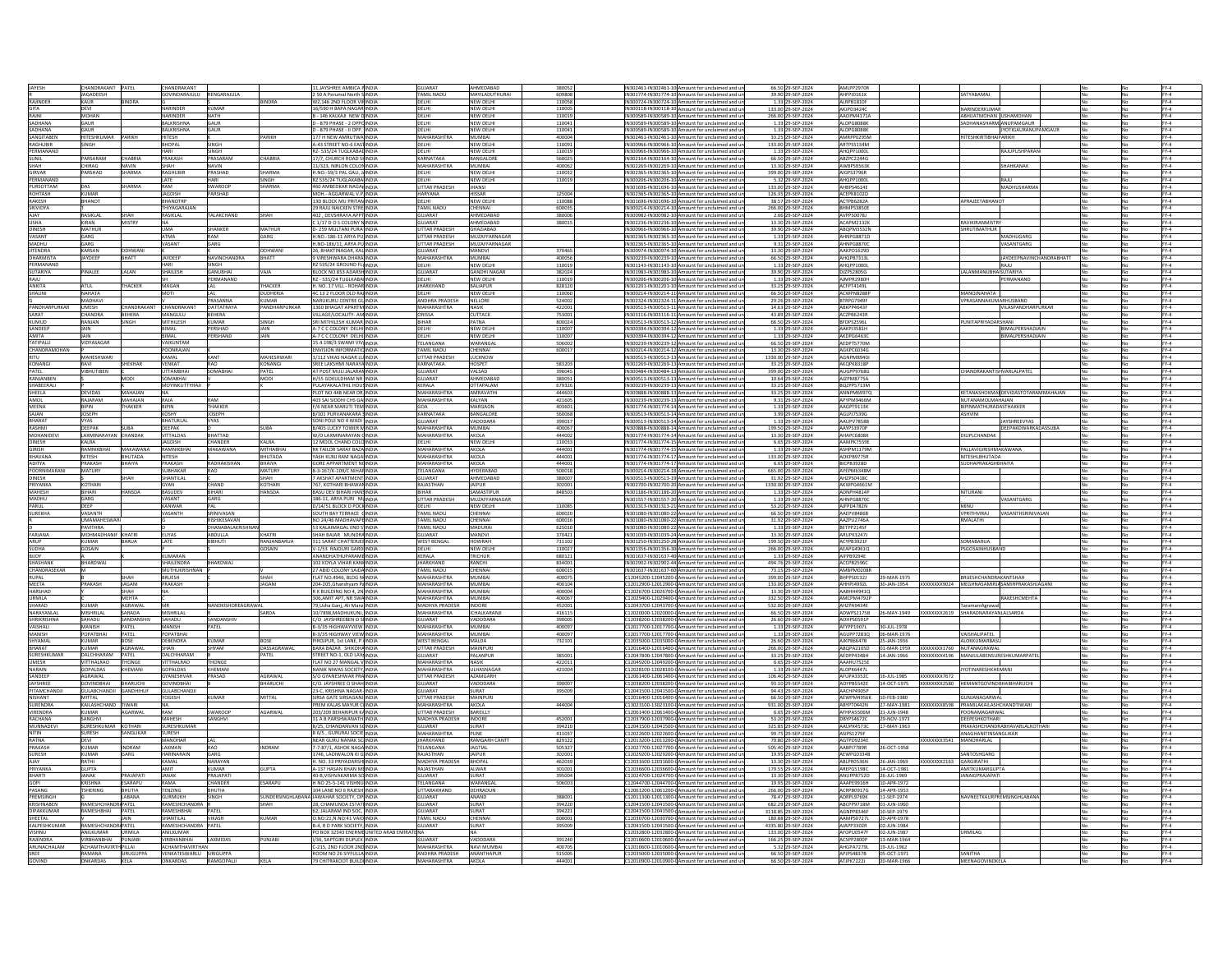| NAWAL                   | <b>CISHORE</b>          |                     |                      |                   |                                  | 133/156 ANUP NAGAR INDIA                                 |                         | <b>MADHYA PRADE</b>                          | <b>INDORE</b>                | 452008             | C12033500-12033500-CAmount for unclaimed and u                                                      | 33.25 29-SEP-202                        | AAEHN9936J               | 27-SEP-1959              |                               |                                        |                  |
|-------------------------|-------------------------|---------------------|----------------------|-------------------|----------------------------------|----------------------------------------------------------|-------------------------|----------------------------------------------|------------------------------|--------------------|-----------------------------------------------------------------------------------------------------|-----------------------------------------|--------------------------|--------------------------|-------------------------------|----------------------------------------|------------------|
| MOHD                    | GALLAD                  |                     | MOHAMMED             | NFMAT             | <b>UILLAH</b>                    | <b>GLOBAL SECURITIES ROINDIA</b>                         |                         | ORISSA                                       | ROURKELA                     | 769001             | C12033200-12033200-CAmount for unclaimed and un                                                     | 133.00 29-SEP-2024                      | BLGPS7290N               | 04-JUN-1979              | <b>SHTIAOLIFAHMAD</b>         |                                        | $FY-4$           |
| VINODRAI                | <b>REMJIBHAI</b>        | ANSJALIYA           | PREMJIBHAI           |                   |                                  | YAMUNA KUNJ PANCHI INDIA                                 |                         | <b>GUJARAT</b>                               | JUNAGADH                     | 362150             | C12033200-12033200-0 Amount for unclaimed and un                                                    | 26.60 29-SEP-2024                       | AARPV9753C               |                          | <b>GITHAVINODVASJALI/</b>     |                                        | $FY-4$           |
| DIMPLE                  | CHAWLA                  |                     | <b>CISHAN</b>        |                   |                                  | 163 B 5 PASCHIM VIHA INDIA                               |                         | DELHI                                        | NEW DELHI                    | 110063             | C12029900-12029900-CAmount for unclaimed and un                                                     | 179.55 29-SEP-2024                      | AFHPC3480N               | $-$ DEC $-1968$          |                               |                                        | $FY-4$           |
| PLIRSHOTTAM             | <b><i>CHANDWANI</i></b> |                     | <b>RAMCHAND</b>      |                   |                                  | S/O RAMCHAND CHANIINDIA                                  |                         | MADHYA PRADESH                               | <b>INDORF</b>                | 452001             | C12033200-12033200-0 Amount for unclaimed and u                                                     | 13 30 29-SEP-2024                       | GPPF2399D                | -SFP-1961                | NEELAMCHANDWANI               |                                        | $FY-4$           |
| MANISHBHAI              | <b>IIKHABHAI</b>        | RMORA               | <b>BHIKHABHAI</b>    | <b>AGANBHA</b>    | VERMORA                          | NEW PLOT AREA AT & FINDIA                                |                         | GUJARAT                                      | <b>URENDRANAGAI</b>          | 363310             | 12033200-12033200-CAmount for unclaimed and un                                                      | 133.00 29-SEP-2024                      | AFAPV1376H               | 9-NOV-1982               | <b>OSTANABENPRANBHAIPATEL</b> |                                        | $FY-4$           |
| SANGEETA                | <b>MITTAL</b>           |                     | VAIDPRAKESH          |                   |                                  | NO 2584 NAI BASTI NEAINDIA                               |                         | DELHI                                        |                              | 110006             |                                                                                                     | 7885.57 29-SEP-2024                     |                          | 28-MAR-1959 XXXXXXXX7145 | ATULMITTAL                    |                                        | $FY-4$           |
| SANGEETA                | AGGARWA                 |                     | PREMNATH             | GOEL              |                                  | NO 2584 NAI BASTI S P INDIA                              |                         |                                              | NEW DELHI<br><b>NEW DELH</b> | 110006             | C13041400-13041400-CAmount for unclaimed and un<br>C13041400-13041400-CAmount for unclaimed and un  | 6204.45 29-SEP-202                      | AIBPM5227A<br>AEWPA7140R | 30-OCT-1961              | AKHILAGGARWA                  |                                        | $FY-4$           |
| THYAGARAIAN             | MANAKATTII              |                     | <b>LALITHA</b>       | <b>HYAGARAIAN</b> |                                  | THYAGARAIAN MANAKINDIA                                   |                         | MAHARASHTRA                                  | KAI YAN                      | 421306             |                                                                                                     |                                         | <b>FCRPKR335P</b>        | 02-APR-1950              | <b>JALITHATHYAGARAIA</b>      |                                        | $FY-4$           |
|                         |                         | HNAN                |                      |                   |                                  |                                                          |                         |                                              |                              |                    | C12047200-12047200-0 Amount for unclaimed and ur                                                    | 13.30 29-SEP-2024                       |                          |                          |                               |                                        |                  |
| ANANDJIT                | INGH                    |                     | SATWANT              | <b>SINGH</b>      |                                  | 9 FRIENDS COLONY WEINDIA                                 |                         | DELHI                                        | NEW DELHI                    | 110065             | C12033200-12033200-1Amount for unclaimed and un                                                     | 33.25 29-SEP-2024                       | BIOPS5581B               | 12-FEB-1984              |                               |                                        | $FY-4$           |
|                         | <b>IOHAMM</b>           | ARMEMON             | <b>MOHAMADJIKA</b>   | MEMON             |                                  | SILVER SANDS 1 APPT.                                     | <b>JNITED ARAB EMIR</b> |                                              |                              |                    | C12047200-12047200-1Amount for unclaimed and u                                                      | 66.50 29-SEP-202                        | DJDPM52050               | $-JUN-1980$              | HABNAMFIROZMEMON              |                                        | $FY-4$           |
| <b>MAHFNDRA</b>         | <b>CLIMAR</b>           | <b>SPDIA</b>        | <b>LATE</b>          | <b>IMFFD</b>      | <b>MALBARDIA</b>                 | 17 BARDIYA COLONY NINDIA                                 |                         | RAIASTHAN                                    | <b>IAIPUR</b>                | 302004             | C12017201-12017701-0 Amount for unclaimed and u                                                     | 11.97 29-SEP-2024                       | ARPPR2005C               | 24-SEP-1953              | <b>AIKUMARIRARDIA</b>         |                                        | FVA              |
| SHITALA                 | PRASAD                  | SINGHCHOUHAN MAHANT |                      | PRATAP            | <b>SINGHCHOUHAN</b>              | M.P. NAGAR SECTOR-2 INDIA                                |                         | MADHYA PRADESH                               | SATNA                        | 485001             | C12019101-12019101-CAmount for unclaimed and un                                                     | 79.80 29-SEP-2024                       | APJPS5522B               | 12-JUL-1956              | <b>JAYTRISINGH</b>            |                                        | $FY-4$           |
| SHAILEJA                | ANDHARPUI               |                     | HANDRAKAN            | ANDHARPURK        |                                  | 1360, BHAGWAT APT., IINDIA                               |                         | MAHARASHTRA                                  | <b>NASIK</b>                 | 422001             | C12017502-12017502-CAmount for unclaimed and un                                                     | 79.80 29-SEP-2024                       | AROPP4006A               | 06-JAN-1948              |                               | <b>IMESHCHANDRAKANTPANDHARPURKAI</b>   | $FY-4$           |
| ALPANA                  |                         |                     |                      | TMA               | LAMGARO                          | 186/11 ARYA PURI MUINDIA                                 |                         | <b>UTTAR PRADESH</b>                         | MUZAFFARNAGA                 |                    | 12010604-12010604-CAmount for unclaimed and u                                                       | 1.33 29-SEP-202                         | <b>NSPG1051A</b>         |                          |                               | VASANTGARG                             | $FY-4$           |
| PRFM                    | BALA                    |                     | SHRI                 | <b>ATMA</b>       | RAMGARG                          | 186/11 ARYA PURI MUINDIA                                 |                         | <b>LITTAR PRADESH</b>                        | MUZAFFARNAGAR                |                    | C12010604-12010604-C Amount for unclaimed and u                                                     | 1.33 29-SEP-2024                        | AKHPB5644C               |                          |                               | VASANTGARG                             | $FY-4$           |
| ABDUL                   | SHAKIL                  |                     |                      | <b>ABDULAZIZ</b>  |                                  | B-45, R.A.C. ROADLINESINDIA                              |                         | RAJASTHAN                                    | <b>JAIPUR</b>                | 302004             | C12010605-12010605-CAmount for unclaimed and un                                                     | 66.50 29-SEP-2024                       | ACTPS0347M               | 13-OCT-1978              | <b>IMARANASHAKIL</b>          |                                        | $FY-4$           |
| <b>SYKES</b>            | ٧Δ۶                     | JITIESILTD          |                      |                   |                                  | 1ST FLOOR, DOULATRA INDIA                                |                         | <b>MAHARASHTR</b>                            | MUMRAI                       | 400005             | C11000011-11000011-CAmount for unclaimed and u                                                      | 66.50 29-SEP-2024                       | AAECS5168A               |                          |                               |                                        | $FY-4$           |
| UNDERLYING              | <b>SHARFS</b>           |                     |                      |                   |                                  | DELHI.                                                   | <b>INDIA</b>            | DEIHI                                        | NEW DELHI                    | DITD000000/        | Number of underlying Shares                                                                         | 32105 29-SEP-2024                       |                          |                          |                               |                                        | $FY-4$           |
|                         |                         |                     |                      |                   |                                  |                                                          |                         |                                              |                              |                    |                                                                                                     |                                         |                          |                          |                               |                                        |                  |
| ANIL                    | KUMAR                   | UPTA                |                      |                   |                                  | 544. LILA CHOWK, PURINDIA                                |                         | RAJASTHAN                                    | GANGANAGAP                   | 335001 PITD0000108 | Imount for unclaimed and u                                                                          | 185.00 01-OCT-2029                      |                          |                          |                               |                                        | FY-5             |
| <b>AJITH</b>            | KUMAR                   |                     |                      |                   |                                  | SAMATHA VELLAR KOV INDIA                                 |                         | KERALA                                       | TRIVANDRUM                   | PITD0000141        | Amount for unclaimed and un                                                                         | 185.00 01-OCT-2025                      |                          |                          |                               |                                        | FY-5             |
|                         | <b>GOPI</b>             |                     |                      |                   |                                  | SYAMALA SADANAM KUNDIA                                   |                         | KERALA                                       | TRIVANDRUM                   | PITD0000143        | ount for unclaimed and un                                                                           | 370.00 01-OCT-2025                      |                          |                          |                               |                                        | FY-5             |
| PARMOD                  | KUMAR                   | ALLAWLI IH          |                      |                   |                                  | W7-182 VIRENDER NAUNDIA                                  |                         | DEIHL                                        | NFW DFI HI                   | 110058 PITD0000158 | tount for unclaimed and u                                                                           | 185.00.01-007-2025                      |                          |                          |                               |                                        | FY-5             |
|                         | <b>SHAN</b>             | WARI                |                      |                   |                                  | VILLAGE & PO DADRA,                                      | <b>INDIA</b>            | <b>UTTAR PRADESH</b>                         | BANTHRA                      | PITD0000159        | bunt for unclaimed and un                                                                           | 185.00 01-OCT-202                       |                          |                          |                               |                                        | FY-5             |
| ARUN                    | UPASRAC                 | ROTE                |                      |                   |                                  | 17 VASUNDHARA CO                                         | INDIA                   | <b>MAHARASHTRA</b>                           | <b>AURANGABA</b>             | 431002 PITD000016  | ount for unclaimed and un                                                                           | 185.00 01-OCT-202                       |                          |                          |                               |                                        | FY-5             |
| SHOBH                   | NATH                    | <b>NGH</b>          |                      |                   |                                  | C/O SHRI ASHOK KR SININDIA                               |                         | DEIHI                                        | <b>NEW DELHI</b>             | PITD0000163        | mount for unclaimed and u                                                                           | 370.00 01-OCT-2025                      |                          |                          |                               |                                        | FY-5             |
| SMT                     | VIMALA                  | SASIDHARAN          |                      |                   |                                  | NO 1: ELANGO STREET INDIA                                |                         | TAMIL NADU                                   | CHENNAI                      | 600093 PITD0000186 | Amount for unclaimed and un                                                                         | 370.00 01-OCT-2025                      |                          |                          |                               |                                        | FY-5             |
| SHASHI                  | <b>BATRA</b>            |                     |                      |                   |                                  | B-371, SUDERSHAN PARINDIA                                |                         | DELHI                                        | NEW DELHI                    | 110015 PITD0000192 | Amount for unclaimed and un                                                                         | 185.00 01-OCT-2025                      |                          |                          |                               |                                        | FY-5             |
|                         | <b>TANDON</b>           |                     |                      |                   |                                  | -175, R B I ENCLAVE PAINDIA                              |                         | DELHI                                        | <b>VEW DELH</b>              | 110063 PITD0000193 | ount for unclaimed and u                                                                            | 370.00 01-OCT-202                       |                          |                          |                               |                                        | FY-5             |
| TARA                    | CHAND                   |                     |                      |                   |                                  | HOUSE NO. F-138 SECTIONDIA                               |                         | <b>DETHI</b>                                 | NFW DFI HI                   | 110062 PITD0000196 | Amount for unclaimed and u                                                                          | 185.00.01-007-2025                      |                          |                          |                               |                                        | FY-5             |
|                         |                         |                     |                      |                   |                                  |                                                          |                         |                                              |                              |                    |                                                                                                     |                                         |                          |                          |                               |                                        |                  |
| <b>MEHTA</b>            | <b>SWAROOP</b>          |                     |                      |                   |                                  | LAXMI VILAS PALACE HIINDIA                               |                         | RAJASTHAN                                    | UDAIPUR                      | 313001 PITD0000199 | hount for unclaimed and un                                                                          | 185.00 01-OCT-2025                      |                          |                          |                               |                                        | FY-5             |
|                         |                         | SHWAKARMA NA        |                      |                   |                                  | NEAR SHIV SAGAR TALAINDIA                                |                         | <b>MADHYA PRADESH</b>                        | CHHATARPU                    | 471606 PITD0000202 | Amount for unclaimed and ur                                                                         | 370.00 01-OCT-2025                      |                          |                          |                               |                                        | FY-5             |
|                         | <b>HANKAR</b>           |                     |                      |                   |                                  | HOUSE NO.B-44 SANS                                       |                         | DELHI                                        | EW DELH                      | 110034 PITD000020  | ount for unclaimed and u                                                                            | 370.00 01-OCT-202                       |                          |                          |                               |                                        | FY-5             |
| ANIL<br>SANTHANAGOPALAN | MALIK                   |                     |                      |                   |                                  | C/O A D MALIK 6/41, O INDIA                              |                         | DELHI                                        | NEW DELHI                    | 110060 PITD0000212 | mount for unclaimed and u                                                                           | 370.00 01-OCT-2025                      |                          |                          |                               |                                        | FY-5             |
|                         |                         |                     |                      |                   |                                  | EX DY GM (E&M) ENGAINDIA                                 |                         | KARNATAKA                                    | BANGALORE                    | 560032 PITD0000214 | Amount for unclaimed and un                                                                         | 185.00 01-OCT-2025                      |                          |                          |                               |                                        | FY-5             |
|                         |                         | ANDAN               |                      |                   |                                  | NO:80/1, STH CROSS B                                     | <b>AINDIA</b>           | <b>KARNATAKA</b>                             | ANGALOR                      | 560043 PITD0000217 | hount for unclaimed and u                                                                           | 370.00 01-OCT-202                       |                          |                          |                               |                                        | FY-5             |
|                         | RAISA                   | VAKUMAR             |                      |                   |                                  | ELAT NO 503 ARLINODAINDIA                                |                         | <b><i>FELANGANA</i></b>                      | <b>IYDERARAD</b>             | 500029 PITD0000221 | nount for unclaimed and u                                                                           | 185.00.01-OCT-2025                      |                          |                          |                               |                                        | FY-5             |
|                         |                         | ERNARD              |                      |                   |                                  | 96/1 RUDRAPPA GARDEINDIA                                 |                         | KARNATAKA                                    | BANGALORE                    | 560047 PITD0000222 | Amount for unclaimed and un                                                                         | 185.00 01-OCT-2029                      |                          |                          |                               |                                        | FY-5             |
|                         | <b>MATHAVARAJA</b>      |                     |                      |                   |                                  | 4/111, KRISHNAPURAMINDIA                                 |                         | <b>TAMIL NADU</b>                            | TIRUNELVELI                  | 627011 PITD0000236 | Amount for unclaimed and un                                                                         | 185.00 01-OCT-2025                      |                          |                          |                               |                                        | FY-5             |
| NIRMALA                 |                         |                     |                      |                   |                                  | R-Z-290 M RAJ NAGAR INDIA                                |                         | DEIHI                                        | NFW DFI H                    | 110045 PITD0000253 | mount for unclaimed and u                                                                           | 185.00 01-OCT-202                       |                          |                          |                               | <b>BANJITKI IMAR</b>                   | FY-5             |
| MANJU                   | BHARGAVA                |                     | NEERAJ               | BHARGAVA          |                                  | 2226 MASJID KHAZOOFINDIA                                 |                         | DELHI                                        | NEW DELHI                    | 110006 PITD0000275 |                                                                                                     | 3.70 01-OCT-2025                        | AFBPB2348Q               |                          |                               | NEERAJBHARGAVA                         | $FY-5$           |
|                         |                         |                     |                      |                   |                                  |                                                          |                         |                                              |                              |                    | Amount for unclaimed and ur                                                                         |                                         |                          |                          |                               |                                        | FY-5             |
| NEERAJ<br><b>MANIIT</b> | <b>BHARGAVA</b>         |                     | RAJESHWAR            | PRASAD            | <b>SHARGAVA</b>                  | 2225-26 MASJID KHAZCINDIA                                |                         | DELHI                                        | NEW DELHI                    | 110006 PITD0000282 | Amount for unclaimed and un                                                                         | 1.85 01-OCT-2025                        | AAAPB7191H               |                          |                               | MANJUBHARGAVASAKSHIBHARGAV No          |                  |
|                         |                         |                     |                      |                   |                                  | 1/9157 GALL NO - 4 WE INDIA                              |                         |                                              | NEW DELH                     | 110032 PITD950000  | ount for unclaimed and ur                                                                           | 1.85 01-OCT-202                         | ALEPS6410R               |                          |                               |                                        | FY-5             |
| <b>SHAILESH</b>         | <b>MFHTA</b>            |                     | NAGARDA              | <b>MFHTA</b>      |                                  | 63/2 HARISH CHATTERIINDIA                                |                         | WEST RENGA                                   | ΚΟΙΚΑΤΑ                      | 700025             | IN301372-IN301372-10 Amount for unclaimed and un                                                    | 92.50 01-OCT-2025                       | AMYPM8294N               |                          | ΚΕΤΑΝΑSΜΕΗΤΑ                  |                                        | FY-5             |
|                         | SACHIN                  | MAGON               |                      |                   | MAGON                            | 74 SECOND FLOOR GACINDIA                                 |                         | DELHI                                        | <b>NEW DELHI</b>             | 110051             | IN300724-IN300724-10 Amount for unclaimed and un                                                    | 1.85 01-OCT-2025                        | AIYPM7150M               |                          |                               | <b>VUAYMAGON SHRIOMPARKASHMAGON</b>    | $FY-5$           |
|                         |                         | OMY                 |                      |                   | DAVASIA                          | POUVATH HOUSE KOOLINDIA                                  |                         | KERALA                                       | CALICUT                      | 673573             | IN301895-IN301895-10 Amount for unclaimed and un                                                    | 740.00 01-OCT-2025                      | AFDPT0659Q               |                          | <b>JOSENSHOWLLY</b>           |                                        | FY-5             |
| DARLEY                  | AYAKUMAR                |                     |                      |                   | VAKUMAL                          | 342 A WARD NO VII KAHNDIA                                |                         | KERALA                                       | <b>COCHIN</b>                | 68203              | IN300239-IN300239-10 Amount for unclaimed and u                                                     | 555.00 01-OCT-202                       | AGNPJ7575L               |                          | VIAYAKUMAR                    |                                        | FY-5             |
| AMIT                    | <b>UMAR</b>             |                     |                      | GYANCHANDJAIN     |                                  | M-175 GURU HARKISH                                       | <b>AINDIA</b>           | DELHI                                        | NEW DELH                     | 110087             | IN302566-IN302566-10 Amount for unclaimed and u                                                     | 370.00 01-OCT-202                       | AAFPJ4049M               |                          |                               |                                        | FY-5             |
|                         | VIRCHAND                | NAHAR               | GIRIDHARILAL         |                   |                                  | GRV AND PK OFFICE NOINDIA                                |                         | <b>KARNATAKA</b>                             | BANGALORI                    | 560009             | IN302148-IN302148-10 Amount for unclaimed and un                                                    | 92.50 01-OCT-2029                       | AAGPV3044B               |                          | /HARSHA                       |                                        | $FY-S$           |
| <b>VAGHAJIBH</b>        | VORA                    |                     | MALUKCHAND           | /OR/              |                                  | 401- VASUNDHARA FLAINDIA                                 |                         | GUJARAT                                      | AHMEDABAI                    | 380006             | IN302461-IN302461-10 Amount for unclaimed and u                                                     | 7.40 01-OCT-202                         | AANPV6667K               |                          | <b>KRUNALVVORA</b>            |                                        | $FY-5$           |
|                         | <b>IMANI</b>            |                     | NDER                 |                   | <b>IMANI</b>                     | WZ-108-A/1 BASAI DARINDIA                                |                         | DELHI                                        | <b>NEW DELH</b>              | 110015             | IN300940-IN300940-10 Amount for unclaimed and u                                                     | 1.85 01-OCT-202                         | AJPPA0606E               |                          |                               |                                        | FY-5             |
| <b>BHAGWAT</b>          | SWAROOP                 | <b>HARMA</b>        |                      |                   | HARMA                            | -160 PUSHPANJALI PIINDIA                                 |                         | DELHI                                        | NEW DELHI                    |                    |                                                                                                     | 185.00 01-OCT-2029                      | AHRPS5221M               |                          | SHASHIBALASHARMANRN           |                                        | FY-5             |
|                         |                         |                     |                      |                   |                                  |                                                          |                         |                                              |                              | 110034             | IN301209-IN301209-10 Amount for unclaimed and ur                                                    |                                         |                          |                          |                               |                                        | $FY-5$           |
| RAJINDER                | KAUR<br>KUMAR           | INDRA<br>HARMA      | RHAGWAN              | <b>HAND</b>       | BINDRA<br><b>ANGAH</b>           | WZ,146 2ND FLOOR VIRINDIA                                |                         | DELHI<br>RAIASTHAN                           | NEW DELHI                    | 110058             | IN300724-IN300724-10 Amount for unclaimed and un                                                    | 3.70 01-OCT-2029                        | ALRPB1810F               |                          |                               | <b>NALINICHAPMA</b>                    |                  |
| RAMESH                  |                         |                     |                      |                   |                                  | <b>B/S ADARSH NAGAR JAINDIA</b>                          |                         |                                              | <b>JAIPUR</b>                | 302004             | IN302236-IN302236-10 Amount for unclaimed and u                                                     | 1850.00 01-OCT-2025                     | ADUPS5917R               |                          |                               |                                        | $FY-5$           |
| SHAH                    | SHILPA                  | MUKESH              | SHAH                 | MUKESH            |                                  | 4. ASHWIN SOCIETY FATINDIA                               |                         | <b>GUJARAT</b>                               | AHMEDABAD                    | 380007             | IN301485-IN301485-10 Amount for unclaimed and u                                                     | 185.00 01-OCT-2025                      | AFOPS0288B               |                          |                               | SHAHMUKESHBHAGVANDAS                   | $FY-5$           |
|                         |                         |                     |                      |                   |                                  |                                                          |                         |                                              |                              |                    |                                                                                                     |                                         |                          |                          |                               |                                        |                  |
| MANJULA                 |                         |                     | HARSHADRA            | SHAH              |                                  | 502, SHRI RAM APRT 94INDIA                               |                         | <b>MAHARASHTR</b>                            | MUMBAI                       | 400067             | IN300271-IN300271-10 Amount for unclaimed and un                                                    | 9.25 01-OCT-202                         | <b>AAHPS7079J</b>        |                          |                               | <b>IARSHADRAIDSHA</b>                  | FY-5             |
| <b>SUDHIR</b>           | <b>KUMAR</b>            |                     |                      | DASS              |                                  | H.NO.-4352 SHAM NAGINDIA                                 |                         | PUNJAB                                       |                              |                    | IN301846-IN301846-10 Amount for unclaimed and un                                                    | 37.00 01-OCT-2025                       |                          |                          | <b>GAYTRUINDAL</b>            |                                        |                  |
|                         | <b>BOTHRA</b>           |                     | RAMJI<br><b>LATE</b> | <b>DANNALAL</b>   |                                  |                                                          |                         |                                              | RAJPURA<br><b>CLIDI</b>      | 140401             |                                                                                                     |                                         | <b>ABMPJ3321Q</b>        |                          | <b>PAIENDRAKLIMARE</b>        |                                        | $FY-5$<br>$FY-5$ |
| SANTOSH                 |                         |                     |                      |                   |                                  | AT/PO- SAINTHIA DISTINDIA                                |                         | <b>WEST BENGA</b>                            |                              | 731234             | IN300263-IN300263-10 Amount for unclaimed and u                                                     | 185.00 01-OCT-202                       | AHOPB2954R               |                          |                               |                                        |                  |
| GHANSHYAM               | <b>TAPARIA</b>          |                     |                      |                   |                                  | K2/11. VISHNU MANDIHNDIA                                 |                         | <b>MAHARASHTRA</b>                           | <b>MUMBAI</b>                | 400090             | IN300271-IN300271-10 Amount for unclaimed and un                                                    | 96.20 01-OCT-2029                       | AAEHG0255K               |                          |                               |                                        | FY-5             |
| SHASHIKANT              | <b>IOSHI</b>            |                     | DALPATRAM            |                   |                                  | MANGALA SMURTI CO-INDIA                                  |                         | <b>MAHARASHTRA</b>                           | THANE                        | 401101             | IN300749-IN300749-10 Amount for unclaimed and un                                                    | 9.25 01-OCT-2025                        | AFSPJ1426N               |                          |                               | <b>KUMUDCHANDRAJOSH</b>                | FY-5             |
|                         | <b>FVI</b>              |                     | NARINDER             | KUMAR             |                                  | 16/590 H BAPA NAGAR INDIA                                |                         | DEIHI                                        | VEW DELH                     | 110005             | IN300118-IN300118-10 Amount for uncla                                                               | 185.00 01-OCT-202                       | AKJPD3424C               |                          | VARINDERKUMAF                 |                                        | $FY - 5$         |
| BIJALI                  | AHA                     |                     | <b>JOYDEB</b>        | <b>AHA</b>        |                                  | M/S SAHA GLAS HOUSEINDIA                                 |                         | <b>WEST BENGAL</b>                           | BARRACKPOR                   | 743411             | IN300958-IN300958-10 Amount for unclaimed and ur                                                    | 37.00 01-OCT-2025                       | BCHPS5418J               |                          | NEMAISAHA                     |                                        | $FY-5$           |
| SADHANA                 | GAUR                    |                     | <b>BALKRISHNA</b>    | GAUR              |                                  | D - 879 PHASE - 2 OPPOINDIA                              |                         | DELHI                                        | NEW DELHI                    | 110041             | IN300589-IN300589-10 Amount for unclaimed and un                                                    | 1.85 01-OCT-2025                        | ALOPG8088K               |                          |                               | <b>SADHANASHARM ANUPAMGAUR</b>         | $FY-5$           |
| SADHANA                 | <b>GAUR</b>             |                     | BALKRISHNA           | GAUR              |                                  | - 879 PHASE - II OPP. INDIA                              |                         | DELHI                                        | NEW DELHI                    | 110041             | IN300589-IN300589-10 Amount for unclaimed and un                                                    | 1.85 01-OCT-2025                        | ALOPG8088K               |                          |                               | <b>JYOTIGAURANUPAMGAUF</b>             | FY-5             |
| DINESH                  | SHNUDAS                 | HANDRAYAN           | <b>/ISHNUDAS</b>     | HANUD/            | <b>HANDRAYAN</b>                 | <b>SHARAD DHAMMI</b>                                     |                         | <b>MAHARASHTR.</b>                           | AMRAVATH                     | 444606             | IN303116-IN303116-10 Amount for unclaimed and u                                                     | 185.00 01-OCT-202                       | ADTPC4784D               |                          |                               | <b>TISHVISHNUDASCHANDRAYAN</b>         | FY-5             |
| SANGITABEN              | HITESHKUMAR             | PARIKH              | HITESH               |                   | ARIKH                            | 177 H NEW AMRUTWAINDIA                                   |                         | <b>MAHARASHTRA</b>                           | MUMBAI                       | 400004             | IN302461-IN302461-10 Amount for unclaimed and ur                                                    | 46.25 01-OCT-2029                       | AMRPP0295M               |                          | HITESHKIRTIBHAIPARIKH         |                                        | FY-5             |
| RAMESH                  | <b>ROSHAN</b>           | BORANA              |                      |                   | BORANA                           | NO 5 2ND CROSS MODUNDIA                                  |                         | KARNATAKA                                    | BANGALORE                    | 560022             | IN300896-IN300896-10 Amount for unclaimed and un                                                    | 1.85 01-OCT-2029                        |                          |                          | REKHARAMESHBORANA             |                                        | $FY-5$           |
| DEPMANAN                |                         |                     | ROSHAN<br>HARI       | <b>INGH</b>       |                                  | <b>R7-535/24 TUGI KARAFINDIA</b>                         |                         | <b>DETHI</b>                                 | NEW DELH                     | 110019             |                                                                                                     | 1.85 01-OCT-2025                        | AASPC7136P<br>AHOPP1000L |                          |                               | RAILIPLISHP                            | $FY-5$           |
| TANUSREE                | RAKSHIT                 |                     | <b>JAGABANDHL</b>    | RAKSHIT           |                                  | VILL-CHOTOTAJPUR, P. INDIA                               |                         | <b>WEST BENGA</b>                            | CHINSURA                     | 712306             | IN300966-IN300966-10 Amount for unclaimed and u<br>IN302105-IN302105-10 Amount for unclaimed and u  | 37.00 01-OCT-2025                       | AKRPR4060J               |                          | <b>AGARANDHUPAKSHIT</b>       |                                        | $FY-5$           |
|                         |                         |                     |                      |                   |                                  |                                                          |                         |                                              |                              |                    |                                                                                                     |                                         |                          |                          |                               |                                        |                  |
| PRASHANT                | <b>OOLAL</b>            |                     | GOPIKISAN            |                   |                                  | BASERA-54, BEHIND LR INDIA                               |                         | <b>MAHARASHTRA</b>                           | AKOLA                        | 444001             | IN302269-IN302269-10 Amount for unclaimed and un                                                    | 925.00 01-OCT-2025                      | ADSPJ8039M               |                          |                               |                                        | FY-5             |
| SHOBHA                  | SENOY<br><b>KIIMARD</b> |                     | SURRAPEDDIAR         | <b>PALLICHAM</b>  | RAO                              | KARTHIKA, HOUSE NO. INDIA                                |                         | KERALA                                       | COCHIN                       | 682032             | IN300896-IN300896-10 Amount for unclaimed and un                                                    | 46.25 01-OCT-2025                       | BLCPS1390D<br>AIMPMORS2E |                          |                               |                                        | $FY-5$           |
| <b>MOHAN</b>            |                         |                     |                      |                   |                                  | DOOR NO 12/1 DEVA TIINDIA                                |                         | <b>TAMIL NADU</b>                            | VIRUDHUNA                    | 626101             | IN301696-IN301696-10 Amount for unclaimed and u                                                     | 35.15 01-OCT-202                        |                          |                          |                               |                                        | FY-5             |
| RAJEEV                  | KUMAR                   | ALANHUF             | <b>MAKHAN</b>        |                   | <b>JALAN</b>                     | S/O MAKHAN LAL JALAHNDIA                                 |                         | <b>JHARKHAND</b>                             | <b>GIRIDIH</b>               | 815301             | IN302978-IN302978-10 Amount for unclaimed and un                                                    | 18.50 01-OCT-2025                       | AASHR3681Q               |                          |                               |                                        | FY-5             |
| PERMANANE               |                         |                     | LATE                 |                   | <b>SINGH</b>                     | RZ 535/24 TUGLAKABA INDIA                                |                         | DELHI                                        | NEW DELHI                    | 110019             | IN300206-IN300206-10 Amount for unclaimed and un                                                    | 7.40 01-OCT-2025                        | AHQPP1000L               |                          |                               | RAJU                                   | FY-5             |
| <b>PURSOTTAM</b>        | DAS                     |                     | <b>RAM</b>           | <b>SWAROOF</b>    | HARMA                            | <b>460 AMBEDKAR NAGARINDIA</b>                           |                         | <b>UTTAR PRADES</b>                          | <b>JHANSI</b>                |                    | IN301696-IN301696-10 Amount for unclaimed and ur                                                    | 185.00 01-OCT-2025                      | AHBPS4614E               |                          |                               | MADHU                                  | FY-5             |
| ROHTASH                 | KUMAR                   |                     | <b>JAGDISH</b>       | <b>ARSHAD</b>     |                                  | MOH.- AGGARWAL V.P. INDIA                                |                         | <b>HARYANA</b>                               | <b>RA22H</b>                 | 125004             | IN302365-IN302365-10 Amount for unclaimed and ur                                                    | 129.50 01-OCT-202                       | ACEPK8102D               |                          |                               |                                        | FY-5             |
| VIIAY                   | AGAL                    |                     | SATYA                | <b>NARAYAN</b>    | AGAL                             | 19 PURANA KUMBHA NINDIA                                  |                         | RAJASTHAN                                    | CHITTORGARH                  | 312601             | IN301055-IN301055-10 Amount for unclaimed and un                                                    | 146.15 01-OCT-2025                      | ABKPA2877J               |                          | GOPALAGAL                     |                                        | $FY-5$           |
| <b>TEGPREET</b>         | SINGH                   |                     | <b>HARJINDER</b>     | SINGH             | MAAN                             | HNO 128 GURU GOVIN INDIA                                 |                         | PUNJAB                                       | <b>JALANDHAR</b>             | 144003             | IN300966-IN300966-10 Amount for unclaimed and un                                                    | 46.25 01-OCT-2029                       | AQEPM4163A               |                          | UPINDERKAUR                   |                                        | FY-5             |
|                         | UCHIKA                  |                     | USHILKUM             | RANKA             |                                  | -503, VISHWAS CITY-                                      | <b>NDIA</b>             | <b>GUJARAT</b>                               | HMEDABAI                     | 380061             | IN302201-IN302201-10 Amount for unclaimed and u                                                     | 37.00 01-OCT-20                         | AMHPB6583A               |                          | ANOJVIJAYSII                  |                                        | FY-5             |
| <b>SURESH</b>           | NALUMAKKA               |                     | NALU                 | MAKKAL            |                                  | NALUMAKKAL HOUSE FINDIA                                  |                         | KERALA                                       | TRICHUR                      | 680663             | IN300239-IN300239-10 Amount for unclaimed and u                                                     | 55.50 01-OCT-2025                       | AFLPN8224P               |                          | PRIYASURESH                   |                                        | $FY-5$           |
| SHEELA                  | <b>HAH</b>              |                     | ATUL                 | HAH               |                                  | 5 RATNA FLAT MOTINA INDIA                                |                         | GUJARAT                                      | AHMEDABAE                    | 380014             | IN300513-IN300513-10 Amount for unclaimed and un                                                    | 185.00 01-OCT-2025                      | BFLPS1835J               |                          |                               |                                        | $FY-5$           |
| <b>USHA</b>             | KIRAN                   |                     |                      |                   |                                  | C 1/17 D O S COLONY NINDIA                               |                         | GUJARAT                                      | <b>HMEDABAD</b>              | 380015             | IN302236-IN302236-10 Amount for unclaimed and ur                                                    | 18.50 01-OCT-2025                       | ACAPM2132K               |                          | <b>AVIKIRANMISTR</b>          |                                        | FY-5             |
| DINESH                  | MATHUR                  |                     | <b>JMA</b>           | <b>HANKER</b>     | MATHUR                           | - 259 MULTANI PUR                                        |                         | <b>UTTAR PRADE</b>                           | HAZIABAD                     |                    | IN300966-IN300966-10 Amount for unclaimed and u                                                     | 55.50 01-OCT-20                         | ABQPM3532N               |                          | HRUTIMATHUR                   |                                        |                  |
| SANKABHA                |                         | PATE                | SHANKARDAS           | <b>HHAGANBHA</b>  | PATEL                            | <b>B/304, DARSHAN FLAT IINDIA</b>                        |                         | <b>GUJARAT</b>                               | <b>SANDHI NAGAR</b>          | 382475             | IN300343-IN300343-10 Amount for unclaimed and un                                                    | 92.50 01-OCT-202                        | AOPPP2361E               |                          | VUAYSANKABHAIPATE             |                                        | FY-5<br>$FY-5$   |
| <b>GEETA</b>            | DHAVAL                  | <b>GALA</b>         | <b>DHAVAL</b>        |                   | GALA                             | PLOT NO-29 NEELKANT INDIA                                |                         | <b>GUJARAT</b>                               | MANDVI                       | 370465             | IN303052-IN303052-10 Amount for unclaimed and un                                                    | 37.00 01-OCT-2025                       | ANBPG0322M               |                          | DHAVALNEMCHANDGALA            |                                        |                  |
| <b>AMITA</b>            | <b>IAIN</b>             |                     |                      | <b>BIMAL</b>      | <b><i><u>DEDSHADIAIN</u></i></b> | 4-7 C COLONY DELHINDIA                                   |                         | DEIHI                                        | NFW DFI HI                   |                    | IN300206-IN300206-10 Amount for uncla                                                               |                                         | AKDRG6463C               |                          |                               | <b>BIMALPERSHADIAINSLISHILKLIMARIN</b> | $FY-5$           |
|                         |                         |                     |                      |                   |                                  |                                                          |                         |                                              |                              | 110007             |                                                                                                     | 1.85 01-OCT-2025                        |                          |                          |                               |                                        | FY-5             |
| <b>AMITA</b>            | IAIN                    |                     |                      | <b>IMAL</b>       | PERSHADJAIN                      | -7 C C COLONY DELHINDIA                                  |                         | DELHI                                        | NEW DELHI                    | 110007             | IN300206-IN300206-10 Amount for unclaimed and ur                                                    | 1.85 01-OCT-2025                        | AKDPG6463C               |                          | UNEHAGUPTA                    |                                        | $FY-5$           |
| AMITA                   | <b>JAIN</b>             |                     |                      | <b>BIMAL</b>      | PERSHADJAIN                      | A - 7 C C COLONY DELHINDIA                               |                         | DELHI                                        | NEW DELHI                    | 110007             | IN300206-IN300206-10 Amount for unclaimed and un                                                    | 1.85 01-OCT-2025                        | AKDPG6463C               |                          |                               | SUSHILKUMARIJAIN                       | $FY-5$           |
| VISHNUMURTHY            |                         |                     | GANGARAJI            | GUNDUBOGULA       |                                  | HIG 138 PHASE II KPHB INDIA                              |                         | <b>TELANGANA</b>                             | HYDERABAD                    | 500072             | IN300214-IN300214-10 Amount for unclaimed and un                                                    | 1748.25 01-OCT-2025                     | AEPPG6348L               |                          |                               |                                        | FY-5             |
| RAJU                    |                         |                     |                      | FRMANAND          |                                  | RZ - 535/24 TUGLKABA INDIA                               |                         | DELHI                                        | <b>NEW DELH</b>              | 110019             | IN300206-IN300206-10 Amount for unclaimed and u                                                     | 1.85 01-OCT-202                         | AIMPR2980H               |                          |                               | <b>ERMANAND</b>                        | $FY-5$           |
| ANKITA                  | ATUL                    | THACKER             | MAGAN                |                   | THACKER                          | H. NO. 17 VILL - ROHARINDIA                              |                         | <b>JHARKHAND</b>                             | BALIAPUR                     | 828120             | IN302201-IN302201-10 Amount for unclaimed and un                                                    | 18.50 01-OCT-2025                       | ACFPT4149L               |                          |                               |                                        | FY-5             |
| SANDEEP                 | IAIN                    |                     | BIMAL                | PERSHAD           | JAIN                             | A 7 C C COLONY DELHI INDIA                               |                         | DELHI                                        | NEW DELHI                    | 110007             | IN300118-IN300118-10 Amount for unclaimed and un                                                    | 1.85 01-OCT-2025                        | AAKPJ3581H               |                          |                               | IMALPERSHADJASUSHILKUMARIJAII          | $FY-5$           |
| SHALINI                 | ΝΑΗΔΤΑ                  |                     | MOTI                 |                   | <b>OUDHERIA</b>                  | 4C 13 2 FLOOR OLD RAJINDIA                               |                         | DELHI                                        | NEW DELH                     | 110060             | IN300214-IN300214-11 Amount for unclaimed and ur                                                    | 185.00 01-OCT-2025                      | ACWPN8288P               |                          | <b>MANOINAHATA</b>            |                                        | $FY-S$           |
| <b>ANKITHA</b>          |                         |                     |                      |                   | AKSHAJKUMAR                      | NO 566 2ND RAMACHAINDIA                                  |                         | <b>KARNATAKA</b>                             | MYSORE                       | 570004             | IN302148-IN302148-11 Amount for unclaimed and un                                                    | 46.25 01-OCT-2025                       | CGNPS8160C               |                          | BVAKSHAJKUMAF                 |                                        | $FY-5$           |
| <b>MANISHA</b>          | SINGH                   |                     | <b>ASHOK</b>         | <b>KUMAR</b>      | SINGH                            | H.NO 202 WEST LAYOU INDIA                                |                         | <b>JHARKHAND</b>                             | JAMSHEDPUI                   | 831011             | IN300610-IN300610-11 Amount for unclaimed and un                                                    | 66.60 01-OCT-2025                       | BMSPS2702L               |                          |                               |                                        | FY-5             |
|                         |                         |                     |                      | <b>SINGH</b>      |                                  |                                                          |                         | DELHI                                        |                              |                    |                                                                                                     |                                         |                          |                          |                               |                                        |                  |
| NAVNEET                 | KAUR                    |                     | RANJEET              |                   |                                  | WZ-10A GALI NO 1 SHININDIA<br><b>EETHANJALI KOOD</b>     |                         |                                              | NEW DELHI                    | 110058             | IN301143-IN301143-11 Amount for unclaimed and un                                                    | 1.85 01-OCT-2025                        | AIZPR6064L               |                          |                               | GAGANDEEPSING BHUPENDRASINGHREEN       | FY-5             |
| REMYA                   | RAJESH                  |                     | RAJAGOPAL            |                   |                                  |                                                          |                         | KERALA                                       | LWAYE                        | 683544             | IN301895-IN301895-11 Amount for unclaimed and u                                                     | 185.00 01-OCT-20                        | CCNPR0879R               |                          |                               |                                        | FY-5             |
|                         | <b>MADHAVI</b>          |                     |                      | <b>RASANNA</b>    | KUMAR                            | NARUKURU CENTRE GUINDIA                                  |                         | <b>ANDHRA PRADES</b>                         | NELLORE                      | 524002             | IN302324-IN302324-11 Amount for unclaimed and ur                                                    | 46.25 01-OCT-2029                       | BTRPG7949F               |                          | VPRASANNAKUMARHUSBAND         |                                        | $FY-5$           |
| RAJAN                   |                         |                     | OHANNAN              |                   |                                  | ALLILETH SREE BHAVAINDIA                                 |                         | KERALA                                       | RUVALLA                      | 689516             | IN300239-IN300239-11 Amount for unclaimed and un                                                    | 1.85 01-OCT-2025                        | <b>AARPY7867J</b>        |                          |                               |                                        | FY-5             |
| <b>SUNITA</b>           | <b>HADHA</b>            |                     | KRISHAN              |                   | CHADHA                           | 9/38 A MOTLNAGAR NUNDIA                                  |                         | DELHI                                        | NEW DELH                     | 110019             | IN300118-IN300118-11 Amount for uncla<br>med and u                                                  | 3.70 01-OCT-2025                        | ABOPC7184J               |                          | <b>CHETANCHADHA</b>           |                                        | EY-5             |
| HIMANSHL                | HADHA                   |                     | KRISHAN              |                   | CHADHA                           | 9/38A MOTI NAGAR NIINDIA                                 |                         | DELHI                                        | <b>NEW DELH</b>              | 110015             | IN300118-IN300118-11 Amount for unclaimed and u                                                     | 3.70 01-OCT-202                         | AIRPC6491Q               |                          | <b>HETANCHADHA</b>            |                                        | FY-5             |
| <b>IYOTI</b>            | <b>HADHA</b>            |                     | KRISHAN              |                   | CHADHA                           | 9/38 A MOTI NAGAR NINDIA                                 |                         | DELHI                                        | NEW DELHI                    | 110015             | IN300118-IN300118-11 Amount for unclaimed and un                                                    | 3.70 01-OCT-2025                        | AIUPC7770R               |                          | <b>CHETANCHADHA</b>           |                                        | $FY-5$           |
| SARAT                   | <b>HANDRA</b>           |                     | MANGULU              | BEHERA            |                                  | VILLAGE/LOCALITY- AMINDIA                                |                         | ORISSA                                       | CUTTACK                      | 753001             | IN303116-IN303116-11 Amount for unclaimed and un                                                    | 246.05 01-OCT-202                       | ACZPB6243R               |                          |                               |                                        | FY-5             |
| ROHIT                   | HARMA                   |                     | <b>HANLIMAI</b>      | PRASAD            | SHARMA                           | 94 / 85, PRATAP MARG INDIA                               |                         | RAIASTHAN                                    | <b>JAIPUR</b>                | 302020             | IN302201-IN302201-11 Amount for unclaimed and u                                                     | 1850.00 01-OCT-202                      | CZCPS1600P               |                          |                               |                                        | FY-5             |
| <b>UMESH</b>            | AGARWAL                 |                     | BIRENDRA             | <b>KUMAR</b>      | AGARWAL                          | KL6-A-2-15, SECTOR-1, INDIA                              |                         | <b>MAHARASHTRA</b>                           | PANVEL                       | 410218             | IN302269-IN302269-11 Amount for unclaimed and ur                                                    | 490.25 01-OCT-2025                      | AFKPA2848H               |                          | <b>BIRENDRAAGARWAL</b>        |                                        | $FY-5$           |
| KHUSHMANBEN             | RAMESHBHA               |                     | <b>AMESHBHA</b>      | <b>METHA</b>      |                                  | A/19 BUSSA SOCIETY N INDIA                               |                         | <b>GUJARAT</b>                               | BHARUCH                      | 392001             | IN300513-IN300513-11 Amount for unclaimed and un                                                    | 425.50 01-OCT-2025                      | ANFPM0998M               |                          |                               | <b>RAMESHCHANDRACHHOTALALMEH N</b>     | $FY-5$           |
| PARTHASARATH            |                         |                     | KADERKARA            | MANIMUT           |                                  |                                                          |                         | <b>TAMIL NADU</b>                            | CHENNAI                      |                    |                                                                                                     |                                         |                          |                          |                               |                                        | $FY-5$           |
| <b>RFM</b>              | <b>ALK</b>              |                     | JEEVAN               |                   |                                  | NO 29 A SREE KUMUDHINDIA                                 |                         |                                              | NOIDA                        | 600078             | IN301696-IN301696-11 Amount for unclaimed and un                                                    | 83.25 01-OCT-2025                       | AQLPP6262A               |                          |                               | CAMLADUA                               | $FY-5$           |
| SHAILLY<br>THAILA       | <b>IAIN</b>             |                     | LOVE                 | <b>KUMAR</b>      |                                  | 610 Sector 61 IndraprasINDIA<br>KD 5 KAVI NAGAR GHAINDIA |                         | <b>UTTAR PRADESH</b><br><b>UTTAR PRADESH</b> | GHAZIABAD                    |                    | IN302236-IN302236-12 Amount for unclaimed and u<br>IN300214-IN300214-12 Amount for unclaimed and un | 268.25 01-OCT-2029<br>92.50 01-OCT-2025 | AEPPD5000E<br>AEJPJ2312M |                          | PANKAJJAIN                    |                                        | $FY-5$           |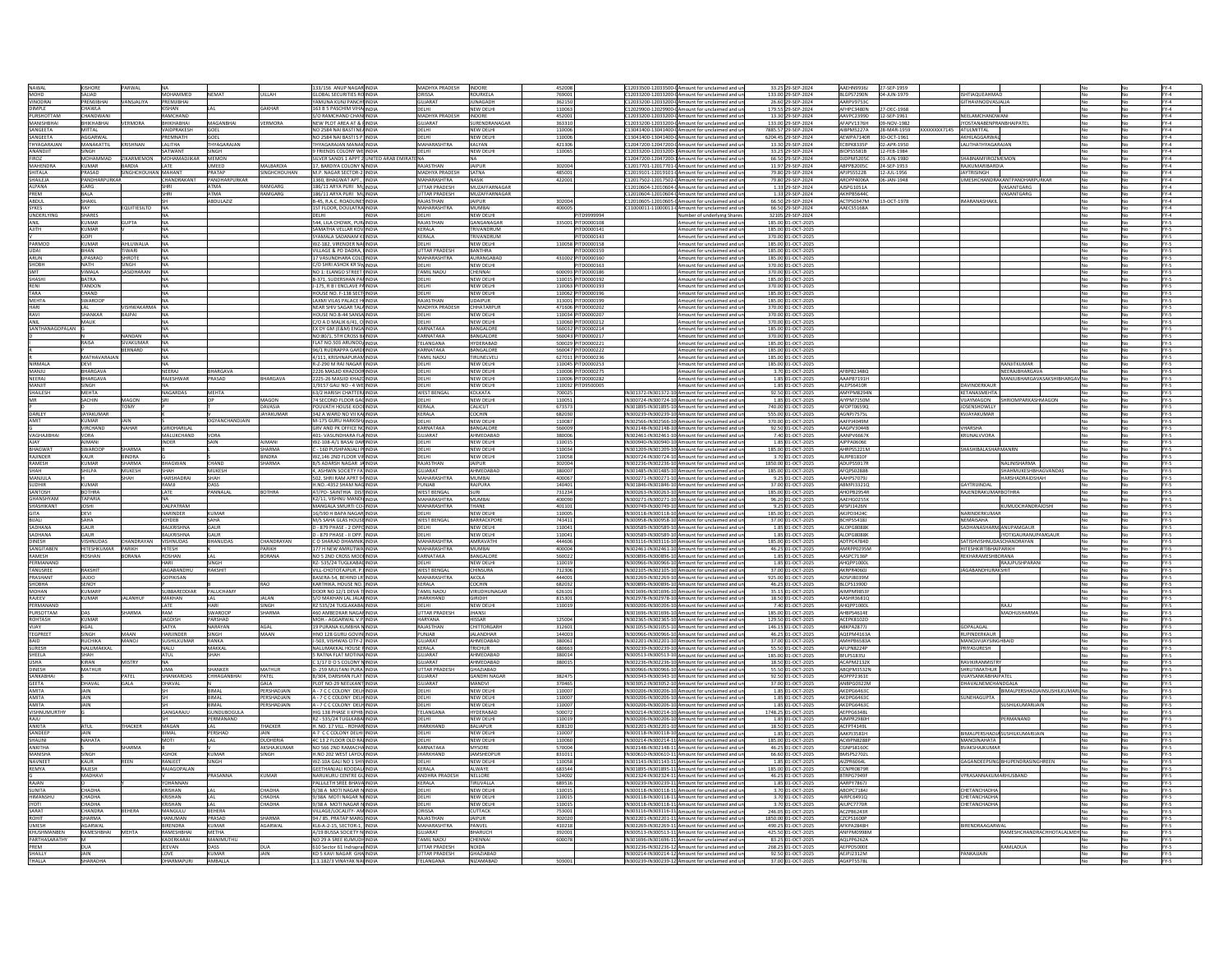|                              | GARWAL                                 |                           |                                 |                          |                               | 2/846A, PNB COMPOUTINDIA                                 |                                          | <b>UTTARAKHAND</b>                           | SAHARANPUL          |                  |                                                                                                    |                                         |                          |                                      |                         |                                                |                                          |                |
|------------------------------|----------------------------------------|---------------------------|---------------------------------|--------------------------|-------------------------------|----------------------------------------------------------|------------------------------------------|----------------------------------------------|---------------------|------------------|----------------------------------------------------------------------------------------------------|-----------------------------------------|--------------------------|--------------------------------------|-------------------------|------------------------------------------------|------------------------------------------|----------------|
| TATIPALLI                    | <b>/IDYASAGAR</b>                      |                           | VINAY<br>VAIKUNTAM              | KUMAR                    | AGARWAI                       | 15.4.198/3 SWAMI VIVIINDIA                               |                                          | TELANGANA                                    | WARANGA             | 506002           | IN300214-IN300214-12 Amount for unclaimed and un                                                   | 46.25 01-OCT-2025                       | AIKPA7315G<br>AEDPT5770M |                                      |                         |                                                |                                          | FY-5           |
| CHANDRAMOHAN                 |                                        |                           | POONRAJAN                       |                          |                               | ENVISION INFORMATIONNDIA                                 |                                          | TAMIL NADU                                   | CHENNAL             | 600017           | IN300239-IN300239-12 Amount for unclaimed and<br>IN300214-IN300214-12 Amount for unclaimed and un  | 185.00 01-OCT-202                       | AGKPC6034G               |                                      |                         |                                                |                                          | $FY-5$         |
|                              |                                        |                           |                                 |                          |                               |                                                          |                                          |                                              |                     |                  |                                                                                                    | 18.50 01-OCT-2025                       |                          |                                      |                         |                                                |                                          |                |
| PRAFULLA                     | KUMAR                                  |                           | UPENDRA                         | CUMAR                    | SINHA                         | SHITAI CHHAYA 701/7tHINDIA                               |                                          | <b>MAHARASHTRA</b>                           | THANE               | 400605           | IN301774-IN301774-12 Amount for unclaimed and un                                                   | 46.25 01-OCT-2025                       | ADXPS9874L               |                                      |                         | <b><i>MRUNALPRAFULLASINHA</i></b>              |                                          | FY-5           |
| CONANGI                      |                                        | <b>HEKHAR</b>             | VENKAT                          |                          | KONANGI                       | SREE LAKSHMI NARAY                                       |                                          | KARNATAKA                                    | <b>OSPET</b>        | 58320            | IN302269-IN302269-13 Amount for unclaimed and u                                                    | 46.25 01-OCT-202                        | AKOPK8318P               |                                      |                         |                                                |                                          | FY-5           |
| RANJANBEN                    |                                        | <b>ICON</b>               | SOMABHA                         |                          | <b>MODI</b>                   | H/55 GOKULDHAM NR INDIA                                  |                                          | GUJARAT                                      | HMEDABAE            | 380051           | IN300513-IN300513-13 Amount for unclaimed and un                                                   | 14.80 01-OCT-2025                       | AJZPM8775A               |                                      |                         |                                                |                                          | $FY-5$         |
| VINOD                        | PRASAD                                 | MAMGAIN                   | <b>GOVIND</b>                   | RAM                      | MAMGAIN                       | PLOT NO 248 PATPARG INDIA                                |                                          | DELHI                                        | NEW DELHI           | 110092           | IN301774-IN301774-13 Amount for unclaimed and ur                                                   | 12.95 01-OCT-2025                       | ANSPM0888R               |                                      |                         |                                                |                                          | $FY-5$         |
| SHAKUNTALA                   | <b>GUPTA</b>                           |                           | ALMAN                           | <b>GUPTA</b>             |                               | 5/17/87 SAKTI NAGAR (INDIA                               |                                          | <b>UTTAR PRADES</b>                          | FAIZABAD            |                  | IN300513-IN300513-13 Amount for unclaimed and ur                                                   | 314.50 01-OCT-2025                      | AIKPG9096Q               |                                      |                         | RAKESHKUMARGUPTA                               |                                          | $FY-5$         |
| SHABEERAL                    |                                        |                           | <b>AOYINKI</b>                  |                          |                               | ULAYAKALATHIL HOL                                        |                                          | KERALA                                       | ΤΤΑΡΑΙ ΑΝ           | 679326           | IN300239-IN300239-13 Amount for unclaimed and ur                                                   | 46.25 01-OCT-202                        | BQZPP5713M               |                                      |                         |                                                |                                          | FY-5           |
| SHEELA                       | DEVIDAS                                | <b>AHAJAN</b>             | NΑ                              |                          |                               | PLOT NO 44B NEAR DR. INDIA                               |                                          | <b>MAHARASHTR</b>                            | AMRAVATHI           | 444603           | IN300888-IN300888-13 Amount for unclaimed and un                                                   | 46.25 01-OCT-2029                       | ANNPM6997Q               |                                      |                         |                                                | KETANASHOKMAHDEVIDASTOTARAMMAHAJAN       | FY-5           |
| MEENA                        | <b>SIPIN</b>                           | HAKKER                    | <b>BIPIN</b>                    | HAKKER                   |                               | F/6 NEAR MARUTI TEM INDIA                                |                                          | <b>GOA</b>                                   | MARGAON             | 403601           | IN301774-IN301774-14 Amount for unclaimed and un                                                   | 1.85 01-OCT-2029                        | AAGPT9113K               |                                      |                         | <b>IPINMATHURADASTHAKKER</b>                   |                                          | $FY-5$         |
| <b>DEEPAK</b>                | <b>MEHRA</b>                           |                           | SHORI                           |                          | <b>MEHRA</b>                  | <b>E 6.27 KRISHNA NAGARINDIA</b>                         |                                          | DELHI                                        | NEW DELH            | 110051           | IN300239-IN300239-14 Amount for unclaimed and un                                                   | 370.00 01-OCT-2025                      | <b>AAIPM1670P</b>        |                                      |                         | RUCHIMEHRA                                     |                                          | $FY-5$         |
| <b>BHUVNESH</b>              | ARORA                                  |                           |                                 |                          | ARORA                         | <b>B1 C RAJPUR ROAD DEHINDIA</b>                         |                                          | <b>UTTARAKHAM</b>                            | EHRADUN             |                  | IN300888-IN300888-14 Amount for unclaimed and u                                                    | 925.00 01-OCT-2025                      | AAEPA7540H               |                                      |                         | <b>MRSNEETAAROR</b>                            |                                          | FY-5           |
| BHARAT                       | <b>VYAS</b>                            |                           | BHATUKLAL                       | VYAS                     |                               | SONI POLE NO 4 WADI IINDIA                               |                                          | <b>GUJARAT</b>                               | VADODARA            | 390017           | IN300513-IN300513-14 Amount for unclaimed and un                                                   | 1.85 01-OCT-2025                        | AAUPV7858B               |                                      |                         |                                                | JAYSHREEVYAS                             | $FY-5$         |
| KUMAR                        | <b>HARISH</b>                          | <b>ARORA</b>              | NATHOO                          | RAM                      | <b>ARORA</b>                  | TOWER E FLAT NO E 40 INDIA                               |                                          | <b>HARYANA</b>                               | GURGAON             | 122002           | IN300513-IN300513-14 Amount for unclaimed and un                                                   | 5.55 01-OCT-2025                        | ACAPA7947E               |                                      |                         |                                                |                                          | FY-5           |
| TARUN                        | <b>SINGH</b>                           | <b><i>CIALADNIKAD</i></b> | MOTI                            | <b>HOMIZ</b>             | CIA/ADNIKAE                   | 50 CHOUKHANDI PADA INDIA                                 |                                          | <b><i><u><u><b>PAIASTHAN</b></u></u></i></b> | <b>BHARATRIL</b>    | 321406           | IN300450-IN300450-14 Amount for unclaimed and u                                                    | 259.00 01-OCT-2025                      | DASPS7R48H               |                                      |                         |                                                |                                          | FY-5           |
| MOHANIDEV                    | LAXMINARAYAN                           | CHANDAK                   | <b>VITTALDAS</b>                | BHATTAD                  |                               | W/O LAXMINARAYAN CINDIA                                  |                                          | <b>MAHARASHTRA</b>                           | AKOLA               | 444002           | IN301774-IN301774-14 Amount for unclaimed and ur                                                   | 18.50 01-OCT-2025                       | AHAPC6808K               |                                      |                         | <b>JILIPLCHANDAK</b>                           |                                          | $FY-5$         |
| RAJU                         | <b>AMDAS</b>                           | PATEI                     | RAMDAS                          | MAKKAN                   | PATEL                         | A 3 DHANLAXMI PARK (INDIA                                |                                          | <b>GUJARAT</b>                               | <b>ANKLESHWA</b>    | 393010           | IN300513-IN300513-14 Amount for unclaimed and un                                                   | 46.25 01-OCT-2025                       | AJEPP7285R               |                                      |                         |                                                |                                          | FY-5           |
| DINESH                       | KALRA                                  |                           | AGDISH                          | <b>HANDER</b>            | KALRA                         | 12 MOOL CHAND COL                                        | INDIA                                    | DELHI                                        | NEW DELHI           | 11003            | IN301774-IN301774-15 Amount for unclaimed and un                                                   | 7.40 01-OCT-202                         | AAMPK7559E               |                                      |                         |                                                |                                          | FY-5           |
| PRERNA                       | PATWAL                                 |                           | <b>IRENDER</b>                  | INGH                     | PATWAL                        | <b>BLOCK C A FLAT NO 7C</b>                              | INDIA                                    | DELHI                                        | NEW DELHI           | 110067           | IN300239-IN300239-15 Amount for unclaimed and u                                                    |                                         |                          |                                      |                         |                                                |                                          | FY-5           |
|                              |                                        | PRADEEP                   |                                 |                          | RAJANNA                       | MAHALAKSHMI NILAYAINDIA                                  |                                          | KARNATAKA                                    | THUMBASOG           | 571313           | IN300513-IN300513-15 Amount for unclaimed and ur                                                   | 1.85 01-OCT-202<br>27.75 01-OCT-2025    | CBJPP2582G<br>AQWPP5729R |                                      |                         | ARCHANAPRADEEP                                 |                                          | $FY-5$         |
|                              | <b>AMNIKBHAI</b>                       |                           |                                 |                          |                               |                                                          |                                          | <b>MAHARASHTRA</b>                           |                     | 444001           |                                                                                                    |                                         |                          |                                      |                         |                                                |                                          | FY-5           |
| GIRISH<br>VENKATA            | <b>URYANARAYAN</b>                     | MAKAWANA                  | RAMNIKBH<br>UBBA                | <b>MAKAWANA</b>          | MITHABHA<br><b>GORLA</b>      | RK TAILOR SARAF BAZAINDIA                                |                                          | <b>ANDHRA PRADES</b>                         | AKOLA<br>KAIKALUR   |                  | IN301774-IN301774-15 Amount for unclaimed and un                                                   | 1.85 01-OCT-202                         | ASHPM1179M<br>AGOPG578BR |                                      |                         | ALLAVIGIRISHMAKAWANA                           |                                          | FY-5           |
|                              |                                        |                           |                                 |                          |                               | QR NO JE 123 A COLOR                                     |                                          |                                              |                     | 521456           | IN301774-IN301774-16 Amount for unclaimed and u                                                    | 370.00 01-OCT-202                       |                          |                                      |                         |                                                |                                          |                |
| NEERAJ                       | <b>HARGAVA</b>                         |                           | RAJESHWAI                       | PRASAD                   | <b>BHARGAVA</b>               | 5/2226 KATRA KHUSHHINDIA                                 |                                          | DELHI                                        | <b>NEW DELHI</b>    | 110006           | IN301774-IN301774-16 Amount for unclaimed and ur                                                   | 1.85 01-OCT-2025                        | AAAPB7191H               |                                      |                         |                                                |                                          | $FY-5$         |
| MADHURI                      | <b>GORLA</b>                           |                           | VENKATA                         | <b>JURYA</b>             | VARAYANAGORL                  | JE 125 A COLONY IBRAINDIA                                |                                          | <b>ANDHRA PRADESH</b>                        | KAIKALUR            | 521456           | IN301774-IN301774-16 Amount for unclaimed and ur                                                   | 185.00 01-OCT-2025                      | ATUPG0561B               |                                      |                         | /ENKATASURYANARAYANAGORLA                      |                                          | $FY-5$         |
| LEELA                        |                                        | GARWAL                    | MOHAN                           |                          | CAGARWAL                      | A 5 BHAGYODAYA SARCINDIA                                 |                                          | <b>MAHARASHTRA</b>                           | MUMBAI              | 400056           | IN301127-IN301127-16 Amount for unclaimed and ur                                                   | 231.25 01-OCT-2025                      | ABAPA4720E               |                                      |                         | MOHANLALCAGARWAI                               |                                          | FY-5           |
| BHAVANA                      | <b>IITESH</b>                          | <b>IUTADA</b>             | VITESH                          |                          | <b>HUTADA</b>                 | ASH KUNJ RAM NAG                                         |                                          | <b>MAHARASHTRA</b>                           |                     | 44400            | IN301774-IN301774-17 Amount for unclaimed and ur                                                   | 185.00 01-OCT-202                       | AOKPB9775R               |                                      |                         | <b>ITESHLBHUTAD</b>                            |                                          | FY-5           |
| HANUMAN                      | <b>DAN</b>                             | <b>ITHU</b>               | <b>BHANWAR</b>                  |                          | <b>BITHU</b>                  | II B 1 J. N. VYAS COLONINDIA                             |                                          | RAJASTHAN                                    | <b>BIKANER</b>      | 334003           | IN301330-IN301330-18 Amount for unclaimed and ur                                                   | 370.00 01-OCT-2029                      | AARPB3466C               |                                      |                         | ARUNBITHU                                      |                                          | $FY-5$         |
| KRISHNA                      | <b>DUTTA</b>                           | SINGH                     | <b>BASUDEO</b>                  | SINGH                    |                               | D 204 UNIQUE APARTMINDIA                                 |                                          | DELHI                                        | NEW DELHI           | 110075           | IN300513-IN300513-19 Amount for unclaimed and un                                                   | 18.50 01-OCT-2025                       | AALPS9651G               |                                      |                         | SHASHISINGH                                    |                                          | FY-5           |
| YOGENDRA                     |                                        | SINGH                     |                                 | <b>DAM</b>               | <b>SINGH</b>                  | HOUSE NO 3263 SECTO INDIA                                |                                          | HARYANA                                      | FARIDABAD           | 121004           | IN300513-IN300513-19 Amount for uncla                                                              | 37.00 01-OCT-202                        | AIBPS2577B               |                                      |                         | SLIRODHKLIMAR                                  |                                          | $FN-5$         |
| <b>MAHENDRA</b>              | ARMANAM                                | ALUH                      |                                 | ARMANANI                 |                               | 202 ACHALKUTI ABOVE                                      | <b>INDIA</b>                             | <b>MAHARASHTR</b>                            | THANE               | 400602           | IN301330-IN301330-19 Amount for unclaimed and u                                                    | 27.75 01-OCT-202                        | AAZPA9079N               |                                      |                         | <b>MOHAKMAHENDR</b>                            |                                          | $FY-5$         |
| DINESH                       |                                        | HAH                       | SHANTILAL                       |                          | SHAH                          | 7 AKSHAT APARTMENT INDIA                                 |                                          | <b>GUJARAT</b>                               | AHMEDABAD           | 380007           | IN300513-IN300513-19 Amount for unclaimed and un                                                   | 92.50 01-OCT-2025                       | AHZPS0418C               |                                      |                         |                                                |                                          | FY-5           |
| SUBBA                        | <b>REDDY</b>                           |                           |                                 |                          |                               | 3 6 603 HIMAYATNAGA INDIA                                |                                          | TELANGANA                                    | HYDERABAD           | 500029           | IN301022-IN301022-20 Amount for unclaimed and un                                                   | 9.25 01-OCT-202                         | AAXPN3252A               |                                      |                         | NMADHUSUDHANREDDY                              |                                          | FY-5           |
|                              |                                        | <b>PAMARAO</b>            |                                 |                          | <b>SHIPASAGAR</b>             | QRNO MC 142 PV CO                                        | INDIA                                    | TELANGANA                                    | HADRACHALA          | 507125           | IN301022-IN301022-20 Amount for unclaimed and u                                                    | 92.50 01-OCT-202                        | AMOPK3210G               |                                      |                         | KPADMA                                         |                                          | EY-5           |
| PARUL                        | DEEP                                   |                           | KANWAR                          |                          |                               | D/14/51 BLOCK D POCKINDIA                                |                                          | DELHI                                        | NEW DELHI           | 110085           | IN301313-IN301313-21 Amount for unclaimed and un                                                   | 74.00 01-OCT-2025                       | AJFPD4782N               |                                      |                         | MINU                                           |                                          | $FY-5$         |
| VANGA                        | RINIVASA                               | EDDY:                     | SAMBI                           | REDDY                    |                               | 10 64A MUNNANGI POJINDIA                                 |                                          | <b>ANDHRA PRADESH</b>                        | REPALLE             | 522304           | IN301022-IN301022-21 Amount for unclaimed and un                                                   | 7.40 01-OCT-2025                        | AEHPV5543E               |                                      |                         |                                                |                                          | FY-5           |
| AFFAN                        |                                        |                           | MOHAMME                         | SHAKEEI                  |                               | 6/13 KARPURA STREET INDIA                                |                                          | <b>TAMIL NADU</b>                            | CHENNAL             | 600003           | IN300513-IN300513-21 Amount for unclaimed and ur                                                   | 5.55 01-OCT-2025                        | BAFPA7593E               |                                      |                         |                                                |                                          | FY-5           |
| <b>GURMUKH</b>               |                                        |                           | <b>PAMANDAS</b>                 |                          |                               | 209 C VAIBHAV APARTNINDIA                                |                                          | <b>MAHARASHTR</b>                            | NAGPUR              | 440014           | IN301330-IN301330-21 Amount for unclaimed and u                                                    | 18.50 01-OCT-2025                       | ABIPM5718N               |                                      |                         |                                                | <b>IDMINBM</b>                           | FY-5           |
| KALLANAGAUD                  |                                        | PATII                     | VIRABHADRAGAC                   |                          | PATII                         | 36/1 HOUSE NO 3 TO 4 INDIA                               |                                          | KARNATAKA                                    | RANEBENNUF          | 581204           | IN300513-IN300513-21 Amount for unclaimed and un                                                   | 9.25 01-OCT-2025                        | CAPPP7408G               |                                      |                         |                                                |                                          | $FY-5$         |
| <b>SUREKHA</b>               | <b>ASANTH</b>                          |                           | VASANTH                         | <b>RINIVASAN</b>         |                               | SOUTH BAY TERRACE GINDIA                                 |                                          | <b>TAMIL NADU</b>                            | CHENNAI             | 600020           | IN301080-IN301080-22 Amount for unclaimed and un                                                   | 92.50 01-OCT-2025                       | AAEPV8486B               |                                      |                         | /PRITHVIRAJ                                    | VASANTHSRINIVASAI                        | FY-5           |
| ULIAN                        | <b>HARGAVA</b>                         |                           | VEERAJ                          | <b>IARGAVA</b>           |                               | 226 MASJID KHAZO                                         |                                          |                                              | <b>VEW DELH</b>     | 11000            | IN300360-IN300360-22 Amount for unclaimed and ur                                                   | 1.85 01-OCT-202                         | AFBPB2348Q               |                                      |                         |                                                |                                          | FY-5           |
|                              | <b>IVARAMAKRI</b>                      |                           |                                 | <b>ATTABHIRAMAN</b>      |                               | RAMESH MAHESH APALINDIA                                  |                                          | <b>TAMIL NADU</b>                            | CHENNAI             | 600004           | IN301080-IN301080-22 Amount for unclaimed and u                                                    | 27.75 01-OCT-2025                       | BNMPP8790A               |                                      |                         |                                                | RGAYATHRI LPATTABHIRAMAI                 | $FY-5$         |
|                              | PAVITHRA                               |                           |                                 | <b>HANABALAKRIS</b>      |                               | 53 KALAIMAGAL IIND 9                                     | INDIA                                    | <b>TAMIL NADU</b>                            | MADURA              | 625010           | IN301080-IN301080-22 Amount for unclaimed and ur                                                   | 1.85 01-OCT-2025                        | BETPP2145F               |                                      |                         |                                                |                                          | $FY-5$         |
| VISHAL                       | BANSAL                                 |                           | RAJEEV                          | BANSAL                   |                               | H NO 7B GROUND FLOOINDIA                                 |                                          | DELHI                                        | NEW DELH            | 110088           | IN300513-IN300513-23 Amount for unclaimed and u                                                    | 18.50 01-OCT-2025                       | AJXPB8444M               |                                      |                         | :ANIBANSAL                                     |                                          | $FY-5$         |
| SUDHA                        | OSAIN                                  |                           |                                 |                          |                               | V-1/53 RAJOURI GARDIINDIA                                |                                          | DELHI                                        | NEW DELH            | 110027           | IN301356-IN301356-30 Amount for unclaimed and ur                                                   | 370.00 01-OCT-202                       | AEAPG4961Q               |                                      |                         | SGOSAINHUSE                                    |                                          | FY-5           |
| SAVITHRAMMA                  |                                        |                           | SRINIVASAMURTH                  |                          |                               | NO 92 2ND CROSS GOK INDIA                                |                                          | KARNATAKA                                    | BANGALORE           | 560054           | IN301926-IN301926-30 Amount for unclaimed and ur                                                   | 55.50 01-OCT-202                        | BBDPS7547H               |                                      |                         |                                                |                                          | FY-5           |
| SHREYABEN                    | <b>AKSHESHKUMAFKATWALA</b>             |                           | DAKSHESHKUMAR                   |                          | CATWALA                       | N-224, NAGARVADO A INDIA                                 |                                          | GUJARAT                                      | ANAND               | 388620           | IN300636-IN300636-40 Amount for unclaimed and un                                                   | 185.00 01-OCT-2025                      | ERZPK3134H               |                                      |                         | MANSHUDKATWAL/                                 |                                          | $FY-5$         |
|                              |                                        |                           | <b>KLIMARAN</b>                 |                          |                               | <b>MANDHATHLIPARAMEINDIA</b>                             |                                          | <b>KERALA</b>                                | TRICHLIR            | 680121           | IN301637-IN301637-40 Amount for unclaimed and u                                                    | 1.85 01-OCT-202                         | AIFPB9294E               |                                      |                         |                                                |                                          | FY-5           |
|                              | RAMESH                                 |                           | CITY                            | ABIL                     |                               | PLOT NO 1641 LIG II TNINDIA                              |                                          | <b>TAMIL NADU</b>                            | CHENNAL             | 600054           | IN301637-IN301637-40 Amount for unclaimed and u                                                    | 59.20 01-OCT-2025                       | AHSPR9012Q               |                                      |                         | BJEYANTHI                                      |                                          | $FY-5$         |
| SANJAY                       | <b>MITTAL</b>                          |                           |                                 |                          |                               | A-303 SEA FLAMA DOSTINDIA                                |                                          | <b>MAHARASHTRA</b>                           | MUMBAI              | 400015           | IN300476-IN300476-41 Amount for unclaimed and un                                                   | 138.75 01-OCT-2025                      | AJKPM4467C               |                                      |                         | <b>ARINITAMITTA</b>                            |                                          | $FY-5$         |
| SHASHANK                     | <b>HARDWAJ</b>                         |                           | SHAILENDRA                      | BHARDWAJ                 |                               | 102 KOYLA VIHAR KANHINDIA                                |                                          | <b>JHARKHAND</b>                             | RANCHI              | 834001           | IN302902-IN302902-44 Amount for unclaimed and un                                                   | 688.20 01-OCT-2025                      | ACCPB2596C               |                                      |                         |                                                |                                          | FY-5           |
| PARESH                       | <b>ULSIDAS</b>                         |                           | <b>PAQIP III</b>                | 10R                      |                               | 1407, 4TH FLOOR, CESAINDIA                               |                                          | <b>MAHARASHTR</b>                            | <b>MUMBAL</b>       | 40001            | C12054200-12054200-CAmount for unclaimed and u                                                     | 370.00 01-OCT-202                       | AABPV2336D               | R-FFR-1957                           |                         | <b>ALKARARESHVOL</b>                           |                                          | EV-5           |
| RAJESH                       | <b>AWAHARLAL</b>                       | <b><i><u>НАН</u></i></b>  | <b>JAWAHARLAL</b>               |                          |                               | ULTIMATE TOWER, 2NDINDIA                                 |                                          | <b>MAHARASHTRA</b>                           | <b>NASIK</b>        | 422005           | C12017000-12017000-CAmount for unclaimed and un                                                    | 92.50 01-OCT-202                        | AAKPS1044G               | 01-NOV-1956                          |                         |                                                |                                          | FY-5           |
| <b>AJOY</b>                  | <b>HARMA</b>                           |                           | MANICK                          | HSHARMA                  |                               | RUTELAND GATE 4th STINDIA                                |                                          | <b>TAMIL NADU</b>                            | CHENNAI             | 600006           | C12039000-12039000-0Amount for unclaimed and un                                                    | 249.75 01-OCT-2025                      | AHOPA6038P               |                                      |                         | <b>AINOTISHARMA</b>                            |                                          | FY-5           |
| PUSHPA                       | ARICHAND                               |                           | ARICHAND                        | <b>SUNDERDAS</b>         | SAMA?                         | <b>JANATA CLOTH STOP</b>                                 |                                          | <b>MAHARASHTR</b>                            | AKOLA               | 44400            | 13023100-13023100-0A<br>mount for unclaimed and u                                                  | 37.00 01-OCT-20                         | AQOPS9089H               |                                      |                         | <b>USHEELHARICH</b>                            |                                          | FY-5           |
|                              | AIN                                    |                           |                                 | <b>HAV</b>               | KUMARJAIN                     | 39 SHAKTI VIHAR DENINDIA                                 |                                          | UTTARAKHAND                                  | DEHRADUN            |                  | C12080800-12080800-C Amount for unclaimed and un                                                   | 1110.00 01-OCT-2025                     | AIBPJ4701A               | $-$ JAN $-1981$                      |                         | ANCHALIAIN                                     |                                          | $FY-5$         |
| URMILA                       |                                        | MEHTA                     |                                 |                          |                               | 306.AMIT APT. NR SWAINDIA                                |                                          | <b>MAHARASHTRA</b>                           | MUMBAI              | 400067           | C12029400-12029400-CAmount for unclaimed and un                                                    | 462.50 01-OCT-2025                      | AMCPM4792P               |                                      |                         |                                                | RAKESHCMEHTA                             | $FY-5$         |
| PRIYA                        | ETHI                                   |                           |                                 | CUMRA                    | SETHI                         | SETHI SADAN, JAIN COLUNDIA                               |                                          | RAJASTHAN                                    | MADANGAN.           | 305801           |                                                                                                    |                                         |                          |                                      |                         | MSHULKOTHAR                                    |                                          | FY-5           |
| <b>KRISHAN</b>               |                                        |                           | <b>PAWAN</b><br>SURDA           |                          |                               | /38A MOTI NAGAR                                          |                                          |                                              | <b>VEW DELH</b>     | 110015           | C12052200-12052200-CAmount for unclaimed and ur<br>12014100-12014100-CAmount for unclaimed and ur  | 185.00 01-OCT-2025<br>3.70 01-OCT-202   | CNHPS4941J<br>ADSPC9385K | $-55P - 1957$                        |                         |                                                | <b>IETANCHADI</b>                        | FY-5           |
| VERTOOL                      | CONSULTANCY                            | 1P                        |                                 |                          |                               | <b>STH FLOOR MURLIDHAIINDIA</b>                          |                                          | <b>GUJARAT</b>                               | AHMEDABAD           | 380007           |                                                                                                    |                                         | AANFV1223F               |                                      |                         |                                                |                                          | FY-5           |
|                              | KUMAR                                  | AGRAWAL                   |                                 | <b>NANDKISHOREAGRAWA</b> |                               |                                                          |                                          | <b>MADHYA PRADESH</b>                        |                     |                  | C12069500-12069500-C Amount for unclaimed and un                                                   | 185.00 01-OCT-2025                      |                          | 5-SEP-2015                           |                         |                                                |                                          | $FY-5$         |
| SHARAD<br><b>SHAILESHKUI</b> | ΙΔΥΚΗΜΑΡ                               | SHFTH                     | <b>JAYKUMA</b>                  |                          |                               | 79,Usha Ganj, Ali Manz INDIA<br>PLOT BAZAR AT&PO-SAINDIA |                                          | GUIARAT                                      | INDORE<br>SODHRA    | 452001<br>389260 | C12043700-12043700-CAmount for unclaimed and un<br>C12054300-12054300-CAmount for unclaimed and un | 740.00 01-OCT-2025<br>46.25 01-OCT-2025 | AHZPA9434E<br>AHLPS6859F | JUN-1963                             | XXXXXXXX5605            | aramaniAgrawal<br>NITASHAILESHSHET             |                                          | $FY-5$         |
|                              | <b>ARMANAND</b>                        |                           | <b>PARMANANDA</b>               |                          |                               |                                                          |                                          | <b>MAHARASHTR</b>                            | MUMBAI              |                  |                                                                                                    |                                         |                          |                                      |                         |                                                |                                          |                |
| SURESH<br>VAISHALI           | MANISH                                 | DDA<br><b>ATFI</b>        | MANISH                          | ATEL                     |                               | -502, ABHIREKHA, MAINDIA<br>B-3/35 HIGHWAYVIEW INDIA     |                                          | <b>MAHARASHTRA</b>                           | MUMBAI              | 400067<br>400097 | 12017500-12017500-CAmount for unclaimed and u                                                      | 92.50 01-OCT-202                        | AACPG2402Q<br>AFYPP1907L | 8-MAR-1951<br>30-JUL-1978            |                         |                                                |                                          | FY-5<br>$FY-5$ |
|                              |                                        |                           |                                 |                          |                               |                                                          |                                          |                                              |                     |                  | C12017700-12017700-0 Amount for unclaimed and ur                                                   | 1.85 01-OCT-2025                        |                          |                                      |                         |                                                |                                          |                |
| MANISH<br>VINANTI            | <b>РОРАТВНА</b><br><b>CIDITY LIMAD</b> | PATEL<br>снан             | POPATBHA<br><b>KIDITKI IMAG</b> | <b>PANALAI</b>           |                               | B-3/35 HIGHWAY VIEW INDIA<br>12 RAVIDARSHAN APT INDIA    |                                          | MAHARASHTRA<br><b>GUIARAT</b>                | MUMBAI<br>VADODARA  | 400097           | C12017700-12017700-0 Amount for unclaimed and un                                                   | 1.85 01-OCT-2029                        | AGUPP7283Q<br>ANCPS6842B | 06-MAR-1976<br>23-FFR-1967           |                         | <b>AISHALIPATEL</b><br><b>IDITKI IMADDANAI</b> |                                          | FY-5<br>FY-5   |
|                              |                                        |                           |                                 |                          |                               |                                                          |                                          |                                              |                     | 390019           | C12038200-12038200-CAmount for unclaimed and u                                                     | 185.00 01-OCT-2025                      |                          |                                      |                         |                                                |                                          |                |
| <b>BHARAT</b>                | KUMAR                                  | AGRAWAL                   | SHAN                            | SHYAM                    | DASSAGRAWAL                   | BARA BAZAR SHIKOHAINDIA                                  |                                          | <b>UTTAR PRADESH</b>                         | MAINPURI            |                  | C12016400-12016400-CAmount for unclaimed and ur                                                    | 370.00 01-OCT-2025                      | ABOPA2105D               | 01-MAR-1959 XXXXXXXX1760             |                         | NUTANAGRAWAL                                   |                                          | $FY-5$         |
| NARAIN                       | <b>GOPALDAS</b>                        | KHEMANI                   | GOPALDAS                        | KHEMAN                   |                               | NANIK NIWAS SOCIETY INDIA                                |                                          | <b>MAHARASHTRA</b>                           | <b>JLHASNAG</b>     | 421004           | C12028100-12028100-0 Amount for unclaimed and un                                                   | 1.85 01-OCT-202                         | ALOPK6447L               |                                      |                         | <b>TINARESHKHEM</b>                            |                                          | $FY-5$         |
| BIMAL                        | ERSHAD                                 |                           |                                 |                          |                               | A/7 C C COLONY DELHI INDIA                               |                                          | DELHI                                        | VEW DELH            | 11000            | C13020700-13020700-CAmount for unclaimed and un                                                    | 1.85 01-OCT-202                         | AHBPJ0685Q               | NOV-1931                             |                         | ANDEEPJAINSANS                                 |                                          | FY-5           |
| SELVAM                       |                                        |                           | <b>PALANISAMY</b>               | SHITAIVAN                |                               | NO. 45, LORDS AVENUEINDIA                                |                                          | <b>TAMIL NADU</b>                            | COIMBATOR           | 641024           | C12041600-12041600-CAmount for unclaimed and u                                                     | 18.50 01-OCT-202                        | BJPPS2701F               | 09-MAR-1954                          |                         | VIJAYAS                                        |                                          | FY-5           |
| PARESH                       | VASANTLAL                              | PAREKH                    | VASANTLAL                       |                          |                               | S/O: VASANTLAL PARENINDIA                                |                                          | <b>MAHARASHTRA</b>                           | THANE               | 400612           | C12045200-12045200-CAmount for unclaimed and un                                                    | 185.00 01-OCT-2025                      | AYKPP4801E               | 22-NOV-1981 XXXXXXXXX0010            |                         |                                                |                                          | $FY-5$         |
| <b>JAYSHREE</b>              | <b>OVINDBHAI</b>                       | <b>HARUCHI</b>            | GOVINDBHAI                      |                          | <b>HARUCHI</b>                | C/O. JAYSHREE O SHAH INDIA                               |                                          | GUJARAT                                      | VADODARA            | 390007           | C12038200-12038200-CAmount for unclaimed and un                                                    | 129.50 01-OCT-2025                      | AOYPB5542E               | 4-OCT-1975                           | XXXXXXXX2580            | <b>HEMANTGOVINDB</b>                           | AIBHARUCHI                               | FY-5           |
| PRABHAKARA                   |                                        |                           | <b>NAGARATHINAM</b>             |                          |                               | NO. 94. THIRUVALLUV                                      |                                          | <b>TAMIL NADU</b>                            | KARAIKUD            | 630003           | 13023400-13023400-CAmount for unclaimed and u                                                      | 2405.00 01-OCT-202                      | AFXPP5868H               | $-$ DEC $-1974$                      |                         |                                                |                                          | FY-5           |
| SURENDRA                     | KAILASHCHAND                           | <b>MARI</b>               |                                 |                          |                               | PREM KALAS MAYUR CHINDIA                                 |                                          | <b>MAHARASHTRA</b>                           | AKOLA               | 444004           | C13023100-13023100-CAmount for unclaimed and u                                                     | 1295.00 01-OCT-2025                     | ABYPT0442N               | 27-MAY-1981                          | <b>YYYYYYYYSSQR</b>     | PRAMILAKAILASHCHANDTIWARI                      |                                          | $FY-5$         |
| ATULKUMAR                    | <b>GAJANAND</b>                        | PANDYA                    | GAJANAND                        |                          | PANDAYA                       | D/11, ARUNACHAL SOCINDIA                                 |                                          | <b>GUJARAT</b>                               | VADODARA            | 390023           | C12038200-12038200-CAmount for unclaimed and un                                                    | 129.50 01-OCT-2025                      | BDEPP0475L               | 15-MAY-1969                          |                         | KULDEEPATULPANDYA                              |                                          | $FY-5$         |
| SAVITA                       |                                        | THOD                      | SARDARMALJI                     |                          | <b>SURANA</b>                 | 505, DARSHAN HIGHT                                       | <b>INDIA</b>                             | <b>MAHARASHTRA</b>                           | MUMBAI              | 400013           | C12062900-12062900-CAmount for unclaimed and ur                                                    | 18.50 01-OCT-2025                       | ADVPR0329R               | 3-JAN-1965                           | :XXXXXXX7239            |                                                | RUCHIKASATISHR SATISHJAVERCHANDRATHOD    | FY-5           |
| MUNNADEV                     | <b>JRESHKU</b>                         | THARI                     | SURESHKUMAR                     |                          |                               | B/25, CHANDANVAN                                         |                                          | SUJARAT                                      | <b>HRAT</b>         | 39421            | 12041500-12041500-<br>CAmount for unclaimed and u                                                  | 453.25 01-OCT-202                       | AAUPK4573C               | MAY-1963                             |                         |                                                | RAKASHCHANDRABHAVARLALKOTHAF             | FY-5           |
| RATNA                        | EVI                                    |                           | MANOHAR                         |                          |                               | NEAR GURU NANAK SCIINDIA                                 |                                          | <b>HARKHAND</b>                              | <b>RAMGARH CANT</b> | 829122           | C12013200-12013200-CAmount for unclaimed and ur                                                    | 92.50 01-OCT-202                        | AGTPD9234E               |                                      | KXXXXXXX3541 MANOHARLAL |                                                |                                          | $FY-5$         |
| SANJEEVAN                    | SATISH                                 |                           | SATISH                          |                          |                               | D-601, CRYSTAL GARDEINDIA                                |                                          | <b>MAHARASHTRA</b>                           | PUNE                | 411021           | C12058100-12058100-CAmount for unclaimed and un                                                    | 37.00 01-OCT-2025                       | ACHPA0391H               | B-OCT-1956                           |                         |                                                | SHEETALSATISHALSATISHBAPUAUTYSAYALISATI: | FY-5           |
| SATISH                       | 3APU                                   |                           | RAPLI                           |                          |                               | D 601. CRYSTAL GARD                                      | <b>INDIA</b>                             | <b>MAHARASHTRA</b>                           | PUNE                | 41102            | 12058100-12058100-0<br>mount for unclaimed and u                                                   | 92.50 01-OCT-202                        | AAVPA2240H               | -FEB-1950                            |                         | ANJEEVANISATISHAUTY                            |                                          | FY-5           |
| <b>NFFLAM</b>                |                                        |                           | KRISHAN                         |                          |                               | HOLA NATH NAGAR RIINDIA                                  |                                          | DEIHI                                        | NFW DFI H           | 110032           |                                                                                                    |                                         |                          | 3-MAY-1955                           |                         |                                                |                                          | FY-5           |
|                              | HARMA                                  |                           |                                 |                          |                               |                                                          |                                          |                                              |                     |                  | 12041900-12041900-0 Amount for unclaimed and u                                                     | 46.25 01-OCT-202                        | BGDPS7850N               |                                      |                         |                                                |                                          | FY-5           |
| <b>AJAY</b>                  | RATHI                                  |                           | KAMAL                           | NARAYAN                  |                               | H. NO. 33 PRIYADARSHIINDIA                               |                                          | <b>MADHYA PRADESH</b>                        | BHOPAL              | 462039           | C12031600-12031600-C Amount for unclaimed and un                                                   | 18.50 01-OCT-2029                       | ABLPR0536N               | 26-JAN-1969 XXXXXXXX2163 GARGIRATHI  |                         |                                                |                                          | $FY-5$         |
| <b>KRISHNA</b>               | <b>AJPUROHIT</b>                       |                           | SANJEEV                         | RAJPUROHIT               |                               | 80, KARNI NAGAR-3, NEINDIA                               |                                          | RAJASTHAN                                    | <b>JODHPUR</b>      | 342001           | C13017600-13017600-CAmount for unclaimed and un                                                    | 185.00 01-OCT-2025                      | AJSPR5361A               |                                      |                         | ANJEEVRAJPURO                                  |                                          | FY-5           |
| SANJAY                       | HZAHALIZ                               | <b>ATMA</b>               |                                 |                          |                               | 1092, NORTH KASBA, SHNDIA                                |                                          | <b>MAHARASHTRA</b>                           | SOLAPUR             | 413002           | 212044700-12044700-CAmount for unclaimed and u                                                     | 1110.00 01-OCT-202                      | AAYPPS000E               |                                      |                         |                                                |                                          |                |
| ANITA                        | RANI                                   | RASTOGI                   | <b>NA</b>                       |                          |                               | 290 RAM NAGAR NEAR INDIA                                 |                                          | DELHI                                        | NEW DELHI           | 110051           | C12038400-12038400-CAmount for unclaimed and un                                                    | 1.85 01-OCT-202                         | AGGPR4617L               | 05-APR-1958                          |                         | <b>SURABHIRASTOGI</b>                          |                                          | FY-5           |
| BHARTI                       | IANAK                                  | PRAJAPATI                 | <b>JANAK</b>                    | PRAJAPATI                |                               | 40-B, VISHVAKARMA SCINDIA                                |                                          | <b>GUJARAT</b>                               | SURAT               | 395004           | C12024700-12024700-CAmount for unclaimed and un                                                    | 18.50 01-OCT-2025                       | ANUPP8752D               | 26-JUL-1969                          |                         | <b>JANAKJPRAJAPATI</b>                         |                                          | FY-5           |
|                              |                                        |                           | RAMA                            | HANDER                   |                               | H NO 25-5-141 VISHNU INDI.                               |                                          | TELANGAN                                     | MARANG              | 50600            | C12044700-12044700-CAmount for unclaimed and ur                                                    | 53.65 01-OCT-202                        | AAAPE9916H               | -APR-1972                            |                         |                                                |                                          | FY-5           |
| RATAN                        |                                        | HHAIER                    | GISULAL                         | FOJMAL                   | <b><i><u>PANAWATH</u></i></b> | NEW HAJI KASAM BLDCINDIA                                 |                                          | <b>MAHARASHTRA</b>                           | MUMBAI              | 400012           | C12011200-12011200-CAmount for unclaimed and u                                                     | 37.00 01-OCT-202                        | AFQPC5472H               | 08-FEB-1976                          |                         | WWARLALKCHHAJE                                 |                                          | FY-5           |
| <b>ASHUTOSH</b>              | MALVIYA                                |                           |                                 |                          |                               | 14/10.STANLEY ROAD CINDIA                                |                                          | <b>UTTAR PRADESH</b>                         | ALLAHABAD           |                  | C12049800-12049800-CAmount for unclaimed and un                                                    | 92.50 01-OCT-202                        | AARHA6814P               | 30-MAR-2017                          |                         |                                                |                                          | FY-5           |
| NAYYAR                       | AHAN                                   |                           | QURBAN                          |                          |                               | W/O FAIYAZ MAIYAN GINDIA                                 |                                          | KARNATAKA                                    | <b>GULBARGA</b>     | 585105           | C12049400-12049400-CAmount for unclaimed and un                                                    | 185.00 01-OCT-2025                      | ABXPJ1258K               |                                      |                         | <b><i>AOHMMEDAYAAN</i></b>                     |                                          | FY-5           |
| PREMSINGH                    |                                        | ABANA                     | SURMUKH                         | <b>SINGH</b>             | <b>SUNDERSINGH</b>            | AWAHAR SOCIETY, O                                        |                                          | <b>GUJARAT</b>                               | ANAND               | 38800            | C12011300-12011300-CAmount for unclaimed and u                                                     | 109.15 01-OCT-202                       | ADRPL9769K               | $-$ SEP $-1974$                      |                         | <b>IAVNEETKAURPREMS</b>                        |                                          | FY-5           |
| KRISHNABEN                   | AMESHCHANDE                            | PATEL                     | RAMESHCHANDRA                   |                          |                               | 28. CHAMUNDA ESTATIINDIA                                 |                                          | GUJARAT                                      | SURAT               | 394220           | C12041500-12041500-0 Amount for uncla<br>imed and u                                                | 24.05 01-OCT-2025                       | ABCPP9718M               | 01-JUN-1960                          |                         |                                                |                                          | FY-5           |
|                              |                                        |                           |                                 |                          |                               | FLAT NO. 283, SECTOR-INDIA                               |                                          | DELHI                                        | <b>NEW DELH</b>     | 110075           | C12038400-12038400-CAmount for unclaimed and un                                                    | 18.50 01-OCT-202                        | APSPS1953B               | 19-AUG-1951 XXXXXXXX9754             |                         |                                                |                                          | $FY-5$         |
| SULABHA                      | <b>SUDHIR</b>                          |                           | <b>SUDHIR</b>                   |                          |                               | 169/D, SAVITRI NIWAS, CINDIA                             |                                          | <b>MAHARASHTR</b>                            | MUMBAI              | 400014           | C12010900-12010900-C Amount for unclaimed and u                                                    | 277.50 01-OCT-202                       | ADIPJ4271D               |                                      |                         |                                                |                                          | $FY-5$         |
| MUKTA                        | AXENA                                  |                           | <b>AIFNDRA</b>                  | /ERMA                    |                               | H NO 2 MUNIRKA VIH/                                      |                                          | DELHI                                        | NEW DELH            | 110067           | 12044500-12044500-CAmount for unclaimed and u                                                      | 199.80 01-OCT-202                       | AIDPS8049C               |                                      |                         |                                                |                                          | FY-5           |
|                              | DEIVAM                                 |                           |                                 | ARUN                     |                               | 21 G ANNA NAGAR SAHINDIA                                 |                                          | <b>TAMIL NADU</b>                            | SALEM               | 636007           | C12044500-12044500-0 Amount for unclaimed and ur                                                   | 55.50 01-OCT-2025                       | AJPPD0097A               | 4-SEP-1976                           |                         |                                                |                                          | FY-5           |
| ASHA                         | INAS                                   |                           | <b>ARKASH</b>                   | SITAL                    |                               | H NO-AG-376 SHALIMAINDIA                                 |                                          | DELHI                                        | NEW DELHI           | 110088           | C12049100-12049100-0 Amount for unclaimed and un                                                   | 3.70 01-OCT-2025                        | AAOPR4921R               |                                      |                         |                                                | MITNIDH                                  | $FY-5$         |
| SAIDULU                      | KOLA                                   |                           | <b>CHALAMANDA</b>               | KOLA                     |                               | <b>5 43 MOTHEY RAGHAVIINDI</b>                           |                                          | <b>TELANGANA</b>                             | MIRALAGUI           | 508212           | C12081600-12081600-CAmount for unclaimed and ur                                                    | 20.35 01-OCT-202                        | EDQPK4434R               |                                      |                         |                                                |                                          | FY-5           |
| VISHNU                       | ANILKUMAR                              | LIDAAU A                  | <b>ANILKUMAR</b>                |                          |                               |                                                          | PO BOX 32343 ENERMBUNITED ARAB EMIRATENA |                                              | <b>NA</b>           |                  | C12032800-12032800-CAmount for unclaimed and u                                                     | 185.00 01-OCT-2025                      | AFOPU0547F               | $-111M - 1087$                       |                         | URMILAG                                        |                                          | $FY-5$         |
| RAJENDRA                     | RBHANBHAI                              | <b>UNJABI</b>             | <b>IRBHANBHAI</b>               | LAXMIDAS                 | UNJAB                         | /36, SAPTGIRI DUPLEX INDIA                               |                                          | GUJARAT                                      | <b>VADODARA</b>     | 391240           | C12010600-12010600-0 Amount for unclaimed and un                                                   | 231.25 01-OCT-202                       | ACSPP2800P               | 3-MAR-1964                           |                         |                                                |                                          | $FY-5$         |
| ARUNACHALA                   | <b>ACHAMTHAVIRT</b>                    | PILLAI                    | <b>ACHAMTHAVIRT</b>             |                          |                               | C-215, 2ND FLOOR 2NDINDIA                                |                                          | <b>MAHARASHTF</b>                            | NAVI MUMBA          | 400705           | C12010600-12010600-CAmount for unclaimed and un                                                    | 7.40 01-OCT-202                         | AHGPA7279L               | 19-JUL-1962                          |                         |                                                |                                          | FY-5           |
|                              | <b>DAMANA</b>                          |                           | <b>VENKATESWARLL</b>            | <b>SIDIGUDDI</b>         |                               | ROOM NO 26 SIYFULL                                       |                                          | ANDHRA PRADE                                 | <b>ANANTHADLI</b>   | 515005           | 212035000-12035000-0 Amount for uncla<br>imed and                                                  | 92.50 01-OCT-202                        | APIPS4837B               | $-007 - 1971$                        |                         | <b>ANITHA</b>                                  |                                          | EV-5           |
| AHMED                        | MOHD                                   |                           | HANEEF                          | <b>MOHD</b>              |                               | H NO 10-2-317/11/1 VI, INDIA                             |                                          | TELANGANA                                    | <b>IYDERABAD</b>    | 500067           | C12070200-12070200-CAmount for unclaimed and un                                                    | 370.00 01-OCT-2025                      | ASXPM6582C               | 01-FEB-1976 XXXXXXX4094 ASMATHUNNISA |                         |                                                |                                          | $FY-5$         |
| <b>INDIRA</b>                | LAHOTI                                 |                           | MOOLCHAND                       | CHITLANGIA               |                               | H NO 2 2 163 1 AAMBA INDIA                               |                                          | <b>TELANGANA</b>                             | HADRACHALA          | 507123           | C12035000-12035000-CAmount for unclaimed and un                                                    | 18.50 01-OCT-2025                       | AKOPL0656R               | 08-OCT-1973                          |                         | XXXXXXXX0940 SANTOSKUMARLAHO                   |                                          | $FY-S$         |
|                              | <b>AJJAD</b>                           |                           | <b>MOHAMMED</b>                 | <b>NEMAT</b>             | UILLAN                        | <b>GLOBAL SECURITIES R</b>                               |                                          | ORISSA                                       | OURKELA             | 76900            | 12033200-12033200                                                                                  | 185.00 01-OCT-202                       | BLGPS7290N               | -JUN-1979                            |                         | HTIAQUEAHMA                                    |                                          | FY-5           |
| <b>DEFPAK</b>                | MFHRA                                  |                           | <b>HORI</b>                     |                          | <b>MFHRA</b>                  | <b>F6/27 KRISHAN NAGAR INDIA</b>                         |                                          | DEIHI                                        | NEW DELHI           | 110051           | C12029900-12029900-0Amount for unclaimed and u                                                     | 740.00 01-OCT-2025                      | <b>AAIPM1670P</b>        |                                      |                         | HARHMEHRA                                      |                                          | $FY - 5$       |
| <b>KULBIR</b>                | SINGH                                  |                           | GAZE                            | SINGH                    | DHULL                         | IKAS 12 JIND JIND JIND INDIA                             |                                          | <b>HARYANA</b>                               | SIRSA               | 126102           | C12032300-12032300-CAmount for unclaimed and un                                                    | 323.75 01-OCT-2025                      | ACJPD7364H               |                                      |                         |                                                |                                          | FY-5           |
| JANMEJAY                     | ARUNBHAI                               |                           |                                 |                          |                               | AUM MAA PLOT NO 24 INDIA                                 |                                          | <b>GUJARAT</b>                               | BHUJ                | 370001           | C12081600-12081600-0 Amount for unclaimed and ur                                                   | 9.25 01-OCT-2025                        | APXPJ5805Q               | 26-OCT-1990                          |                         |                                                |                                          | $FY-S$         |
|                              | <b>HANKAR</b>                          |                           | VENKATARAM                      |                          |                               | FLAT NO 7 NO 1/16 SHF INDIA                              |                                          | <b>TAMIL NADU</b>                            | CHENNAI             | 600033           | 13014400-13014400-CAmount for unclaimed and ur                                                     | 185.00 01-OCT-2025                      | ACSPS2411H               | 1-JUN-1958                           |                         | LAKSHMI                                        |                                          |                |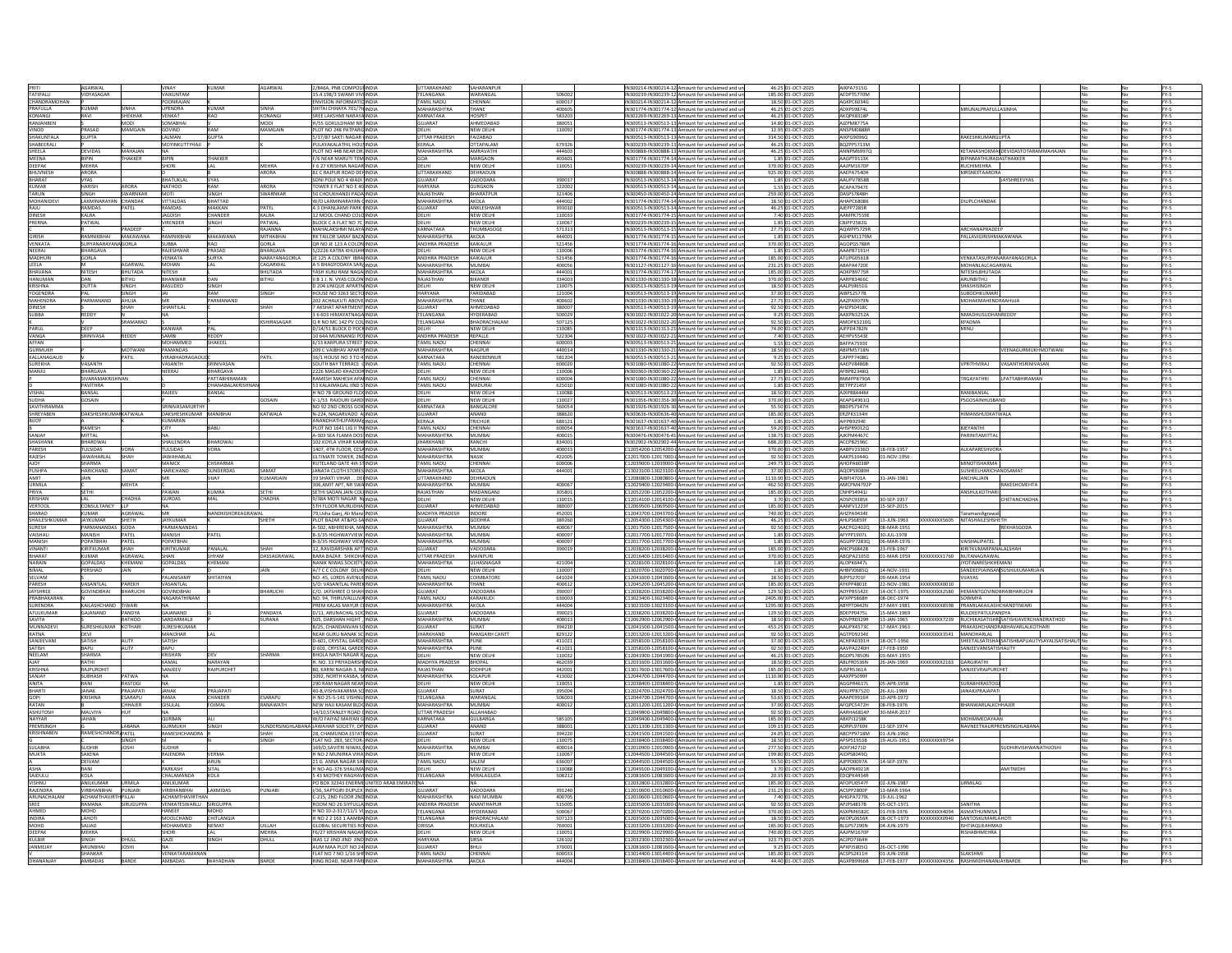| <b>DIMPLE</b>          | CHAWLA                  |                    | KISHAN                        |                          | <b>GAKHAR</b>       | 163 B 5 PASCHIM VIHAIINDIA                             |              | DELHI                                 | <b>NEW DELHI</b>                  | 110063           |                                          | C12029900-12029900-CAmount for unclaimed and u                                                    | 249.75 01-OCT-202                       | AFHPC3480N               | 27-DEC-1968                                       |                                      |                                    | FY-5        |
|------------------------|-------------------------|--------------------|-------------------------------|--------------------------|---------------------|--------------------------------------------------------|--------------|---------------------------------------|-----------------------------------|------------------|------------------------------------------|---------------------------------------------------------------------------------------------------|-----------------------------------------|--------------------------|---------------------------------------------------|--------------------------------------|------------------------------------|-------------|
| PURSHOTTAM             | CHANDWANI               |                    | RAMCHAND                      |                          |                     | S/O RAMCHAND CHAN INDIA                                |              | <b>MADHYA PRADESH</b>                 | INDORE                            | 452001           |                                          | C12033200-12033200-0 Amount for unclaimed and ur                                                  | 18.50 01-OCT-2025                       | AAVPC2399D 12-SEP-1961   | <b><i>VEELAMCHANDWANI</i></b>                     |                                      |                                    | FY-5        |
| <b>HEMANT</b>          | PRAKASH                 | <b>HALKE</b>       | PRAKASH                       | <b>IPPASAHEB</b>         | PHALKE              | AT PIMPALSUTI POST ININDIA                             |              | <b>MAHARASHTRA</b>                    | DEHU ROAD CANT                    | 412210           |                                          | C12047200-12047200-0<br>mount for unclaimed and ur                                                | 5.55 01-OCT-2025                        | AXWPP7064N 12-JAN-1987   | 0000007688<br>VJANAPRAKAS                         |                                      |                                    | FY-5        |
|                        | KUMAR                   | <b>ATRA</b>        | KRISHAN                       |                          | <b>RATRA</b>        | PLOT NO 45 PASCHIM VINDIA                              |              | DELHI                                 | NEW DELH                          | 110063           |                                          | 12029900-1202990<br>ount for unclaimed and                                                        | 38.85 01-OCT-2025                       | ACEPB0457G               | 04-JAN-1973                                       |                                      |                                    | FY-5        |
| PREETI                 | MITTAL                  |                    | ANUPAM                        | MITTAL                   |                     | C36JANAK PURI NEWINDIA                                 |              | DELHI                                 | NEW DELHI                         | 110058           |                                          | C13041400-13041400-<br>nount for unclaimed and u                                                  | 234.95 01-OCT-2025                      | AAKPM7654A               | 21-DEC-1968<br>NUPAMMITTA                         |                                      |                                    | $FY-5$      |
| AMUL                   | AGGARWA                 |                    |                               | <b>MOHAN</b>             | <b>AITTAL</b>       | 2584 NAI BASTI SHYAM INDIA                             |              | DELHI                                 | NEW DELHI                         | 110006           |                                          | C13041400-13041400-<br>mount for unclaimed and u                                                  | 1.85 01-OCT-202                         | AADPA9912C               | <b>LKAAGGARWA</b><br>09-NOV-1961                  |                                      |                                    | FY-5        |
| SUDARSAN               | KUMAR                   |                    |                               |                          |                     | C 4 G 128 B JANAKPURI INDIA                            |              | DELHI                                 | <b>NEW DELHI</b>                  | 110058           |                                          | C13041400-13041400-0<br>mount for unclaimed and ur                                                | 92.50 01-OCT-2025                       | ABFPV5525M               | NITAVERMA                                         |                                      |                                    | FY-5        |
| GAURAV                 | KHAILIRIA               |                    |                               |                          |                     | C 98 C BLOCK GANESH IINDIA                             |              | DELHI                                 | NEW DELHI                         | 110091           |                                          | 12081600-12081600<br>nount for unclaimed and                                                      | 185.00 01-OCT-202                       | DTXPK8738Q               | 14-MAR-1993                                       |                                      |                                    | FY-5        |
| BALASAHEB              | <b>MARUTI</b>           | <b>IDHAV</b>       | MARUTI                        |                          |                     | 100/4.AURANGABADKAINDIA                                |              | <b>MAHARASHTRA</b>                    | SOLAPUR                           | 413001           |                                          | 12047200-12047200-1<br>Amount for unclaimed and u                                                 | 1.85 01-OCT-2025                        | <b>AUPJ4581D</b>         | 02-JAN-1984<br><b>HEVANTAMARUTUADHAV</b>          |                                      |                                    | FY-5        |
|                        |                         |                    | ASHOK                         |                          |                     | S O ASHOK KUMAR RAI INDIA                              |              | <b>UTTAR PRADES</b>                   |                                   |                  |                                          |                                                                                                   |                                         |                          |                                                   |                                      |                                    | FY-5        |
| AMAN<br>KUMAR          | RAI<br><b>DFV</b>       |                    | <b>AIOHR</b>                  | <b>NATH</b>              | KHAN                | FLAT NO 803 TOWER-SINDIA                               |              | HARYANA                               | <b>GHAZIPUR</b><br><b>URGAON</b>  | 122001           |                                          | 012033200-12033200<br>mount for unclaimed and u<br>12047200-12047200<br>nount for unclaimed and   | 16.65 01-OCT-2025<br>40.70 01-0CT-202   | AYBPR3368R<br>ARIPD7831L | 24-OCT-1991<br><b>HRUTIDEV</b><br>30-OCT-1972     |                                      |                                    | FY-5        |
| <b>GITHENDRA</b>       |                         | <b>IFNON</b>       | GOVINDANKUTTY                 | <b>MENON</b>             |                     | ARAKKAPARAMBIL HOLINDIA                                |              | KERALA                                | COCHIN                            | 682024           |                                          | 12033200-12033200-3<br>Amount for unclaimed and u                                                 | 27.75 01-OCT-2025                       | <b>ATLPM82380</b>        | 01-NOV-1985                                       |                                      |                                    | $FY-5$      |
|                        |                         |                    |                               |                          |                     |                                                        |              |                                       |                                   |                  |                                          |                                                                                                   |                                         |                          |                                                   |                                      |                                    |             |
|                        | ESWARA                  |                    | ARGAVNAIDU SATYANARAYANA      | BANDARU                  |                     | H NO 8 3 30 B 1 METTL                                  | INDIA        | TELANGANA                             | MAHABUBNAGA                       | 509001           |                                          | 12047200-12047200-<br>mount for unclaimed and u                                                   | 53.65 01-OCT-202                        | BMCPB4205M               |                                                   |                                      |                                    | FY-5        |
| PRADEEP                | KUMAR                   |                    | <b><i>CHANDEKA</i></b>        | TIWARI                   |                     | JAVAHAR COLONY NEALINDIA                               |              | RAJASTHAN                             | <b>GANGAPUR RS</b>                | 322202           |                                          | 12017701-1201770<br>mount for unclaimed and u                                                     | 185.00 01-OCT-2029                      | AFRPT7135B               | 03-NOV-1981<br>0000009729                         |                                      |                                    | FY-5        |
| YOGITA                 | <b>AIN</b>              |                    | VARENDRA                      | KUMAR                    |                     | JUNI BAGAR NEAR RAV                                    | NDIA         | RAJASTHAN                             | <b>ODHPUR</b>                     | 34200            |                                          | 2012101-1201210<br>nount for unclaimed and                                                        | 37.00 01-OCT-202                        | AOHPJ2570B               | 04-JUN-1989<br>RENDRAKLIMARIA                     |                                      |                                    | $FY-S$      |
| CHANCHAL               | MAL                     | ΤΑΤΙΑ              | <b>OHRI</b>                   | MAL                      | ΤΑΤΙΑ               | H.NO.149 LAXMI NAGA INDIA                              |              | RAJASTHAN                             | <b>JODHPUR</b>                    | 342001           |                                          | C12012101-12012101-<br>mount for unclaimed and un                                                 | 18.50 01-OCT-2025                       | AAKPT6499A               | 13-OCT-1962<br>XXXXXXXX9784<br><b>URMILATATIA</b> |                                      |                                    | FY-5        |
| NAIYANA                |                         |                    | ARUN                          | KUMAR                    | JANGIR              | 69 KH SBI KE PICHE REEINDIA                            |              | RAJASTHAM                             | <b>FATEHPUR RAJA</b>              | 332404           |                                          | 12017701-1201770<br>ount for unclaimed and u                                                      | 18.50 01-OCT-20                         |                          | 03-MAY-1983                                       |                                      |                                    | FY-5        |
| <b>SHAILEIA</b>        | <b>ANDHARPLI</b>        |                    | <b>HANDRAKA</b>               | ΡΑΝΩΗΔΡΡΗΡΚΑΙ            |                     | 1360 RHAGWAT APT                                       | <b>INDIA</b> | <b>MAHARASHTRA</b>                    | NASIK                             | 422001           |                                          | 12017502-12017502<br>ount for uncl.<br>med and                                                    | 18.50 01-OCT-2025                       | AROPP4006A               | 06-IAN-1948<br><b>IMESHCHANDRAKANTPAND</b>        |                                      |                                    | $FY-5$      |
| NIRMAL                 | SINGH                   |                    | LATE                          | <b>HANDRABABU</b>        | <b>SINGH</b>        | VILL DEWANBASTI PO DINDIA                              |              | ASSAM                                 | NOWGONG                           | 782460           |                                          | 12019103-12019103<br>nount for unclaimed and u                                                    | 14.80 01-OCT-2025                       | AZMPS8358N 01-MAR-1975   |                                                   |                                      |                                    | FY-5        |
| ABHAS                  | <b>MEHROTRA</b>         |                    | ABHAY                         | <b>KUMAR</b>             | MEHROTRA            | 3 - A CHAKRATA ROAD INDIA                              |              | <b>UTTARAKHAND</b>                    | DEHRADUN                          |                  |                                          | C12016404-12016404-CAmount for unclaimed and ur                                                   | 138.75 01-OCT-2025                      | AIQPM9395M 30-SEP-1974   | XXXXXXXX1488<br>SHUBHANARESH                      |                                      |                                    | FY-5        |
| PREM                   | <b>BALA</b>             |                    |                               | <b>AMT</b>               | AMGARG              | 186/11 ARYA PURI MUINDIA                               |              | <b>UTTAR PRADESH</b>                  | MUZAFFARNA                        |                  |                                          | C12010604-12010604-0 Amount for unclaimed and ur                                                  | 1.85 01-OCT-2025                        | AKHPB5644C               |                                                   | <b>ASANTGARG</b>                     |                                    | FY-5        |
| ARDIII                 | SHAKIL                  |                    |                               | BDULAZIZ                 |                     | <b>B-45 RAC ROADUNESINDIA</b>                          |              | RAIASTHAN                             | AIPUR                             | 302004           |                                          | 12010605-12010605<br>mount for unclaimed and                                                      | 92.50 01-OCT-202                        | ACTPS0347M               | 13-OCT-1978<br><b><i>ARANASHAKI</i></b>           |                                      |                                    | FY-5        |
|                        |                         |                    |                               |                          |                     |                                                        |              |                                       |                                   |                  |                                          |                                                                                                   |                                         |                          |                                                   |                                      |                                    |             |
| SYKES                  | YAS                     | UITIESILTD         |                               |                          |                     | 1ST FLOOR, DOULATRAINDIA                               |              | <b>MAHARASHTRA</b>                    | <b>MUMBAI</b>                     | 400005           |                                          | 11000011-11000011-0<br>mount for unclaimed and u                                                  | 185.00 01-OCT-2025                      | AAECS5168A               |                                                   |                                      |                                    | FY-5        |
| UNDERLYIN              | <b>SHARES</b>           |                    |                               |                          |                     |                                                        |              | DELHI                                 | <b>IEW DEL</b>                    |                  |                                          | iber of underlying Shar                                                                           | 21332 01-OCT-202                        |                          |                                                   |                                      |                                    | FY-5        |
|                        | KUMAR                   | SUPTA              |                               |                          |                     | 544. LILA CHOWK, PURINDIA                              |              | <b>RAIASTHAN</b>                      | GANGANAGAE                        |                  | 335001 PITD0000108                       | ount for unclaimed and                                                                            | 210.00 20-SEP-2026                      |                          |                                                   |                                      |                                    | $FY-6$      |
|                        | SASIDHARAN              |                    |                               |                          |                     | ΤΓ 9/860 ΚΑΙ ΑΡΑΚΑΥΔΙΝΟΙΑ                              |              | <b>KERALA</b>                         | <b>TRIVANDRUM</b>                 |                  | 695510 PITD0000117                       | nount for unclaimed and u                                                                         | 420.00 20-SEP-2026                      |                          | RIJASNAIR                                         |                                      |                                    | $FY-6$      |
|                        | SANKARA                 | PILLAI             |                               |                          |                     | SIVASAILAM, VIKAS NA INDIA                             |              | KERALA                                | TRIVANDRUM                        |                  | PITD0000133                              | nount for unclaimed and u                                                                         | 210.00 20-SEP-2026                      |                          |                                                   |                                      |                                    | FY-6        |
|                        | CUMAR                   |                    |                               |                          |                     | SAMATHA VELLAR KOV INDIA                               |              | KERALA                                | <b><i>TRIVANDRUM</i></b>          |                  | ITD0000141                               | ount for unclaimed and u                                                                          | 210.00 20-SEP-2026                      |                          |                                                   |                                      |                                    | $FY-6$      |
|                        | GOPI                    |                    |                               |                          |                     | SYAMALA SADANAM K                                      | <b>INDIA</b> | KERALA                                | TRIVANDRUM                        |                  | PITD0000143                              | nount for unclaimed and                                                                           | 420.00 20-SEP-202                       |                          |                                                   |                                      |                                    | $FY-6$      |
|                        |                         | <b>SIVANACHARY</b> |                               |                          |                     | TC NO 48/1063 AASA VIINDIA                             |              | KERALA                                | TRIVANDRUM                        |                  | 695026 PITD0000148                       | mount for unclaimed and ur                                                                        | 210.00 20-SEP-2026                      |                          |                                                   |                                      |                                    | $FY-6$      |
|                        | 3HAN                    |                    |                               |                          |                     | VILLAGE & PO DADRA,                                    | INDIA        | <b>UTTAR PRADES</b>                   | BANTHRA                           |                  | PITD0000159                              | nount for unclaimed and                                                                           | 210.00 20-SEP-202                       |                          |                                                   |                                      |                                    | $FY-6$      |
|                        | UPASRAC                 | <b>SHROTE</b>      |                               |                          |                     | 17 VASUNDHARA COLOINDIA                                |              | <b>MAHARASHTRA</b>                    | AURANGABA                         |                  | 431002 PITD0000160                       | ount for unclaimed and                                                                            | 210.00 20-SEP-2026                      |                          |                                                   |                                      |                                    | $FY-6$      |
| BILGRAMI               | SYED                    | <b>AHMOOD</b>      |                               |                          |                     | SAKINA MANZIL, MOHAINDIA                               |              | <b>MAHARASHTRA</b>                    | AURANGABAD                        |                  | 431001 PITD0000161                       | mount for unclaimed and u                                                                         | 210.00 20-SEP-202                       |                          |                                                   |                                      |                                    | $FY-6$      |
| SHOBH                  | NATH                    | <b>SINGH</b>       |                               |                          |                     | C/O SHRI ASHOK KR SININDIA                             |              | DELHI                                 | NEW DELHI                         |                  | PITD0000163                              | mount for unclaimed and ur                                                                        | 420.00 20-SEP-2026                      |                          |                                                   |                                      |                                    | FY-6        |
|                        | VIMALA                  | ASIDHARAI          |                               |                          |                     | NO 1: ELANGO STREET IINDIA                             |              |                                       |                                   |                  |                                          |                                                                                                   | 420.00 20-SEP-202                       |                          |                                                   |                                      |                                    | $FY-6$      |
| RFNI                   | <b>TANDON</b>           |                    |                               |                          |                     | I-175 R B I FNCLAVE PAINDIA                            |              | TAMIL NADU<br><b>DETHI</b>            | CHENNAI<br>NFW DFI HI             |                  | 600093 PITD0000186<br>110063 PITD0000193 | mount for unclaimed and u<br>nount for unclaimed and                                              | 420.00.20-SFP-2020                      |                          |                                                   |                                      |                                    | $FY-6$      |
|                        | <b>GUPTA</b>            |                    |                               |                          |                     |                                                        |              |                                       |                                   |                  |                                          |                                                                                                   |                                         |                          |                                                   |                                      |                                    |             |
| SNEHLATA               |                         |                    |                               |                          |                     | A-10. SRI AGRSEN APARINDIA                             |              | DELHI                                 | NEW DELHI                         |                  | 110045 PITD0000194                       | ount for unclaimed and u                                                                          | 210.00 20-SEP-2026                      |                          |                                                   |                                      |                                    | $FY-6$      |
| TARA                   | CHAND                   |                    |                               |                          |                     | HOUSE NO. F-138 SECT INDIA                             |              | DELHI                                 | <b>NEW DELHI</b>                  |                  | 110062 PITD0000196                       | mount for unclaimed and ur                                                                        | 210.00 20-SEP-2026                      |                          |                                                   |                                      |                                    | FY-6        |
| <b>MEHTA</b>           | <b>SWAROOP</b>          |                    |                               |                          |                     | LAXMI VILAS PALACE HIINDIA                             |              | RAJASTHAN                             | <b>UDAIPUR</b>                    |                  | 313001 PITD0000199                       | mount for unclaimed and ur                                                                        | 210.00 20-SEP-2026                      |                          |                                                   |                                      |                                    | $FY-6$      |
| HARI                   |                         | HWAKARMA NA        |                               |                          |                     | NEAR SHIV SAGAR TALAINDIA                              |              | <b>MADHYA PRADESH</b>                 | CHHATARPUR                        |                  | 471606 PITD0000202                       | nount for unclaimed and u                                                                         | 420.00 20-SEP-2026                      |                          |                                                   |                                      |                                    | $FY-6$      |
| RAVI                   | SHANKAR                 | BAJPAI             | <b>NA</b>                     |                          |                     | HOUSE NO.B-44 SANSA INDIA                              |              | DELHI                                 | <b>NEW DELHI</b>                  |                  | 110034 PITD0000207                       | mount for unclaimed and ur                                                                        | 420.00 20-SEP-2026                      |                          |                                                   |                                      |                                    | FY-6        |
| GIRIRAJ                | <b>CISHORE</b>          | SHARMA             |                               |                          |                     | 2/34, NEW VIDHADH                                      | INDIA        | RAJASTHAN                             | <b>AIPUR</b>                      |                  | 302012 PITD0000209                       | ount for unclaimed and                                                                            | 420.00 20-SEP-202                       |                          |                                                   |                                      |                                    | $FY-6$      |
|                        | MAI IK                  |                    |                               |                          |                     | $C/O$ A D MALIK $6/41$ O INDIA                         |              | <b>DELHI</b>                          | NFW DFI H                         |                  | 110060 PITD0000212                       | hount for unclaimed and                                                                           | 420.00 20-SEP-2026                      |                          |                                                   |                                      |                                    | $FY-6$      |
| SANTHANAGOPAL          |                         |                    |                               |                          |                     | EX DY GM (E&M) ENGAINDIA                               |              | <b>KARNATAKA</b>                      | BANGALORE                         |                  | 560032 PITD0000214                       | nount for unclaimed and u                                                                         | 210.00 20-SEP-2026                      |                          |                                                   |                                      |                                    | $FY-6$      |
|                        |                         |                    |                               |                          |                     | 96/1 RUDRAPPA GARDEINDIA                               |              | KARNATAKA                             | BANGALORE                         |                  | 560047 PITD0000222                       | mount for unclaimed and ur                                                                        | 210.00 20-SEP-2026                      |                          |                                                   |                                      |                                    | $FY-6$      |
|                        | MATHAVARA               |                    |                               |                          |                     | 4/111, KRISHNAPURAI                                    |              | <b>TAMIL NADU</b>                     | TIRUNELVEL                        |                  | 627011 PITD0000236                       | ount for unclaimed and u                                                                          | 210.00 20-SEP-2026                      |                          |                                                   |                                      |                                    | $FY-6$      |
| <b>SUBHASH</b>         | LALL                    |                    |                               |                          |                     | <b>48 METTU STREET KURINDIA</b>                        |              | <b>TAMIL NADU</b>                     | <b>PONDICHERR</b>                 |                  | 605012 PITD0000252                       | mount for unclaimed and                                                                           | 420.00 20-SEP-202                       |                          |                                                   |                                      |                                    | $FY-6$      |
|                        |                         |                    |                               |                          |                     |                                                        |              |                                       |                                   |                  |                                          |                                                                                                   |                                         |                          |                                                   |                                      |                                    |             |
| MANJIT                 | SINGH                   |                    |                               |                          |                     | 1/9157 GALI NO - 4 WE INDIA                            |              | DELHI                                 | NEW DELHI                         |                  | 110032 PITD9500005                       | mount for unclaimed and u                                                                         | 2.10 20-SEP-2026                        | ALEPS6410R               | <b>NVINDERKAUR</b>                                |                                      |                                    | $FY-6$      |
| SWARAN                 | LATA                    |                    | LATE                          |                          | BASDEV              | 61-B, POCKET - B DDA I                                 |              | DELHI                                 | NEW DELH                          | 110052           |                                          | 302365-IN302365<br>mount for unclaimed and $\iota$                                                | 2.10 20-SEP-202                         | ACTPL3113G               | MALJAIN                                           |                                      |                                    | $FY-6$      |
| <b>NEENA</b>           | KIRTI                   |                    | KIRTI                         |                          | <b>СНАН</b>         | <b>C/3 H-WING FIAT NO</b>                              | <b>INDIA</b> | <b>MAHARASHTRA</b>                    | MUMRAL                            | 400067           |                                          | N303735-IN303735-10 A<br>mount for unclaimed and                                                  | 2.10 20-SEP-2026                        | <b>RENPS9949K</b>        | HAHGALIRAVKIR                                     |                                      |                                    | $FY-6$      |
| RAJNESH                | GOYAL                   |                    | GANESH                        |                          | GOYAL               | H. N. 111, SHASTRI NA INDIA                            |              | RAIASTHAN                             | KOTA                              | 324009           |                                          | N301055-IN301055-10 Amount for unclaimed and                                                      | 252.00 20-SEP-2026                      | AKI PG4366N              | <b>EVESHGOYAL</b>                                 |                                      |                                    | FY-6        |
| <b>DINESH</b>          | VRAJLAL                 | KAPAS              | VRAJLAL                       |                          | <b>KAPASI</b>       | I/1,AYOJANNAGAR SOCINDIA                               |              | <b>GUJARAT</b>                        | AHMEDABAE                         | 380007           |                                          | IN301645-IN301645-10 Amount for unclaimed and ur                                                  | 105.00 20-SEP-2026                      | AEIPK9541C               |                                                   | ARDIKDINESHKAJYOTIKADINESHKAPASI     |                                    | FY-6        |
| KALYAN                 | <b>UMAR</b>             |                    | LATE                          | ARANKA                   | KUMARDAS            | LIC STAFF QUARTER, BAINDIA                             |              | <b>WEST BENGAL</b>                    | KOLKATA                           | 700036           |                                          | IN300327-IN300327-10 Amount for unclaimed and ur                                                  | 525.00 20-SEP-2026                      | AINPD2243E               | IANIKASARKAR                                      |                                      |                                    | $FY-6$      |
| <b>KALAVATI</b>        |                         | HAH                | PRAKASH                       |                          | <b>HAH</b>          | 201 SRUSHTLAPPT NEVINDIA                               |              | GUIARAT                               | AHMEDABAD                         | 380007           |                                          | N300982-IN300982-10 Amount for unclaimed and                                                      | 1050.00 20-SEP-202                      | ACIPS7414C               | RAKASHASHAH                                       |                                      |                                    | $FY-6$      |
| SADAYAPPAN             |                         |                    | VEERAPPAN                     |                          |                     | G-1, SHANTI TOWERS CINDIA                              |              | <b>TAMIL NADU</b>                     | CHENNAI                           | 600004           |                                          | IN300597-IN300597-10 Amount for unclaimed and ur                                                  | 210.00 20-SEP-2026                      | AAKPS4568H               | AKSHMISMRS                                        |                                      |                                    | $FY-6$      |
| OSCAR                  |                         |                    | YLVESTER                      |                          |                     | D-166 PH-4, AYA NAG                                    |              | delhi                                 | <b>IEW DELH</b>                   | 11004            |                                          | N301918-IN301918-1<br>nount for unclaimed and                                                     | 262.50 20-SEP-202                       | AOVPK3924J               | ANJELAKUJUR                                       |                                      |                                    | $FY-6$      |
| BALA                   | DUTT                    | <b>DUNGRIYA</b>    |                               | <b>HAWAM</b>             |                     | 49-A, 1ST FLOOR, GOBILINDIA                            |              | <b>HARYANA</b>                        | AMBALA CAN                        | 133001           |                                          | IN302316-IN302316-10 Amount for unclaimed and u                                                   |                                         | ABUPD6597M               |                                                   |                                      |                                    | $FY-6$      |
|                        | VIRCHAND                | <b>AHAP</b>        | <b>GIRIDHARILAI</b>           |                          |                     | GRV AND PK OFFICE NOINDIA                              |              | KARNATAKA                             | <b>BANGALORE</b>                  | 560009           |                                          | IN302148-IN302148-10 Amount for unclaimed and                                                     | 231.00 20-SEP-2026<br>105.00 20-SEP-202 | AAGPV3044B               | <b>JDHANSHUDUN</b><br><b>AH2RAH</b>               |                                      |                                    | $FY-6$      |
|                        |                         |                    |                               |                          |                     |                                                        |              |                                       |                                   |                  |                                          |                                                                                                   |                                         |                          |                                                   |                                      |                                    |             |
| <b>VAGHAJIBHA</b>      | VORA                    |                    | MALUKCHAND                    | VORA                     |                     | 401- VASUNDHARA FLAINDIA                               |              | GUJARAT                               | AHMEDABAE                         | 380006           |                                          | IN302461-IN302461-10 Amount for unclaimed and ur                                                  | 8.40 20-SEP-2026                        | AANPV6667K               | RUNALVVORA                                        |                                      |                                    | $FY-6$      |
|                        | NAMA                    |                    | INDER                         | SAIN                     | <b>AJMANI</b>       | WZ-108-A/1 BASAI DARINDIA                              |              | DELHI                                 | <b>NEW DELHI</b>                  | 110015           |                                          | IN300940-IN300940-10 Amount for unclaimed and ur                                                  | 2.10 20-SEP-2026                        | AJPPA0606E               |                                                   |                                      |                                    | $FY-6$      |
| PRASHANT               | KUMAR                   |                    | KAPOOR                        | CHAND                    | <b>GARG</b>         | 19-1-915/2/F/1 RHAGYUNDIA                              |              | <b>TFI ANGANA</b>                     | HYDERARAD                         | 500064           |                                          | IN302734-IN302734-10 Amount for unclaimed and r                                                   | 630.00 20-SEP-2026                      | ANFPG0406N               |                                                   |                                      |                                    | $FY-6$      |
| <b>SEEMA</b>           | GOYAL                   |                    | PRAVEEN                       | <b>KUMAR</b>             |                     | 37, LEKHRAJ NAGAR AINDIA                               |              | <b>UTTAR PRADESH</b>                  | <b>ALIGARH</b>                    |                  |                                          | IN301209-IN301209-10 Amount for unclaimed and u                                                   | 25.20 20-SEP-2026                       | ABOPG8037G               | RAVEENKUMAR                                       |                                      |                                    | $FY-6$      |
| MUKESHKUM.             | <b>FULABHA</b>          |                    | FULABHA                       | PATEL                    |                     | NANDEJ BAREJADI TA -                                   | <b>INDIA</b> | <b>GUJARAT</b>                        | GANDHI NAGA                       | 382435           |                                          | IN303052-IN303052-10 Amount for unclaimed and ur                                                  | 210.00 20-SEP-2026                      | APJPP8590C               |                                                   |                                      |                                    | FY-6        |
|                        | <b>ASTAGIRI</b>         |                    |                               |                          |                     | D NO 7/451-A N G O C                                   | <b>INDIA</b> | <b>ANDHRA PRAD</b>                    | CUDDAPAH                          | 516001           |                                          | IN300669-IN300669-10<br>mount for uncla<br>imed and                                               | 882.00 20-SEP-202                       | AFVPS8601R               | KAVITHA                                           |                                      |                                    | $FY-6$      |
| RHAGWAT                | <b>SWAROOP</b>          | HARMA              |                               |                          | HARMA               | C - 160 PUSHPANJALI PIINDIA                            |              | DEIHI                                 | NEW DELHI                         | 110034           |                                          | IN301209-IN301209-10 Amount for unclaimed and u                                                   | 210.00 20-SEP-2026                      | AHRPS5221M               | HASHIRAI ASHARMANRN                               |                                      |                                    | $FY-6$      |
| RAMESH                 | KUMAR                   | <b>IARMA</b>       | BHAGWA                        | CHAND                    | HARMA               | B/S ADARSH NAGAR JAINDIA                               |              | RAJASTHAN                             | IAIPUR                            | 302004           |                                          | IN302236-IN302236-10 Amount for unclaimed and ur                                                  | 2100.00 20-SEP-2026                     | ADUPS5917R               |                                                   | NALINISHARMA                         |                                    | $FY-6$      |
| BENNY                  | <b>OSEPH</b>            |                    |                               |                          | SEPH                | ENNAMPRAYIL HOUSE                                      |              | KERALA                                | MUVATTUPUZI                       | 68664            |                                          | 4301895-IN301895-<br>mount for unclaimed and                                                      | 52.50 20-SEP-202                        | AIUPJ1825A               |                                                   | <b>TOMYJOSEPHT</b>                   |                                    | $FY-6$      |
| <b>SUDHIR</b>          | <b>CLIMAR</b>           |                    | RAMIL                         | <b>72A0</b>              |                     | H NO-4352 SHAM NAGINDIA                                |              | PUNJAR                                | <b>RAIPURA</b>                    | 140401           |                                          | IN301846-IN301846-10 Amount for unclaimed and i                                                   | 42.00 20-SEP-202                        | ARMPI33210               | <b>AYTRUINDAL</b>                                 |                                      |                                    | $FY - F$    |
| SANTOSH                | BOTHRA                  |                    | LATE                          | PANNALAL                 | <b>ROTHRA</b>       | AT/PO- SAINTHIA DISTINDIA                              |              | <b>WEST BENGA</b>                     | <b>SURI</b>                       | 731234           |                                          | IN300263-IN300263-10 Amount for unclaimed and ur                                                  | 168.00 20-SEP-2026                      | AHOPB2954R               | <b>AJENDRAKUMARBOTHR</b>                          |                                      |                                    | $FY-6$      |
|                        |                         |                    |                               |                          |                     |                                                        |              |                                       |                                   |                  |                                          |                                                                                                   |                                         |                          |                                                   |                                      |                                    |             |
| GHANSHYAM<br>SHASHIKAN | TAPARIA<br>OSHI         |                    | DALPATRAN                     |                          |                     | K2/11, VISHNU MANDIHINDIA<br>MANGALA SMURTI CO-INDIA   |              | <b>MAHARASHTRA</b><br>MAHARASHT       | <b>MUMBAI</b>                     | 400090           |                                          | IN300271-IN300271-10 Amount for unclaimed and u                                                   | 109.20 20-SEP-2026                      | AAEHG0255K<br>AFSPJ1426N |                                                   | KUMUDCHANDRAJOSI                     |                                    | $FY-6$      |
|                        |                         |                    |                               |                          |                     |                                                        |              |                                       |                                   | 401101           |                                          | IN300749-IN300749-10 Amount for unclaimed and u                                                   | 10.50 20-SEP-2026                       |                          |                                                   |                                      |                                    | $FY-6$      |
| <b>GITA</b>            | <b>DEVI</b>             |                    | NARINDER                      | KUMAR                    |                     | 16/590 H BAPA NAGAR INDIA                              |              | DELHI                                 | NEW DELHI                         | 110005           |                                          | IN300118-IN300118-10 Amount for unclaimed and                                                     | 210.00 20-SEP-2026                      | AKJPD3424C               | <b>ARINDERKLIMAR</b>                              |                                      |                                    | $FY-6$      |
| SHARAD                 | <b>DMPRAKASH</b>        | HUNJHUNWALA OM     |                               | PRAKASH                  | <b>JHUNJHUNWALA</b> | 33, SAMRAT TOWNSHIPINDIA                               |              | <b>GUJARAT</b>                        | SURAT                             | 395010           |                                          | IN302822-IN302822-10 Amount for unclaimed and ur                                                  | 94.50 20-SEP-2026                       | ABCPJ6204G               |                                                   | <b>SARITASHARADKUMARJHUNJHUNWALA</b> |                                    | FY-6        |
| SREEKUMAR              |                         |                    | <b>ADMANABI</b>               | PILLAI                   |                     | 50/1606 C SREEPADMAINDIA                               |              | KERALA                                | COCHIN                            | 682041           |                                          | N300239-IN300239-10<br>mount for unclaimed and u                                                  | 42.00 20-SEP-2026<br>210.00 20-SEP-2026 | <b>AKJPS85920</b>        | EETHADEVI                                         |                                      |                                    | $FY-6$      |
| <b>DINESH</b>          | <b>ISHNITOAS</b>        | <b>NDRAVAN</b>     | VISHNUDAS                     | HANLIDA                  | <b>HANDRAYAN</b>    | <b>CO SHARAD DHAMNIK INDIA</b>                         |              | <b>MAHARASHTR</b>                     | <b>AMRAVATH</b>                   | 444606           |                                          | IN303116-IN303116-10 Amount for unclaimed and                                                     |                                         | ADTPC4784D               |                                                   | <b>ATISHVISHNUDASCHANDRAYAN</b>      |                                    | $FY-6$      |
| SANGITABEN             | HITESHKUMAR             | PARIKH             | HITESH                        |                          | ARIKH               | 177 H NEW AMRUTWAINDIA                                 |              | <b>MAHARASHTRA</b>                    | <b>MUMBAI</b>                     | 400004           |                                          | IN302461-IN302461-10 Amount for unclaimed and u                                                   | 52.50 20-SEP-2026                       | AMRPP0295M               | <b>ITESHKIRTIBHAIPARIKH</b>                       |                                      |                                    | $FY-6$      |
| NARENDRA               | RANA                    |                    | VASANTLA                      |                          |                     | FLAT NO 204, BLDG NO INDIA                             |              | <b>MAHARASHTRA</b>                    | MUMBAI                            | 400097           |                                          | IN302269-IN302269-10 Amount for unclaimed and ur                                                  | 210.00 20-SEP-2026                      | ACEPR1074P               | <b>JSHARANA</b>                                   |                                      |                                    | $FY-6$      |
| <b>RAMESH</b>          | <b>ROSHAN</b>           | ORANA              | <b>ROSHAN</b>                 |                          | BORANA              | NO 5 2ND CROSS MODI INDIA                              |              | KARNATAKA                             | BANGALOR                          | 560022           |                                          | IN300896-IN300896-10 Amount for unclaimed and u                                                   | 2.10 20-SEP-2026                        | AASPC7136P               | REKHARAMES                                        |                                      |                                    | $FY-6$      |
| <b>RAIFNDRAKUMAR</b>   | DEVILAL                 |                    | DEVILAL                       |                          | RATHI               | 144 BHIMA SOMANY CINDIA                                |              | GUIARAT                               | VADODARA                          | 391340           |                                          | IN301991-IN301991-10 Amount for unclaimed and u                                                   | 42.00 20-SEP-2026                       | AFSPRR141K               |                                                   |                                      |                                    | <b>FY-6</b> |
| <b>ERMANAND</b>        |                         |                    | <b>HARI</b>                   | SINGH                    |                     | RZ-535/24 TUGLKABADINDIA                               |              | DELHI                                 | NEW DELHI                         | 110019           |                                          | IN300966-IN300966-10 Amount for unclaimed and u                                                   | 2.10 20-SEP-2026                        | AHQPP1000L               |                                                   | RAJUPUSHPARAN                        |                                    | $FY-6$      |
| TANUSREE               | RAKSHIT                 |                    | <b>JAGABAI</b>                | RAKSHIT                  |                     | VILL-CHOTOTAJPUR, P. INDIA                             |              | WEST BENGA                            | CHINSURA                          | 712306           |                                          | IN302105-IN302105-<br>nount for unclaimed and                                                     | 42.00 20-SEP-202                        | AKRPR4060J               |                                                   |                                      |                                    | $FY-6$      |
| ARCHNA                 | MUNDHRA                 |                    | VAIN                          | KUMAR                    | <b>MUNDHRA</b>      | HOUSE NO-1543 SECTOINDIA                               |              | HAPYANA                               | FARIDARAE                         | 121001           |                                          | IN301653-IN301653-10 Amount for unclaimed and                                                     | 333.90 20-SEP-2026                      | ARRPM4577C               |                                                   |                                      |                                    | $FY-6$      |
| SHOBHA                 | SENOY                   |                    |                               |                          | RAO                 | KARTHIKA, HOUSE NO, INDIA                              |              | KERALA                                | COCHIN                            | 682032           |                                          | IN300896-IN300896-10 Amount for unclaimed and u                                                   | 52.50 20-SEP-2026                       | BLCPS1390D               |                                                   |                                      |                                    | FY-6        |
| AJAY                   | <b>UMANI</b>            |                    |                               |                          |                     | NEELAM AJMANI WZ 10INDIA                               |              | DELHI                                 | NEW DELHI                         | 110015           |                                          | IN300685-IN300685-10 Amount for unclaimed and u                                                   | 4.20 20-SEP-2026                        | AJPPA0606E               |                                                   |                                      |                                    | $FY-6$      |
|                        | CUMAR                   |                    |                               |                          |                     | NEELAM AJMANI WZ 10INDIA                               |              |                                       | NEW DELH                          | 110015           |                                          | N300685-IN300685-10 Amount for unclaimed and                                                      | 4.20 20-SEP-2026                        | AJPPA0606E               |                                                   |                                      |                                    | $FY-6$      |
| <b>ATA</b>             | DAGA                    |                    | LALIT.                        | <b>MOHAN</b>             | KOTHARL             | <b>5 FAKIR CHAKRABORTYINDIA</b>                        |              | WEST RENGA                            | KOLKATA                           | 700006           |                                          | IN302898-IN302898-10 Amount for unclaimed and                                                     | 210.00 20-SEP-2026                      | ADEPD7388M               |                                                   |                                      |                                    | FY-6        |
|                        |                         |                    |                               |                          |                     |                                                        |              |                                       |                                   |                  |                                          |                                                                                                   |                                         |                          |                                                   |                                      |                                    |             |
| PUSHPA                 | <b>HARMA</b>            |                    | <b>JITENDRA</b>               | <b>KUMAR</b>             | SHARMA              | NO.9, BRAHMPURI COLONDIA                               |              | RAJASTHAN                             | DAUSA                             | 303303           |                                          | IN300394-IN300394-10 Amount for unclaimed and ur                                                  | 315.00 20-SEP-2026                      | <b>BHNPS3108J</b>        | <b>TENDRAKUMARSHARMA</b>                          |                                      |                                    | $FY-6$      |
| PERMANANE              |                         |                    | HARI                          | SINGH                    |                     | RZ 535 / 24 TUGLKABAI INDIA                            |              | DELHI                                 | <b>NEW DELH</b>                   | 110019           |                                          | IN300966-IN300966-10 Amount for unclaimed and u                                                   | 2.10 20-SEP-2026                        | AHQPP1000L               |                                                   | RAJU                                 |                                    | $FY-6$      |
| RAJEEV                 | <b>CLIMAR</b>           |                    | MAKHAI                        |                          | JALAN               | S/O MAKHAN LAL JAL                                     |              | HARKHANI                              |                                   | 81530            |                                          | IN302978-IN302978-1<br>Amount for unclaimed and                                                   | 21.00 20-SEP-202                        | AASHR3681Q               |                                                   |                                      |                                    | $FY-6$      |
| PERMANAND              |                         |                    | LATE                          | HARI                     | <b>SINGH</b>        | RZ 535/24 TUGLAKABAIINDIA                              |              | DELHI                                 | NEW DELHI                         | 110019           |                                          | IN300206-IN300206-10 Amount for unclaimed and u                                                   | 8.40 20-SEP-2026                        | AHQPP1000L               |                                                   | RAJU                                 |                                    | $FY-6$      |
| PURSOTTAM              | DAS                     |                    | RAM                           | SWAROOP                  | SHARMA              | 460 AMBEDKAR NAGARINDIA                                |              | <b>UTTAR PRADES!</b>                  | <b>JHANSI</b>                     |                  |                                          | IN301696-IN301696-10 Amount for unclaimed and ur                                                  | 210.00 20-SEP-2026                      | AHBPS4614E               |                                                   | MADHUSHARM                           |                                    | $FY-6$      |
|                        |                         |                    | SATYA                         | NARAYAN                  |                     | 19 PURANA KUMBHA NINDIA                                |              | RAJASTHAN                             | CHITTORGA                         | 312601           |                                          | N301055-IN301055-<br>nount for unclaimed and                                                      | 165.90 20-SEP-202                       | ABKPA2877J               | <b>DPALAGAL</b>                                   |                                      |                                    | $FY-6$      |
| <b>BAID</b>            |                         |                    | SLISHILKLII                   | RANKA                    |                     | <b>I-503 VISHWAS CITY-</b>                             | <b>NDIA</b>  | <b>SUIARAT</b>                        | <b>HMFDARAF</b>                   | 380061           |                                          | N302201-IN302201-10<br>mount for unclaimed and                                                    | 42.00 20-SEP-2026                       | <b>AMHPR6583A</b>        | <b>ANOIVIIAVSI</b>                                |                                      |                                    | $FY-6$      |
| SHEELA                 | RUCHIKA                 |                    |                               |                          |                     |                                                        |              |                                       | <b>NEW DELHI</b>                  | 110034           |                                          |                                                                                                   |                                         |                          |                                                   |                                      |                                    |             |
|                        | ADHIKARI                |                    | CHARAN                        | SINGH                    | <b>ADHIKARI</b>     |                                                        |              | DELHI                                 |                                   |                  |                                          | IN300118-IN300118-10<br>mount for unclaimed and u                                                 | 420.00 20-SEP-2026                      | AICPA4713A               |                                                   |                                      |                                    | $FY-6$      |
|                        |                         |                    |                               |                          |                     | <b>42 STATE BANK SOCIETINDIA</b>                       |              |                                       |                                   |                  |                                          |                                                                                                   |                                         |                          |                                                   |                                      |                                    |             |
| <b>DINESH</b>          | MATHUR                  |                    | <b>UMA</b><br><b>MUKESHRI</b> | SHANKER                  | MATHUR              | D-259 MULTANI PURA INDIA                               |              | <b>UTTAR PRADESH</b>                  | GHAZIABAD                         |                  |                                          | IN300966-IN300966-10 Amount for unclaimed and ur                                                  | 105.00 20-SEP-2026                      | ABQPM3532N               | <b>IRUTIMATHUR</b>                                |                                      |                                    | $FY-6$      |
| KOMAL                  | MUKESHBHA               |                    |                               | PATEL                    |                     | <b>36. NANDEJ TA, DASKRONDIA</b>                       |              | GUJARAT                               | <b>GANDHI NAGA</b>                | 382435           |                                          | IN303052-IN303052-10 Amount for unclaimed and u                                                   | 210.00 20-SEP-202                       | AUDPP9292C               | <b>MUKESHFPATEL</b>                               |                                      |                                    | $FY-6$      |
| AMITA                  | <b>JAIN</b>             |                    |                               | <b>BIMAL</b>             | PERSHADJAIN         | A - 7 C C COLONY DELHINDIA                             |              | DELHI                                 | NEW DELHI                         | 110007           |                                          | IN300206-IN300206-10 Amount for unclaimed and u                                                   | 2.10 20-SEP-2026                        | AKDPG6463C               |                                                   |                                      | <b>MALPERSHADJAINSUSHILKUMARUN</b> | FY-6        |
| AMITA                  | AIN                     |                    |                               | BIMAL                    | PERSHADJAIN         | A - 7 C C COLONY DELHINDIA                             |              | DELHI                                 | NEW DELHI                         | 110007           |                                          | IN300206-IN300206-10 Amount for unclaimed and u                                                   | 2.10 20-SEP-2026                        | AKDPG6463C               | <b>JNEHAGUPTA</b>                                 |                                      |                                    | $FY-6$      |
| AMITA                  |                         |                    |                               | BIMAL                    | PERSHADJAIN         | - 7 C C COLONY DEL                                     |              | DELHI                                 | NEW DELH                          | 11000            |                                          | N300206-IN300206-1<br>nount for unclaimed and                                                     | 2.10 20-SEP-202                         | AKDPG64630               |                                                   | ANDEEPJAIN                           |                                    | $FY-6$      |
| AMITA                  | <b>JAIN</b>             |                    |                               | <b>RIMAL</b>             | PERSHADIAIN         | <b>A-ZCCCOLONY DELHINDIA</b>                           |              | <b>DETHI</b>                          | NFW DFI H                         | 110007           |                                          | IN300206-IN300206-10 Amount for unclaimed and u                                                   | 2.10 20-SEP-2026                        | <b>AKDPG6463C</b>        |                                                   | USHILKUMARII                         |                                    | $FY-6$      |
| <b>NIRMAL</b>          | KUMAR                   | KATARIA            |                               | RAI                      | KATARIA             | 187 KASHI PURI BHILWINDIA                              |              | RAJASTHAN                             | <b>BHILWARA</b>                   | 311001           |                                          | IN301055-IN301055-10 Amount for unclaimed and ur                                                  | 210.00 20-SEP-2026                      | ABCPK0428R               |                                                   | <b>VUAYLAXMIKATARIA</b>              |                                    | FY-6        |
| PRADEEP                |                         |                    | <b>HANDULA</b>                |                          | HAH                 | East And West Villa Old INDIA                          |              | <b>MAHARASHTRA</b>                    | MUMBAI                            | 400007           |                                          | IN300095-IN300095-10 Amount for unclaimed and u                                                   | 105.00 20-SEP-2026                      | ANXPS0838C               |                                                   |                                      |                                    | $FY-6$      |
|                        |                         |                    |                               | FRMANAN                  |                     | RZ - 535/24 TUGLKABA                                   |              | DELHI                                 | NEW DELH                          | 11001            |                                          | IN300206-IN300206-1<br>mount for unclaimed and                                                    |                                         |                          |                                                   | PERMANAND                            |                                    | $FY-6$      |
|                        | NAGESH                  |                    |                               | <b>LADI</b>              |                     | 22-72-2/1 MUSALIKANTINDIA                              |              | <b>ANDHRA PRADESH</b>                 | VISAKHAPATNAM                     | 530001           |                                          | IN302324-IN302324-10 Amount for unclaimed and                                                     | 2.10 20-SEP-202                         | AJMPR2980H<br>AGBPN7395N | RAMANAMANIWIFE                                    |                                      |                                    | $FY-6$      |
|                        | ATUL                    | HACKER             | MAGAN                         | LAL                      |                     | H. NO. 17 VILL - ROHARINDIA                            |              | <b>JHARKHAND</b>                      | BALIAPUR                          | 828120           |                                          | IN302201-IN302201-10 Amount for unclaimed and ur                                                  | 84.00 20-SEP-2026<br>21.00 20-SEP-2026  | ACFPT4149L               |                                                   |                                      |                                    | FY-6        |
| ANKITA                 |                         |                    | <b>RIMAI</b>                  |                          | THACKER             |                                                        |              |                                       |                                   |                  |                                          |                                                                                                   |                                         |                          |                                                   |                                      |                                    |             |
| SANDEEP                | IAIN                    |                    |                               | PERSHAD<br><b>TCHAN</b>  |                     | A 7 C C COLONY DELHI INDIA                             | <b>INDIA</b> | DELHI                                 | NEW DELH                          | 11000            |                                          | IN300118-IN300118-10 A<br>mount for unclaimed and                                                 | 2.10 20-SEP-202                         | AAKPJ3581H               | <b>MALPERSHADJA</b>                               | <b>JUSHILKUMA</b>                    |                                    | $FY-6$      |
|                        | KUMAR                   |                    |                               |                          |                     | 263/7 THAPAR NAGAR                                     |              | <b>ITTAR PRADES</b>                   | MEERUT                            |                  |                                          | N300118-IN300118-11 Amount for unclaimed and                                                      | 210.00 20-SEP-202                       | ACEPJ3446R               | ANTOSHJAIN                                        |                                      |                                    | $FY - E$    |
| <b>POOJA</b>           | SAO                     |                    | <b>RAM</b>                    | <b>AWTAR</b>             | PANJIAR             | C/O AMRESH KUMAR SINDIA                                |              | <b>HARKHAND</b>                       | CHAIBASA                          | 83320            |                                          | IN302201-IN302201-11 Amount for unclaimed and u                                                   | 420.00 20-SEP-2026                      | BJYPS5407B               | MRESHKUMARSAC                                     |                                      |                                    | $FY-6$      |
| MANISHA                | SINGH<br><b>PRANALA</b> |                    | ASHOK                         | <b>KUMAR</b><br>KESHAVLA | SINGH               | H.NO 202 WEST LAYOU INDIA<br>C-1204 12TH FLOOR SAINDIA |              | <b>JHARKHAND</b><br><b>MAHARASHTR</b> | <b>JAMSHEDPUF</b><br><b>MUMRA</b> | 831011<br>400092 |                                          | IN300610-IN300610-11 Amount for unclaimed and ur<br>IN301983-IN301983-11 Amount for unclaimed and | 75.60 20-SEP-2026<br>52.50 20-SEP-202   | BMSPS2702L<br>AAGPS4829N | HAH2ANAYA                                         |                                      |                                    | FY-6        |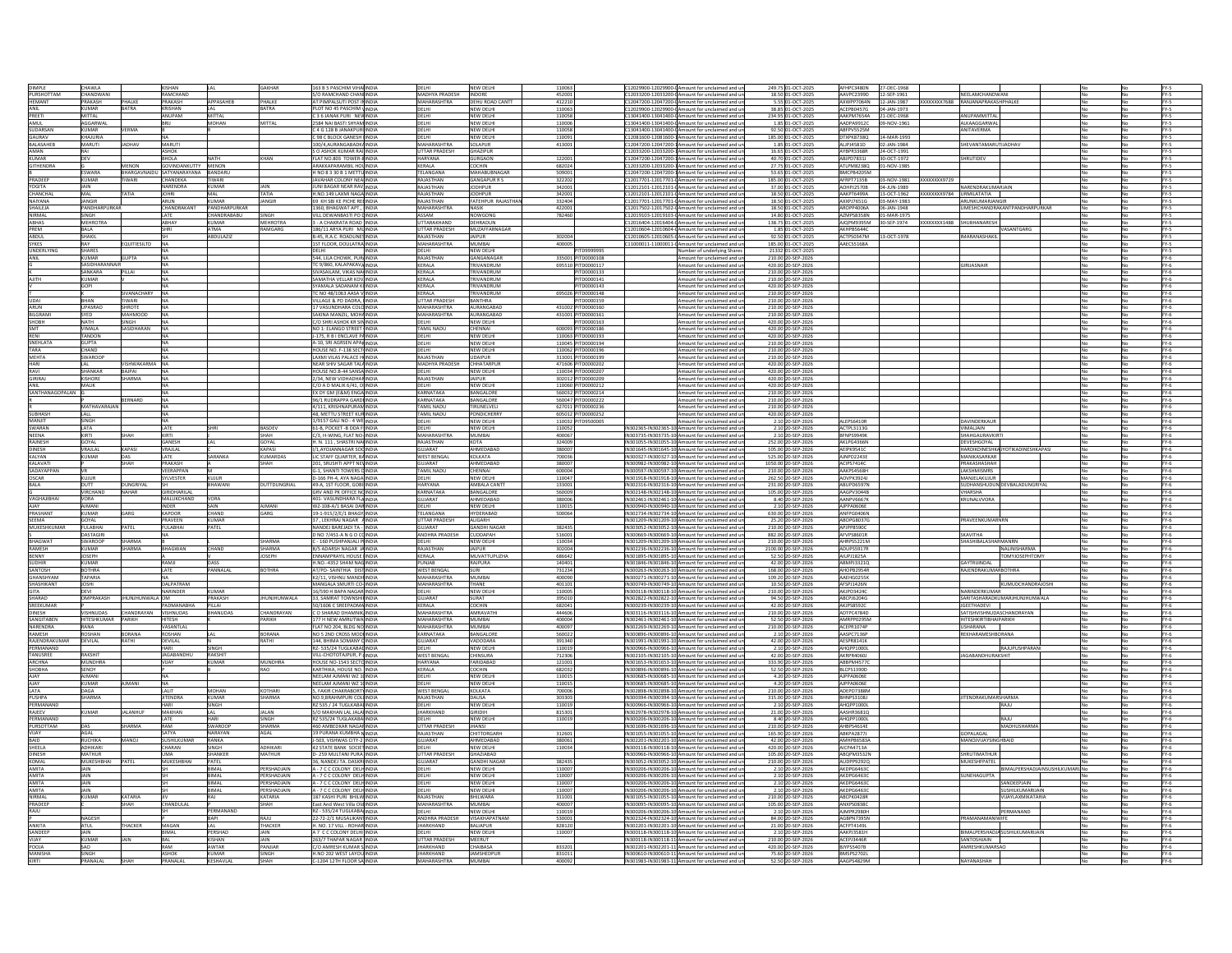|                                 | <b>KAUR</b>                   |                              | RANJEET                          | SINGH                       |                       | WZ-10A GALI NO 1 SHIVINDIA                                    |                                               | <b>NEW DELHI</b>                    | 110058           |                                       | IN301143-IN301143-11 Amount for unclaimed and ur                                                     | 2.10 20-SEP-2026                         | AIZPR6064L                                                    |                         | GAGANDEEPSING BHUPENDRASINGHREE                 |                    |
|---------------------------------|-------------------------------|------------------------------|----------------------------------|-----------------------------|-----------------------|---------------------------------------------------------------|-----------------------------------------------|-------------------------------------|------------------|---------------------------------------|------------------------------------------------------------------------------------------------------|------------------------------------------|---------------------------------------------------------------|-------------------------|-------------------------------------------------|--------------------|
| NAVNEET<br>PRIYANSHI            | <b>IAIN</b>                   |                              | VIJAY                            | <b>KUMAR</b>                |                       | 263/7 THAPAR NAGAR INDIA                                      | <b>UTTAR PRADES</b>                           | MEERUT                              |                  |                                       | IN300118-IN300118-11 Amount for unclaimed and                                                        | 273.00 20-SEP-2020                       | AAVPJ4997Q                                                    |                         | MANUJAIN                                        | FY-6               |
| RAJAN                           |                               |                              | YOHANNAN                         |                             |                       | PALLILETH SREE BHAVAINDIA                                     | KERALA                                        | TIRUVALLA                           | 689516           |                                       | IN300239-IN300239-11 Amount for unclaimed and ur                                                     | 2.10 20-SEP-2026                         | AARPY7867J                                                    |                         |                                                 | FY-6               |
| <b>SUNITA</b>                   | CHADHA                        |                              | <b>KRISHAN</b>                   |                             | CHADHA                | 9/38 A MOTI NAGAR NINDIA                                      | DELHI                                         | <b>NEW DELHI</b>                    | 110015           |                                       | IN300118-IN300118-11 Amount for unclaimed and ur                                                     | 4.20 20-SEP-2026                         | ABOPC7184J                                                    |                         | CHETANCHADHA                                    | $FY-6$             |
| HIMANSHL                        | CHADHA                        |                              | <b>KRISHAN</b>                   |                             | CHADHA                | <b>1/38A MOTI NAGAR NEINDIA</b>                               |                                               | <b>NEW DELH</b>                     | 11001            |                                       | IN300118-IN300118-11 Amount for unclaimed and u                                                      | 4.20 20-SEP-2020                         | AIRPC6491Q                                                    |                         | CHETANCHADHA                                    | $FY - E$           |
| <b>IYOTI</b>                    | <b>HADHA</b>                  |                              | <b>KRISHAN</b>                   |                             | <b>HADHA</b>          | 9/38 A MOTI NAGAR NINDIA                                      | ELHI                                          | <b>NEW DELHI</b>                    | 110019           |                                       | IN300118-IN300118-11 Amount for unclaimed and u                                                      | 4.20 20-SEP-2026                         | AIUPC7770R                                                    |                         | <b>CHETANCHADHA</b>                             | $FY-6$             |
| SARAT                           | CHANDRA                       | <b>RFHFRA</b>                | MANGULL                          | <b>BEHERA</b>               |                       | VILLAGE/LOCALITY- AMINDIA                                     | ORISSA                                        | CUTTACK                             | 753001           |                                       | IN303116-IN303116-11 Amount for unclaimed and u                                                      | 2.10 20-SEP-2026                         | ACZPB6243R                                                    |                         |                                                 | FY-6               |
| KHUSHMANBEN<br>PARTHASARATI     | RAMESHBHAI                    | MEHTA                        | RAMESHBHAI<br>KADERKARA          | METHA<br>MANIMUT            |                       | A/19 BUSSA SOCIETY N INDIA<br><b>VO 29 A SREE KUMLIDH</b>     | <b>UJARAT</b><br>MIL NAD                      | BHARUCH<br>CHENNAI                  | 392001           |                                       | IN300513-IN300513-11 Amount for unclaimed and un                                                     | 588.00 20-SEP-2026<br>394.80 20-SEP-202  | ANFPM0998M                                                    |                         | <b>IAMESHCHANDRACHHOTALALMEHIN</b>              | $FY-6$             |
| MADHU                           | BANSAL                        |                              | DULI                             | CHAND                       | <b>OYAL</b>           | H NO 879 NEAR PRIMERINDIA                                     | HARYANA                                       | FARIDABAD                           | 600078<br>121004 |                                       | IN301696-IN301696-11 Amount for unclaimed and u<br>IN301774-IN301774-11 Amount for unclaimed and ur  | 105.00 20-SEP-2026                       | AQLPP6262A<br>AIZPB9950D                                      |                         | RAJEEVBANSAL                                    | $FY-6$<br>$FY-6$   |
| NIKHIL                          |                               |                              | SHARAD                           | <b>JAIN</b>                 |                       | 289- A CHAMBAL GARDINDIA                                      | <b>AJASTHAN</b>                               | KOTA                                | 324009           |                                       | IN302269-IN302269-11 Amount for unclaimed and ur                                                     | 147.00 20-SEP-2026                       | AGQPJ9424P                                                    |                         |                                                 | $FY-6$             |
| <b>MANISHA</b>                  | <b>BALKPICHN</b>              |                              | <b>BALKRISH</b>                  | <b>MANOHAE</b>              | PALEKAR               | CHARKOR IAIRAMDAS BINDIA                                      | <b>AHARASHTP</b>                              | <b>MUMBAL</b>                       | 400067           | IN300239-IN300239-11 Amount for uncla | ned and u                                                                                            | 105.00 20-SEP-2026                       | AOPPP3043G                                                    |                         | ISLIMSHARADK RALKRISHNAMAN/QHARRALEKAR          | $FY-6$             |
| SHAILLY                         | JAIN                          |                              | LOVE                             | KUMAR                       |                       | KD 5 KAVI NAGAR GHAINDIA                                      | <b>ITTAR PRADES</b>                           | <b>GHAZIABAD</b>                    |                  |                                       | IN300214-IN300214-12 Amount for unclaimed and u                                                      | 105.00 20-SEP-2020                       | AEJPJ2312M                                                    |                         | PANKAJJAIN                                      | $FY-6$             |
| SANDEEP                         | <b>IAIN</b>                   |                              | <b>BIMAL</b>                     | PERSHAD                     | <b>JAIN</b>           | A-7 C C COLONY DELHI INDIA                                    | <b>FIHI</b>                                   | <b>NEW DELHI</b>                    | 110007           |                                       | IN300394-IN300394-12 Amount for unclaimed and un                                                     | 2.10 20-SEP-2026                         | AAKPJ3581H                                                    |                         | BIMALPERSHADJAIN                                | $FY-6$             |
|                                 | AGARWAL                       |                              | VINAY                            | <b>KUMAR</b>                | AGARWA                | 2/846A, PNB COMPOUNDIA                                        | <b>ITTARAKHAN</b>                             | SAHARANPU                           |                  |                                       | IN300214-IN300214-12 Amount for unclaimed and un                                                     | 52.50 20-SEP-2026                        | AIKPA7315G                                                    |                         |                                                 | $FY-6$             |
| AMITA                           | <b>AIN</b>                    |                              | <b>BIMAL</b>                     | PERSHAND                    | <b>AIN</b>            | A-7 C C COLONY DELHI INDIA                                    |                                               | NEW DELHI                           | 110007           |                                       | IN300394-IN300394-12 Amount for unclaimed and                                                        | 2.10 20-SEP-2020                         | AKDPG6463C                                                    |                         | <b>RIMAI PERSHADIA</b>                          | $FY - E$           |
| CHANDRAMOHAN                    |                               |                              | POONRAJAM                        |                             |                       | ENVISION INFORMATIONNDIA                                      | AMIL NADU                                     | CHENNAL                             | 600017           |                                       | IN300214-IN300214-12 Amount for unclaimed and u                                                      | 21.00 20-SEP-2026                        | AGKPC6034G                                                    |                         |                                                 | $FY-6$             |
|                                 |                               | SHEKHA                       | <b>VENKA</b><br>SOMABHA          | ٥A۶                         | KONANGI               | SREE LAKSHMI NARAYA INDIA                                     | ARNATAKA<br><b>SUJARAT</b>                    | HOSPET<br>AHMEDABA                  | 583203           |                                       | IN302269-IN302269-13 Amount for unclaimed and ur                                                     | 52.50 20-SEP-202                         | AKQPK8318P                                                    |                         |                                                 | FY-6               |
| <b>RANJANBEN</b><br><b>NINA</b> |                               | <b>MODI</b><br><b>SHAH</b>   | <b>NA</b>                        |                             | MODI                  | H/55 GOKULDHAM NR INDIA<br>SHIV SHIRIR CO OPERATINDIA         | <b>MAHARASHTRA</b>                            | MUMRAL                              | 380051<br>400006 |                                       | IN300513-IN300513-13 Amount for unclaimed and un                                                     | 16.80 20-SEP-2026                        | AJZPM8775A<br>ANGPS8938N                                      |                         | HAI INNII FSHSHANII FSHRSHAH                    | $FY-6$<br>$FY-6$   |
| <b>MEENA</b>                    |                               | THAKKER                      | <b>BIPIN</b>                     | THAKKER                     |                       | F/6 NEAR MARUTI TEMIINDIA                                     |                                               | MARGAON                             | 403601           |                                       | IN300888-IN300888-13 Amount for unclaimed and u<br>IN301774-IN301774-14 Amount for unclaimed and u   | 407.40 20-SEP-2026<br>2.10 20-SEP-2026   | AAGPT9113K                                                    |                         | BIPINMATHURADASTHAKKER                          | FY-6               |
| BHARAT                          | VYAS                          |                              | BHATUKLAL                        | VYAS                        |                       | SONI POLE NO 4 WADI INDIA                                     | <b>UJARAT</b>                                 | VADODARA                            | 390017           |                                       | IN300513-IN300513-14 Amount for unclaimed and ur                                                     | 2.10 20-SEP-2026                         | AAUPV7858B                                                    |                         | JAYSHREEVYA                                     | $FY-6$             |
| MOHANIDEV                       | <b>LAXMINARAYAN</b>           | CHANDAK                      | VITTAI DAS                       | RHATTAD                     |                       | W/O LAXMINARAYAN CINDIA                                       | <b>AHARASHTRA</b>                             | AKOLA.                              | 444002           |                                       | IN301774-IN301774-14 Amount for unclaimed and u                                                      | 21.00 20-SEP-2026                        | AHAPC6808K                                                    |                         | <b>DILIPI CHANDAK</b>                           | $FY - E$           |
| <b>DINESH</b>                   | KALRA                         |                              | <b>IAGDISH</b>                   | CHANDER                     | KALRA                 | 12 MOOL CHAND COLOINDIA                                       | -е н                                          | <b>NEW DELHI</b>                    | 110033           |                                       | IN301774-IN301774-15 Amount for unclaimed and ur                                                     | 8.40 20-SEP-2026                         | AAMPK7559E                                                    |                         |                                                 | $FY-6$             |
| OADATTILE                       | <b>HOMAS</b>                  |                              | OADATTILI                        |                             |                       | O BOX 4815 ABUDHA UNITED ARAB I                               |                                               |                                     |                  |                                       | IN300239-IN300239-15 Amount for unclaimed and ur                                                     | 210.00 20-SEP-2026                       | ABXPO88020                                                    |                         |                                                 | $FY-6$             |
| GIRISH                          | AMNIKBHA                      |                              | <b>RAMNIKBH/</b>                 | <b>MAKAWAN</b>              |                       | RK TAILOR SARAF BAZA INDIA                                    | HARASHT                                       | AKOLA                               | 444001           |                                       | IN301774-IN301774-15 Amount for unclaimed and ur                                                     | 2.10 20-SEP-2026                         | ASHPM1179N                                                    |                         | PALLAVIGIRISHMAKAWANA                           | $FY-6$             |
| KAVIDE                          | NARENDHAR                     |                              | SRISAILAM                        | KAVIDE                      |                       | 24 108 11 LAXMI NARA INDIA                                    | ELANGANA                                      | <b>HYDERABAD</b>                    | 500039           |                                       | IN300484-IN300484-16 Amount for unclaimed and u                                                      | 92.40 20-SEP-2020                        | BSKPK0861J                                                    |                         |                                                 | $FY-6$             |
| MALLIKARJUN                     |                               |                              |                                  | PARAMESHWARAPP CHANNAGOWDAI |                       | NELAVAGAL POST RANEINDIA                                      | <b>CARNATAKA</b>                              | RANEBENNUR                          | 581123           |                                       | IN300513-IN300513-16 Amount for unclaimed and un                                                     | 50.40 20-SEP-2026                        | APMPM1144E                                                    |                         |                                                 | FY-6               |
| LEELA                           |                               | AGARWAI                      | MOHAN                            | LAL                         | CAGARWAL              | A 5 BHAGYODAYA SARCINDIA                                      | AHARASHTI                                     | MUMBAI                              | 400056           |                                       | IN301127-IN301127-16 Amount for unclaimed and ur                                                     | 262.50 20-SEP-2020                       | ABAPA4720E                                                    |                         | MOHANLALCAGARW/                                 | $FY-6$             |
| <b>RAINISH</b>                  | <b>VFRMA</b>                  |                              | PURAN                            | <b>CHAND</b>                | VFRMA                 | FLAT NO 13 PLOT NO 34 NDIA                                    | <b>SUIARAT</b>                                | чш                                  | 370201           |                                       | IN300513-IN300513-17 Amount for unclaimed and u                                                      | 420.00 20-SEP-2026                       | AFCPV1864L                                                    |                         | SEEMARANI                                       | $FY-6$             |
| <b>KRISHNA</b>                  | DUTTA                         |                              | <b>BASUDEO</b>                   | <b>SINGH</b>                |                       | D 204 UNIQUE APARTMINDIA                                      | FIHI                                          | <b>NEW DELHI</b>                    | 110075           |                                       | IN300513-IN300513-19 Amount for unclaimed and un                                                     | 21.00 20-SEP-2026                        | AALPS9651G                                                    |                         | SHASHISINGH                                     | $FY-6$             |
| MOHAN<br>LABH                   | NARAHAR<br>CHAND              | ABHYANKAF                    | NARAHAR<br>SUNDER                | RAMCHANDF<br>LAL            | ABHYANKAF             | H NO 401 SOUTH SADA INDIA<br>ARYA SAMJ ROAD NO 1 INDIA        | MAHARASHTRJ<br>RAJASTHAN                      | SOLAPUR                             | 413003<br>324006 |                                       | IN301330-IN301330-19 Amount for unclaimed and ur<br>IN300394-IN300394-19 Amount for unclaimed and ur | 48.30 20-SEP-2026<br>210.00 20-SEP-2026  | AAXPA9473A<br>AHIPJ2589C                                      |                         | ADITIMOHANABHALKAMOHANABHYANKAF<br>JAMBUKUMARJ. | $FY-6$<br>$FY-6$   |
| DEEPAK                          | KUMAR                         |                              | BAUNATH                          | PRASAD                      | VADAV                 | NALA ROAD KADAMKUUNDIA                                        | HAR                                           | PATNA                               | 800003           |                                       | IN300513-IN300513-19 Amount for unclaimed and u                                                      | 42.00 20-SEP-2026                        | BAYPK9251L                                                    |                         | SONIYAKUMARI                                    | $FY-6$             |
| YOGENDRA                        | PAL                           |                              |                                  | RAM                         | <b>SINGH</b>          | HOUSE NO 3263 SECTO INDIA                                     | <b>ARYANA</b>                                 | FARIDABAI                           | 121004           |                                       | IN300513-IN300513-19 Amount for unclaimed and u                                                      | 42.00 20-SEP-2026                        | AIBPS2577B                                                    |                         | SUBODHKUMAR                                     | $FY-6$             |
| PARUL                           | DEEP                          |                              | KANWA                            |                             |                       | D/14/51 BLOCK D POCKINDIA                                     |                                               | <b>NEW DELH</b>                     | 11008            |                                       | IN301313-IN301313-21 Amount for unclaimed and u                                                      | 84.00 20-SEP-202                         | AJFPD4782N                                                    |                         | AINU                                            | $FY-6$             |
| VANGA                           | SRINIVASA                     |                              | <b>SAMRI</b>                     | REDDY                       |                       | 10 644 MUNNANGI POUNDIA                                       | NDHRA PRADESH                                 | REPALLE                             | 522304           |                                       | IN301022-IN301022-21 Amount for unclaimed and un                                                     | 8.40 20-SEP-2026                         | AFHPV5543F                                                    |                         |                                                 | $FY - E$           |
| <b>INDU</b>                     | MAKKAR                        |                              | <b>TILAK</b>                     | RAJ                         | NAGPAL                | NO 402 2ND FLOOR L B INDIA                                    | HANDIGARH                                     | CHANDIGAR                           | 160047           |                                       | IN300513-IN300513-21 Amount for unclaimed and ur                                                     | 210.00 20-SEP-2026                       | AKLPM3969P                                                    |                         |                                                 | FY-6               |
| VINAYAKA                        | <b>IHTOL</b>                  |                              | PARAMESWARAI                     |                             |                       | NO 3 LAWSAR STREET INDIA                                      | <b>FAMIL NADU</b>                             | CHENNAI                             | 600032           |                                       | IN301313-IN301313-21 Amount for unclaimed and ur                                                     | 63.00 20-SEP-2026                        | AFJPV9062R                                                    |                         | PRIYAM                                          | $FY-6$             |
| KALLANAGA                       |                               |                              | VIRABHADR                        |                             |                       | 36/1 HOUSE NO 3 TO 4 INDIA                                    | ARNATAKA                                      | RANEBENNI                           | 581204           |                                       | IN300513-IN300513-21 Amount for unclaimed and u                                                      | 10.50 20-SEP-2020                        | CAPPP7408G                                                    |                         |                                                 | $FY-6$             |
| SUREKHA                         | VASANTH                       |                              | <b>HTMA2AV</b>                   | <b>RINIVASAN</b>            |                       | SOUTH BAY TERRACE GINDIA                                      | <b>TAMIL NADU</b>                             | CHENNAI                             | 600020           |                                       | IN301080-IN301080-22 Amount for unclaimed and u                                                      | 105.00 20-SEP-2026                       | AAEPV8486B                                                    |                         | VPRITHVIRAL<br>VASANTHSRINIVASAN                | $FY-6$             |
|                                 | PAVITHRA                      |                              |                                  | DHANABALAKRISI              |                       | 53 KALAIMAGAL IIND STINDIA                                    | <b>TAMIL NADU</b>                             | MADURAI                             | 625010           |                                       | IN301080-IN301080-22 Amount for unclaimed and ur                                                     | 2.10 20-SEP-2026                         | BETPP2145F                                                    |                         |                                                 | FY-6               |
| VISHAL                          | RANSAI<br>SHASHANK            |                              | <b>RAIFFY</b><br><b>BAGESHWA</b> | <b>AZMAS</b><br>PRASAD      |                       | H NO 7R GROUND FLOUNDIA<br>NR K K M COLLEGE GATINDIA          | <b>IHAR</b>                                   | <b>NEW DELH</b><br><b>MUNGER</b>    | 110088<br>811307 |                                       | IN300513-IN300513-23 Amount for unclaimed and u<br>IN300484-IN300484-24 Amount for unclaimed and u   | 21.00 20-SEP-2026<br>2.10 20-SEP-2026    | <b>AIXPRR444M</b><br>RIOPS7474K                               |                         | ANIBANSAL                                       | FY-6               |
| SHRI                            |                               |                              |                                  |                             |                       |                                                               |                                               |                                     |                  |                                       |                                                                                                      |                                          |                                                               |                         |                                                 | $FY-6$             |
| FARJANA                         | MOHMADHANIF KHATRI            |                              | ELIYAS                           | ABDULLA                     | KHATRI                | SHAH BAJAR MUNDRAINDIA                                        | <b>SUJARAT</b>                                | MANDVI                              | 370421           |                                       | IN301039-IN301039-24 Amount for unclaimed and ur                                                     | 21.00 20-SEP-2026                        | ARUPK3247J                                                    |                         |                                                 | $FY-6$             |
| PATTANASET<br><b>SUDHA</b>      | NAGARAJA<br><b>GOSAIN</b>     |                              | VEERAPPA                         | PATTANASETT                 | <b>COSAIN</b>         | HOUSE NO 53 BRAMIN INDIA<br>V-1/53 RAJOURI GARDIINDIA         | KARNATAKA<br>DELHI                            | BELLARY<br><b>NEW DELH</b>          | 583119<br>110027 |                                       | IN301135-IN301135-26 Amount for unclaimed and ur<br>IN301356-IN301356-30 Amount for unclaimed and ur | 6.30 20-SEP-2026<br>420.00 20-SEP-2020   | ABLPN3455A<br>AEAPG4961Q                                      |                         | PSUJATHA<br>PSGOSAINHLI                         | $FY-6$<br>$FY-6$   |
| BIJOY                           |                               |                              | KUMARAN                          |                             |                       | ANANDHATHUPARAMEINDIA                                         | KERALA                                        | TRICHUR                             | 680121           |                                       | IN301637-IN301637-40 Amount for unclaimed and un                                                     | 2.10 20-SEP-2026                         | AIFPB9294E                                                    |                         |                                                 | $FY-6$             |
|                                 | RAMESH                        |                              | CITY                             | BABU                        |                       | PLOT NO 1641 LIG II TNINDIA                                   | <b>FAMIL NADU</b>                             | CHENNAI                             | 600054           |                                       | IN301637-IN301637-40 Amount for unclaimed and ur                                                     | 67.20 20-SEP-2026                        | AHSPR9012Q                                                    |                         | BJEYANTHI                                       | $FY-6$             |
| SUBRAMANI                       |                               |                              | SUNDRAESAIYER                    |                             |                       | PLOT NO.11, OLD NO.1 INDIA                                    | AMIL NADU                                     | CHENNAL                             | 60008            |                                       | IN301637-IN301637-41 Amount for unclaimed and ur                                                     | 52.50 20-SEP-202                         | AAAPS7951A                                                    |                         | SHEELASUBR                                      | $FY-6$             |
| SANJAY                          | MITTAL                        |                              |                                  |                             |                       | A-303 SEA FLAMA DOSTINDIA                                     | <b>AAHARASHTRA</b>                            | MUMRAL                              | 400019           |                                       | IN300476-IN300476-41 Amount for unclaimed and u                                                      | 157.50 20-SEP-2020                       | AIKPMAA67C                                                    |                         | PARINITAMITTAL                                  | $FY-6$             |
| <b>SHASHANK</b>                 | BHARDWAI                      |                              | SHAILENDRA                       | BHARDWAJ                    |                       | 102 KOYLA VIHAR KANNINDIA                                     | HARKHAND                                      | RANCHI                              | 834001           |                                       | IN302902-IN302902-44 Amount for unclaimed and ur                                                     | 781.20 20-SEP-2026                       | ACCPB2596C                                                    |                         |                                                 | FY-6               |
| MURALI                          | ANNAN                         |                              | KANNAN                           |                             |                       | P O BOX 842 KHOBAR SUNITED ARAB EMIR                          |                                               |                                     |                  |                                       | IN303028-IN303028-61 Amount for unclaimed and ur                                                     | 21.00 20-SEP-2026                        | AOWPK2608E                                                    |                         | JEYASUDHAMURALI                                 | $FY-6$             |
| <b>SHANKARBHA</b>               | AMRARAM                       | <b>DATE</b>                  |                                  | MARARAM                     |                       | 2, MAHVIR NAGAR SOCINDIA                                      | <b>HARAT</b>                                  | MEHSANA                             | 384265           |                                       | 12077100-12077100-CAmount for unclaimed and u                                                        | 210.00 20-SEP-202                        | ACYPP8407G<br><b>JUN-1956</b>                                 | YYYYYYYK303             | MANIBENSHANKARBHAIPATEI                         | $FY-6$             |
| RAMESHBHA                       | PARUMAL                       | <b>UDERNANI</b>              | PARUMAL                          | <b>UDERNANI</b>             |                       | 12-A. GYANKUNJ SOCITINDIA                                     | <b>UJARAT</b>                                 | AHMEDABAB                           | 380009           |                                       | C12033200-12033200-CAmount for unclaimed and u                                                       | 1316.70 20-SEP-2026                      | AADPU4833E<br>3-MAR-1960                                      |                         | <b>SUNNYRUDRERNAVIMLADEVIRUDERNANI</b>          | $FY-6$             |
| PARESH                          | ULSIDAS                       | VORA                         | TULSIDAS                         | VORA                        |                       | 1407, 4TH FLOOR, CESAINDIA                                    | <b>AHARASHTRA</b>                             | MUMBAI                              | 400013           |                                       | C12054200-12054200-0Amount for unclaimed and ur                                                      | 420.00 20-SEP-2026                       | AABPV2336D<br>18-FEB-1957                                     |                         | <b>ALKAPARESHVORA</b>                           | $FY-6$             |
| <b>AMRISHKUM</b>                | YASHWANTLAL<br><b>AWAHARL</b> | <b>GANDHI</b>                | YASHWANTLAI                      |                             |                       | ASHUTOSH-9 NEMINATINDIA                                       | <b>UJARAT</b>                                 | AHMEDABA                            | 380052           |                                       | C12042100-12042100-CAmount for unclaimed and ur                                                      | 52.50 20-SEP-2026                        | AELPG5056P<br>0-OCT-1955                                      |                         | DEEPABENAMRISHKUMARGANDHI NG                    | $FY-6$             |
|                                 |                               |                              |                                  |                             |                       |                                                               |                                               |                                     |                  |                                       |                                                                                                      |                                          |                                                               |                         |                                                 |                    |
| RAJESH                          |                               |                              | <b>JAWAHARLA</b>                 |                             |                       | <b>JLTIMATE TOWER, 2N</b><br><b>HINDIA</b>                    | AHARASHTR                                     | <b>NASIK</b>                        | 42200            |                                       | 12017000-12017000-0 Amount for unclaimed and u                                                       | 105.00 20-SEP-202                        | AAKPS1044G<br>NOV-1956                                        |                         |                                                 | $FY-6$             |
| <b>ESHA</b>                     |                               | CHAWLA                       | <b>RAVINDER</b>                  | <b>SINGH</b>                |                       | 201/202. KARMA STAMINDIA                                      | <b>MAHARASHTRA</b>                            | <b>MUMBAI</b>                       | 400083           |                                       | C12012000-12012000-CAmount for unclaimed and ur                                                      | 210.00 20-SEP-2026                       | ADDPC9397C                                                    |                         | RANJITRAVINDERSINGHCHAWLA                       | $FY - E$           |
| VISHNU                          | <b>DUTT</b>                   | <b>SHARMA</b>                | <b>BRHAM</b>                     | DUTT                        | SHARMA                | H-NO.259-260,IIND FLCINDIA                                    | DELHI                                         | <b>NEW DELHI</b>                    | 110032           |                                       | C12087700-12087700-0 Amount for unclaimed and ur                                                     | 718.20 20-SEP-2026                       | AOEPS7395L<br>-JAN-1961                                       |                         | <b>USHASHARMA</b>                               | $FY-6$             |
| PRIYA                           | SETHI                         |                              | PAWAN                            | <b>KUMRA</b>                | SETHI                 | SETHI SADAN JAIN COLUNDIA                                     | <b>ALASTHAN</b>                               | MADANGAN                            | 305801           | C12052200-12052200-CAmount for uncla  |                                                                                                      | 420.00 20-SEP-2020                       | CNHDC40411                                                    |                         | ANSHULKOTHAP                                    | $FY-6$             |
| <b>KRISHAN</b>                  |                               |                              | <b>GURDAS</b>                    |                             | <b>HADHA</b>          | 1/38A MOTI NAGAR NIINDIA                                      | тнг                                           | <b>NEW DELHI</b>                    | 110019           |                                       | C12014100-12014100-0 Amount for unclaimed and u                                                      | 4.20 20-SEP-2026                         | -SEP-1957<br>ADSPC9385K                                       |                         | HETANCHADH                                      | $FY - E$           |
| AKLESH                          | YADAV                         |                              | MR                               | RAMKUMARYADAV               |                       | DIPLOMATIC HOMES B INDIA                                      | FI HI                                         | NEW DELHI                           | 110077           |                                       | C12020600-12020600-0 Amount for unclaimed and ur                                                     | 2.10 20-SEP-2026                         | ABTPY1741Q<br>1-JUL-1963                                      |                         | RAMKUMARYADAV                                   | $FY-6$             |
| SHARAD                          | KUMAR<br>GOEL                 | AGRAWAL                      | MR<br>MOHKAM                     | NANDKISHOREAGRAWAI<br>SINGH | <b>JAIN</b>           | 79,Usha Ganj, Ali ManziINDIA                                  | <b>ADHYA PRADESH</b>                          | INDORE                              | 452001           |                                       | C12043700-12043700-0 Amount for unclaimed and ur                                                     | 840.00 20-SEP-2026                       | AHZPA9434E<br>$-UL-1960$                                      |                         | TaramaniAgrawa<br><b>SANKALPJAIN</b>            | $FY-6$             |
| <b>VIRENDRA</b><br>MANISH       |                               | RATHI                        |                                  |                             | RATHI                 | F - 20 / 40, SECTOR 40 BINDIA<br>E-7/66 .2. MANAS APPAINDIA   | <b>ITTAR PRADESH</b><br>MADHYA PRADESH        | GHAZIABAL<br><b>BHOPAL</b>          | 462016           |                                       | C12058000-12058000-CAmount for unclaimed and u<br>C12059500-12059500-0 Amount for unclaimed and un   | 210.00 20-SEP-202<br>105.00 20-SEP-2026  | AADPG9413A<br>ADOPR7201H                                      |                         | YOGITARATHI                                     | $FY-6$<br>$FY-6$   |
| SHAILESHKUMA                    | <b>JAYKUMAR</b>               | SHETH                        | <b>JAYKUMAR</b>                  |                             | SHETH                 | PLOT BAZAR AT&PO-SAINDIA                                      | <b>SUJARAT</b>                                | <b>GODHRA</b>                       | 389260           |                                       | C12054300-12054300-0 Amount for unclaimed and un                                                     | 52.50 20-SEP-2026                        | 3-JUN-1963<br>AHLPS6859F                                      |                         | XXXXXXXX5605 NITASHAILESHSHET                   | $FY-6$             |
| <b>DEEPA</b>                    | <b>AGDISH</b>                 | CHAWL                        | <b>JAGDISH</b>                   |                             |                       | BLOCK B-13 ROOM NO. INDIA                                     | <b>HIARAT</b>                                 | VADODARA                            | 390006           |                                       | C13016700-13016700-CAmount for unclaimed and ur                                                      | 21.00 20-SEP-2020                        | ACKDC0271H<br>5-JUN-1968                                      |                         | <b>AGDISHDAMODARDASO</b><br><b>HAWLA</b>        | $FY-6$             |
| <b>VIPUL</b>                    | PARIMAL                       | <b>SHAH</b>                  | PARIMAL                          | KESHAVLAL                   | <b>SHAH</b>           | D /59, PARIJAT SOCIETY INDIA                                  | <b>MAHARASHTRA</b>                            | <b>MUMBAI</b>                       | 400058           |                                       | C12030000-12030000-0 Amount for unclaimed and u                                                      | 210.00 20-SEP-2026                       | ABBPS2732F<br>20-SEP-1958                                     |                         | <b>JIMISHVIPULSHAHSHILPAVIPULSHA</b>            | $FY-6$             |
|                                 | NARASIMHA                     | RAO                          | MALAKONDAIAH                     |                             |                       | D NO. 10-12-5 RANGRE INDIA                                    | <b>INDHRA PRADESH</b>                         | RAJAHMUNDR                          | 533101           |                                       | C12022300-12022300-0 Amount for unclaimed and ur                                                     | 10.50 20-SEP-2026                        | AQWPK0734H<br>01-JAN-1971                                     |                         | KRATHAMMA                                       | FY-6               |
| VINANTI                         | KIRITKUMAR                    | SHAH                         | KIRITKUMAR                       | ANALAL                      | HAH                   | 12, RAVIDARSHAN APT INDIA                                     | <b>UJARAT</b>                                 | VADODARA                            | 390019           |                                       | C12038200-12038200-CAmount for unclaimed and ur                                                      | 210.00 20-SEP-2026                       | ANCPS6842B<br>3-FEB-1967                                      |                         | KIRITKUMARPANALALSHAH                           | $FY-6$             |
| <b>BHARATKUM</b>                | THAKORDAS                     | <b>AFINWALL</b>              | <b>THAKORDAS</b>                 | HAGWANDA <sup>4</sup>       | AFINWALA              | -15, MAHALAXMI CO-INDIA                                       | <b>JJARAT</b>                                 | SURAT                               | 39500            |                                       | 12034400-12034400-CAmount for unclaimed and                                                          | 21.00 20-SEP-202                         | ABLPA8123G                                                    |                         |                                                 | $FY - E$           |
| <b>BIMAL</b>                    | PERSHAD                       | <b>JAIN</b>                  |                                  |                             |                       | A/7 C C COLONY DELHI INDIA                                    | ΞНΙ                                           | <b>NEW DELH</b>                     | 110007           |                                       | C13020700-13020700-CAmount for unclaimed and ur                                                      | 2.10 20-SEP-2020                         | AHBPJ0685Q<br>4-NOV-1931                                      |                         | <b>SANDEEPJAINSAN SUSHILKUMARIJAIN</b>          | $FY - E$           |
| SELVAM<br>PARESH                | VASANTLAL                     | <b>PARFKH</b>                | PALANISAMY<br>VASANTLAL          | SHITAIYAN                   |                       | NO. 45. LORDS AVENUEINDIA<br>S/O: VASANTLAL PARENINDIA        | <b>AMIL NADU</b><br><b><i>JAHARASHTRA</i></b> | COIMBATOR<br>THANF                  | 641024<br>400612 |                                       | C12041600-12041600-0 Amount for unclaimed and u                                                      | 21.00 20-SEP-2026<br>210.00 20-SEP-2026  | 3JPPS2701F<br>MAR-1954<br>AYKPP4801F                          |                         | VIJAYAS                                         | $FY-6$             |
|                                 |                               | ALPESHKUMAR DALPATRAIHUF     |                                  |                             |                       | <b>205 - SAMBHAV APARTNINDIA</b>                              | <b>UJARAT</b>                                 | AHMEDABA                            |                  | C12045200-12045200-CAmount for uncl.  | imed and u                                                                                           |                                          | 2-NOV-1981 XXXXXXXX0010<br>AAIHS8704G                         |                         |                                                 | $FY-6$             |
| SHAH<br><b>HITESH</b>           |                               | <b><i><u>БНАННИЕ</u></i></b> | NA.<br><b>INA</b>                |                             |                       | 301.OM DARSHAN FLATINDIA                                      | <b>UJARAT</b>                                 | AHMEDABAD                           | 380007<br>380007 |                                       | 12042000-12042000-CAmount for unclaimed and u<br>C12042000-12042000-CAmount for unclaimed and un     | 420.00 20-SEP-2020<br>840.00 20-SEP-2026 | AAAHH5534G                                                    |                         |                                                 | $FY-6$<br>FY-6     |
| JOSE                            | <b>JOHN</b>                   | PUTHENVEETIL                 | <b>JOHN</b>                      | <b>JOSEPH</b>               | PUTHENVEETIL          | PUTHENVEETIL HOUSE INDIA                                      | (ERALA                                        | PALGHAT                             | 678006           |                                       | C12051800-12051800-0 Amount for unclaimed and ur                                                     | 4.20 20-SEP-2026                         | ACEPJ7332E                                                    |                         | <b>JANCYJOSE</b>                                |                    |
| ATULKUMAF                       | GAJANAND                      | PANDYA                       | GAIANAND                         |                             | <b>ANDAYA</b>         | D/11, ARUNACHAL SOCINDIA                                      | UIARAT                                        | <b>VADODARA</b>                     | 39002            |                                       | C12038200-12038200-C Amount for unclaimed and u                                                      | 199.50 20-SEP-202                        | -APR-1955<br>$-MAY-1969$<br>BDEPP0475L                        |                         | ULDEEPATULPANDY                                 | $FY-6$<br>$FY-6$   |
| <b>RACHANA</b>                  | SANGHVI                       |                              | <b>MAHESH</b>                    | SANGHVI                     |                       | 31 A B PARSHWANATH INDIA                                      | <b>MADHYA PRADESH</b>                         | INDORE                              | 452001           |                                       | C12037900-12037900-CAmount for unclaimed and ur                                                      | 1680.00 20-SEP-2026                      | DBYPS4672C<br>29-NOV-1973                                     |                         | <b>DEEPESHKOTHARI</b>                           | $FY-6$             |
| <b>MUNNADE</b>                  | <b>URESHKU</b>                |                              | SURESHKUMAR                      |                             |                       | B/25, CHANDANVAN SCINDIA                                      | JJARAT                                        |                                     | 394210           |                                       | C12041500-12041500-CAmount for unclaimed and ur                                                      | 514.50 20-SEP-2020                       | AAUPK4573C<br>-MAY-1963                                       |                         | RAKASHCHANDR                                    | $FY-6$             |
| RATNA                           | DEVI                          |                              | MANOHAR                          |                             |                       | NEAR GURU NANAK SCIINDIA                                      | HARKHAND                                      | <b>RAMGARH CAI</b>                  | 829122           |                                       | C12013200-12013200-0 Amount for unclaimed and ur                                                     | 105.00 20-SEP-2020                       | AGTPD9234E                                                    |                         | MANOHARLAL                                      | $FY-6$             |
| SURIIT                          |                               |                              | <b>GURBUX</b>                    | <b>SINGH</b>                |                       | 12 E MATA SUNDRI PLAINDIA                                     | <b>ETHI</b>                                   | <b>NEW DELHI</b>                    | 11000            |                                       | C12033500-12033500-CAmount for unclaimed and u                                                       | 2.10 20-SEP-2020                         | $-III - 1947$<br>AIDPS1417Q                                   |                         |                                                 | $FY-6$             |
| SANJEEVANI                      | SATISH                        | <b>ALITY</b>                 | SATISH                           |                             |                       | D-601, CRYSTAL GARDEINDIA                                     | <b>MAHARASHTRA</b>                            | PUNE                                | 411021           |                                       | C12058100-12058100-0 Amount for unclaimed and ur                                                     | 42.00 20-SEP-2026                        | ACHPA0391H<br>18-OCT-1956                                     |                         | SHEETALSATISHAUSATISHBAPUAUTYSAYALISAT          | FY-6               |
| SATISH                          | BAPU                          |                              | BAPU                             |                             |                       | D 601, CRYSTAL GARDE INDIA                                    | <b>MAHARASHTRA</b>                            | PUNE                                | 411021           |                                       | C12058100-12058100-CAmount for unclaimed and ur                                                      | 105.00 20-SEP-2026                       | AAVPA2240H<br>-FEB-1950                                       |                         | SANJEEVANISATISHA                               | $FY-6$             |
| MANISHA                         | <b>IAIN</b>                   |                              | MANOL                            | KUMAR                       |                       | LAO CUTPIECE SADI SARINDIA                                    | <b>MADHYA PRADESH</b><br>FIHI                 | SAGAR CANT                          | 470007           | C12031600-12031600-0 Amount for uncl- | med and i                                                                                            | 12.60 20-SEP-2026                        | AFXPI3329K<br>$1 - 111 - 1975$                                | Canrxxxxxxx             | MANOHAIN                                        | $FY-6$             |
| <b>NEELAM</b>                   | SHARMA                        |                              | <b>KRISHAN</b>                   | <b>DEV</b>                  | <b>SHARMA</b>         | BHOLA NATH NAGAR RIINDIA                                      |                                               | <b>NEW DELHI</b>                    | 110032           |                                       | C12041900-12041900-0Amount for unclaimed and un                                                      | 52.50 20-SEP-2026                        | BGDPS7850N<br>3-MAY-1955                                      |                         |                                                 | $FY-6$             |
| PREMILA                         | KISHOR                        |                              | <b>KISHOR</b>                    | BABULAL                     | <b>HAH</b><br>SAPARIA | I/17/7, MAHAVIR NAGAINDIA                                     | <b>MAHARASHTRA</b><br><b>AHARASHTRA</b>       | MUMBAI                              | 400067           |                                       | C12011200-12011200-0 Amount for unclaimed and u                                                      | 63.00 20-SEP-2026                        | BSXPS7208E<br>1-JUN-1956                                      |                         | <b>KISHORBABULALSHA</b>                         | $FY-6$             |
|                                 | KARMASH<br>RATHI              |                              | KARMASH<br>KAMAL                 | GOPAL<br>NARAYAN            |                       | NEAR HOLY ANGELS HIGINDIA<br>H. NO. 33 PRIYADARSHIINDIA       | ΙΔΟΗΥΔ ΡΡΑΠΕΝΗ                                | MUMBAI                              | 400081           |                                       | C12066900-12066900-CAmount for unclaimed and u                                                       | 1050.00 20-SEP-2020                      | AUJPS4622H<br>-SEP-1976<br>ABLPR0536N<br>6-JAN-1969           | XXXXXXXX8592            | NEELAKIRITSAPAR                                 | $FY-6$<br>$FY - E$ |
| <b>AJAY</b><br>KAMAL            | KANT                          | <b>ALIWAI</b>                | RAJ                              | BAHADUR                     | PALIWAL               | 354 GARAHIYA SHIKOH INDIA                                     | <b>TTAR PRADESH</b>                           | BHOPAL<br>MAINPURI                  | 462039           |                                       | C12031600-12031600-CAmount for unclaimed and u<br>C12016400-12016400-0 Amount for unclaimed and ur   | 21.00 20-SEP-2020<br>367.50 20-SEP-2026  | AGEPP7699A                                                    | XXXXXXXX2163 GARGIRATHI | NISHAPALIWAL                                    | FY-6               |
| MAHENDRAK                       | MEHTA                         |                              | <b>KUNDALMA</b>                  |                             |                       | 175/9, AMIRAZA SOC                                            | HARASHTR                                      |                                     | 400062           |                                       | C12040000-12040000-CAmount for unclaimed and ur                                                      | 1890.00 20-SEP-202                       | AAOPM1381L                                                    |                         | ANJUMMEHTA                                      | $FY - E$           |
| <b>RATAN</b>                    |                               | HAIFE                        | <b>GISHI AI</b>                  | <b>IAMIO</b>                | <b>ANAWATH</b>        | NEW HAILKASAM RLDGINDIA                                       | <b>AHARASHTRA</b>                             | MUMRAI                              | 400012           |                                       | C12011200-12011200-0 Amount for unclaimed and u                                                      | 42.00 20-SEP-2026                        | AFOPC5472H<br>R-FFR-1976                                      |                         | <b>RHANWARI AI KCHHAI</b>                       | $FY - F$           |
| NAYYAR                          | JAHAN                         |                              | QURBAN                           |                             |                       | W/O FAIYAZ MAIYAN GINDIA                                      | ARNATAKA                                      | <b>GULBARGA</b>                     | 585105           |                                       | C12049400-12049400-CAmount for unclaimed and ur                                                      | 189.00 20-SEP-2026                       | ABXPJ1258K                                                    |                         | <b>MOHMMEDAYAAN</b>                             | $FY-6$             |
| THOMAS                          | VARGHESE                      |                              |                                  |                             |                       | 05, FOREST AVE NATICK UNITED STATES OF                        |                                               |                                     |                  |                                       | C12032800-12032800-0 Amount for unclaimed and ur                                                     | 105.00 20-SEP-2026                       | AIBPT5235D<br>I-MAY-1964 XXXXXXX7798 LIGYKVARGHESE            |                         |                                                 | FY-6               |
| <b>KRISHNABE</b>                | RAMESHCHANDR PATE             |                              | <b>RAMESHCHANDRA</b>             |                             |                       | 28, CHAMUNDA ESTATI INDIA                                     | <b>UJARAT</b>                                 | <b>SURAT</b>                        | 394220           |                                       | C12041500-12041500-C Amount for unclaimed and un                                                     | 27.30 20-SEP-2026                        | ABCPP9718M<br>$1 - JUN - 1960$                                |                         |                                                 | $FY-6$             |
| <b>SUSHMABEN</b>                | NARENDRAKUMA SHAI             |                              | NARENDRAKLIMAR                   |                             |                       | 302 ANAND PARK APT INDIA                                      | TARATI                                        | SURAT                               | 395007           |                                       | C12041500-12041500-0 Amount for unclaimed and u                                                      | 42.00 20-SEP-2026                        | AQXPS7659G<br>7-AUG-1953 XXXXXXXXX234                         |                         | VISHAI NARENDRARHAISHAH                         | $FY-6$             |
| VINOD                           | KUMAR                         | <b>JETHI</b>                 | AMIN                             | CHAND                       | SETHI                 | HNO-3811/3A PRITAM INDIA                                      | <b>UNJAB</b>                                  | LUDHIANA                            | 141002           |                                       | C12025400-12025400-0 Amount for unclaimed and ur                                                     | 420.00 20-SEP-2026                       | 20-JUN-1954 XXXXXXXX5258 SUMANLATAJETH<br>ABBPJ9697A          |                         |                                                 | FY-6               |
| RAJWINDER                       | KAUR                          |                              | RANJIT                           | SINGH                       |                       | H.NO. 10/5 P.A.U CAMRINDI                                     | <b>JNJAB</b>                                  | LUDHIANA                            | 141001           |                                       | C12025400-12025400-CAmount for unclaimed and ur                                                      | 210.00 20-SEP-2020                       | BZMPK6464J<br>$-FEB-1976$                                     |                         | XXXXXXX4563 NARINDERSING                        | $FY-6$             |
|                                 | DEIVAM                        |                              |                                  | <b>ARLIN</b>                |                       | 21 G. ANNA NAGAR SARINDIA                                     | AMIL NADU                                     | SAIFM                               | 63600            |                                       | C12044500-12044500-0 Amount for unclaimed and u                                                      | 63.00 20-SEP-2026                        | AIPPD0097A<br>4-SEP-1976                                      |                         |                                                 | $FY-6$             |
| SAIDULU                         | KOLA                          |                              | CHALAMANDA                       | KOLA                        |                       | 5 43 MOTHEY RAGHAVIINDIA                                      | ELANGANA                                      | <b>MIRALAGUD/</b>                   | 508212           |                                       | C12081600-12081600-0 Amount for unclaimed and ur                                                     | 23.10 20-SEP-2026                        | EDOPK4434R                                                    |                         |                                                 | $FY-6$             |
| RAVI<br>VISHNU                  | AGARWAL                       | ANDSONSHUR<br>URMILA         | <b>NA</b>                        |                             |                       | <b>25 VIRANDAVAN COLO INDIA</b>                               | NASTHAN                                       | <b>JAIPUR</b>                       | 302012           |                                       | C12024700-12024700-0 Amount for unclaimed and u                                                      | 168.00 20-SEP-2026                       | -JAN-2007<br>AALHR1439R                                       |                         |                                                 | FY-6               |
| <b>RAIFNDRA</b>                 | ANILKUMAR<br>VIRRHANRHAL      | PUNJARI                      | ANILKUMAR<br>VIRRHANRHAI         | <b>LAXMIDAS</b>             | PLINIARI              | O BOX 32343 ENERMEUNITED ARAB E<br>1/36 SAPTGIRI DUPLEX INDIA | <b>HARAT</b>                                  | VADODARA                            | 391240           |                                       | 12032800-12032800-CAmount for unclaimed and                                                          | 210.00 20-SEP-202<br>262.50 20-SEP-2020  | <b>AFOPU0547F</b><br>-JUN-1987<br>3-MAR-1964<br>ACSPP2800P    |                         | <b>URMILAG</b>                                  | $FY-6$<br>FY-6     |
| <b>JATINDER</b>                 | KUMAR                         | CHOPRA                       | SAMPURAN                         | CHOPRA                      |                       | H NO 452 FRIENDS COL INDIA                                    | UNJAB                                         | PATIALA                             | 147201           |                                       | C12010600-12010600-CAmount for unclaimed and u<br>C12047200-12047200-CAmount for unclaimed and ur    | 25.20 20-SEP-2026                        | AAHPC9936G                                                    |                         | MEENACHOPRA                                     | $FY-6$             |
| ARUNACHAL                       | ACHAMT                        | PILLAI                       | <b>ACHAMTHAVIR</b>               |                             |                       | C-215, 2ND FLOOR 2ND INDIA                                    | <b>AHARASH</b>                                | <b>NAVI MUM</b>                     | 40070            |                                       | C12010600-12010600-CAmount for unclaimed and ur                                                      | 8.40 20-SEP-202                          | AHGPA7279L<br>JUL-1962                                        |                         |                                                 | $FY-6$             |
|                                 | <b>AMANA</b>                  |                              | VENKATESWARLL                    | SIRIGUPPA                   |                       | ROOM NO 26 SIYFULLA INDIA                                     | NDHRA PRADI                                   | <b>ANANTHAPLI</b>                   | 51500            |                                       | 12035000-12035000-CAmount for unclaimed and                                                          | 105.00 20-SEP-202                        | APJPS4837B<br>$5 - OCT - 1971$                                |                         | <b>AHTIMA</b>                                   | $FY-6$             |
| <b>SUNITA</b>                   | CHADHA                        |                              | VED                              | PRAKASH                     | KAPOOR                | WZ-255C, GALI NO-08, JINDIA                                   | ELHI                                          | <b>NEW DELHI</b>                    | 110045           |                                       | C12034500-12034500-0Amount for unclaimed and u                                                       | 210.00 20-SEP-2026                       | AFJPC4404J<br>3-APR-1960 XXXXXXXX5058 KRITIMACHADH            |                         |                                                 | $FY - E$           |
| <b>SURJIT</b><br>AHMED          | MOHD                          | <b>SINGH</b>                 | <b>GURBUX</b>                    | SINGH                       |                       | 7 A FF BLOCK EL HARI NINDIA<br>1 NO 10-2-317/11/              | DELHI<br>ELANGANA                             | <b>NEW DELHI</b><br><b>HYDERARA</b> | 110064<br>500067 |                                       | C13041400-13041400-CAmount for unclaimed and un<br>12070200-12070200-0 Amount for unclaimed and u    | 4.20 20-SEP-2026<br>420.00 20-SEP-2026   | AIDPS1417Q<br>01-JUL-1947<br><b>ASXPM65820</b><br>01-FEB-1976 | VYYYYYYVA094            | MANIPALSINGH<br><b>ASMATHUNNISA</b>             | $FY-6$             |